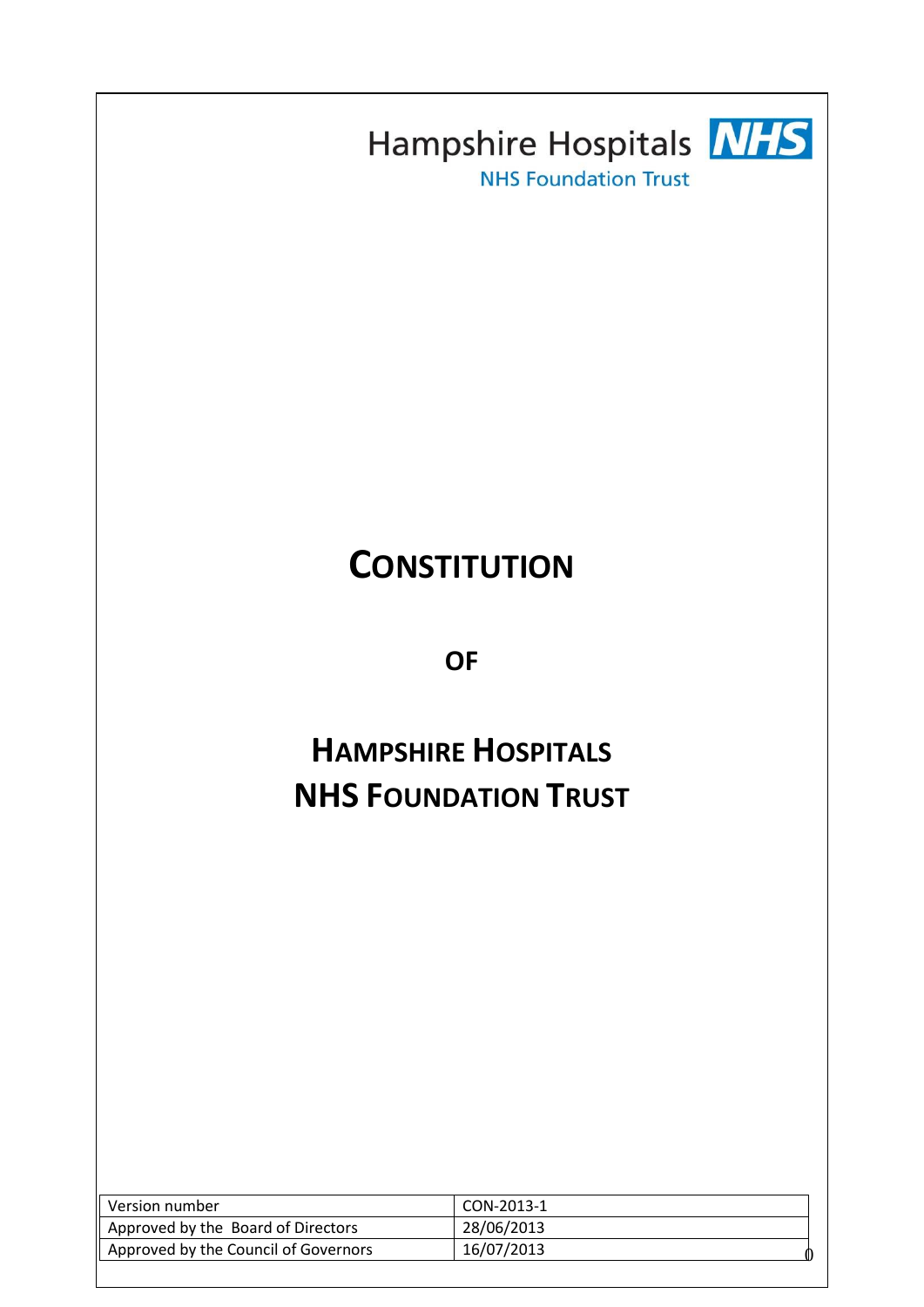# HAMPSHIRE HOSPITALS NHS FOUNDATION TRUST CONSTITUTION

# **TABLE OF CONTENTS**

| 1.   |  |  |
|------|--|--|
| 2.   |  |  |
| 3.   |  |  |
| 4.   |  |  |
| 5.   |  |  |
| 6.   |  |  |
| 6.1. |  |  |
| 6.2. |  |  |
| 6.3. |  |  |
| 6.4. |  |  |
| 6.5  |  |  |
| 6.6. |  |  |
| 7.   |  |  |
| 7.1  |  |  |
| 7.2  |  |  |
| 7.3  |  |  |
| 7.4  |  |  |
| 7.5  |  |  |
| 7.6  |  |  |
| 7.7. |  |  |
| 7.8  |  |  |
| 7.9  |  |  |
| 7.10 |  |  |
| 7.11 |  |  |
| 8.   |  |  |
|      |  |  |
| 8.1  |  |  |
| 8.2  |  |  |
| 8.3  |  |  |
| 8.4  |  |  |
| 8.5  |  |  |
| 8.6  |  |  |
| 8.7  |  |  |
| 8.8  |  |  |
| 8.9  |  |  |
| 8.10 |  |  |
| 9.   |  |  |
| 9.1  |  |  |
| 9.2  |  |  |
| 9.3  |  |  |
| 10.  |  |  |
| 10.1 |  |  |
| 10.2 |  |  |
| 10.3 |  |  |
| 10.4 |  |  |
| 11.  |  |  |
| 12.  |  |  |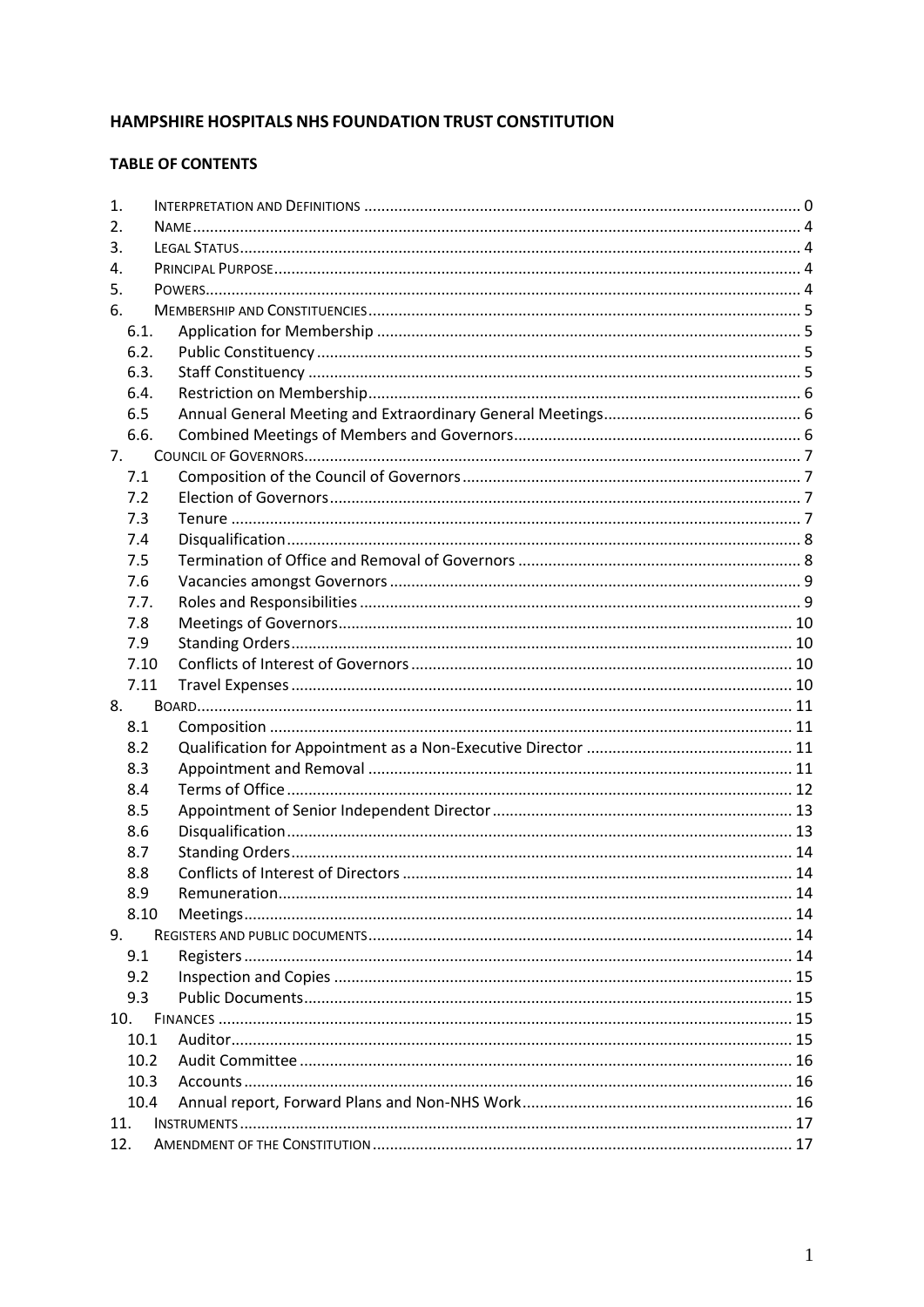| 13. |                                                                                   |  |
|-----|-----------------------------------------------------------------------------------|--|
| 14. |                                                                                   |  |
| 15. |                                                                                   |  |
| 16. |                                                                                   |  |
| 17. |                                                                                   |  |
| 18. |                                                                                   |  |
|     |                                                                                   |  |
|     |                                                                                   |  |
|     |                                                                                   |  |
|     | ANNEX 4 - ELECTION RULES FOR HAMPSHIRE HOSPITALS NHS FOUNDATION TRUST  24         |  |
|     | ANNEX 5 – STANDING ORDERS FOR THE PRACTICE AND PROCEDURE OF THE COUNCIL OF        |  |
|     |                                                                                   |  |
|     | ANNEX 6- STANDING ORDERS FOR THE PRACTICE AND PROCEDURE OF THE BOARD  64          |  |
|     |                                                                                   |  |
|     |                                                                                   |  |
|     |                                                                                   |  |
|     | ANNEX 10 - SCHEDULE OF MATTERS RESERVED TO THE BOARD AND SCHEME OF DELEGATION  87 |  |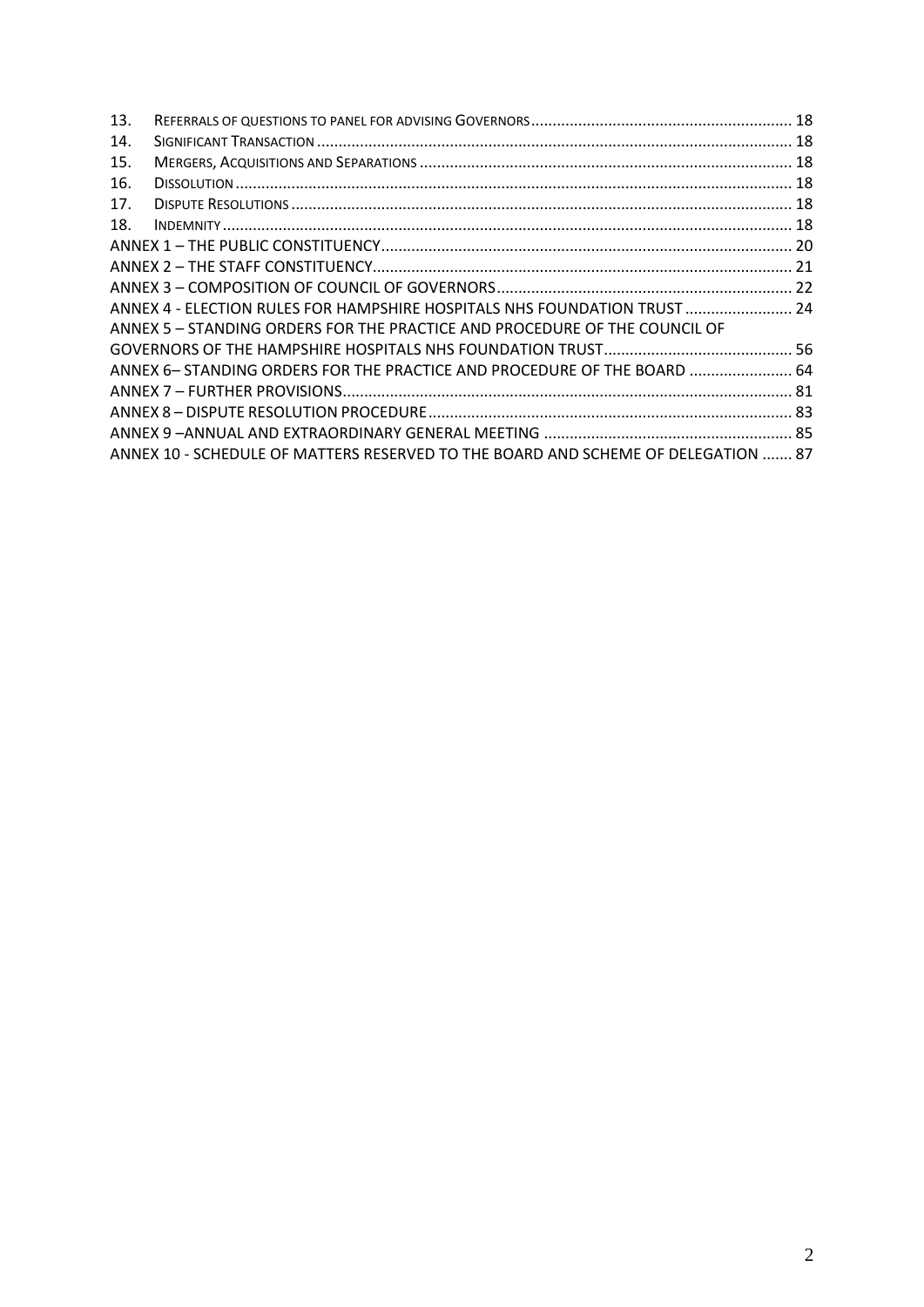### <span id="page-3-0"></span>**1. INTERPRETATION AND DEFINITIONS**

- 1.1 Unless otherwise stated, words or expressions contained in this Constitution shall bear the same meaning as in the National Health Service Act 2006.
- 1.2 Reference to any statute or statutory provision shall be deemed to include any instrument, order, regulation or direction under it and shall be construed to include a reference to the same as it may have been, or may from time to time be amended, modified, consolidated or re-enacted or replaced.
- 1.3 References to clauses are references to clauses in this Constitution.
- 1.4 References to paragraphs are references to paragraphs in the Annexes to the Constitution.
- 1.5 Words importing the masculine gender only shall include the feminine gender and vice versa; words importing the singular shall import the plural and vice-versa.
- 1.6 All Annexes to the Constitution form part of it. Save as otherwise specified and save for Annexes 4, 5, 6 and 10, Annexes can only be amended as the body of the Constitution would and in accordance with clause 12 herein.
- 1.7 Any reference to a public body shall include any statutory successor which has taken over either or both the functions or responsibilities of that body.
- 1.8 Definitions

| <b>Auditor</b>                 | means the external auditor appointed by the Council of<br>Governors in accordance with the Constitution.                          |
|--------------------------------|-----------------------------------------------------------------------------------------------------------------------------------|
| <b>Accounting Officer</b>      | means the person who from time to time discharges the<br>functions specified in paragraph 25(5) of Schedule 7 to<br>the 2006 Act. |
| <b>Annual General Meeting</b>  | means an annual meeting of the Trust's Members.                                                                                   |
| <b>Board</b>                   | means the Board of the Trust as constituted pursuant to<br>this Constitution and the 2006 Act.                                    |
| Chairman                       | is the Non-Executive Director appointed by the Council of<br>Governors to lead the Board.                                         |
| <b>Chief Executive Officer</b> | means the chief executive officer of the Trust from time<br>to time in post.                                                      |
| <b>Chief Financial Officer</b> | means the chief financial officer of the Trust from time to<br>time in post.                                                      |
| <b>Clear Day</b>               | excludes the date of posting and the date of the meeting.                                                                         |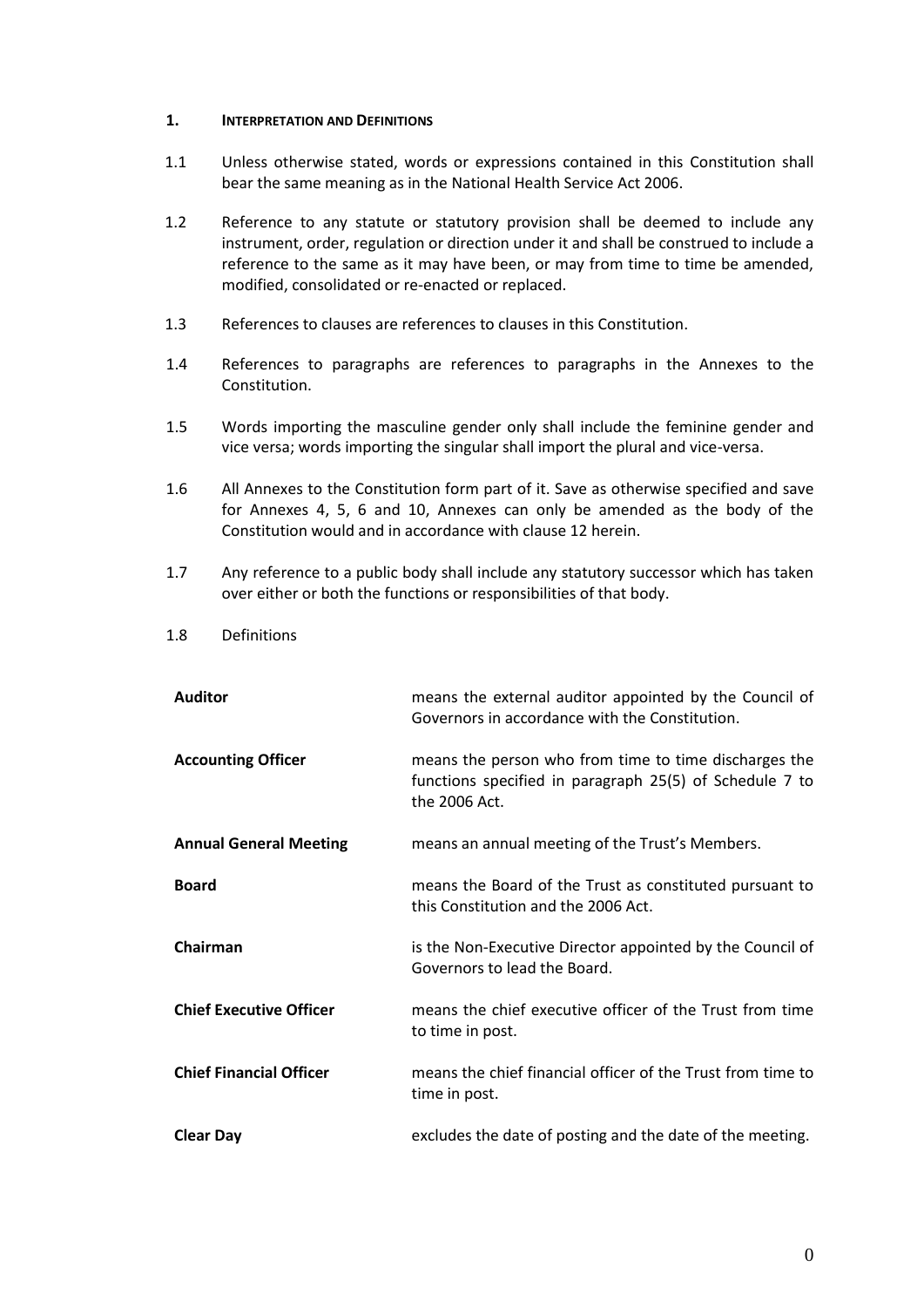| <b>Company Secretary</b>                       | means the secretary of the Trust from time to time in<br>post.                                                               |  |
|------------------------------------------------|------------------------------------------------------------------------------------------------------------------------------|--|
| Constitution                                   | means this constitution and all annexes and schedules to<br>it.                                                              |  |
| Constituency                                   | means the Public Constituency and/or the Staff<br>Constituency.                                                              |  |
| <b>Council of Governors</b>                    | means the council of Governors constituted<br>in<br>accordance with this Constitution, and as is defined in the<br>2006 Act. |  |
| <b>Director</b>                                | shall mean a person appointed to the Board in<br>accordance with the Trust's Constitution.                                   |  |
| <b>Executive Director</b>                      | means a Director appointed in accordance with clause<br>8.3.3.3 of the Constitution.                                         |  |
| <b>Extraordinary General</b><br><b>Meeting</b> | any meeting of the Members other than the Annual<br>General Meeting.                                                         |  |
| <b>Family Interest</b>                         | includes any interests of a Spouse or of a close family<br>member of the declarer of such interest.                          |  |
| Governor                                       | means a person elected or appointed to the Council of<br>Governors in accordance with the terms of the<br>Constitution.      |  |
| <b>Health Service</b>                          | shall have the same meaning as in section 275(1) of the<br>2006 Act.                                                         |  |
| <b>Health Service Body</b>                     | Shall have the same meaning as in section 9(4) of the<br>2006 Act.                                                           |  |
| Licence                                        | means the licence issued by Monitor to the Trust in<br>accordance with section 35 of the 2006 Act and 88 of the<br>2012 Act. |  |
| <b>Members</b>                                 | means those persons who are registered, on application,<br>as members of one of the Constituencies.                          |  |
| <b>Monitor</b>                                 | is the body corporate known as Monitor, as provided by<br>Section 61 of the 2012 Act.                                        |  |
| <b>Motion</b>                                  | means a formal proposition to be discussed and voted on<br>during the course of a meeting.                                   |  |
| <b>Non-Executive Director</b>                  | a non-executive Director appointed by the Council of<br>Governors to the Board in accordance with the provisions             |  |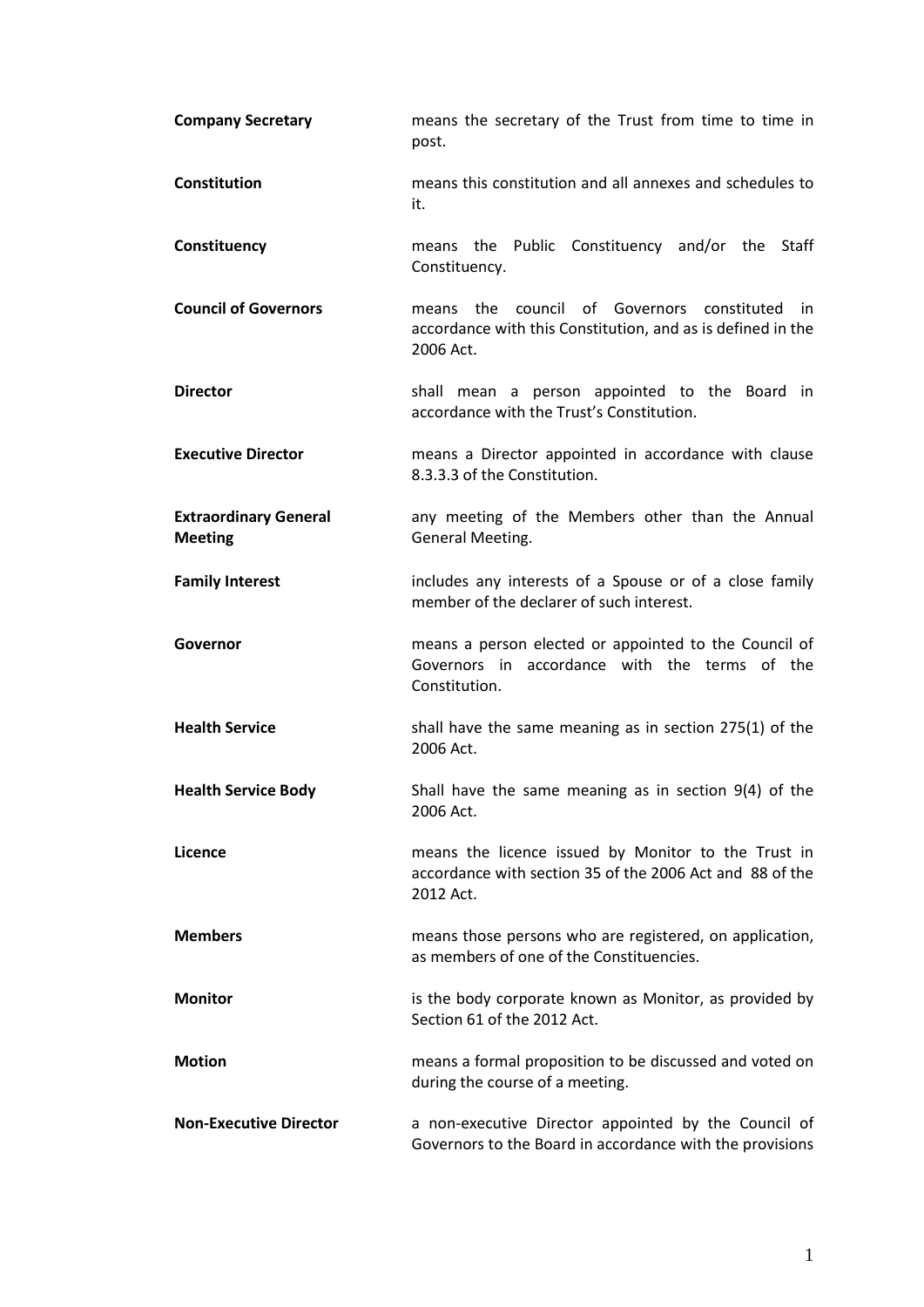of clause 8.3.1.

| Panel                     | a panel of persons appointed by Monitor in accordance<br>with Section 39A of the 2012 Act.             |
|---------------------------|--------------------------------------------------------------------------------------------------------|
| <b>Pecuniary Interest</b> | 1. a person shall be treated as having an indirect or a<br>direct pecuniary interest in a contract if: |

- (a) he/she, or his/her nominee, is a director of a company or other body (not being a public body), with which the contract is made, or to be made or which has a direct pecuniary interest in the same; or
- (b) he/she is a partner, associate or employee of any person with whom the contract is made or to be made or who has a direct pecuniary interest in the same.

2. a person shall not be regarded as having a pecuniary interest in any contract if:

- (a) neither he/she nor any person connected with him/her has any beneficial interest in the securities of a company of which he/she or such person appears as a director; or
- (b) any interest that he/she or any person connected with him/her may have in a contract is so remote or insignificant that it cannot reasonably be regarded as likely to influence him/her in relation to considering or voting on that contract; or
- (c) those securities of any company in which he/she (or any person connected with him/her) has a beneficial interest do not exceed £5,000 in nominal value or one per cent of the total issued share capital of the company or of the relevant class of such capital, whichever is the less.

Provided that the person shall nevertheless be obliged to disclose/declare their interest.

**Public Constituency** means the Constituency of the Trust constituted in accordance with clause 6.2.

**Relevant and Material Interest** means:

- a) directorships, including non-executive directorships held in private companies or public limited companies;
- b) ownership or part-ownership of private companies, businesses or consultancies likely or possibly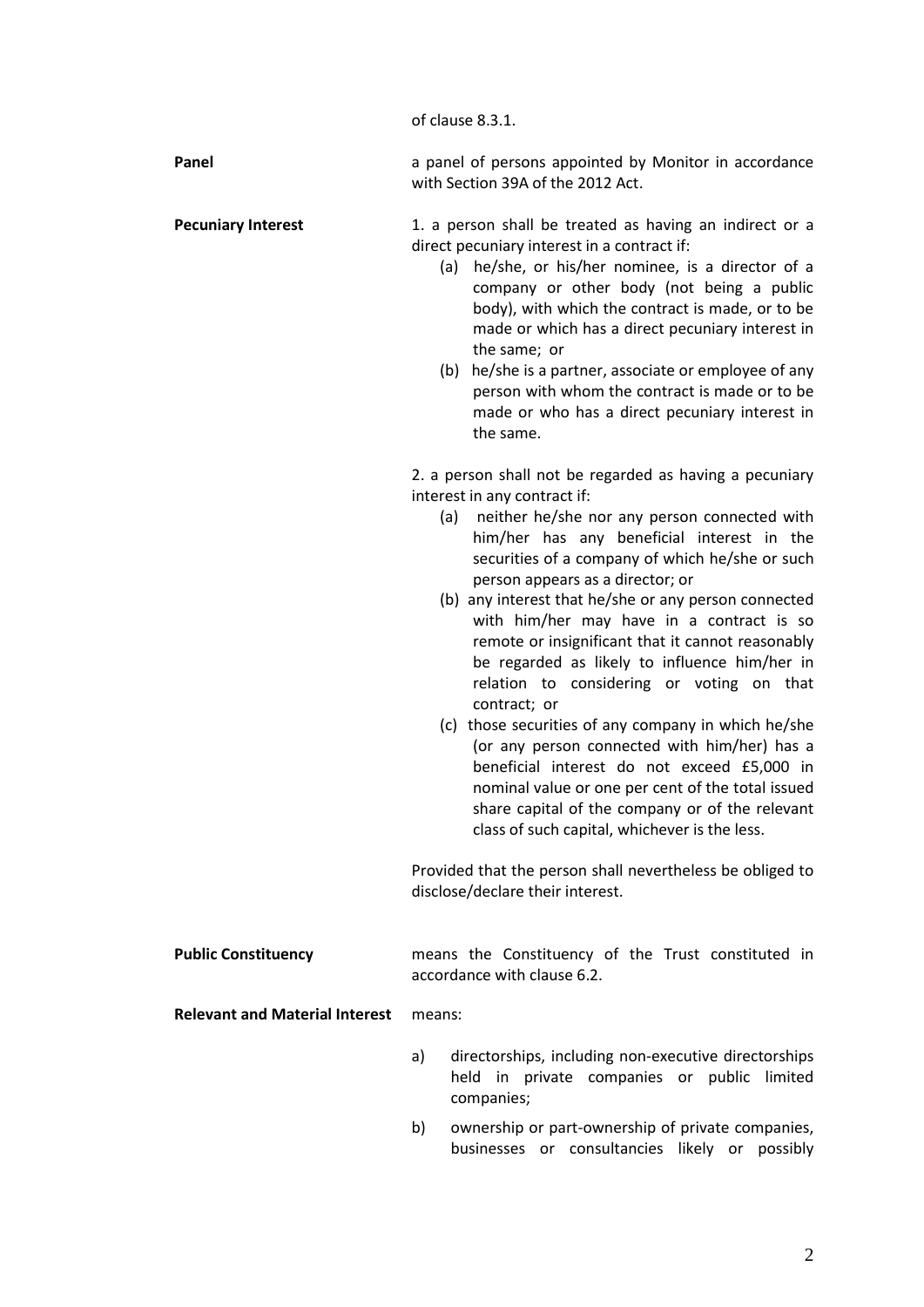seeking to do business with the Health Service;

c) a position of authority in a charity or voluntary organisation in the field of health and social care; d) any connection with a voluntary or other organisation contracting for Health Services or considering entering into or having entered into a financial arrangement with the Trust, including but not limited to lenders or banks; e) interests in pooled funds that are under separate management; f) employment with any private company, business or consultancy likely or possibly seeking to do business with the Health Service; or g) significant share holdings (more than 5%) in organisations likely or possibly seeking to do business with the Health Service. **Scheme of Delegation** means the schedule of matters reserved to the Board and scheme of delegation as is updated by the Board from time to time, the current version of which is set out in Annex 10. **Senior Independent Director** means the Non-Executive Director appointed to act as Senior Independent Director in accordance with clause 8.5.1. **Significant Transaction** means a transaction with a value equal to or exceeding 25 % of the (a) income or (b) assets of the Trust. **Staff Constituency** means the Constituency of the Trust constituted in accordance with clause 6.3. **Standing Financial Instruction** Means the standing financial instructions from time to time approved by the Board. **Spouse** shall include any married persons, civil partners or cohabitants. **the 2012 Act** means the Health and Social Care Act 2012. **the 2006 Act** is the National Health Service Act 2006 as amended by the 2012 Act. **Transaction a**) includes all agreements entered into by the NHS Foundation Trust; b) excludes a transaction in the ordinary course of business (including the renewal, extension or

entering into an agreement in respect of healthcare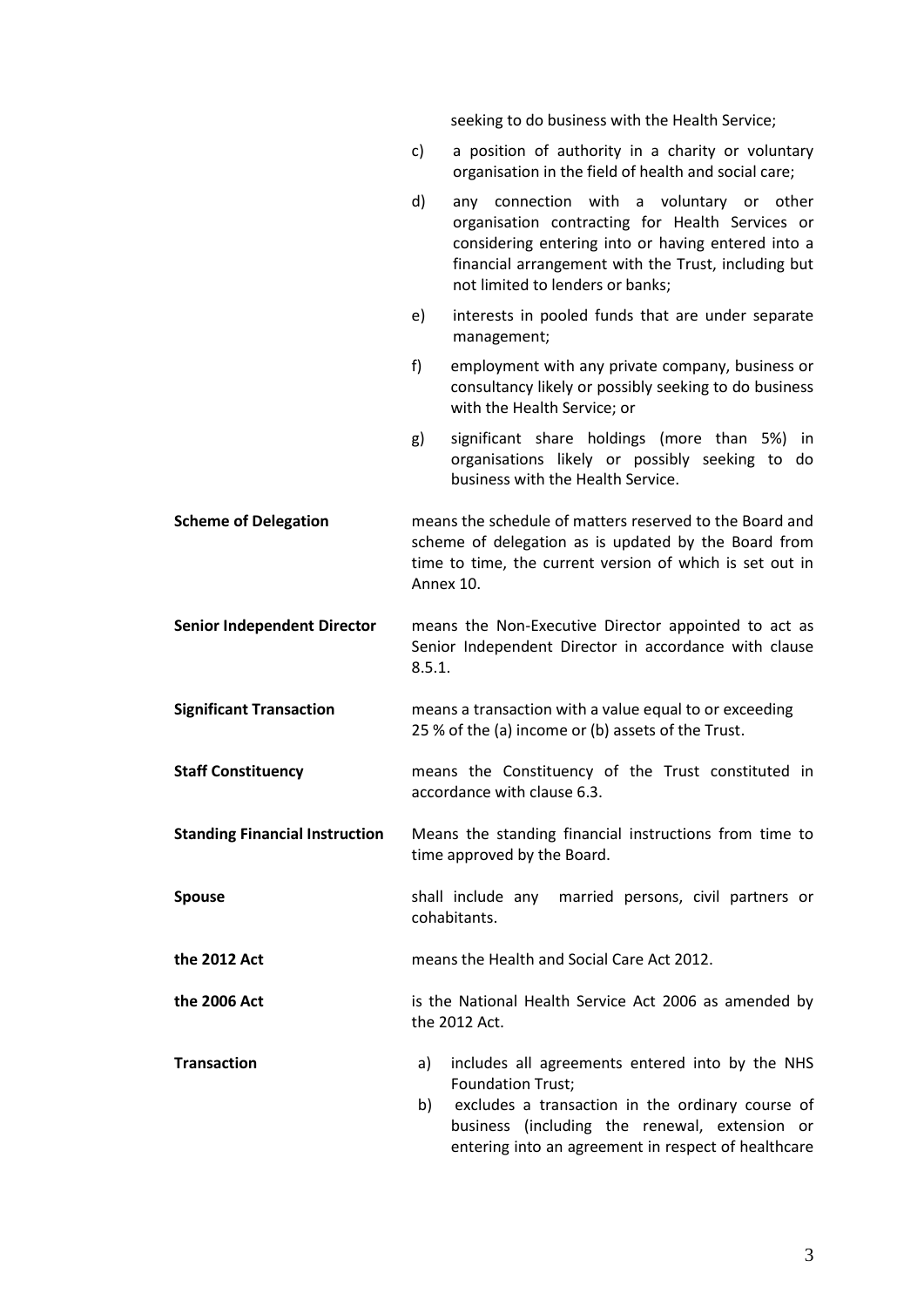services carried out by the Trust);

- c) excludes any agreement or changes to healthcare services carried out by the Trust following a reconfiguration of services led by the commissioners of such services;
- d) excludes any grant of public dividend capital or the entering into of a working capital facility or other loan, which does not involve the acquisition or disposal of any fixed asset of the Trust.

**Trust** means Hampshire Hospitals NHS Foundation Trust.

### <span id="page-7-0"></span>**2. NAME**

The name of the Trust is Hampshire Hospitals NHS Foundation Trust.

### <span id="page-7-1"></span>**3. LEGAL STATUS**

The Trust is a public benefit corporation.

### <span id="page-7-2"></span>4. **PRINCIPAL PURPOSE**

- 4.1 The principal purpose of the Trust is the provision of goods and services for the purposes of the Health Service in England.
- 4.2 The Trust does not fulfill its principal purpose unless, in each financial year, its total income from the provision of goods and services for the purposes of the Health Service in England is greater than its total income from the provision of goods and services for any other purposes.
- 4.3 The Trust may provide goods and services for any purposes related to:
	- 4.3.1 the provision of services provided to individuals for or in connection with the prevention, diagnosis or treatment of illness; and
	- 4.3.2 the promotion and protection of public health.
- 4.4 The Trust may also carry on activities other than those mentioned in the above paragraph for the purpose of making additional income available in order better to carry on its principal purpose.

### <span id="page-7-3"></span>**5**. **POWERS**

- 5.1 The powers of the Trust are set out in the 2006 Act, subject to any restrictions in the terms of its Licence.
- 5.2 The powers of the Trust shall be exercised by the Board on behalf of the Trust.
- 5.3 Any of these powers may be delegated to a committee of Directors or to an Executive Director.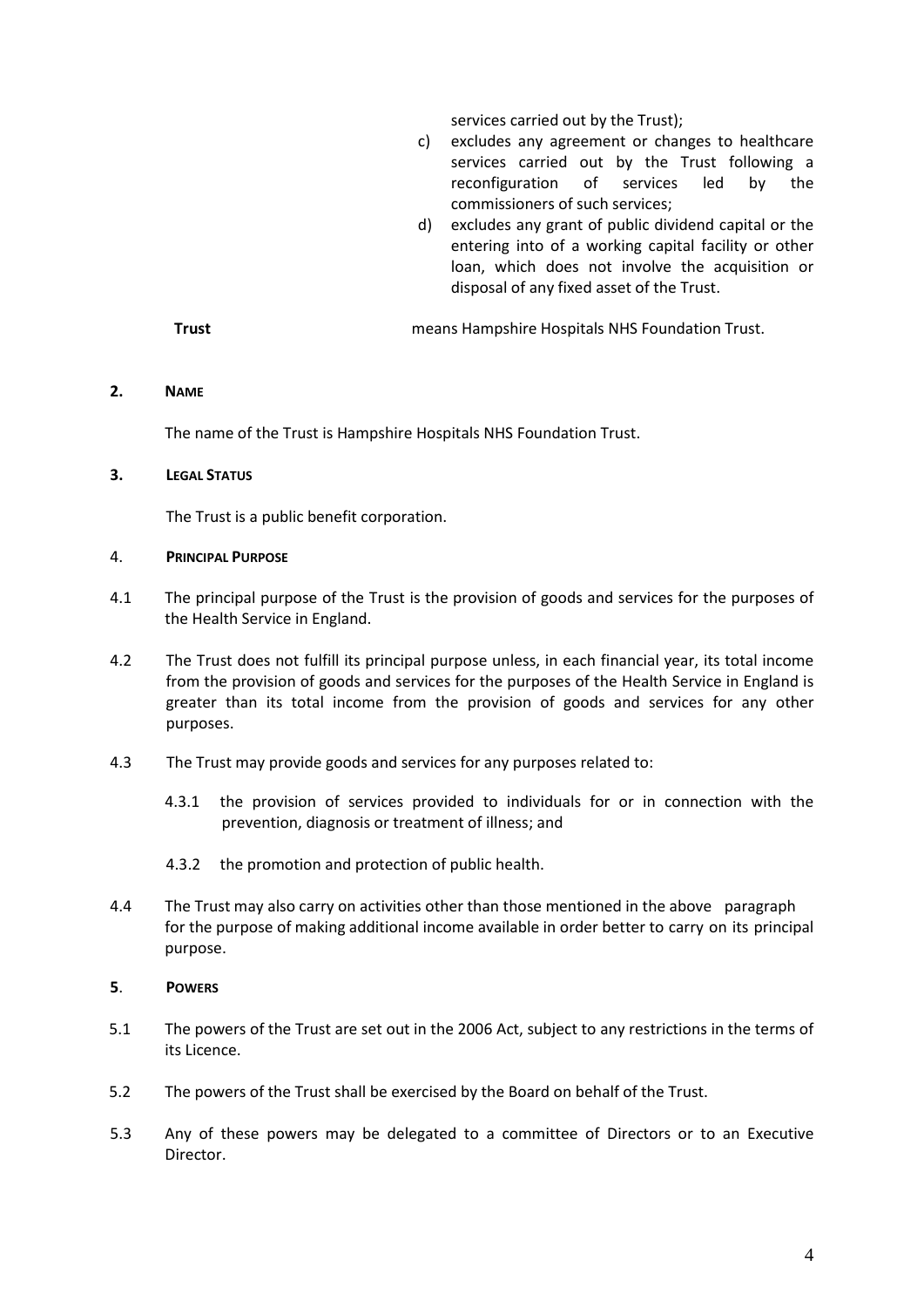# <span id="page-8-0"></span>**6**. **MEMBERSHIP AND CONSTITUENCIES**

The Trust shall have Members, each of whom shall be a Member of one of the following constituencies:

- a public Constituency; or
- a staff Constituency.

# <span id="page-8-1"></span>**6.1. Application for Membership**

An individual who is eligible to become a Member of the Trust may do so on application to the Trust.

# <span id="page-8-2"></span>**6.2. Public Constituency**

- 6.2.1 An individual who lives in the area specified in Annex 1 as an area for a public Constituency may become or continue as a Member of the Public Constituency.
- 6.2.2 Those individuals who live in an area specified as an area for any public constituency are referred to collectively as the Public Constituency.
- 6.2.3 The minimum number of Members in each area for the Public Constituency is specified in Column 3 Annex 1.

# <span id="page-8-3"></span>**6.3. Staff Constituency**

- 6.3.1 An individual who is employed by the Trust under a contract of employment with the Trust may become or continue as a Member of the Staff Constituency provided:
	- 6.3.1.1 he/she is employed by the Trust under a contract of employment which has no fixed term or has a fixed term of at least 12 months; or
	- 6.3.1.2 he/she has been continuously employed by the Trust under a contract of employment for at least 12 months.
- 6.3.2 Individuals who exercise functions for the purposes of the Trust, otherwise than under a contract of employment with the Trust, may become or continue as Members of the Staff Constituency provided such individuals have exercised these functions continuously for a period of at least 12 months.
- 6.3.3 Those individuals who are eligible for membership of the Trust by reason of the previous provisions are referred to collectively as the Staff Constituency.
- 6.3.4 The Staff Constituency shall be divided into five descriptions of individuals who are eligible for membership of the Staff Constituency, each description of individuals being specified within Annex 2 and being referred to as a class within the Staff Constituency.
- 6.3.5 The minimum number of Members in each class of the Staff Constituency is specified in Column 3 Annex 2.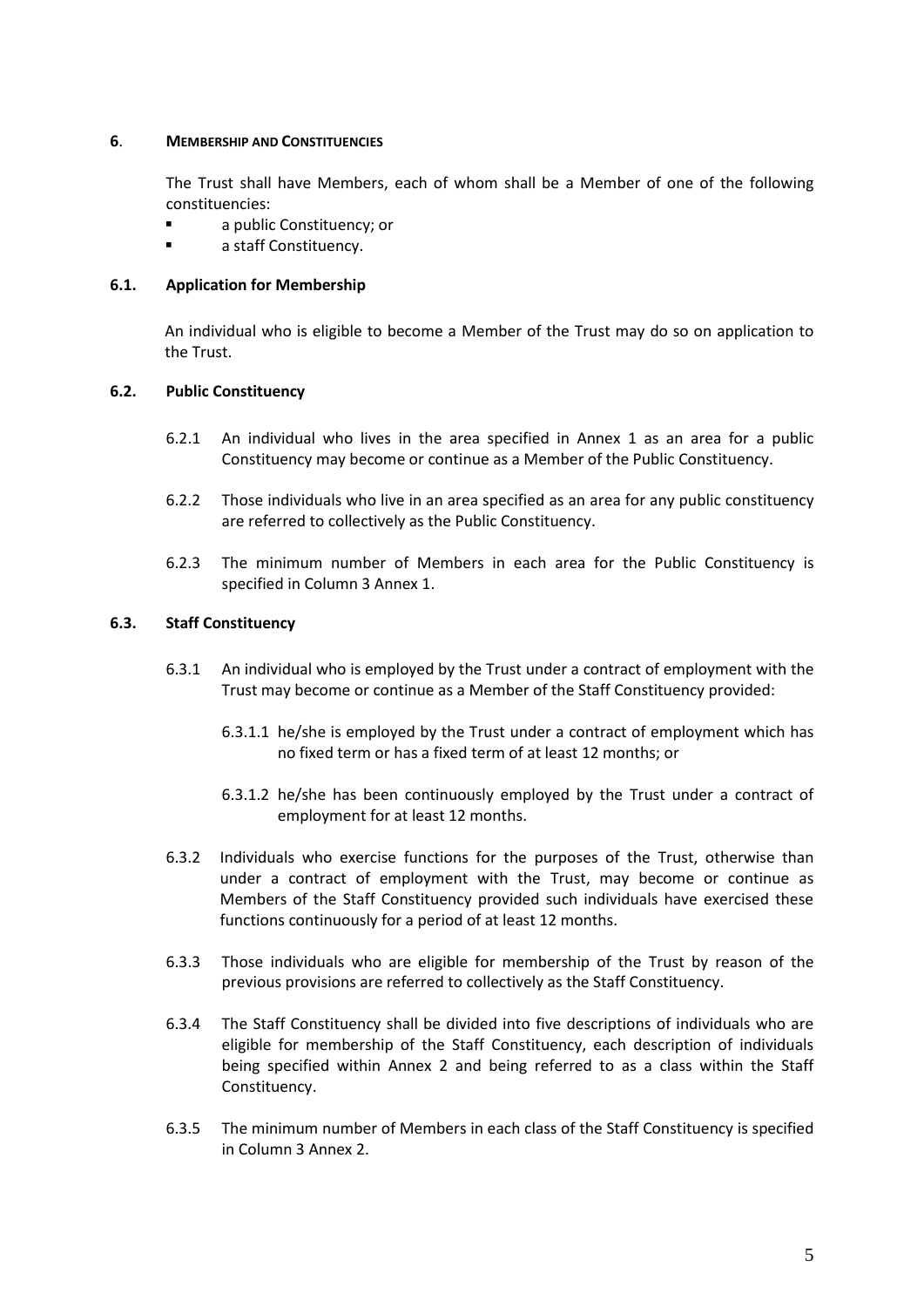6.3.6 An individual who is eligible to become a Member of the Staff Constituency shall become a Member of the Trust as a member of the Staff Constituency and appropriate class within the Staff Constituency without an application being made, unless he/she informs the Trust that he/she does not wish to do so;

# <span id="page-9-0"></span>**6.4. Restriction on Membership**

- 6.4.1 An individual who is a member of a Constituency, or of a class within a Constituency, may not while membership of that Constituency or class continues, be a member of any other Constituency or class.
- 6.4.2 An individual who becomes a member of the Staff Constituency may, from the date he/she becomes a member of the Staff Constituency, not become or continue as a member of a Public Constituency until such time as he/she ceases to be a member of the Staff Constituency.
- 6.4.3 An individual must be at least 16 years old to become a Member of the Trust.
- 6.4.4 Further provisions as to the circumstances in which an individual may not become or continue as a Member of the Trust are set out in Annex 8.

## <span id="page-9-1"></span>**6.5 Annual General Meeting and Extraordinary General Meetings**

- 6.5.1 The Trust must hold an Annual General Meeting as further provided in Annex 9.
- 6.5.2 The Trust may hold Extraordinary General Meetings in accordance with the provisions set out in Annex 9.
- 6.5.3 Annual and Extraordinary General Meetings must be open to members of the public.
- 6.5.4 Where an amendment is made to the Constitution in relation to the powers or duties of the Council of Governors:

6.5.4.1 at least one member of the Council of Governors must attend the next Annual General Meeting to be held and present the amendment, and

- 6.5.4.2 the Trust must give the Members an opportunity to vote on whether they approve the amendment.
- 6.5.5 If more than half the Members voting approve the amendment, the amendment continues to have effect.
- 6.5.6 If more than half the Members voting refuse the amendment it ceases to have effect and the Trust must take such steps as may be necessary as a result.

## <span id="page-9-2"></span>**6.6. Combined Meetings of Members and Governors**

The Trust may hold a meeting that combines a meeting under paragraph 4 of Annex 9 and clause 10.4.8.1 of the Constitution.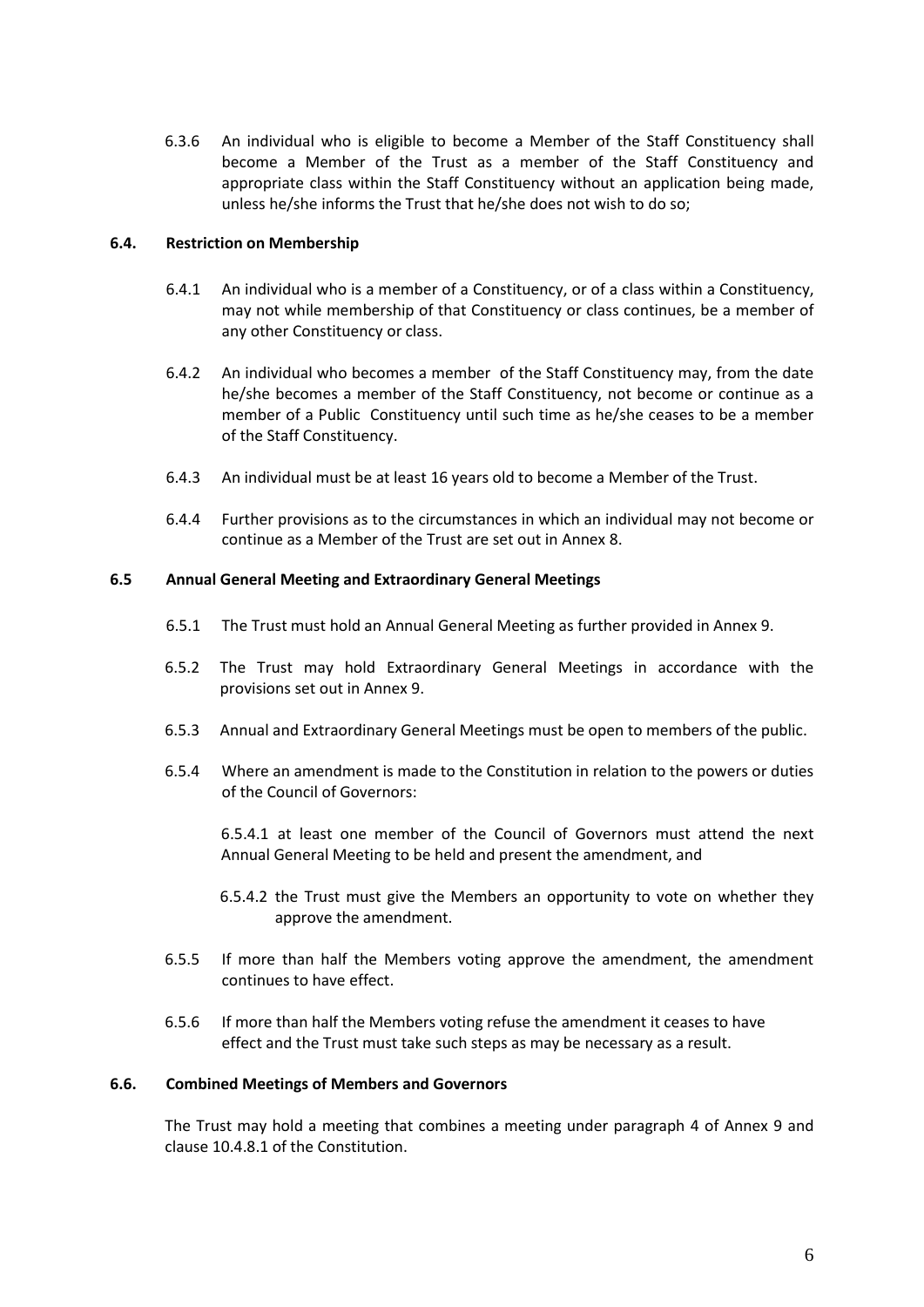# <span id="page-10-0"></span>**7. COUNCIL OF GOVERNORS**

# <span id="page-10-1"></span>**7.1 Composition of the Council of Governors**

- 7.1.1 The Trust is to have a Council of Governors, which shall comprise both elected and appointed Governors.
- 7.1.2 The composition of the Council of Governors is specified in Annex 3.
- 7.1.3 The members of the Council of Governors, other than the appointed members, shall be chosen by election by their Constituency or, where there are classes within a Constituency, by their class within that Constituency. The number of Governors to be elected by each Constituency, or, where appropriate, by each class of each Constituency, is specified in Annex 3.

# <span id="page-10-2"></span>**7.2 Election of Governors**

- 7.2.1 Elections for elected members of the Council of Governors shall be conducted in accordance with the Model Election Rules.
- 7.2.2 The Model Election Rules as published from time to time by the Department of Health form part of this Constitution. The Model Election Rules are attached at Annex 4.
- 7.2.3 A subsequent variation of the Model Election Rules by the Department of Health shall not constitute a variation of the terms of this Constitution for the purposes of clause 12 of the Constitution.
- 7.2.4 An election, if contested, shall be by secret ballot.

## <span id="page-10-3"></span>**7.3 Tenure**

- 7.3.1 An elected Governor may hold office for a period of up to 3 years.
- 7.3.2 An elected Governor shall cease to hold office if he/she ceases to be a Member of the Constituency or class by which he/she was elected.
- 7.3.3 An elected Governor shall be eligible for re-election at the end of his/her term and may hold office for a maximum of 9 years.
- 7.3.4 An appointed Governor may hold office for a period of up to 3 years.
- 7.3.5 An appointed Governor shall cease to hold office if the appointing organisation withdraws its sponsorship of him/her.
- 7.3.6 An appointed Governor shall be eligible for re-appointment at the end of his term.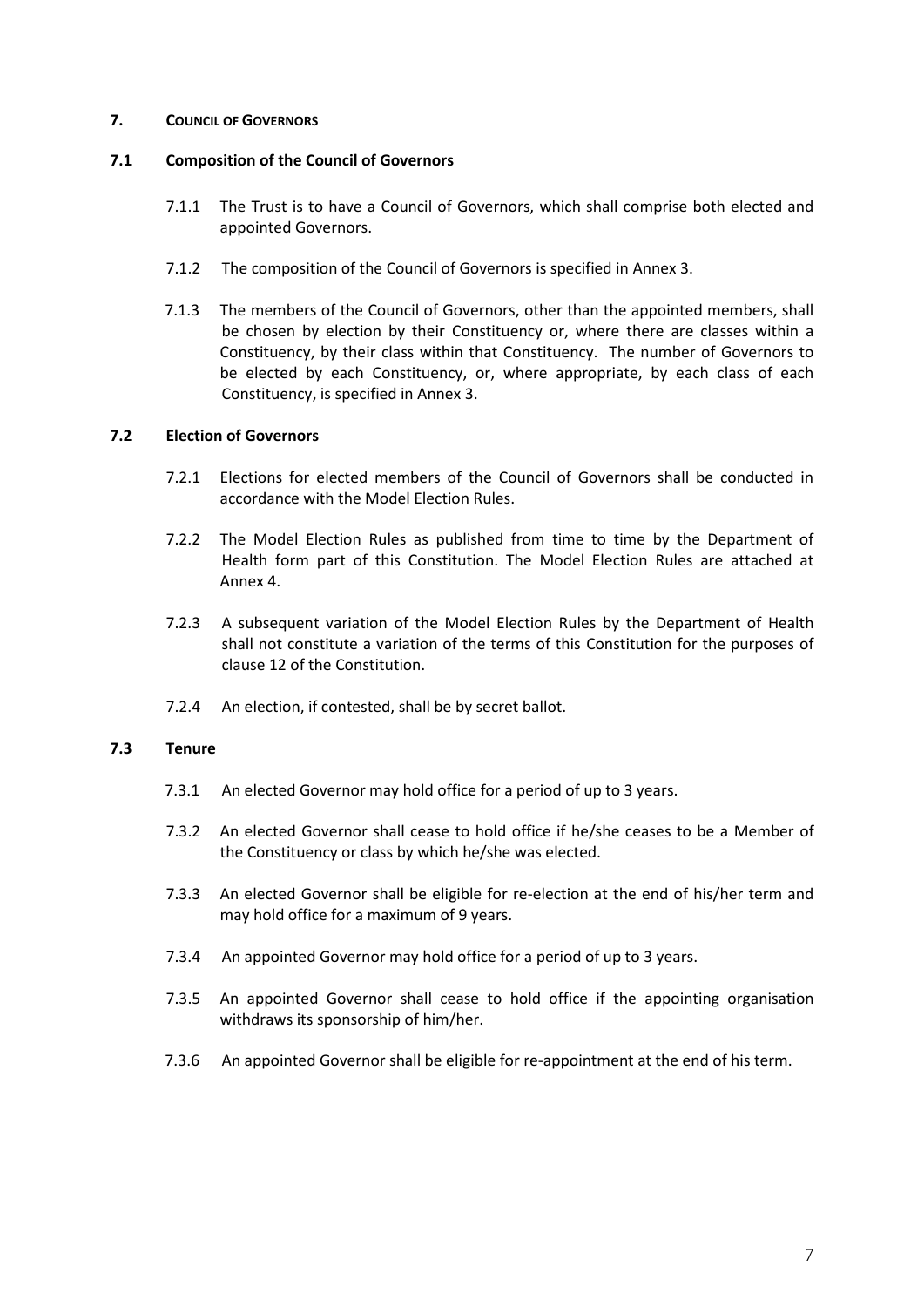# <span id="page-11-0"></span>**7.4 Disqualification**

- 7.4.1 The following may not become or continue as a member of the Council of Governors if he/she is disqualified in accordance with the following:
	- 7.4.1.1 he/she is an Executive Director or Non-Executive Director of the Trust, or a governor or director of another Foundation Trust or any other Health Service Body, unless such Foundation Trust or Health Service Body is an appointing organisation which is appointing him/her under this Constitution;
	- 7.4.1.2 a person who has been adjudged bankrupt or whose estate has been sequestrated and (in either case) has not been discharged,
	- 7.4.1.3 a person who has made a composition or arrangement with, or granted a Trust deed for, his/her creditors and has not been discharged in respect of it.
	- 7.4.1.4 a person who within the preceding five years has been convicted in the British Islands of any offence if a sentence of imprisonment (whether suspended or not) for a period of not less than three months (without the option of a fine) was imposed on him/her.
	- 7.4.1.5 he/she has within the preceding two years been dismissed, otherwise than by reason of redundancy or ill health, from any paid employment with a Health Service body;
	- 7.4.1.6 he/she is a person whose tenure of office as the chairman or as a member or director of a Health Service Body has been terminated on the grounds that his/her appointment is not in the interests of the Health Service, for nonattendance at meetings, other than for ill health, or for non-disclosure of a Pecuniary Interest;
	- 7.4.1.7 if otherwise it comes to the notice of the Company Secretary at the time the Governor takes office or later that the Governor is disqualified; and
	- 7.4.1.8 he/she has failed or refused to sign and deliver to the Company Secretary a statement in the form required by the Council of Governors confirming acceptance of the Trust's Code of Conduct for Governors as may be adopted from time to time.
- 7.4.2 Where a person has been elected or appointed to be a Governor and he/she becomes disqualified from office under clause 7.6 of this Constitution, he/she shall notify the Company Secretary in writing of such disqualification within 14 days. The Trust will then immediately declare him/her disqualified and shall notify the person in writing.

# <span id="page-11-1"></span>**7.5 Termination of Office and Removal of Governors**

7.5.1 A Governor may resign from that office by giving notice in writing to the Company Secretary specifying the effective date of such resignation.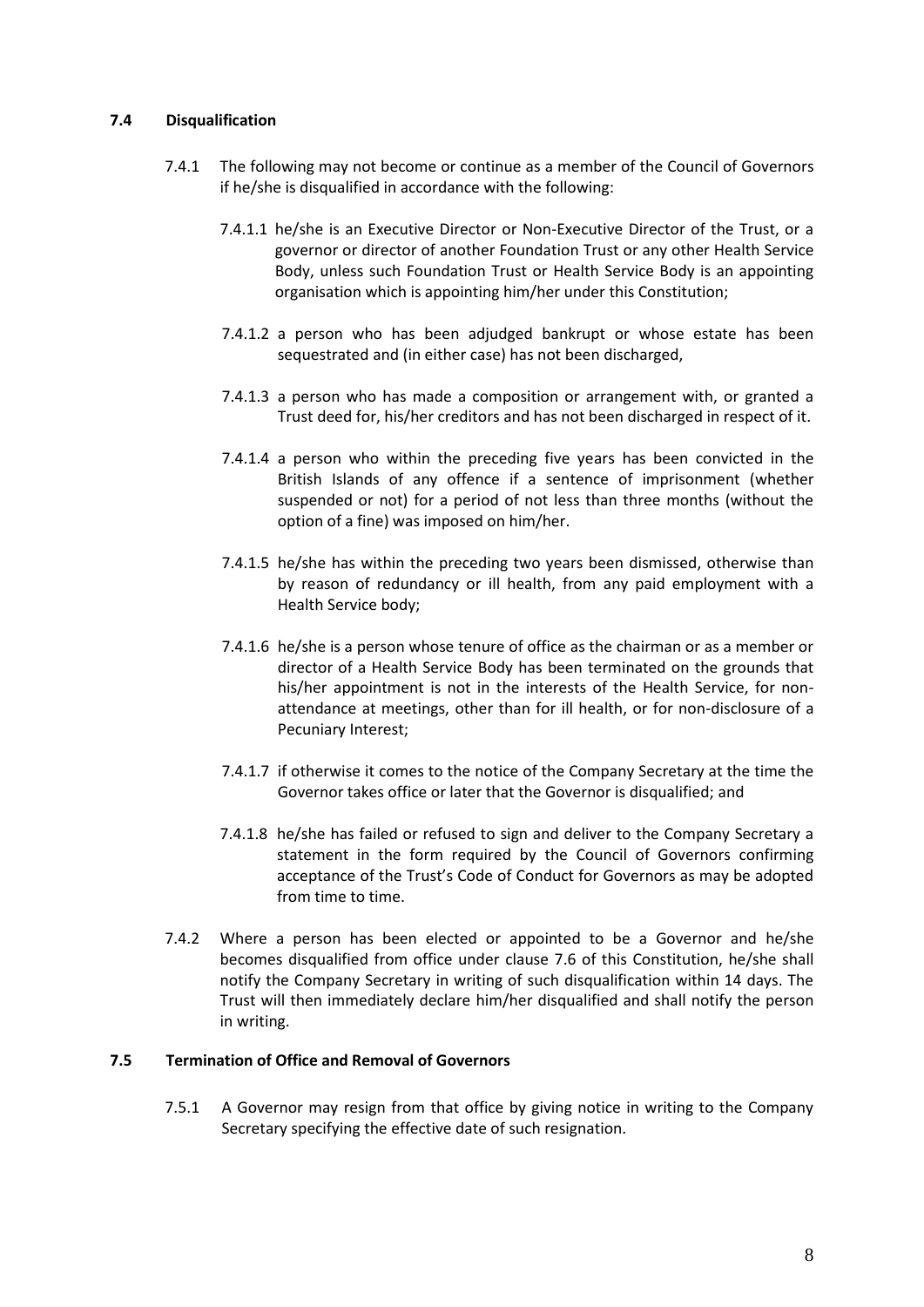- 7.5.2 If a Governor fails to attend two successive meetings of the Council of Governors in any financial year, his tenure of office is to be immediately terminated by the Council of Governors unless the Council of Governors are satisfied that:
	- 7.5.2.1 the absences were due to reasonable causes; and
	- 7.5.2.2 he/she will be able to start attending meetings of the Council of Governors within such a period as they consider reasonable.
- 7.5.3 The Council of Governors may, by a resolution approved by half of the Governors voting at a meeting of the Council of Governors, terminate a Governor's tenure of office if for reasonable cause it considers:
	- 7.5.3.1 he/she has failed to undertake any training which the Council of Governors requires all Governors to undertake
	- 7.5.3.2 he/she has committed a serious breach of the Trust's Code of Conduct, or
	- 7.5.3.3 he/she has acted in a manner detrimental to the interests of the Trust.

# <span id="page-12-0"></span>**7**.**6 Vacancies amongst Governors**

- 7.6.1 Where the vacancy arises amongst the appointed Governors, the Company Secretary shall request that the appointing organisation appoints a replacement.
- 7.6.2 Where the vacancy arises amongst the elected Governors, the Council of Governors shall at its discretion either:
	- 7.6.2.1 call an election in accordance with the Model Rules of Election within three months to fill the seat for the remainder of that term of office, or
	- 7.6.2.2 invite the next highest polling candidate for that seat at the last election, who is willing to take office, to fill the seat for any unexpired period of the term of office.

## <span id="page-12-1"></span>**7.7**. **Roles and Responsibilities**

The roles and responsibilities of the Governors are to:

- 7.7.1 respond to any matter, as appropriate, when consulted by the Board;
- 7.7.2 develop the membership of the Trust and represent the interests of Members as a whole and the public;
- 7.7.3 hold the Non-Executive Directors individually and collectively to account for the performance of the Board;
- 7.7.4 approve (or otherwise) the entry into Significant Transactions in accordance with clause 14 of the Constitution;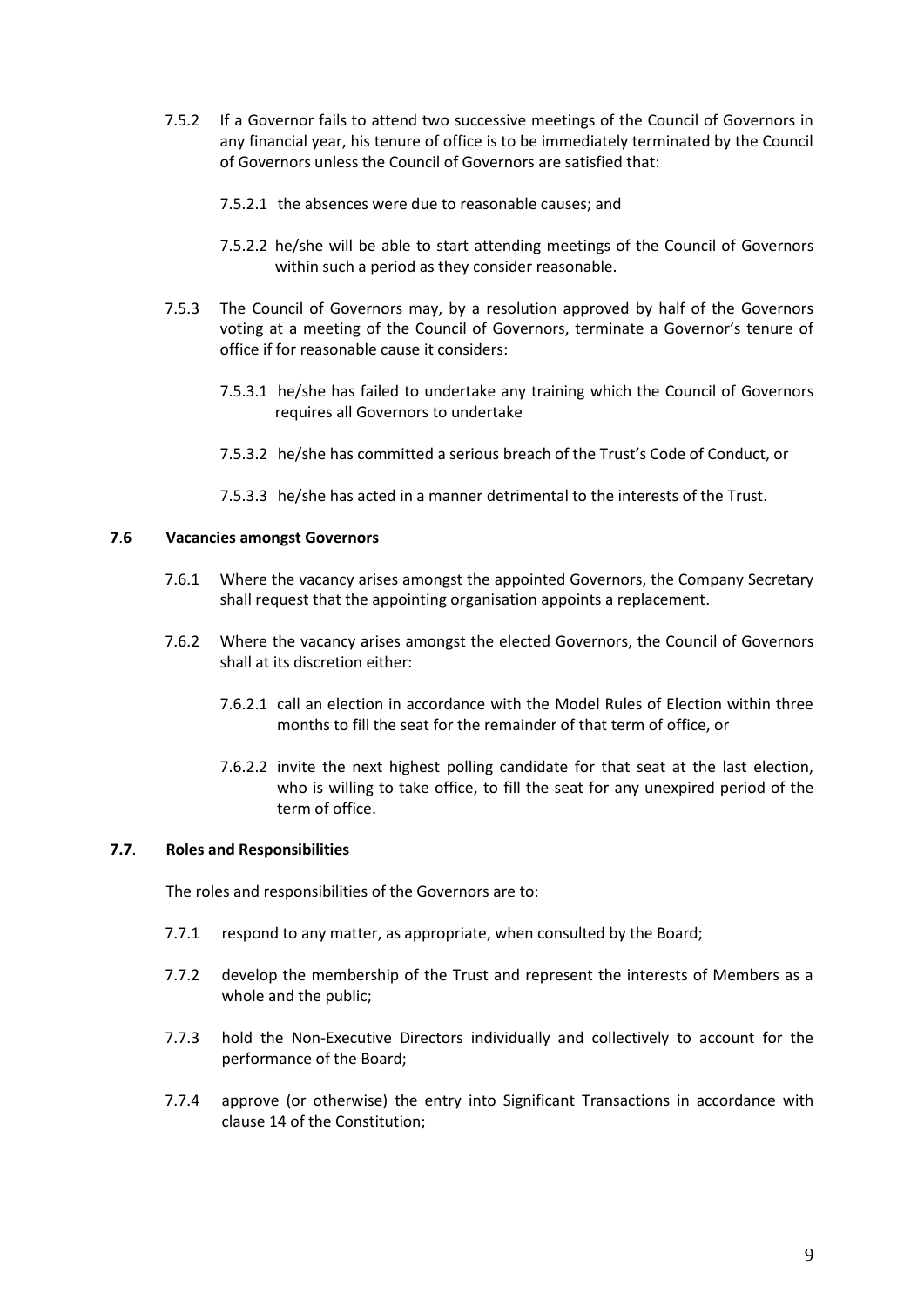- 7.7.5 support (or otherwise) applications for mergers, acquisitions, separations and dissolutions to Monitor in accordance with clauses 15 and 16 of the Constitution;
- 7.7.6 if appropriate, make a referral to the Panel in accordance with clause 13 of the Constitution;
- 7.7.7 require one or more Directors to attend a meeting for the purpose of obtaining information about the Trust's performance of its functions or the Directors' performance of their duties (and deciding whether to propose a vote on the Trust's or the Directors' performance);
- 7.7.8 approve (or otherwise) an increase by five or more percent of the proportion of income in any financial year attributable to activities other than the provision of goods and services for the purpose of the Health Service in England in accordance with clause 10.4.7;
- 7.7.9 in conjunction with the Board, approve amendments to the Constitution in accordance with clause 12; and
- 7.7.10 where the Trust's annual plan contains a proposal to carry out an activity other than providing goods and services for the Health Services in England, decide whether they are satisfied that this will not interfere with the Trust's "principal purpose" of providing goods and services for the Health Service in England.

## <span id="page-13-0"></span>**7.8 Meetings of Governors**

- 7.8.1 The Chairman shall preside at meetings of the Council of Governors.
- 7.8.2 Meetings of the Council of Governors shall be open to members of the public. members of the public may be excluded from a meeting for special reasons in accordance with paragraph 4.1.5 of Annex 5.

### <span id="page-13-1"></span>**7.9 Standing Orders**

The standing orders for the practice and procedure of the Council of Governors are attached at Annex 5.

# <span id="page-13-2"></span>**7.10 Conflicts of Interest of Governors**

If a Governor has a Pecuniary Interest, whether that interest is actual or potential and whether that interest is direct or indirect, in any proposed contract or other matter which is under consideration or is to be considered by the Council of Governors; the Governor shall disclose that interest to the members of the Council of Governors as soon as he/she becomes aware of it.

### <span id="page-13-3"></span>**7.11 Travel Expenses**

The Trust may pay travelling and other expenses to members of the Council of Governors at rates determined in Trust policy.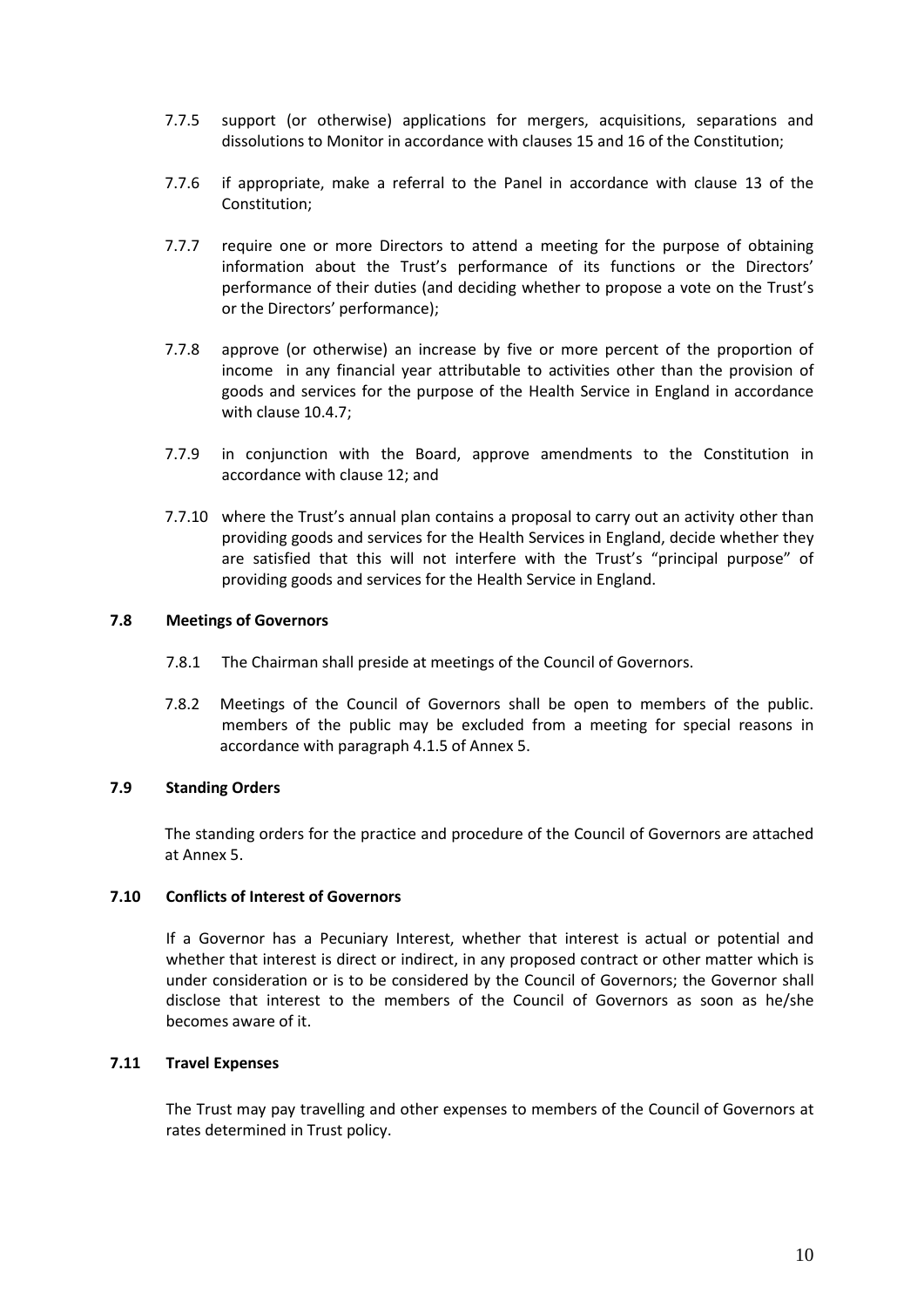### <span id="page-14-0"></span>**8. BOARD**

### <span id="page-14-1"></span>**8.1 Composition**

- 8.1.1 The Trust is to have a Board, which shall comprise both Executive and Non-Executive Directors.
- 8.1.2 The Board is to comprise:
	- 8.1.2.1 a Chairman;
	- 8.1.2.2 Non-Executive Directors; and

8.1.2.3 Executive Directors.

- 8.1.3 Provided always that the number of Non-Executive Directors shall at all times exceed the number of Executive Directors.
- 8.1.4 One of the Executive Directors shall be the Chief Executive Officer.
- 8.1.5 The Chief Executive Officer shall be the Accounting Officer.
- 8.1.6 One of the Executive Directors shall be the Chief Financial Officer.
- 8.1.7 One of the Executive Directors is to be a registered medical practitioner or a registered dentist (within the meaning of the Dentists Act 1984).
- 8.1.8 One of the Executive Directors is to be a registered nurse or a registered midwife.

## <span id="page-14-2"></span>**8.2 Qualification for Appointment as a Non-Executive Director**

A person may be appointed as a Non-Executive Director only if:

- 8.2.1 he/she is a member of the Public Constituency, or
- 8.2.2 he/she is not disqualified by virtue of clause 8.6 below.

### <span id="page-14-3"></span>**8.3 Appointment and Removal**

- 8.3.1 Appointment of Non-Executive Directors (including the Chairman)
	- 8.3.1.1 The Board will identify the skills and experience required for Non-Executive Directors and draw up a suitable job description.
	- 8.3.1.2 Appropriate candidates will be identified by the Board taking account of the skills and experience required.
	- 8.3.1.3 The Council of Governors shall establish a nominations committee to assist in the process of selection of Non-Executive Directors (including Chairman). The Committee shall comprise three Governors and two Directors (at least one of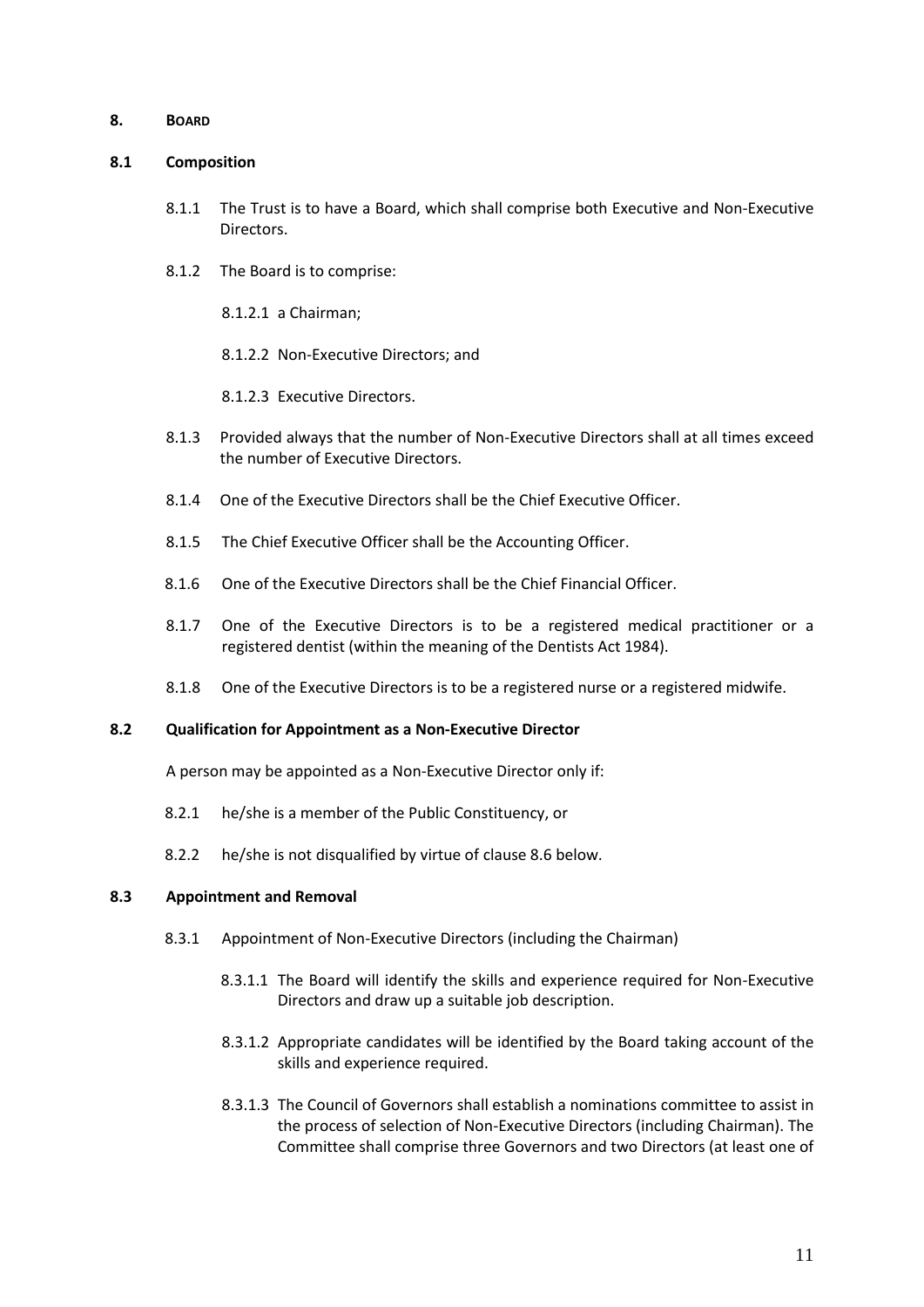which will be a Non-Executive Director and the other the Chief Executive Officer). The chairman of the committee shall be either the Chairman or another non-Executive Director. The committee may have an independent assessor in attendance if appropriate.

- 8.3.1.4 On any vacancy for a Non-Executive Director, the nominations committee shall consider whether to recommend to the Council of Governors the reappointment of the retiring Non-Executive Director or Chairman. If the Council of Governors does not consider the reappointment appropriate, or if the individual does not wish to continue his/her office, the Board shall be asked to identify suitable alternative candidates.
- 8.3.1.5 The appropriate candidates identified by the Board will be considered by the nominations committee for Non-Executive Directors who shall make some recommendations to the Council of Governors. The Council of Governors shall either follow the recommendation or invite the nominations committee to make alternative recommendations.
- 8.3.1.6 Upon accepting recommendations from the nomination committee, the Council of Governors shall appoint the Non-Executive Directors (including the Chairman).
- 8.3.2 Removal of Chairman and other Non-Executive Directors
	- 8.3.2.1 Removal of the Chairman or another Non-Executive Director shall require the approval of three-quarters of the members of the Council of Governors.
- 8.3.3 Appointment and Removal of the Chief Executive Officer and other Executive Directors
	- 8.3.3.1 The Non-Executive Directors shall appoint or remove the Chief Executive Officer.
	- 8.3.3.2 The appointment of the Chief Executive Officer shall require the approval of half of the members of the Council of Governors voting at a quorate meeting.
	- 8.3.3.3 A committee consisting of the Chairman, the Chief Executive Officer and the other Non-Executive Directors shall appoint or remove the other Executive Directors.

## <span id="page-15-0"></span>**8.4 Terms of Office**

- 8.4.1 The Non-Executive Directors (including the Chairman) shall be eligible for appointment for two three years terms of office.
- 8.4.2 In certain circumstances where a Non-Executive Director's unique set of skills or contribution to the Board are beneficial to the Trust, the nomination committee may re-appoint such Director for a further term of up to three years providing that his/her continuous period of appointment does not exceed nine years.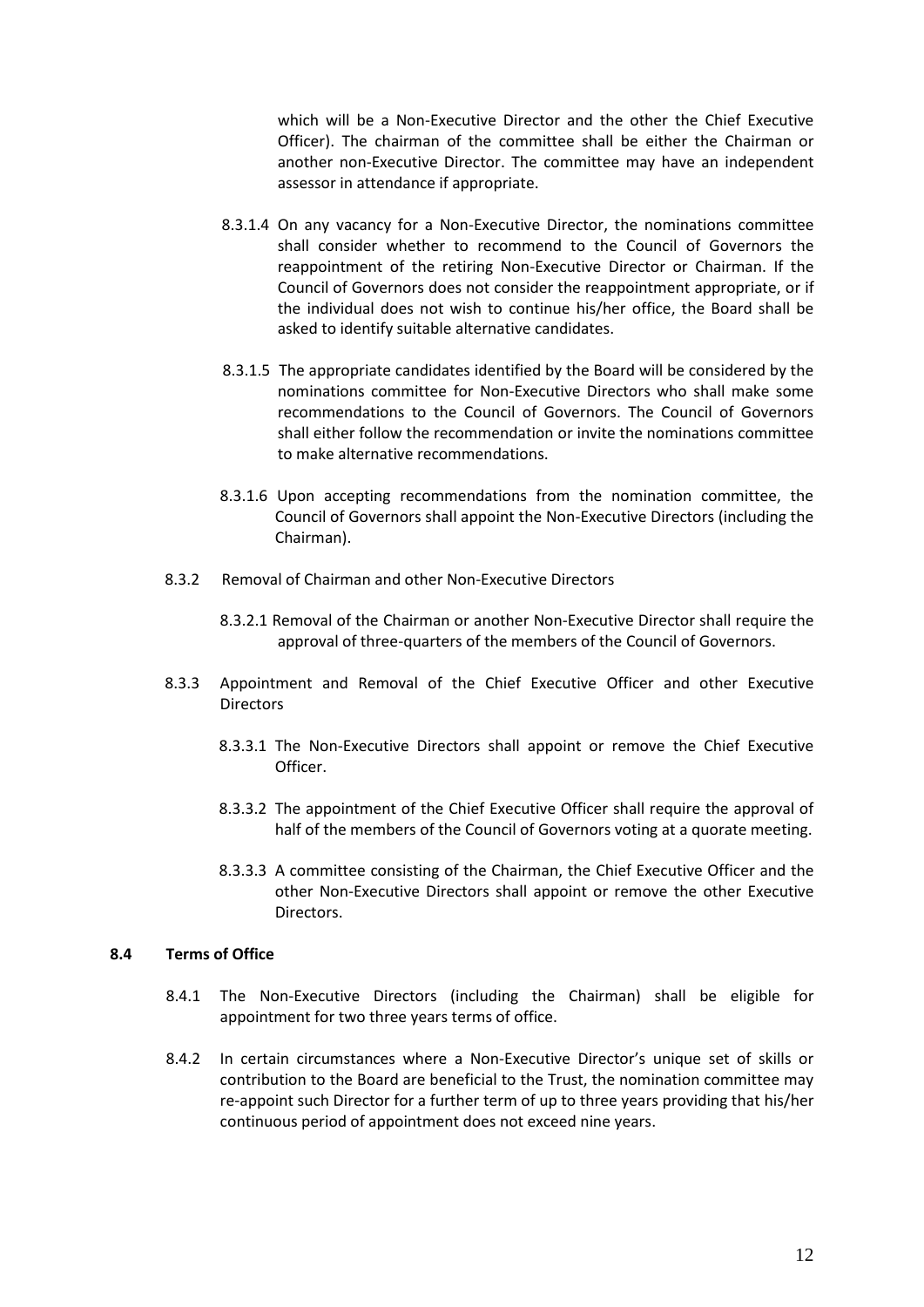- 8.4.3 The Executive Directors, including the Chief Executive Officer, shall hold office in accordance with the terms and conditions of their contract of employment. On termination of their contract of employment an Executive Director shall cease to be a member of the Board.
- 8.4.4 The validity of any acts of the Trust is not affected by any vacancy among the Directors or by any defect in the appointment of any Director.

## <span id="page-16-0"></span>**8.5 Appointment of Senior Independent Director**

- 8.5.1 The Board shall, having considered the views of the Council of Governors, appoint one of the Non-Executive Directors as a Senior Independent Director.
- 8.5.2 The Senior Independent Director may act in the place of the Chairman if he/she is in any way unable to discharge his duties.

## <span id="page-16-1"></span>**8.6 Disqualification**

The following may not become or continue as a member of the Board:

- 8.6.1 a person who has been adjudged bankrupt or whose estate has been sequestrated and (in either case) has not been discharged.
- 8.6.2 a person who has made a composition or arrangement with his/her creditors and has not been discharged in respect of it.
- 8.6.3 a person who within the preceding five years has been convicted in the British Islands of any offence if a sentence of imprisonment (whether suspended or not) was imposed on him/her.
- 8.6.4 in the case of a Non-Executive Director, he/she no longer satisfies the conditions set out in clause 8.2.1.
- 8.6.5 Monitor has exercised its powers under the 2006 Act to remove that person as a Director of the Trust or any other foundation trust within its jurisdiction or has suspended him/her from office or has disqualified him/her from holding office as a Director of the Trust or of any other foundation trust for a specified period.
- 8.6.6 he/she is a person whose tenure of office as a chairman or as a member or director of a Health Service Body has been terminated on the grounds that his/her appointment is not in the interests of the public service, for non-attendance at meetings other than due to illness or for non-disclosure of a Pecuniary, Family or personal Interest.
- 8.6.7 he/she has had his/her name removed or suspended from any list prepared under the 2006 Act or any related subordinate legislation or who has otherwise been suspended or disqualified from any healthcare profession and has not subsequently had his/her name included in such a list or had his/her suspension lifted and qualification reinstated.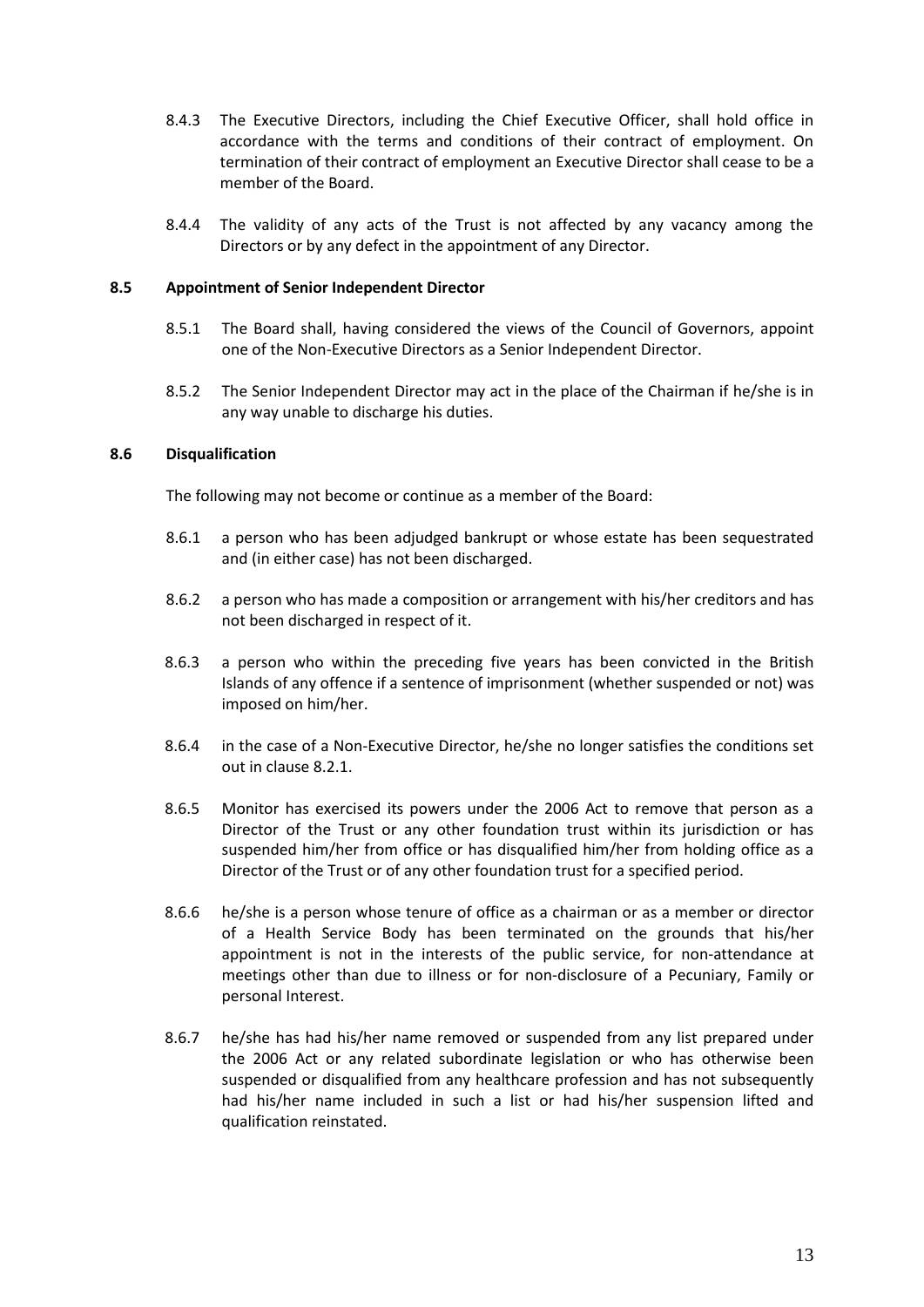8.6.8 he/she has within the preceding two years been dismissed otherwise than by reason of redundancy or ill health from any paid employment within a Health Service Body.

Any person who is disqualified from becoming or continuing as a Director on any of the grounds set out in clause 8.6 shall forthwith resign as a Director or if he/she declines or fails to do so, shall be removed forthwith by the Board and a new Director appointed in his/her place in accordance with the provisions of the Constitution.

# <span id="page-17-0"></span>**8.7 Standing Orders**

The standing orders for the practice and procedure of the Board are attached at Annex 6.

# <span id="page-17-1"></span>**8.8 Conflicts of Interest of Directors**

If a Director has a Pecuniary Interest, personal or Family Interest, whether that interest is actual or potential and whether that interest is direct or indirect, in any proposed contract or other matter which is under consideration or is to be considered by the Board, the Director shall disclose that interest to the members of the Board as soon as he/she becomes aware of it. The standing orders for the Board shall make provision for the disclosure of interests and arrangements for the exclusion of a Director declaring any interest from any discussion or consideration of the matter in respect of which an interest has been disclosed.

# <span id="page-17-2"></span>**8.9 Remuneration**

- 8.9.1 The Council of Governors shall, upon recommendations from its remuneration committee, decide the remuneration and allowances, and the other terms and conditions of office, of the Non-Executive Directors (including the Chairman).
- 8.9.2 The Trust shall establish a committee of Non-Executive Directors to decide the remuneration and allowances, and the other terms and conditions of office, of the Chief Executive Officer and other Executive Directors.

## <span id="page-17-3"></span>**8.10 Meetings**

Meetings of the Board are to be open to the members of the public, but the public may be excluded from all or part of any meeting in accordance with the provisions of paragraph 4.2 of Annex 6.

## <span id="page-17-5"></span><span id="page-17-4"></span>**9**. **REGISTERS AND PUBLIC DOCUMENTS**

## **9.1 Registers**

The Trust shall have:

- 9.1.1 a register of Members showing, in respect of each Member, the Constituency to which he/she belongs and, where there are classes within it, the class to which he/she belongs;
- 9.1.2 a register of Governors;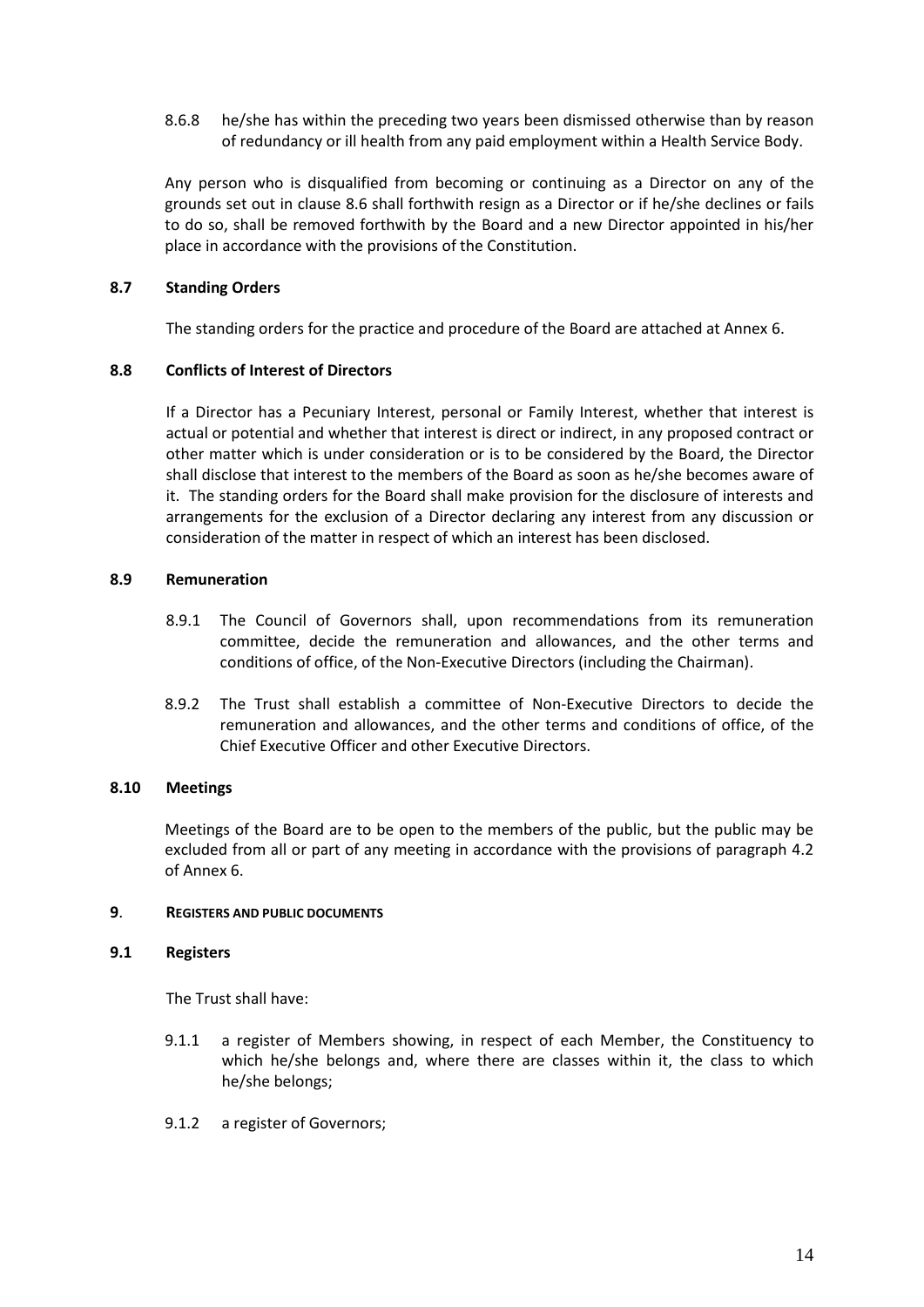- 9.1.3 a register of Governors' interests;
- 9.1.4 a register of Directors; and
- 9.1.5 a register Directors' interests.

### <span id="page-18-0"></span>**9.2 Inspection and Copies**

- 9.2.1 The Trust shall make the registers specified in clause 9.1 above available for inspection by members of the public, except in the circumstances set out below or as otherwise prescribed by regulations.
- 9.2.2 The Trust shall not make any part of its registers available for inspection by members of the public which shows details of any Member, if the Member so requests.
- 9.2.3 So far as the registers are required to be made available:
	- 9.2.3.1 they are to be available for inspection free of charge at all reasonable times;
	- 9.2.3.2 a person who requests a copy of or extract from the registers is to be provided with a copy or extract;
	- 9.2.3.3 if the person requesting a copy or extract is not a Member, the Trust may impose a reasonable charge for doing so.

### <span id="page-18-1"></span>**9.3 Public Documents**

- 9.3.1 The Trust shall make the following documents available for inspection by members of the public free of charge at all reasonable times:
	- 9.3.1.1 a copy of the current Constitution;
	- 9.3.1.2 a copy of the current Licence;
	- 9.3.1.3 a copy of the latest published annual accounts and of any report of the Auditor on them;
	- 9.3.1.4 a copy of the latest published annual report;
- 9.3.2 Any person who requests a copy of, or extract from any of the above documents is to be provided with a copy.
- 9.3.3 If the person requesting a copy or extract is not a member of the Trust, the Trust may impose a reasonable charge for doing so.

### <span id="page-18-2"></span>**10. FINANCES**

### <span id="page-18-3"></span>**10.1 Auditor**

10.1.1 The Trust shall have an Auditor.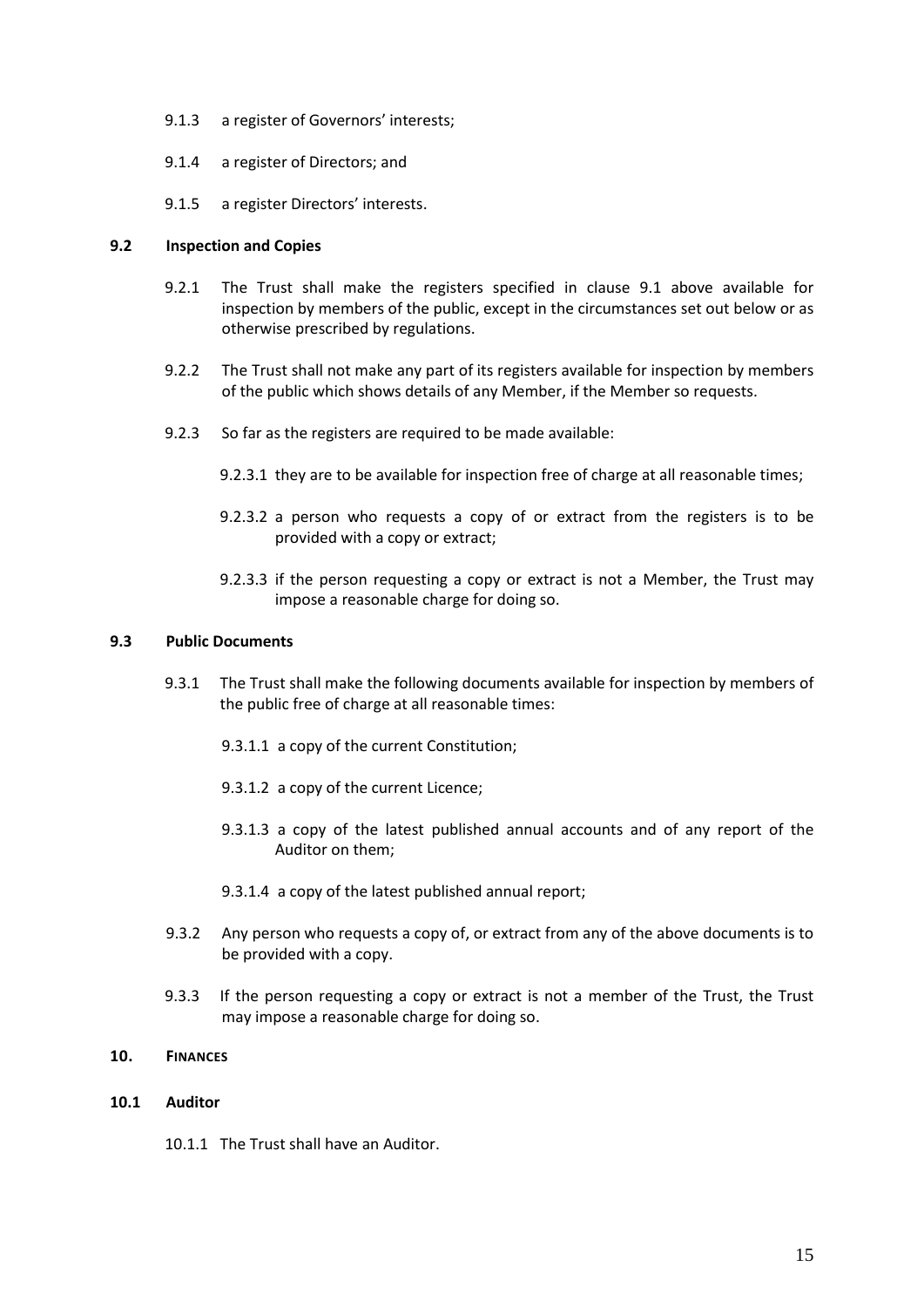10.1.2 The Council of Governors shall appoint or remove the Auditor at a meeting of the Council of Governors.

## <span id="page-19-0"></span>**10.2 Audit Committee**

The Trust shall establish a committee of Non-Executive Directors as an audit committee to perform such monitoring, reviewing and other functions as is appropriate.

### <span id="page-19-1"></span>**10.3 Accounts**

- 10.3.1 The Trust must keep proper accounts and proper records in relation to the accounts in such form as Monitor may with the approval of the Secretary of State direct.
- 10.3.2 The accounts are to be audited by the Trust's Auditor. Monitor may with the approval of the Secretary of State give directions to the Trust as to the content and form of its accounts.
- 10.3.3 The Trust shall prepare in respect of each financial year annual accounts in such form as Monitor may with the approval of the Secretary of State direct.
- 10.3.4 The functions of the Trust with respect to the preparation of the annual accounts shall be delegated to the Accounting Officer.

### <span id="page-19-2"></span>**10.4 Annual report, Forward Plans and Non-NHS Work**

- 10.4.1 The Trust shall prepare an annual report and send it to Monitor.
- 10.4.2 The Trust shall give information as to its forward planning in respect of each financial year to Monitor.
- 10.4.3 The document containing the information with respect to forward planning (referred to above) shall be prepared by the Directors.
- 10.4.4 In preparing the document, the Directors shall have regard to the views of the Council of Governors.
- 10.4.5 Each forward plan must include information about
	- 10.4.5.1 the activities other than the provision of goods and services for the purposes of Health Service in England that the Trust proposes to carry on, and
	- 10.4.5.2 the income it expects to receive from doing so.
- 10.4.6 Where a forward plan contains a proposal that the Trust carries on an activity of a kind mentioned in sub-paragraph 10.4.5.1 the Council of Governors must:
	- 10.4.6.1 determine whether it is satisfied that the carrying on of the activity will not to any significant extent interfere with the fulfillment by the Trust of its principal purpose or the performance of its other functions, and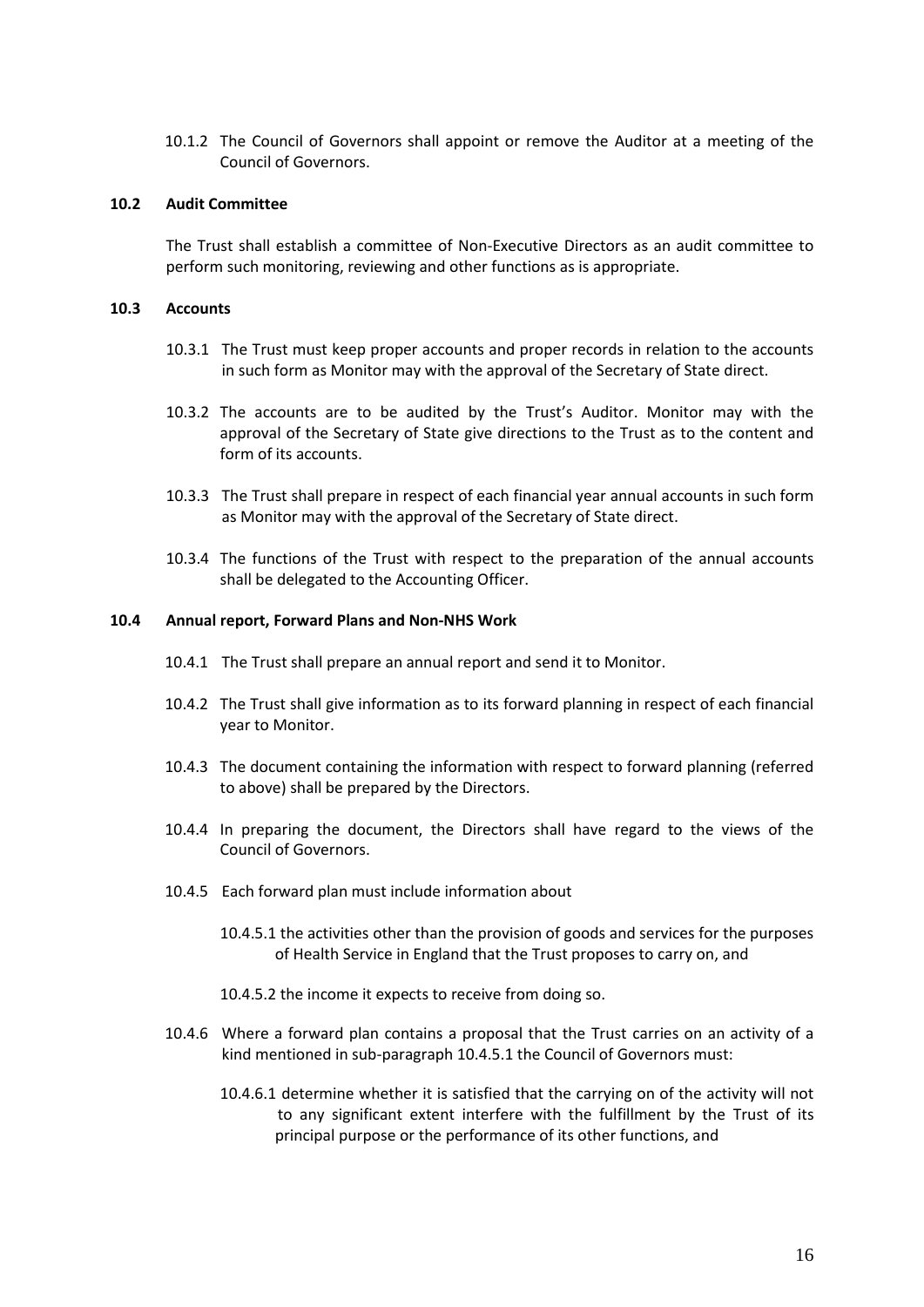10.4.6.2 notify the Directors of the Trust of its determination.

- 10.4.7 A Trust which proposes to increase by 5% or more the proportion of its total income in any financial year attributable to activities other than the provision of goods and services for the purposes of the Health Service in England may implement the proposal only if more than half of the Members of the Council of Governors voting approve its implementation.
- 10.4.8. Meeting of Council of Governors to receive Annual Accounts and Reports
	- 10.4.8.1 The following documents are to be presented at a meeting of the Council of Governors:
		- (a) the annual accounts;
		- (b) any report of the Auditor on them; and
		- (c) the annual report.

### <span id="page-20-0"></span>**11. INSTRUMENTS**

- 11.1 The Trust shall have a seal.
- 11.2 The seal shall not be affixed except under the authority of the Board.

### <span id="page-20-1"></span>**12. AMENDMENT OF THE CONSTITUTION**

- 12.1 Amendments by the Trust of its Constitution shall be made only if;
	- 12.1.1 more than half of the Governors present and entitled to vote at a quorate meeting of the Council of Governors; and
	- 12.1.2 more than half of the members of the Board entitled to vote at a quorate meeting of the Board;

approve such amendments.

- 12.2 Amendment to the Constitution relating to the powers and duties of the Council of Governors shall be made in accordance with clause 6.5.4.
- 12.3 Amendments made under clause 12 shall take effect as soon as both approvals are received in accordance with clause 12.1.1 and 12.1.2).
- 12.4 An amendment is of no effect in so far as the Constitution would, as a result of the amendment, not accord with Chapter 5, Part 2 of the 2006 Act.
- 12.5 The Trust must inform Monitor of amendments made under this clause 12.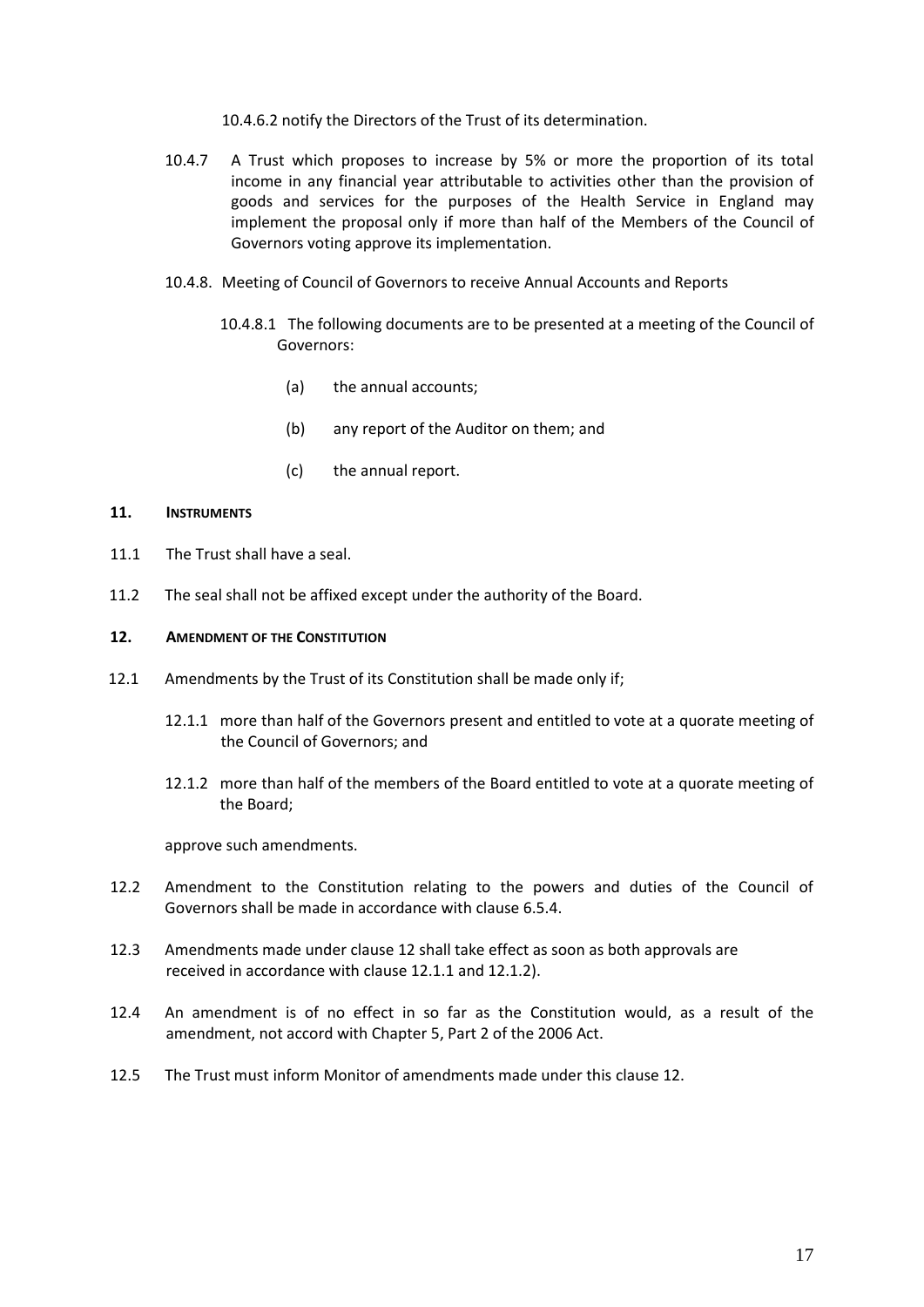### <span id="page-21-0"></span>**13. REFERRALS OF QUESTIONS TO PANEL FOR ADVISING GOVERNORS**

A Governor may refer a question to the Panel as to whether the Trust has failed or is failing to:

- 13.1 act in accordance with its Constitution, or
- 13.2 act in accordance with the provisions made by or under Schedule 7 of the Act

only if more than half of the Governors present and entitled to vote at a quorate meeting approve the referral.

### <span id="page-21-1"></span>**14. SIGNIFICANT TRANSACTION**

The Trust may enter into a Significant Transaction only if a majority of Governors present and entitled to vote at a properly constituted meeting of the Council of Governors approve the entry into the Transaction.

### <span id="page-21-2"></span>**15. MERGERS, ACQUISITIONS AND SEPARATIONS**

An application made under Section 56, 56A and 56B of Chapter 5 of the Act for the Trust to merge with, acquire or separate from another foundation trust or NHS Trust may only be made with the approval of more than half of the members of the Council of Governors.

### <span id="page-21-3"></span>**16. DISSOLUTION**

An application for dissolution of the Trust pursuant to Section 57A of the Act can only be made to Monitor if more than half of the members of the Council of Governors approve such application.

## <span id="page-21-4"></span>**17. DISPUTE RESOLUTIONS**

The Trust shall apply the Dispute Resolution Procedure set out in Annex 8 in regard to disputes:

- 17.1 with Members and potential Members in relation to matters of eligibility and disqualification; and
- 17.2 with Governors in relation to matters of eligibility, disqualification and termination of tenure; and
- 17.3 between the Council of Governors and the Board in relation to the interpretation and application of their respective powers and obligations under this Constitution.

### <span id="page-21-5"></span>**18. INDEMNITY**

18.1 The Trust will indemnify the Directors and Company Secretary who have acted honestly and in good faith in the event of any legal action against them so that they will not have to meet out of their own personal resources any liabilities which are incurred in the execution or purported execution of their functions, save where the person has acted recklessly.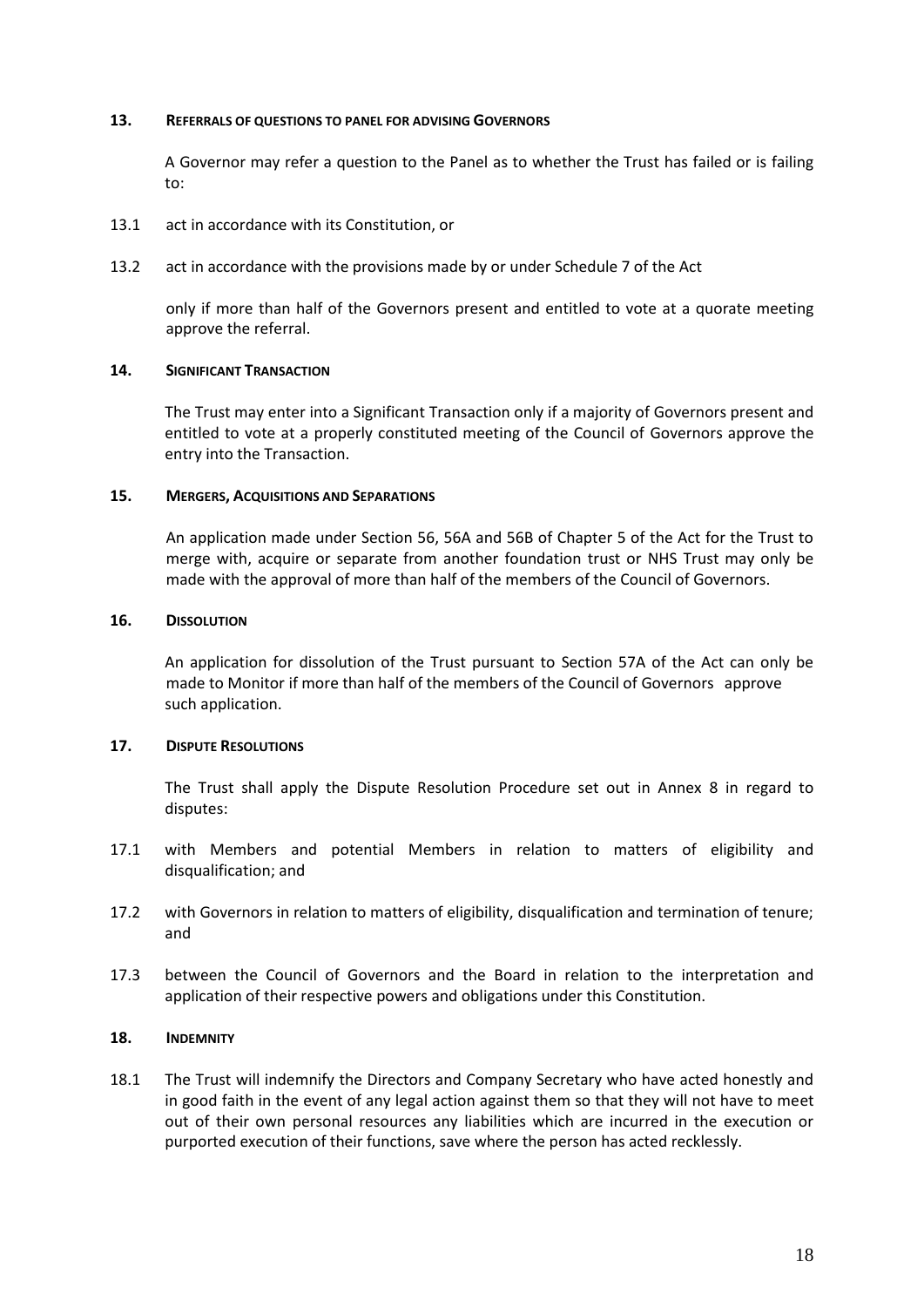- 18.2 The Trust may make such arrangements as it considers appropriate for the provision of indemnity insurance or similar arrangement for the benefit of the Trust to meet all or any liabilities which are properly the liabilities of the Trust under paragraph 18.1.1
- 18.3 It is a requirement of this indemnity that in the event of any claim or threat of a claim, whether oral or written, whenever made against a Director or the Company Secretary to which the indemnity is relevant, the Company Secretary should be advised immediately and such information and any documents relevant to the claim passed to the Company Secretary so that the matter can be dealt with on their behalf. This will include, if necessary, the instructing of solicitors to act for and represent the relevant Director or Company Secretary at the Trust's expense.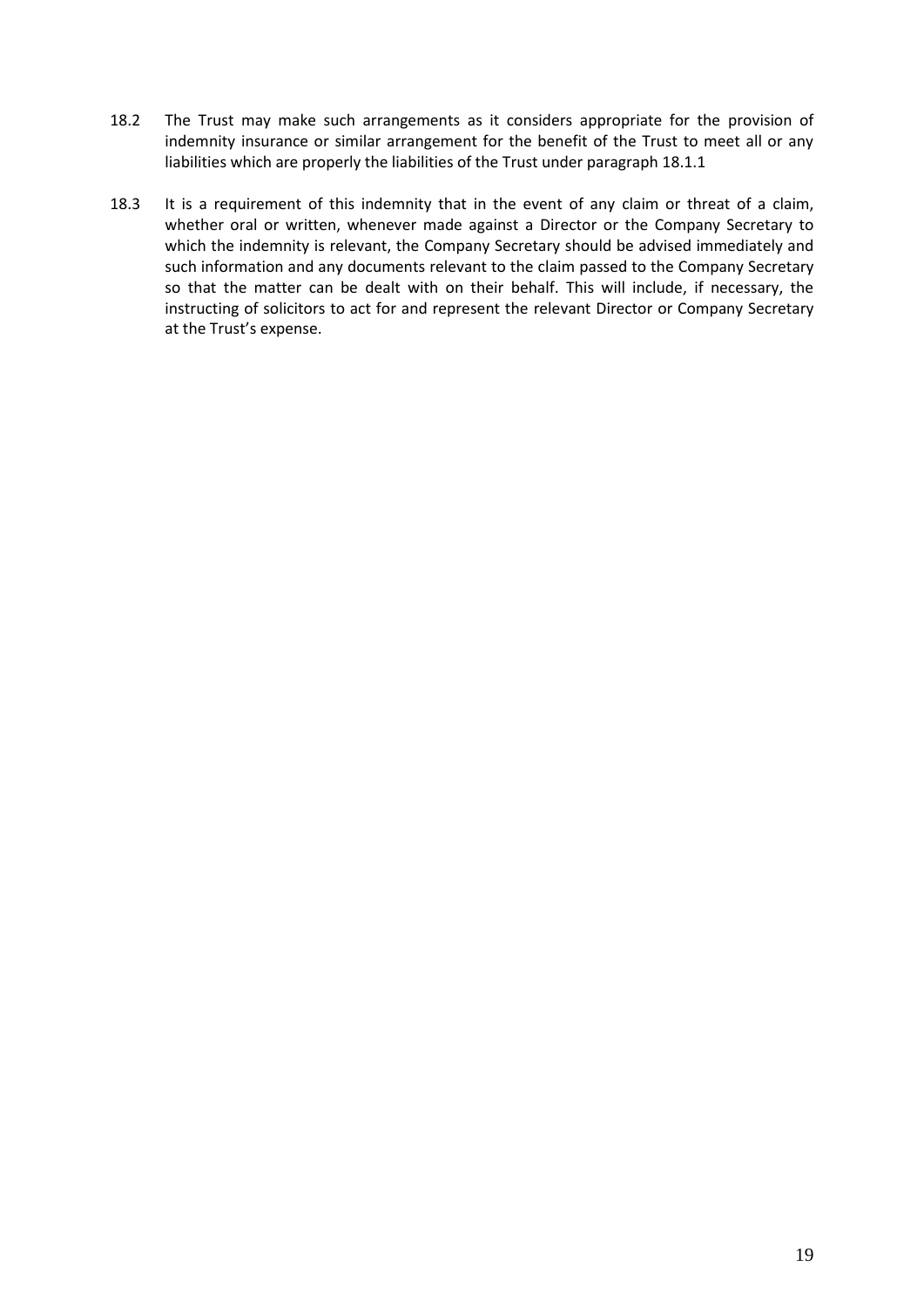# **ANNEX 1 – THE PUBLIC CONSTITUENCY**

| <b>Name of Public</b><br>Constituency        | Area (defined by Electoral Division)                                                                                                                                                                                                                                                                                                                  | <b>Minimum</b><br><b>Number of</b><br><b>Members</b> | <b>Number of</b><br><b>Elected</b><br><b>Governors</b> |
|----------------------------------------------|-------------------------------------------------------------------------------------------------------------------------------------------------------------------------------------------------------------------------------------------------------------------------------------------------------------------------------------------------------|------------------------------------------------------|--------------------------------------------------------|
| North Hampshire and<br><b>West Berkshire</b> | All those electoral wards within:<br>Basingstoke and Deane Borough Council<br><b>Hart District Council</b><br>The following wards in West Berkshire:<br>Aldermaston,<br>Clay Hill<br>Cold Ash<br>Falkland<br>Greenham<br>Kintbury<br>Mortimer<br>Northcroft<br>St Johns<br><b>Thatcham Central</b><br>Thatcham North<br>Thatcham South, &<br>Crookham | 150                                                  | 5                                                      |
| Mid and East<br>Hampshire                    | All those electoral wards within:<br>Winchester City Council<br>East Hampshire District Council                                                                                                                                                                                                                                                       | 150                                                  | 5                                                      |
| West and South<br>Hampshire                  | All those electoral wards within:<br><b>Test Valley Borough Council</b><br>Eastleigh Borough Council                                                                                                                                                                                                                                                  | 100                                                  | 4                                                      |
| Rest of England and<br>Wales                 |                                                                                                                                                                                                                                                                                                                                                       | 25                                                   | $\mathbf{1}$                                           |
| <b>Totals</b>                                |                                                                                                                                                                                                                                                                                                                                                       | 425                                                  | 15                                                     |

<span id="page-23-0"></span>The four areas of the public constituencies will be as set out below: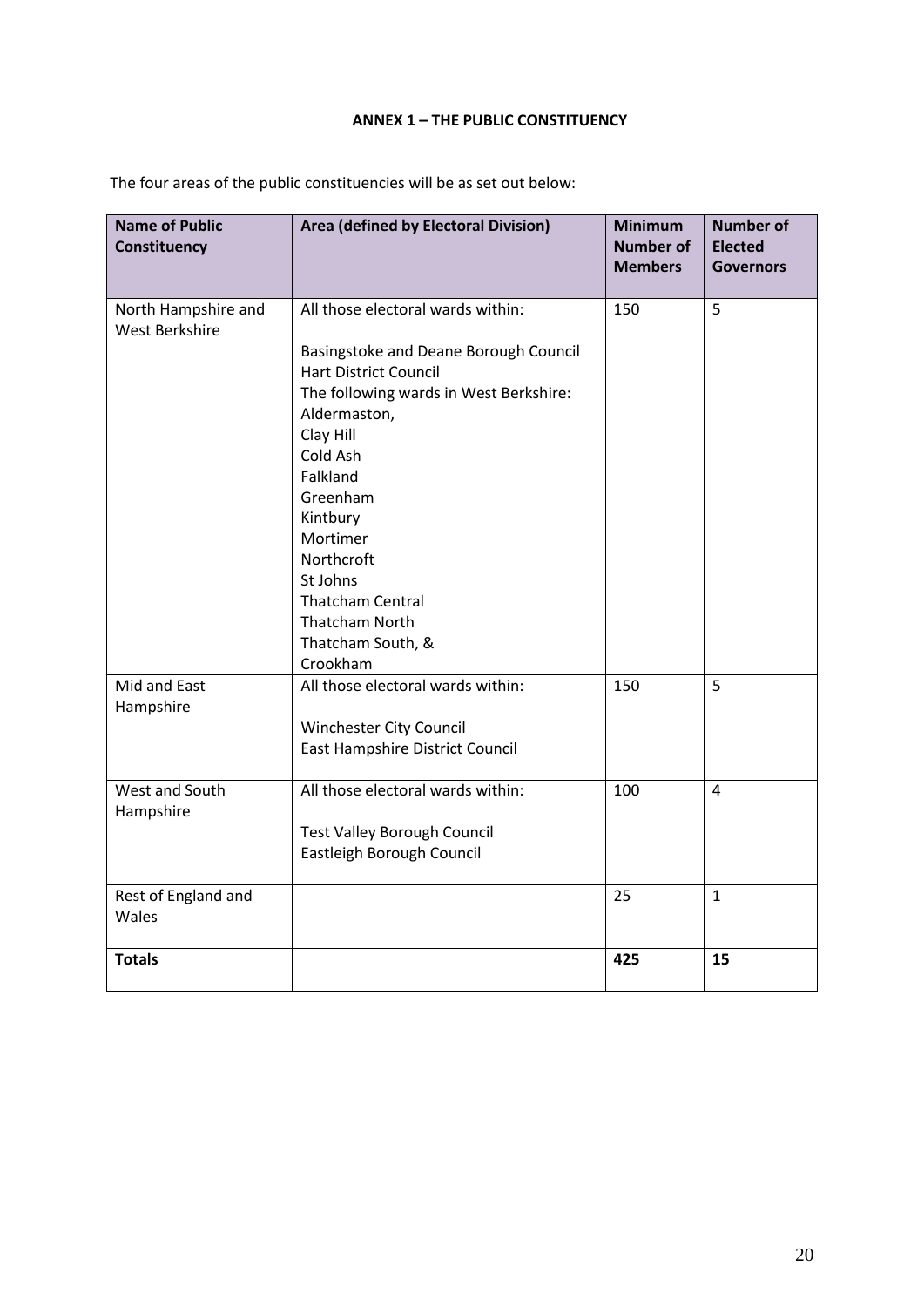# **ANNEX 2 – THE STAFF CONSTITUENCY**

<span id="page-24-0"></span>

| <b>Class Name</b>                                       | <b>Staff Description</b>                                                                                                                                                                                        | <b>Minimum</b><br><b>Number of</b><br><b>Members</b> | <b>Number of Governors</b> |
|---------------------------------------------------------|-----------------------------------------------------------------------------------------------------------------------------------------------------------------------------------------------------------------|------------------------------------------------------|----------------------------|
| <b>Medical and Dental</b><br><b>Staff Practitioners</b> | <b>Medical and Dental staff</b>                                                                                                                                                                                 | 40                                                   | $\mathbf{1}$               |
| Nursing and Midwifery                                   | Nursing and Midwifery<br>staff including<br><b>Healthcare Assistants</b>                                                                                                                                        | 40                                                   | $\mathbf{1}$               |
| <b>Other Healthcare</b><br>professionals                | To include:<br>All therapists<br><b>Dieticians</b><br>Pharmacists<br><b>Biomedical Scientists</b><br>Optometrists<br>Orthoptists<br>Orthotists<br>and<br>Any other related Allied<br><b>Health Professional</b> | 20                                                   | $\mathbf{1}$               |
| Administration, clerical,<br>and managerial staff       | Administration and<br>managerial staff                                                                                                                                                                          | 30                                                   | $\mathbf{1}$               |
| <b>Support Staff</b>                                    | <b>Facilities and estates</b><br>staff                                                                                                                                                                          | 25                                                   | $\mathbf{1}$               |
| <b>Sub Total</b>                                        |                                                                                                                                                                                                                 | 155                                                  | 5                          |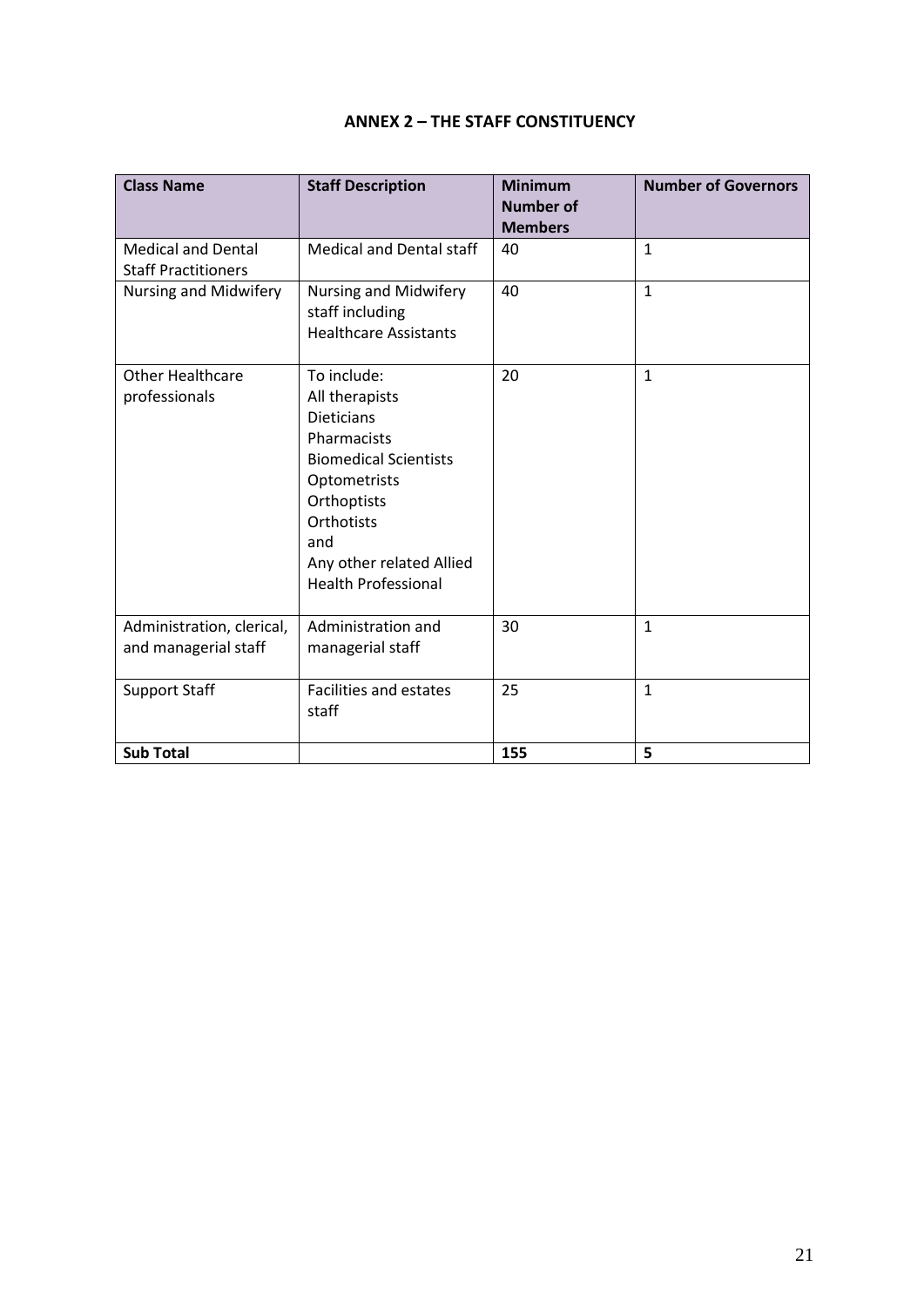# **ANNEX 3 – COMPOSITION OF COUNCIL OF GOVERNORS**

<span id="page-25-0"></span>The Council of Governors will consist of 26 elected and appointed Governors, structured as follows:

| <b>Public Elected Governors (15)</b>                 | <b>Role</b>                                                         |
|------------------------------------------------------|---------------------------------------------------------------------|
| 5 Governors elected from the NORTH                   | To represent the public who are resident in this                    |
| HAMPSHIRE and WEST BERKSHIRE area                    | catchment area.                                                     |
| Constituency                                         |                                                                     |
|                                                      |                                                                     |
| 5 Governors elected from the MID and EAST            | To represent the public who are resident in this                    |
| <b>HAMPSHIRE area Constituency</b>                   | catchment area.                                                     |
|                                                      |                                                                     |
| 4 Governors elected from the WEST and                | To represent the public who are resident in this<br>catchment area. |
| SOUTH HAMPSHIRE area Constituency                    |                                                                     |
| 1 Governor for the REST OF ENGLAND AND               | To represent the public who are resident in this                    |
| <b>WALES</b>                                         | catchment area.                                                     |
|                                                      |                                                                     |
| <b>Staff Elected Governors (5)</b>                   | Role                                                                |
| 1 Governor elected from the MEDICAL AND              | To assist the NHS Foundation Trust in                               |
| DENTAL STAFF PRACTITIONERS class                     | developing its services, and ensuring that there                    |
|                                                      | is active engagement from those individuals                         |
|                                                      | delivering services.                                                |
|                                                      |                                                                     |
| 1 Governor elected from the NURSING AND              | To assist the NHS Foundation Trust in                               |
| <b>MIDWIFERY class</b>                               | developing its services, and ensuring that there                    |
|                                                      | is active engagement from those individuals<br>delivering services. |
|                                                      |                                                                     |
| 1 Governor elected from the OTHIS                    | To assist the NHS Foundation Trust in                               |
| HEALTHCARE PROFESSIONALS class                       | developing its services, and ensuring that there                    |
|                                                      | is active engagement from those individuals                         |
|                                                      | delivering services.                                                |
|                                                      |                                                                     |
| 1 Governor elected from the                          | To assist the NHS Foundation Trust in                               |
| ADMINISTRATION, CLERICAL, AND                        | developing its services, and ensuring that there                    |
| <b>MANAGERIAL STAFF class</b>                        | is active engagement from those individuals                         |
|                                                      | delivering services.                                                |
| 1 Governor elected from the SUPPORT STAFF            | To assist the NHS Foundation Trust in                               |
| class                                                | developing its services, and ensuring that there                    |
|                                                      | is active engagement from those individuals                         |
|                                                      | delivering services.                                                |
|                                                      |                                                                     |
|                                                      |                                                                     |
| <b>Appointed Governors (6)</b>                       | <b>Role</b>                                                         |
| Governor<br>1 Governor appointed by HAMPSHIRE COUNTY | To assist the NHS Foundation Trust in                               |
| <b>COUNCIL</b>                                       | developing healthcare in partnership with a key                     |
|                                                      |                                                                     |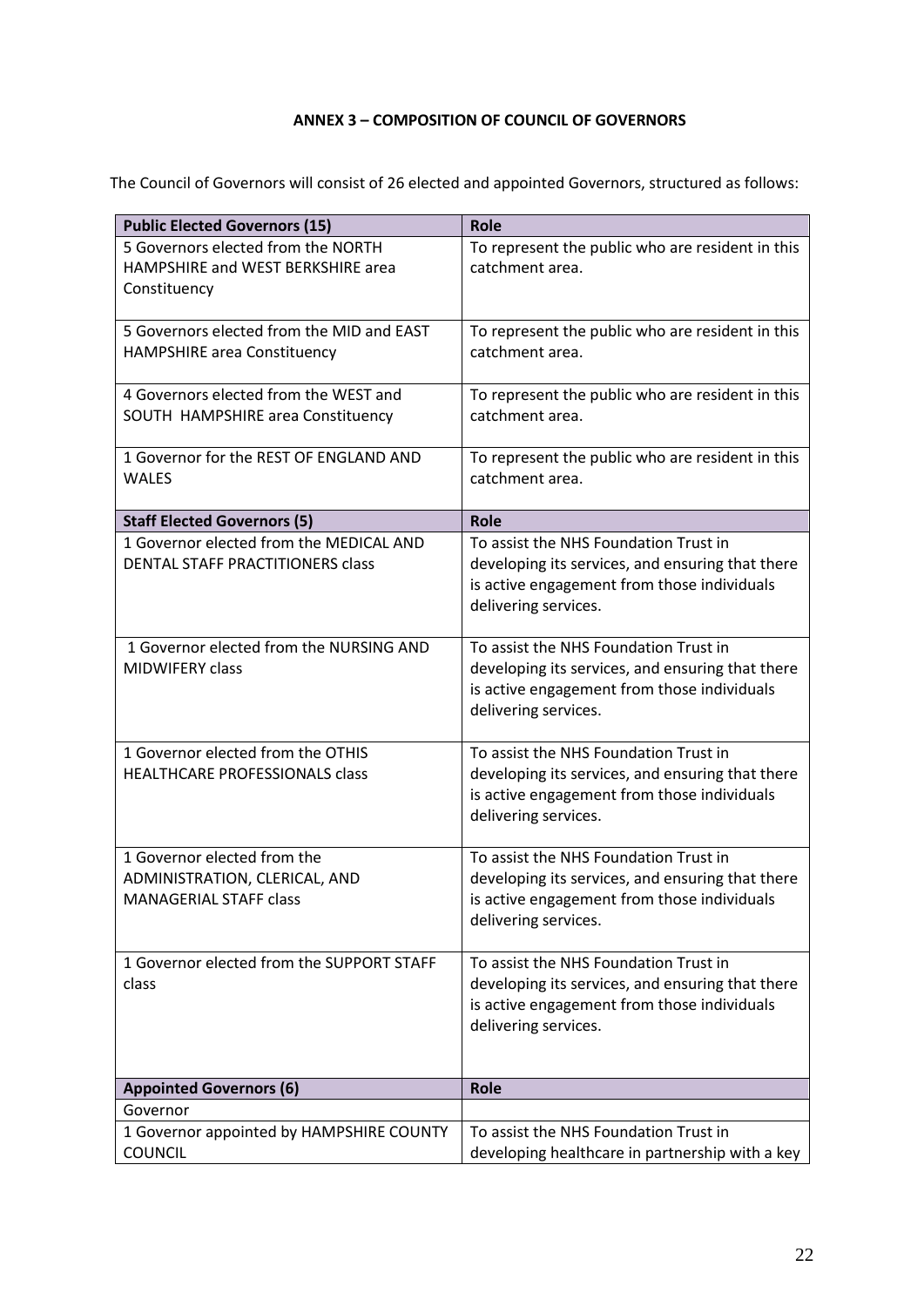|                                                                                                                           | local authority partner                                                                                                                                                                 |
|---------------------------------------------------------------------------------------------------------------------------|-----------------------------------------------------------------------------------------------------------------------------------------------------------------------------------------|
| 1 Governor appointed by the UNIVERSITY OF<br><b>WINCHESTER</b>                                                            | To ensure that the views of education and<br>training are fully represented in developing<br>health services and that support is provided for<br>the ongoing development of Trust staff |
| 1 Governor appointed to champion the views<br>of OLDER PEOPLE appointed by HAMPSHIRE<br><b>COUNTY COUNCIL</b>             | To represent this particular patient group.                                                                                                                                             |
| 1 Governor appointed to champion the views<br>of YOUNG PEOPLE appointed by HAMPSHIRE<br><b>COUNTY COUNCIL</b>             | To represent this particular patient group                                                                                                                                              |
| 1 Governor appointed to champion the views<br>of PEOPLE WITH A DISABILITY appointed by<br><b>HAMPSHIRE COUNTY COUNCIL</b> | To represent this particular patient group                                                                                                                                              |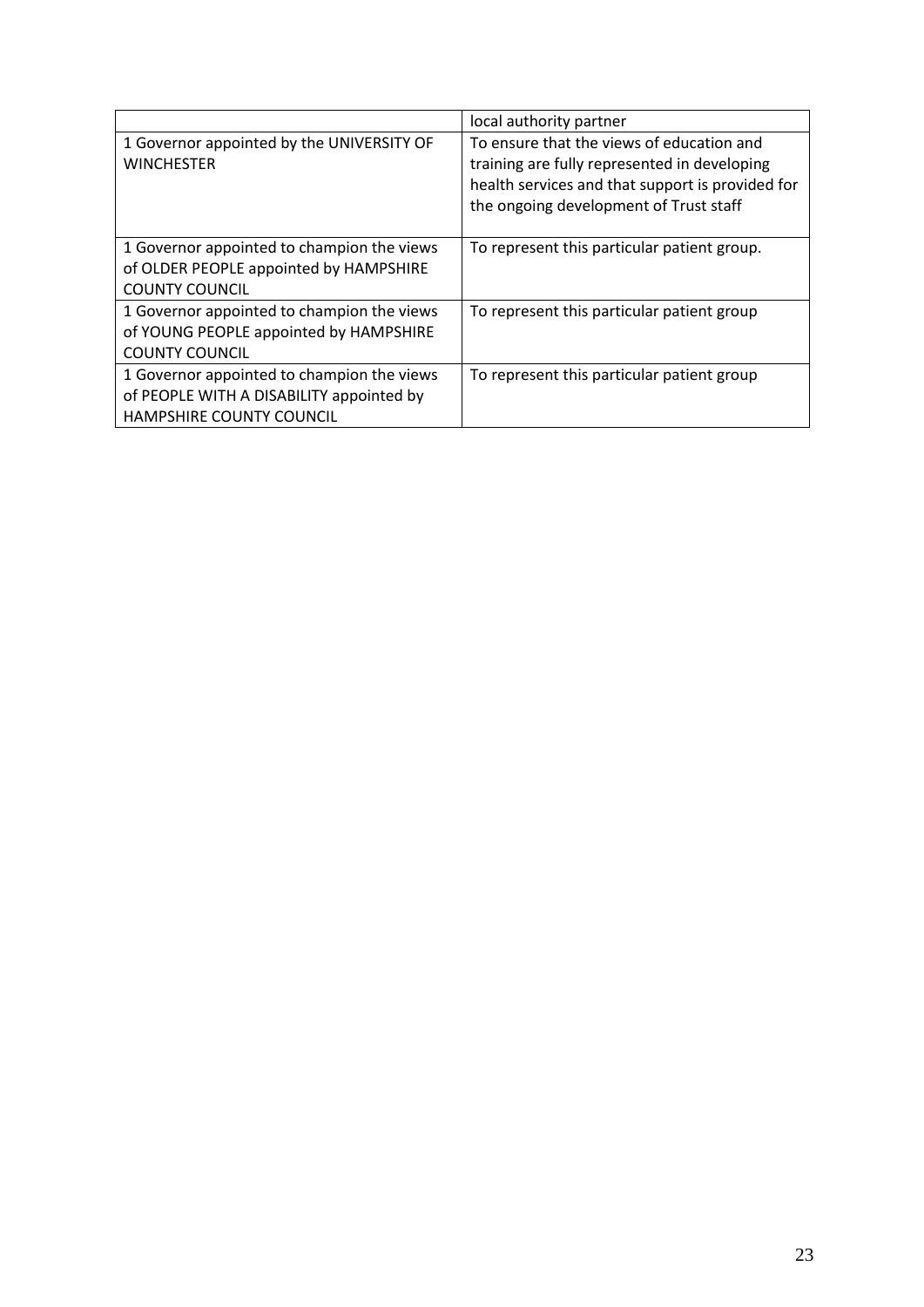## **ANNEX 4 - ELECTION RULES FOR HAMPSHIRE HOSPITALS NHS FOUNDATION TRUST**

#### <span id="page-27-0"></span>**PART 1 INTERPRETATION**

1. Interpretation

### **PART 2 TIMETABLE FOR ELECTION**

- 2. Timetable
- 3. Computation of time

### **PART 3 RETURNING OFFICER**

- 4. Returning officer
- 5. Staff
- 6. Expenditure
- 7. Duty of co-operation

## **PART 4 STAGES COMMON TO CONTESTED AND UNCONTESTED ELECTIONS**

- 8. Notice of election
- 9. Nomination of candidates
- 10. Candidate's consent and particulars
- 11. Declaration of interests
- 12. Declaration of eligibility
- 13. Signature of candidate
- 14. Decisions as to validity of nomination papers
- 15. Publication of statement of nominated candidates
- 16. Inspection of statement of nominated candidates and nomination papers
- 17. Withdrawal of candidates
- 18. Method of election

# **PART 5 CONTESTED ELECTIONS**

- 19. Poll to be taken by ballot
- 20. The ballot paper
- 21. The declaration of identity

## **Action to be taken before the poll**

- 22. List of eligible voters
- 23. Notice of poll
- 24. Issue of voting documents
- 25. Ballot paper envelope and covering envelope

### **The Poll**

- 26. Eligibility to vote
- 27. Voting by persons who require assistance
- 28. Spoilt ballot papers
- 29. Lost ballot papers
- 30. Issue of replacement ballot papers
- 31. Declaration of identity for replacement ballot papers

### **Procedure for receipt of envelopes**

- 32. Receipt of voting documents
- 33. Validity of ballot paper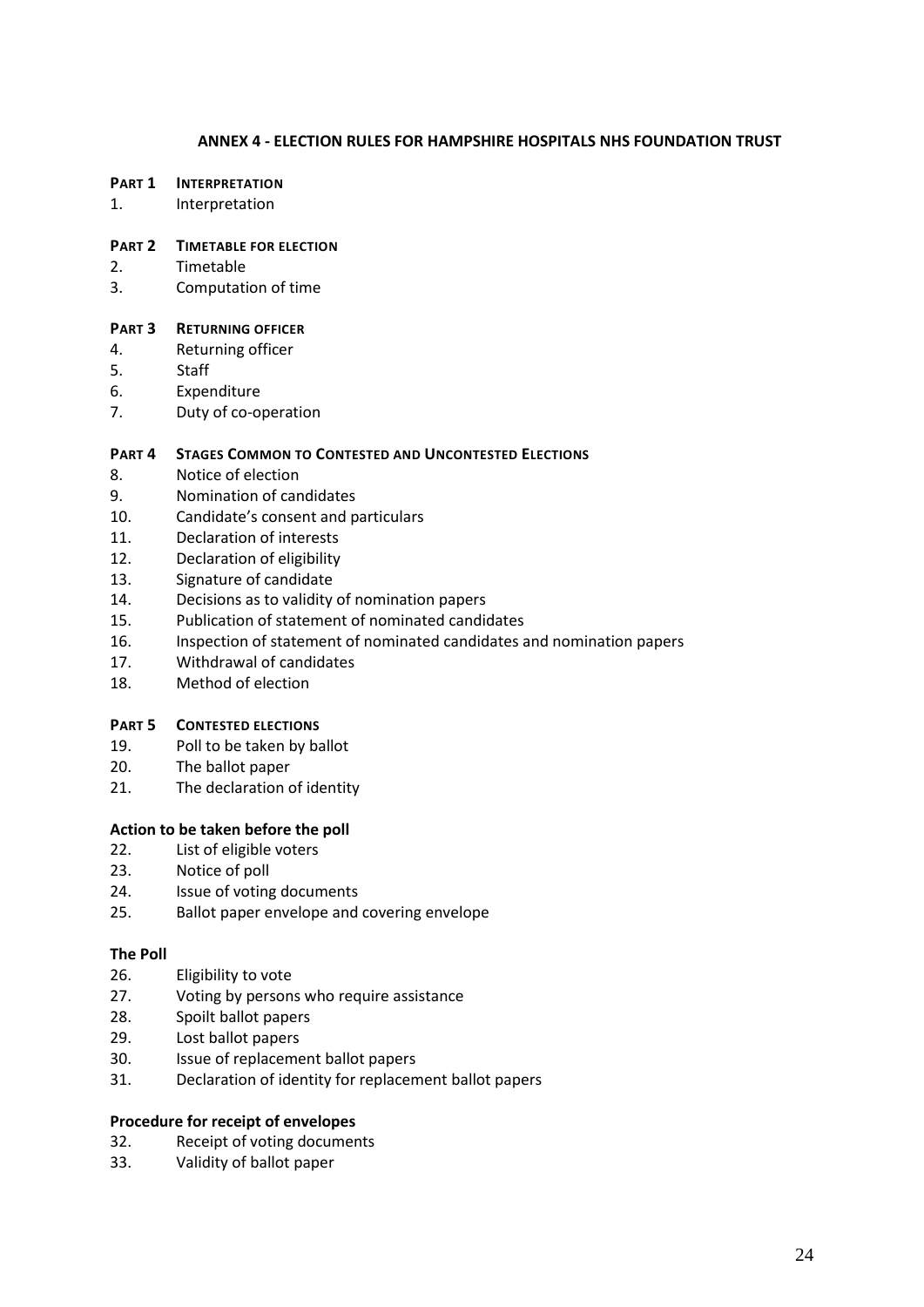- 34. Declaration of identity but no ballot paper
- 35. Sealing of packets

# **PART 6 COUNTING THE VOTES**

- stv36. Interpretation of Part 6
- 37. Arrangements for counting of the votes
- 38. The count
- stv39. Rejected ballot papers
- fpp39. Rejected ballot papers
- stv40. First stage
- stv41. The quota
- stv42. Transfer of votes
- stv43. Supplementary provisions on transfer
- stv44. Exclusion of candidates
- stv45. Filling of last vacancies
- stv46. Order of election of candidates
- fpp46. Equality of votes

## **PART 7 FINAL PROCEEDINGS IN CONTESTED AND UNCONTESTED ELECTIONS**

- fpp47. Declaration of result for contested elections
- stv47. Declaration of result for contested elections
- 48. Declaration of result for uncontested elections

## **PART 8 DISPOSAL OF DOCUMENTS**

- 49. Sealing up of documents relating to the poll
- 50. Delivery of documents
- 51. Forwarding of documents received after close of the poll
- 52. Retention and public inspection of documents
- 53. Application for inspection of certain documents relating to election

## **PART 9 DEATH OF A CANDIDATE DURING A CONTESTED ELECTION**

- fpp54. Countermand or abandonment of poll on death of candidate
- stv54. Countermand or abandonment of poll on death of candidate

## **PART 10 ELECTION EXPENSES AND PUBLICITY**

## **Expenses**

- 55. Expenses incurred by candidates
- 56. Expenses incurred by other persons
- 57. Personal, travelling, and administrative expenses

## **Publicity**

- 58. Publicity about election by the corporation
- 59. Information about candidates for inclusion with voting documents
- 60. Meaning of "for the purposes of an election"

## **PART 11 QUESTIONING ELECTIONS AND IRREGULARITIES**

61. Application to question an election

## **PART 12 MISCELLANEOUS**

62. Secrecy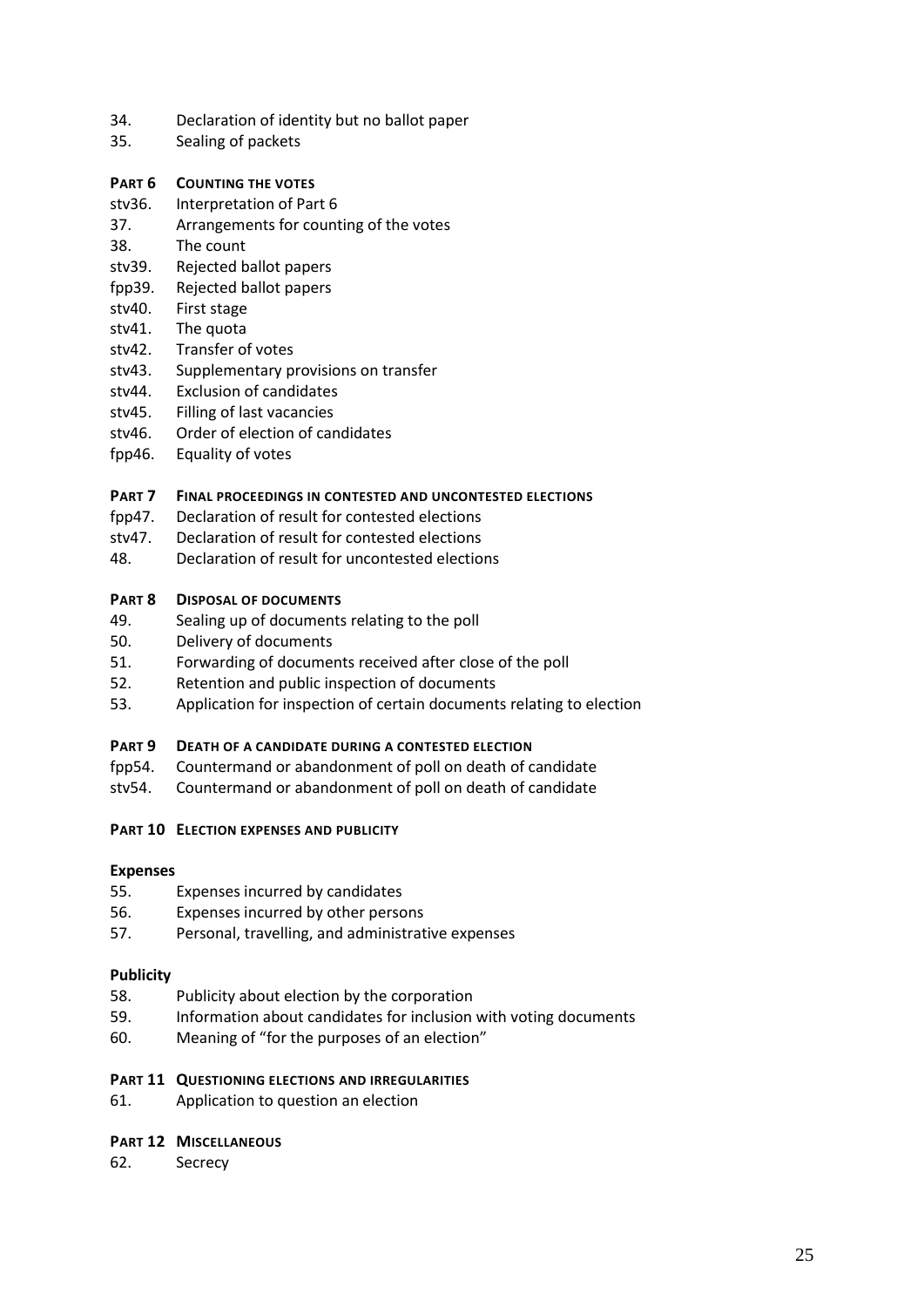- 63. Prohibition of disclosure of vote<br>64. Disqualification
- 64. Disqualification<br>65. Delay in postal s
- Delay in postal service through industrial action or unforeseen event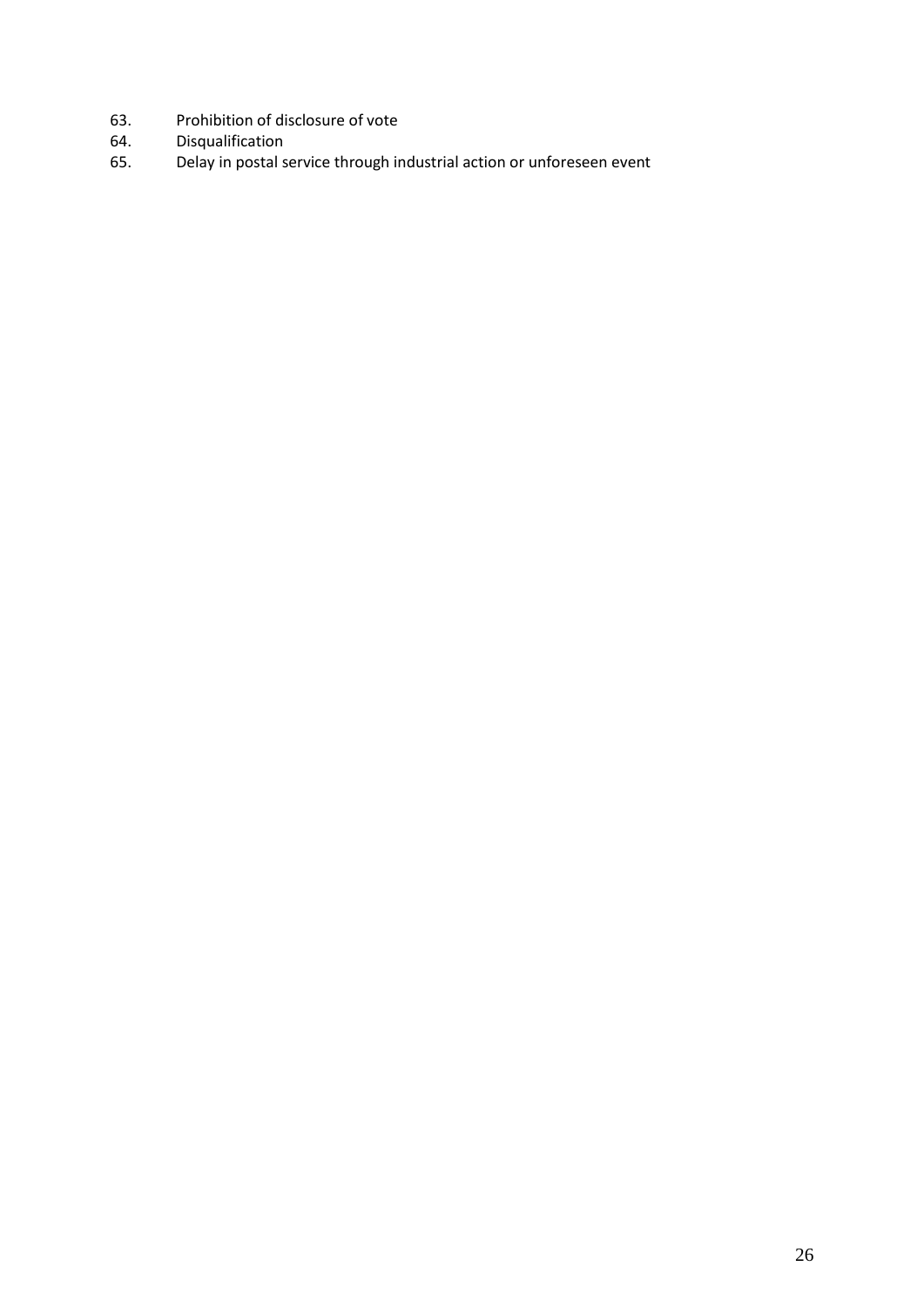## **PART 1 - INTERPRETATION**

# **1. INTERPRETATION**

(1) In these rules, unless the context otherwise requires

| "corporation"   | means the public benefit corporation subject to this<br>Constitution                                                                                         |
|-----------------|--------------------------------------------------------------------------------------------------------------------------------------------------------------|
| "election"      | means an election by a Constituency, or by a class within a<br>constituency, to fill a vacancy among one or more posts on the<br><b>Council of Governors</b> |
| "the regulator" | means Monitor, the Independent Regulator for NHS<br>foundation Trusts, as provided by Section 61 of the 2012 Act                                             |
| "the 2006 Act"  | means the NHS Act 2006 as amended by the Health and Social<br>Care Act 2012                                                                                  |

(2) Other expressions used in these rules and in Schedule 7 to the NHS Act 2006 have the same meaning in these rules as in that Schedule.

# **PART 2 – TIMETABLE FOR ELECTION**

## **2. TIMETABLE**

The proceedings at an election shall be conducted in accordance with the following timetable.

| Proceeding                                       | <b>Time</b>                                                                 |
|--------------------------------------------------|-----------------------------------------------------------------------------|
|                                                  |                                                                             |
| Publication of notice of election                | Not later than the fortieth day before the day of<br>the close of the poll. |
| Final day for delivery of nomination papers to   | Not later than the twenty eighth day before the                             |
| returning officer                                | day of the close of the poll.                                               |
| Publication of<br>nominated<br>statement<br>of   | Not later than the twenty seventh day before the                            |
| candidates                                       | day of the close of the poll.                                               |
| Final day for delivery of notices of withdrawals | Not later than twenty fifth day before the day of                           |
| by candidates from election                      | the close of the poll.                                                      |
| Notice of the poll                               | Not later than the fifteenth day before the day of                          |
|                                                  | the close of the poll.                                                      |
| Close of the poll                                | By 5.00pm on the final day of the election.                                 |
|                                                  |                                                                             |

# **3. COMPUTATION OF TIME**

- (1) In computing any period of time for the purposes of the timetable:
	- (a) A Saturday or Sunday
	- (b) Christmas day, Good Friday, or a bank holiday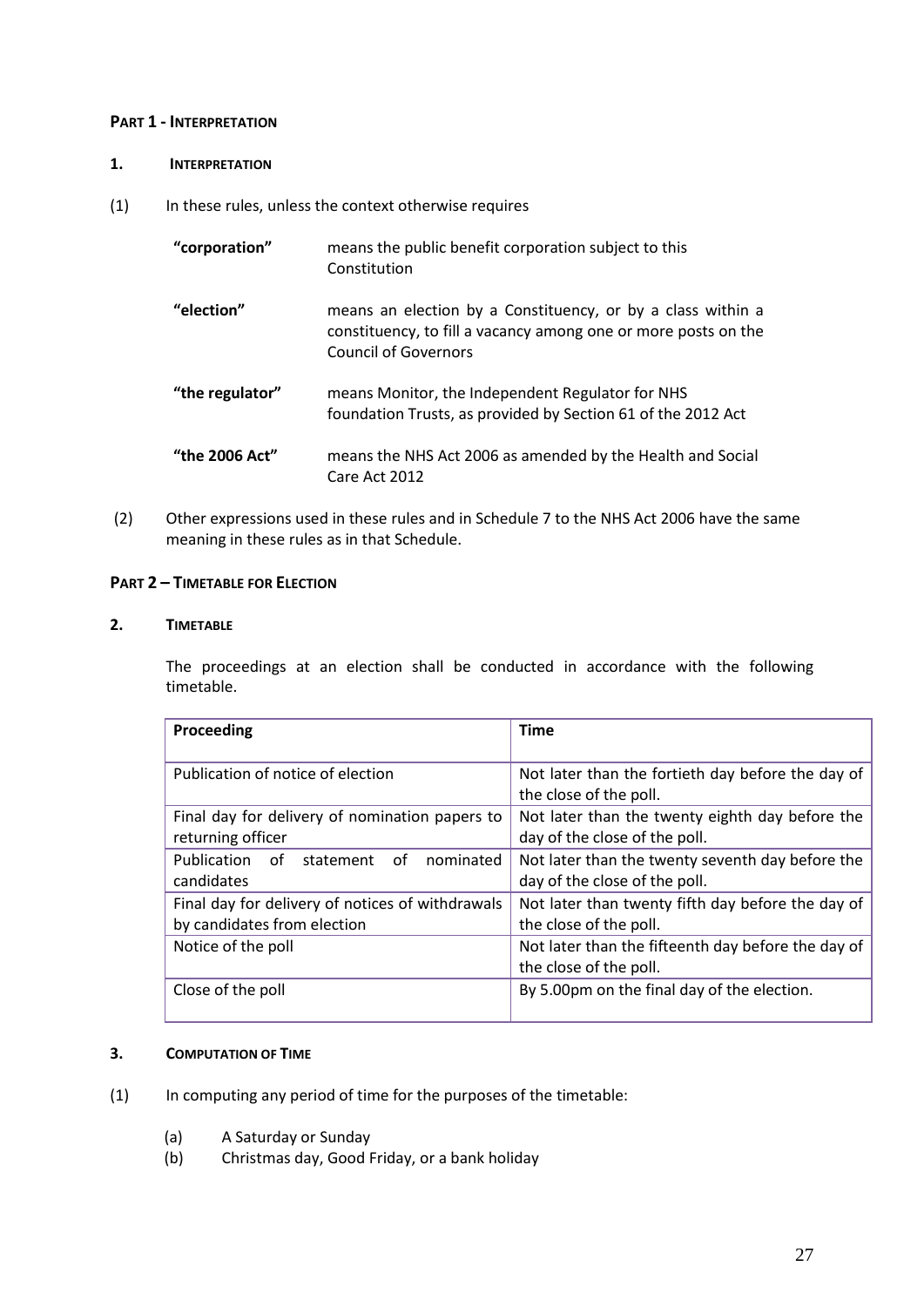# (c) A day appointed for public thanksgiving or mourning

shall be disregarded, and any such day shall not be treated as a day for the purpose of any proceedings up to the completion of the poll, nor shall the returning officer be obliged to proceed with the counting of votes on such a day.

(2) In this rule, 'bank holiday' means a day which is a bank holiday under the Banking and Financial Dealings Act 1971 in England and Wales.

# **PART 3 - RETURNING OFFICER**

### **4. RETURNING OFFICER**

- (1) Subject to rule 64, the returning officer for an election is to be appointed by the corporation.
- (2) Where two or more elections are to be held concurrently, the same returning officer may be appointed for all those elections.

### **5. STAFF**

Subject to rule 64, the returning officer may appoint and pay such staff, including such technical advisers, as he or she considers necessary for the purposes of the election.

## **6. EXPENDITURE**

The corporation is to pay the returning officer:

- (1) any expenses incurred by that officer in the exercise of his or her functions under these rules, and
- (2) such remuneration and other expenses as the corporation may determine.

## **7. DUTY OF CO-OPERATION**

The corporation is to co-operate with the returning officer in the exercise of his or her functions under these rules.

## **PART 4 - STAGES COMMON TO CONTESTED AND UNCONTESTED ELECTIONS**

### 8. NOTICE OF **ELECTION**

The returning officer is to publish a notice of the election stating:

- (1) the Constituency, or class within a Constituency, for which the election is being held;
- (2) the number of Members of the Council of Governors to be elected from that Constituency, or class within that Constituency;
- (3) the details of any nomination committee that has been established by the corporation;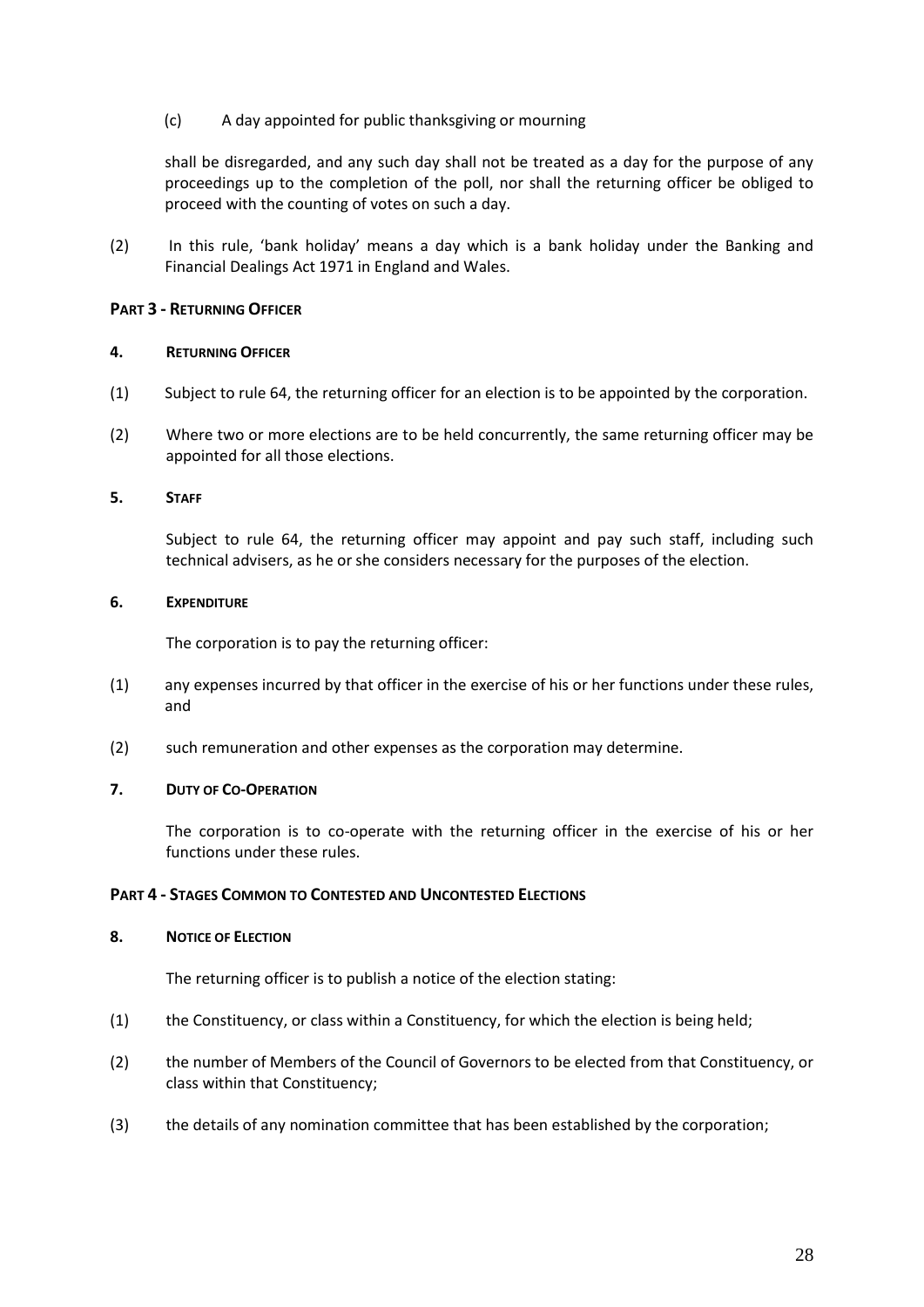- (4) the address and times at which nomination papers may be obtained;
- (5) the address for return of nomination papers and the date and time by which they must be received by the returning officer;
- (6) the date and time by which any notice of withdrawal must be received by the returning officer;
- (7) the contact details of the returning officer, and
- (8) the date and time of the close of the poll in the event of a contest.

## **9. NOMINATION OF CANDIDATES**

- (1) Each candidate must nominate themselves on a single nomination paper.
- (2) The returning officer:
	- (a) is to supply any Member of the corporation with a nomination paper; and
	- (b) is to prepare a nomination paper for signature at the request of any Member of the corporation, but it is not necessary for a nomination to be on a form supplied by the returning officer.

## **10. CANDIDATE'S PARTICULARS**

The nomination paper must state the candidate's:

- (1) full name;
- (2) contact address in full; and
- (3) Constituency or class within a Constituency, of which the candidate is a Member.

## **11. DECLARATION OF INTERESTS**

The nomination paper must state:

- (1) any financial interest that the candidate has in the corporation; and
- (2) whether the candidate is a Member of a political party, and if so, which party, if the candidate has no such interests, the paper must include a statement to that effect.

# **12. DECLARATION OF ELIGIBILITY**

The nomination paper must include a declaration made by the candidate:

(1) that he or she is not prevented from being a Member of the Council of Governors by paragraph 8 of Schedule 7 of the 2006 Act or by any provision of the Constitution; and,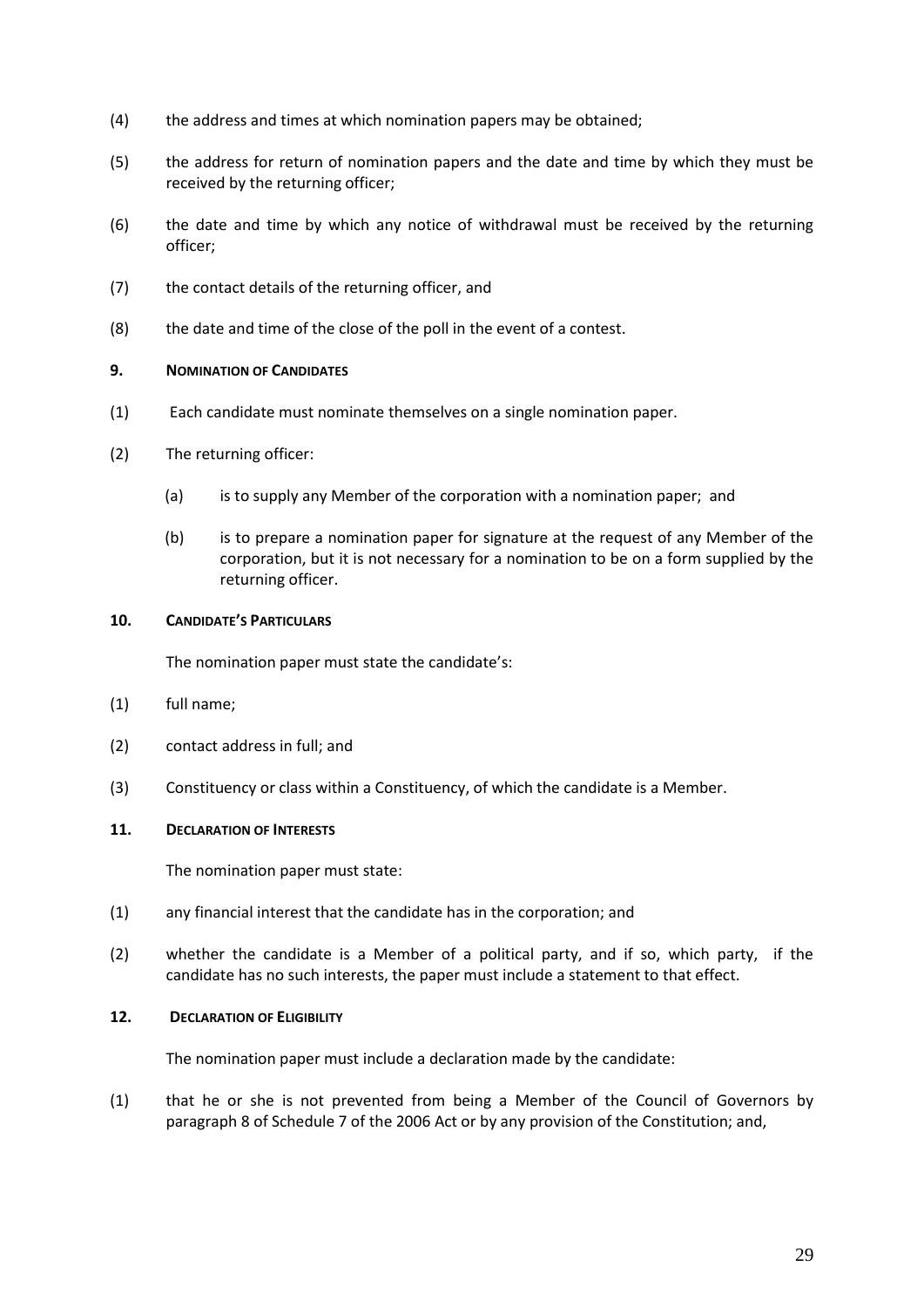(2) for a Member of the public or patient Constituency, of the particulars of his or her qualification to vote as a Member of that Constituency, or class within that Constituency, for which the election is being held.

## **13. SIGNATURE OF CANDIDATE**

The nomination paper must be signed and dated by the candidate, indicating that

- (1) they wish to stand as a candidate,
- (2) their declaration of interests as required under rule 11, is true and correct; and
- (3) their declaration of eligibility, as required under rule 12, is true and correct.

### **14. DECISIONS AS TO THE VALIDITY OF NOMINATION**

- (1) Where a nomination paper is received by the returning officer in accordance with these rules, the candidate is deemed to stand for election unless and until the returning officer-
	- (a) decides that the candidate is not eligible to stand,
	- (b) decides that the nomination paper is invalid,
	- (c) receives satisfactory proof that the candidate has died, or
	- (d) receives a written request by the candidate of their withdrawal from candidacy.
- (2) The returning officer is entitled to decide that a nomination paper is invalid only on one of the following grounds:
	- (a) that the paper is not received on or before the final time and date for return of nomination papers, as specified in the notice of the election;
	- (b) that the paper does not contain the candidate's particulars, as required by rule 10;
	- (c) that the paper does not contain a declaration of the interests of the candidate, as required by rule 11;
	- (d) that the paper does not include a declaration of eligibility as required by rule 12; or
	- (e) that the paper is not signed and dated by the candidate, as required by rule 13.
- (3) The returning officer is to examine each nomination paper as soon as is practicable after he or she has received it, and decide whether the candidate has been validly nominated.
- (4) Where the returning officer decides that a nomination is invalid, the returning officer must endorse this on the nomination paper, stating the reasons for their decision.
- (5) The returning officer is to send notice of the decision as to whether a nomination is valid or invalid to the candidate at the contact address given in the candidate's nomination paper.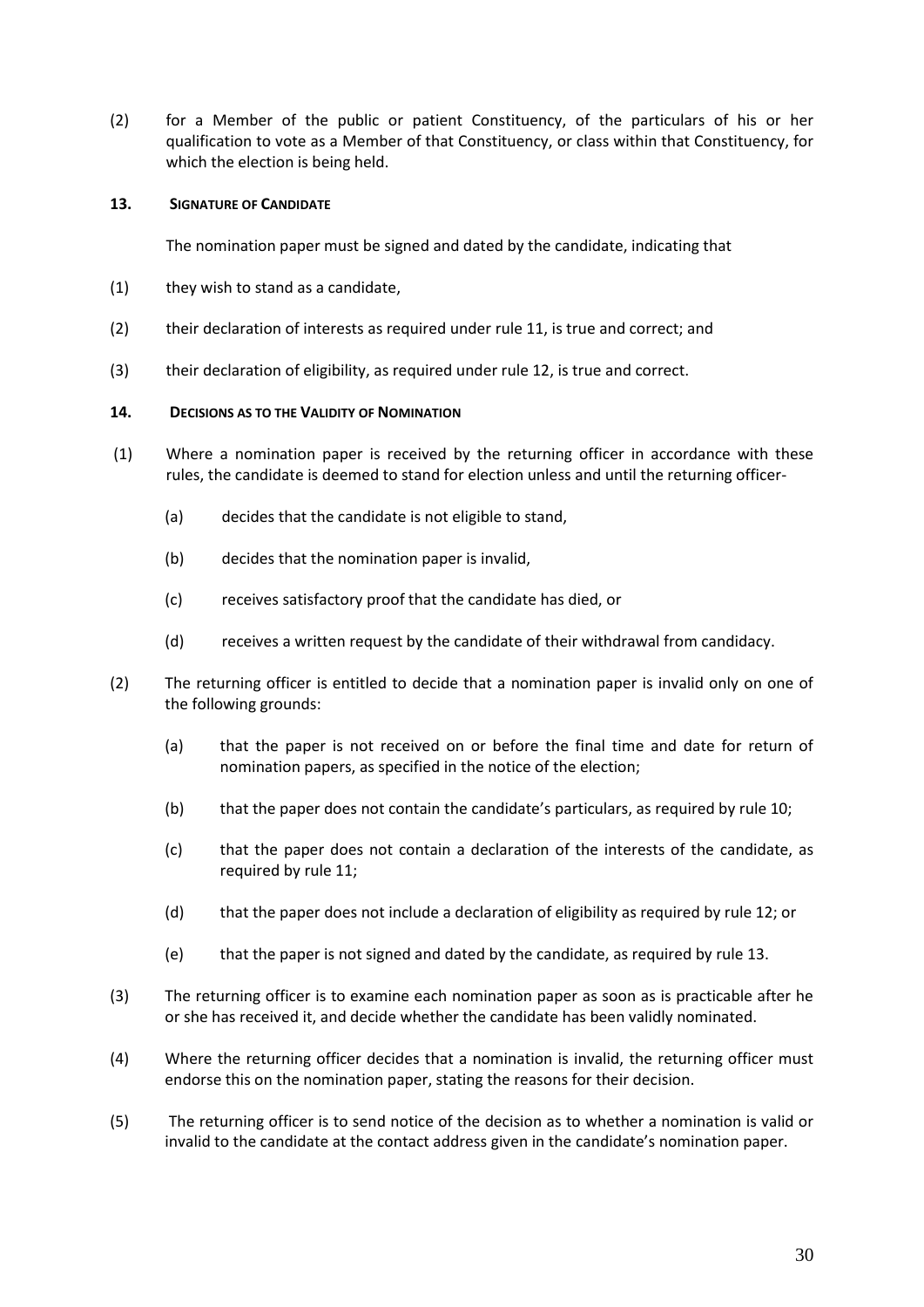## **15. PUBLICATION OF STATEMENT OF CANDIDATES**

- (1) The returning officer is to prepare and publish a statement showing the candidates who are standing for election.
- (2) The statement must show:
	- (a) the name, contact address, and Constituency or class within a Constituency of each candidate standing; and
	- (b) the declared interests of each candidate standing, as given in their nomination paper.
- (3) The statement must list the candidates standing for election in alphabetical order by surname.
- (4) The returning officer must send a copy of the statement of candidates and copies of the nomination papers to the corporation as soon as is practicable after publishing the statement.

### **16. INSPECTION OF STATEMENT OF NOMINATED CANDIDATES AND NOMINATION PAPERS**

- (1) The corporation is to make the statements of the candidates and the nomination papers supplied by the returning officer under rule 15(4) available for inspection by Members of the public free of charge at all reasonable times.
- (2) If a person requests a copy or extract of the statements of candidates or their nomination papers, the corporation is to provide that person with the copy or extract free of charge.

### **17. WITHDRAWAL OF CANDIDATES**

A candidate may withdraw from election on or before the date and time for withdrawal by candidates, by providing to the returning officer a written notice of withdrawal which is signed by the candidate and attested by a witness.

## **18. METHOD OF ELECTION**

- (1) If the number of candidates remaining validly nominated for an election after any withdrawals under these rules is greater than the number of Members to be elected to the Council of Governors, a poll is to be taken in accordance with Parts 5 and 6 of these rules.
- (2) If the number of candidates remaining validly nominated for an election after any withdrawals under these rules is equal to the number of Members to be elected to the Council of Governors, those candidates are to be declared elected in accordance with Part 7 of these rules.
- (3) If the number of candidates remaining validly nominated for an election after any withdrawals under these rules is less than the number of Members to be elected to be Council of Governors, then:
	- (a) the candidates who remain validly nominated are to be declared elected in accordance with Part 7 of these rules; and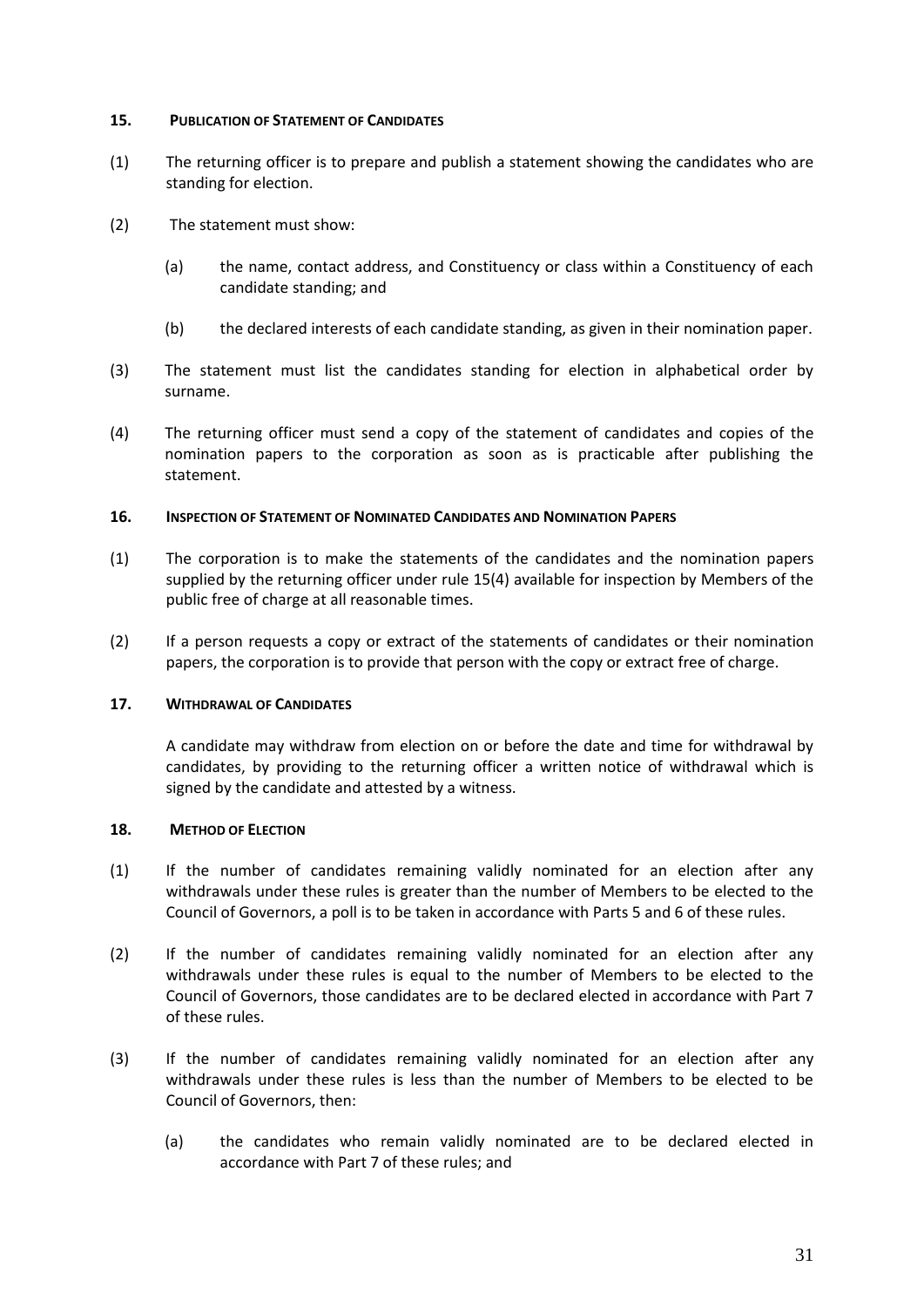(b) the returning officer is to order a new election to fill any vacancy which remains unfilled, on a day appointed by him or her in consultation with the corporation.

# **PART 5 – CONTESTED ELECTIONS**

## **19. POLL TO BE TAKEN BY BALLOT**

- (1) The votes at the poll must be given by secret ballot.
- (2) The votes are to be counted and the result of the poll determined in accordance with Part 6 of these rules.

### **20. THE BALLOT PAPER**

- (1) The ballot of each voter is to consist of a ballot paper with the persons remaining validly nominated for an election after any withdrawals under these rules, and no others, inserted in the paper.
- (2) Every ballot paper must specify:
	- (a) the name of the corporation;
	- (b) the Constituency, or class within a Constituency, for which the election is being held;
	- (c) the number of Members of the Council of Governors to be elected from that Constituency, or class within that Constituency;
	- (d) the names and other particulars of the candidates standing for election, with the details and order being the same as in the statement of nominated candidates;
	- (e) instructions on how to vote;
	- (f) if the ballot paper is to be returned by post, the address for its return and the date and time of the close of the poll; and
	- (g) the contact details of the returning officer.
- (3) Each ballot paper must have a unique identifier.
- (4) Each ballot paper must have features incorporated into it to prevent it from being reproduced.

### **21. THE DECLARATION OF IDENTITY (PUBLIC AND PATIENT CONSTITUENCIES)**

- (1) In respect of an election for a public or patient Constituency a declaration of identity must be issued with each ballot paper.
- (2) The declaration of identity is to include a declaration: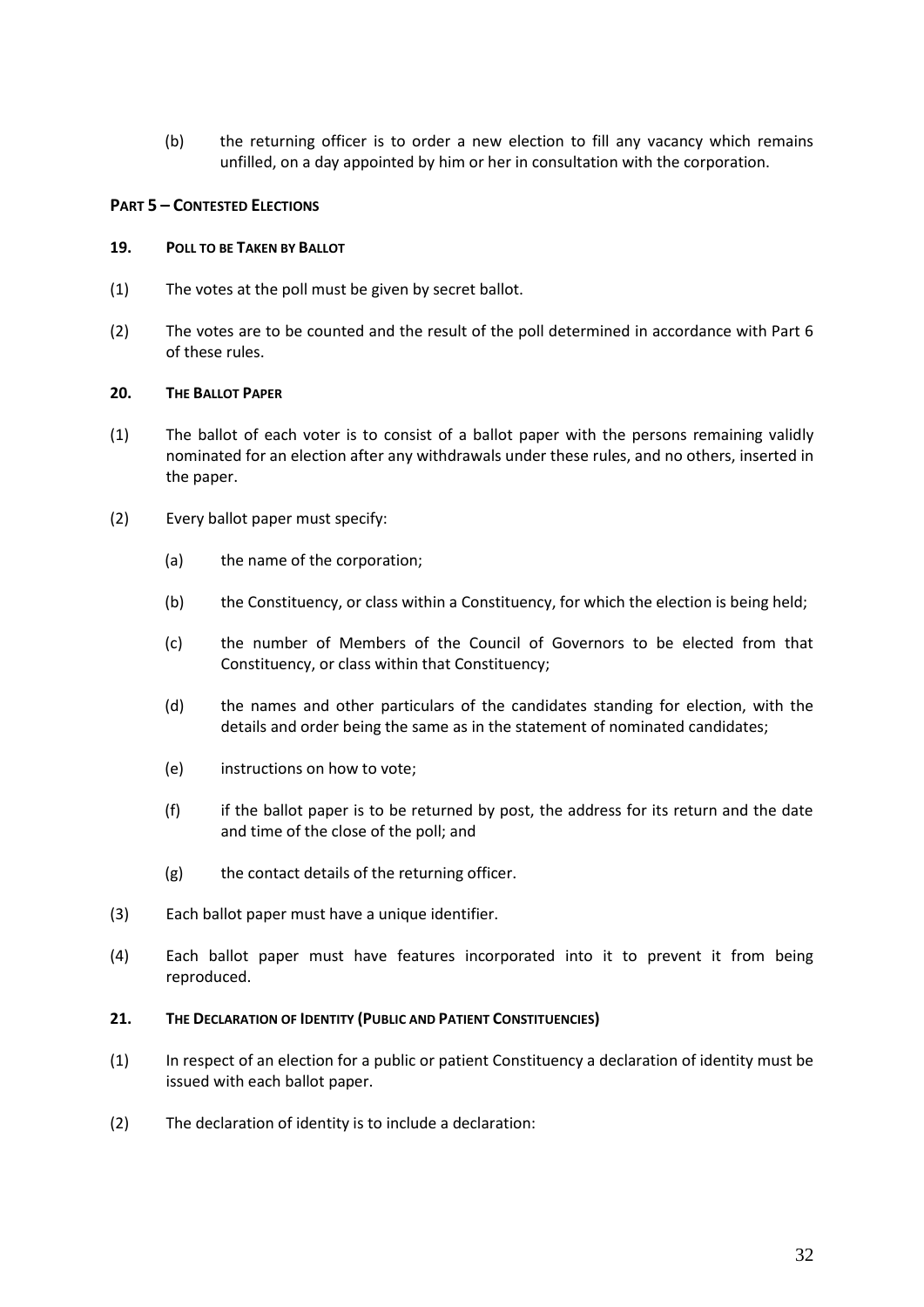- (a) that the voter is the person to whom the ballot paper was addressed;
- (b) that the voter has not marked or returned any other voting paper in the election; and
- (c) for a Member of the public or patient Constituency, of the particulars of that Member's qualification to vote as a Member of the Constituency or class within a Constituency for which the election is being held.
- (3) The declaration of identity is to include space for:
	- (a) the name of the voter;
	- (b) the address of the voter;
	- (c) the voter's signature; and
	- (d) the date that the declaration was made by the voter.
- (4) The voter must be required to return the declaration of identity together with the ballot paper.
- (5) The declaration of identity must caution the voter that, if it is not returned with the ballot paper, or if it is returned without being correctly completed, the voter's ballot paper may be declared invalid.

### **ACTION TO BE TAKEN BEFORE THE POLL**

### **22. LIST OF ELIGIBLE VOTERS**

- (1) The corporation is to provide the returning officer with a list of the Members of the Constituency or class within a Constituency for which the election is being held who are eligible to vote by virtue of rule 26 as soon as is reasonably practicable after the final date for the delivery of notices of withdrawals by candidates from an election.
- (2) The list is to include, for each Member, a mailing address where his or her ballot paper is to be sent.

### **23. NOTICE OF POLL**

The returning officer is to publish a notice of the poll stating–

- (1) the name of the corporation;
- (2) the Constituency, or class within a Constituency, for which the election is being held the number of Members of the Council of Governors to be elected from that Constituency, or class with that Constituency;
- (3) the names, contact addresses, and other particulars of the candidates standing for election, with the details and order being the same as in the statement of nominated candidates;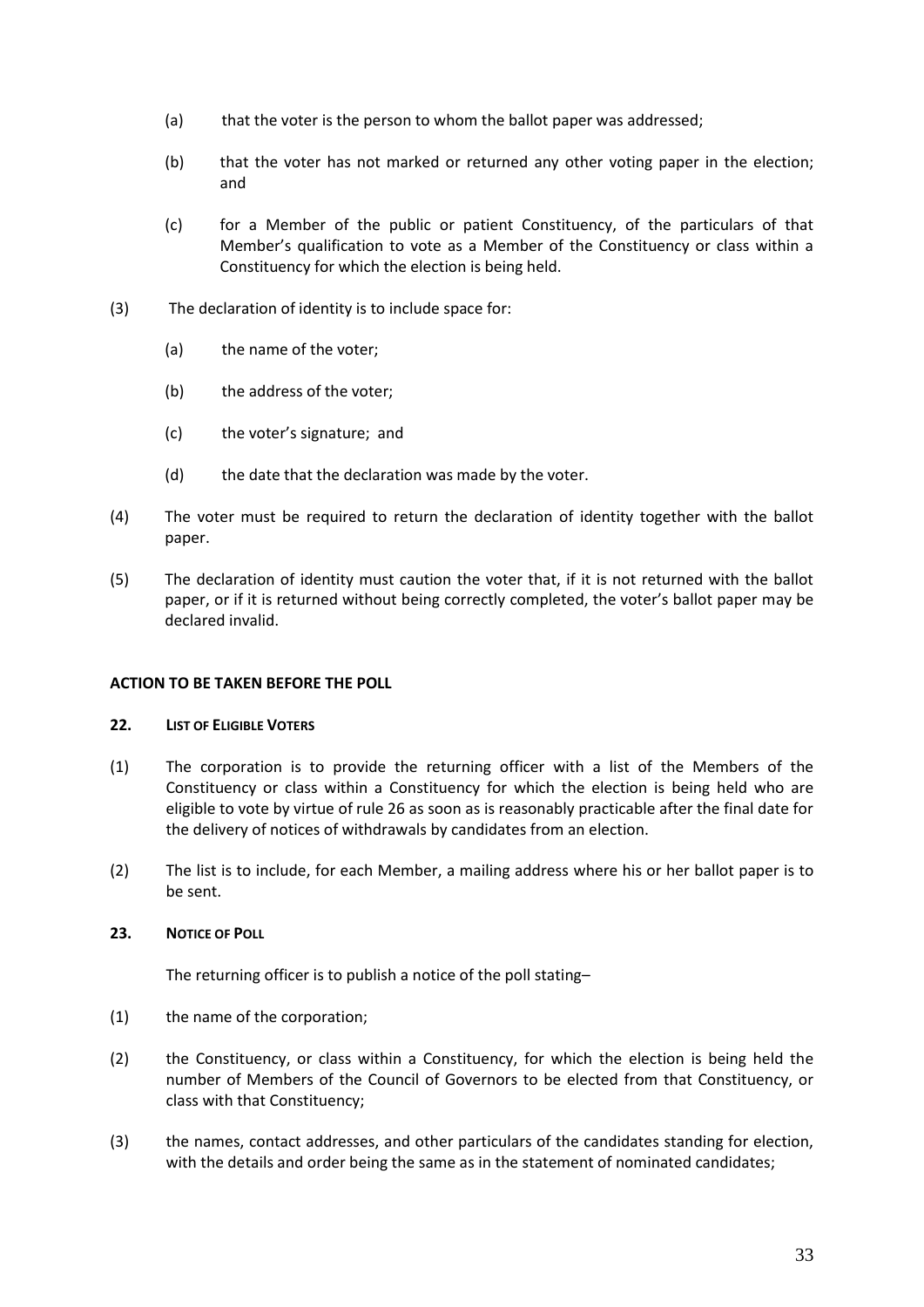- (4) that the ballot papers for the election are to be issued and returned, if appropriate, by post;
- (5) the address for return of the ballot papers, and the date and time of the close of the poll;
- (6) the address and final dates for applications for replacement ballot papers; and
- (7) the contact details of the returning officer.

### **24. ISSUE OF VOTING DOCUMENTS BY RETURNING OFFICER**

- (1) As soon as is reasonably practicable on or after the publication of the notice of the poll, the returning officer is to send the following documents to each Member of the corporation named in the list of eligible voters:
	- (a) a ballot paper and ballot paper envelope;
	- (b) a declaration of identity (if required);
	- (c) information about each candidate standing for election, pursuant to rule 59 of these rules; and
	- (d) a covering envelope.
- (2) The documents are to be sent to the mailing address for each Member, as specified in the list of eligible voters.

#### **25. BALLOT PAPER ENVELOPE AND COVERING ENVELOPE**

- (1) The ballot paper envelope must have clear instructions to the voter printed on it, instructing the voter to seal the ballot paper inside the envelope once the ballot paper has been marked.
- (2) The covering envelope is to have:
	- (a) the address for return of the ballot paper printed on it; and
	- (b) pre-paid postage for return to that address.
- (3) There should be clear instructions, either printed on the covering envelope or elsewhere, instructing the voter to seal the following documents inside the covering envelope and return it to the returning officer:
	- (a) the completed declaration of identity if required; and
	- (b) the ballot paper envelope, with the ballot paper sealed inside it.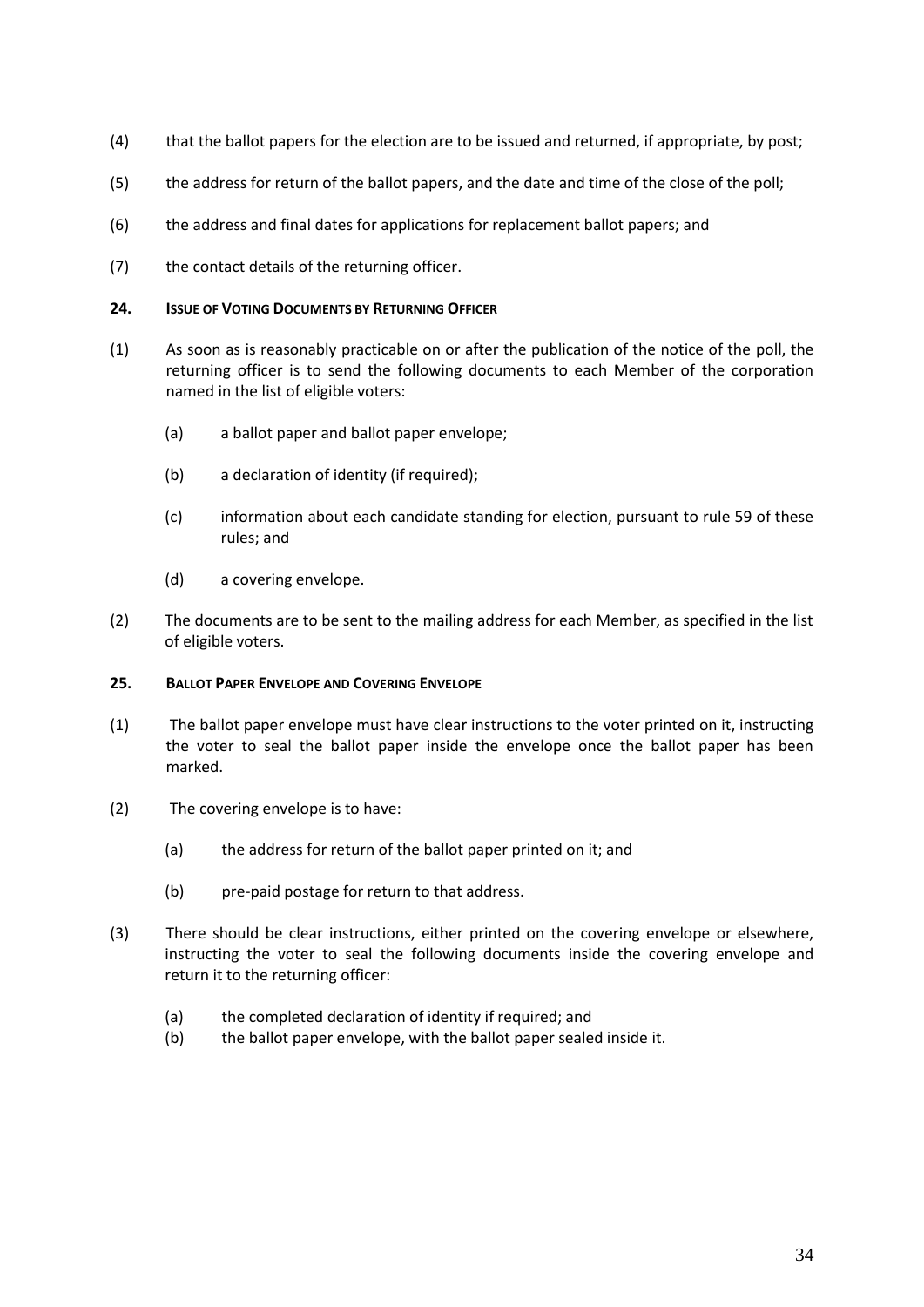### **THE POLL**

### **26. ELIGIBILITY TO VOTE**

An individual, who becomes a Member of the corporation on or before the closing date for the receipt of nominations by candidates for the election, is eligible to vote in that election.

# **27. VOTING BY PERSONS WHO REQUIRE ASSISTANCE**

- (1) The returning officer is to put in place arrangements to enable requests for assistance to vote to be made.
- (2) Where the returning officer receives a request from a voter who requires assistance to vote, the returning officer is to make such arrangements as he or she considers necessary to enable that voter to vote.

# **28. SPOILT BALLOT PAPERS**

- (1) If a voter has dealt with his or her ballot paper in such a manner that it cannot be accepted as a ballot paper (referred to a "spoilt ballot paper"), that voter may apply to the returning officer for a replacement ballot paper.
- (2) On receiving an application, the returning officer is to obtain the details of the unique identifier on the spoilt ballot paper, if he or she can obtain it.
- (3) The returning officer may not issue a replacement ballot paper for a spoilt ballot paper unless he or she:
	- (a) is satisfied as to the voter's identity; and
	- (b) has ensured that the declaration of identity, if required, has not been returned.
- (4) After issuing a replacement ballot paper for a spoilt ballot paper, the returning officer shall enter in a list ("the list of spoilt ballot papers"):
	- (a) the name of the voter;
	- (b) the details of the unique identifier of the spoilt ballot paper (if that officer was able to obtain it); and
	- (c) the details of the unique identifier of the replacement ballot paper.

### **29. LOST BALLOT PAPERS**

- (1) Where a voter has not received his or her ballot paper by the fourth day before the close of the poll, that voter may apply to the returning officer for a replacement ballot paper.
- (2) The returning officer may not issue a replacement ballot paper for a lost ballot paper unless he or she:
	- (a) is satisfied as to the voter's identity;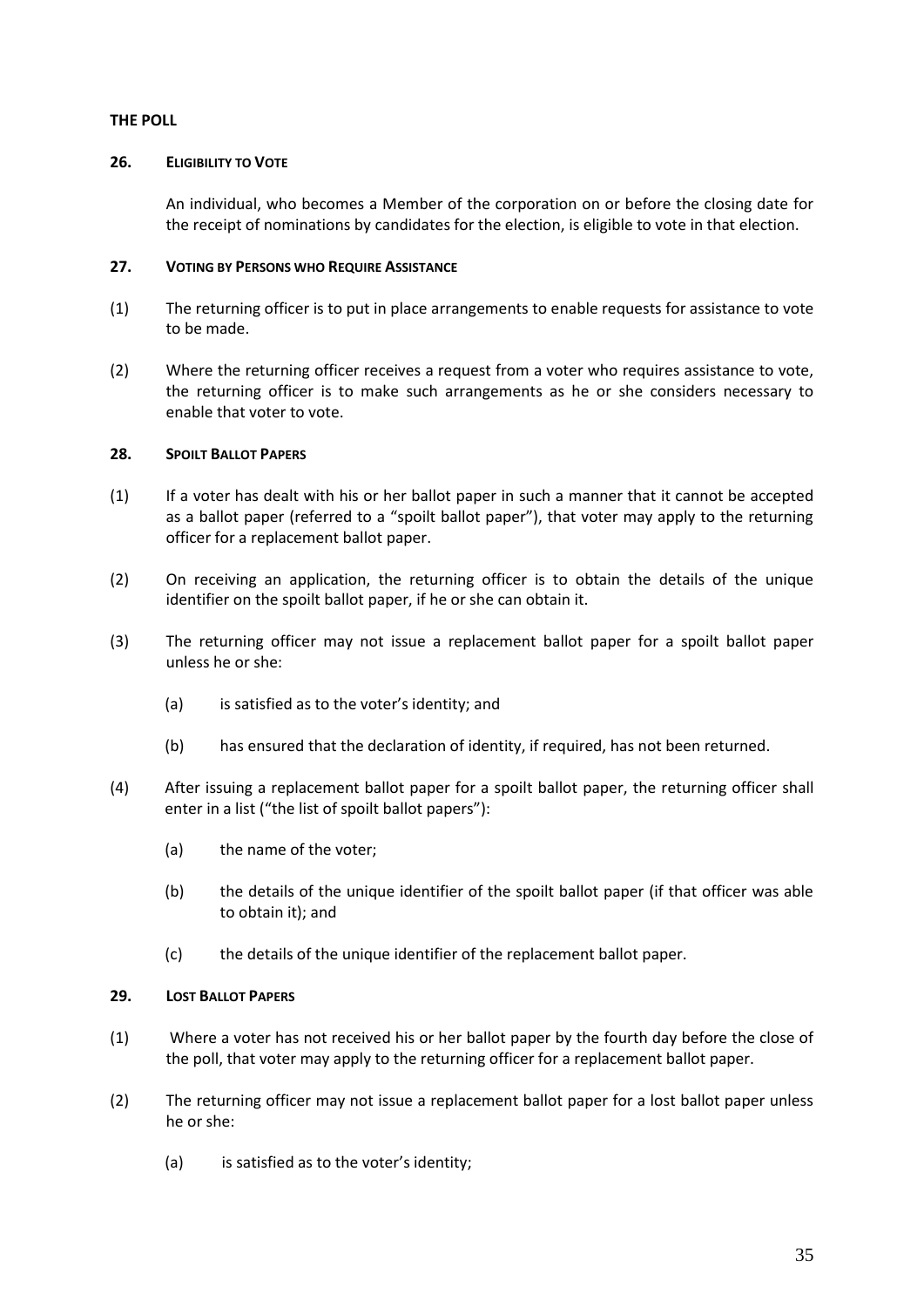- (b) has no reason to doubt that the voter did not receive the original ballot paper; and
- (c) has ensured that the declaration of identity if required has not been returned.
- (3) After issuing a replacement ballot paper for a lost ballot paper, the returning officer shall enter in a list ("the list of lost ballot papers"):
	- (a) the name of the vote; and
	- (b) the details of the unique identifier of the replacement ballot paper.

### **30. ISSUE OF REPLACEMENT BALLOT PAPER**

- (1) If a person applies for a replacement ballot paper under rule 28 or 29 and a declaration of identity has already been received by the returning officer in the name of that voter, the returning officer may not issue a replacement ballot paper unless, in addition to the requirements imposed rule 28(3) or 29(2), he or she is also satisfied that that person has not already voted in the election, notwithstanding the fact that a declaration of identity if required has already been received by the returning officer in the name of that voter.
- (2) After issuing a replacement ballot paper under this rule, the returning officer shall enter in a list ("the list of tendered ballot papers"):
	- (a) the name of the voter, and
	- (b) the details of the unique identifier of the replacement ballot paper issued under this rule.

### **31. DECLARATION OF IDENTITY FOR REPLACEMENT BALLOT PAPERS (PUBLIC AND PATIENT CONSTITUENCIES)**

- (1) In respect of an election for a public or patient Constituency a declaration of identity must be issued with each replacement ballot paper.
- (2) The declaration of identity is to include a declaration:
	- (a) that the voter has not voted in the election with any ballot paper other than the ballot paper being returned with the declaration; and
	- (b) of the particulars of that Member's qualification to vote as a Member of the public or patient Constituency, or class within a Constituency, for which the election is being held.
- (3) The declaration of identity is to include space for:
	- (a) the name of the voter;
	- (b) the address of the voter;
	- (c) the voter's signature; and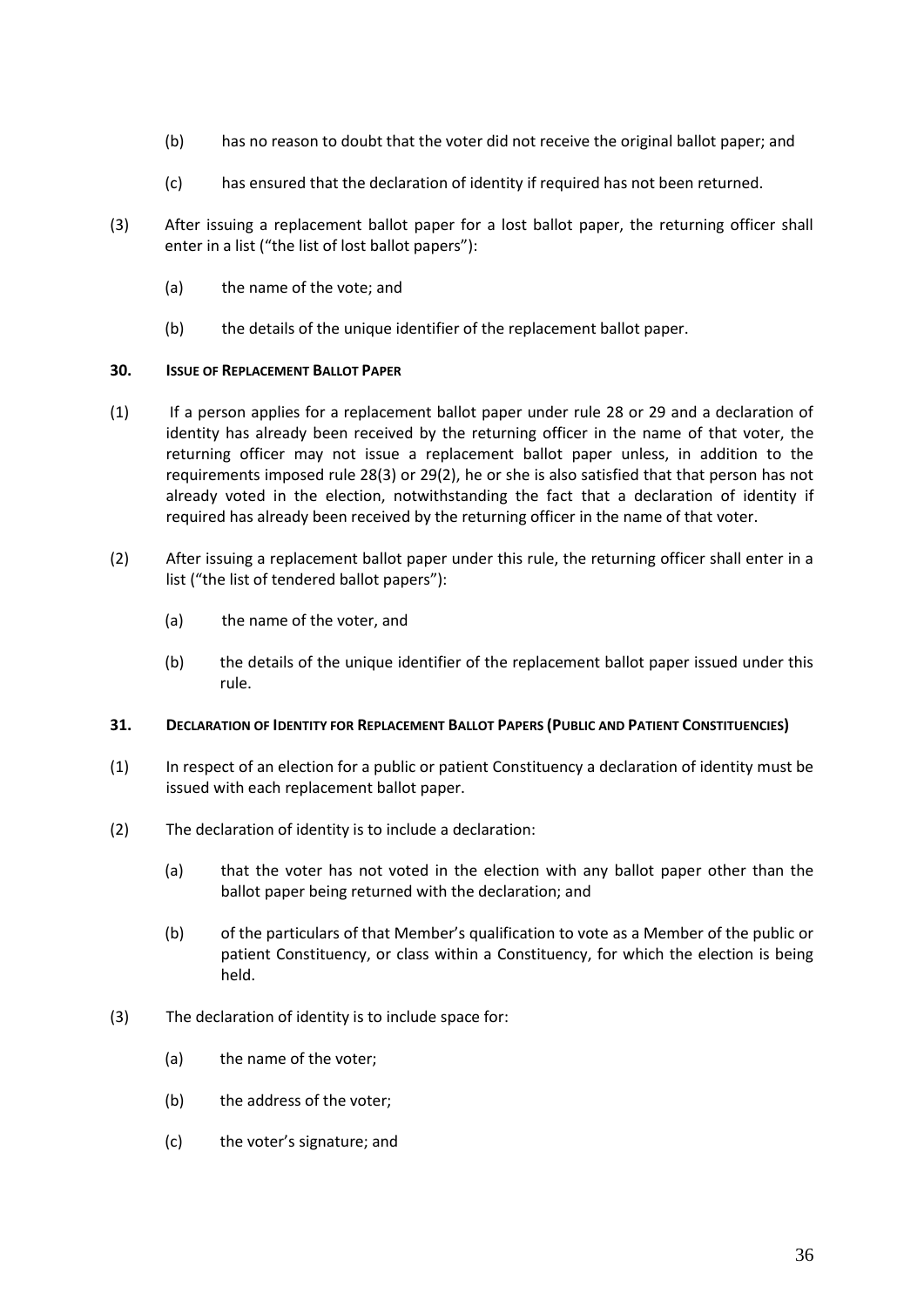- (d) the date that the declaration was made by the voter.
- (4) The voter must be required to return the declaration of identity together with the ballot paper.
- (5) The declaration of identity must caution the voter that if it is not returned with the ballot paper, or if it is returned without being correctly completed, the replacement ballot paper may be declared invalid.

### **PROCEDURE FOR RECEIPT OF ENVELOPES**

### **32. RECEIPT OF VOTING DOCUMENTS**

- (1) Where the returning officer receives a:
	- (a) covering envelope; or
	- (b) any other envelope containing a declaration of identity if required, a ballot paper envelope, or a ballot paper, before the close of the poll, that officer is to open it as soon as is practicable; and rules 33 and 34 are to apply.
- (2) The returning officer may open any ballot paper envelope for the purposes of rules 33 and 34, but must make arrangements to ensure that no person obtains or communicates information as to:
	- (a) the candidate for whom a voter has voted; or
	- (b) the unique identifier on a ballot paper.
- (3) The returning officer must make arrangements to ensure the safety and security of the ballot papers and other documents.

### **33. VALIDITY OF BALLOT PAPER**

- (1) A ballot paper shall not be taken to be duly returned unless the returning officer is satisfied that it has been received by the returning officer before the close of the poll, with a declaration of identity if required that has been correctly completed, signed, and dated.
- (2) Where the returning officer is satisfied that paragraph (1) has been fulfilled, he or she is to
	- (a) put the declaration of identity if required in a separate packet; and
	- (b) put the ballot paper aside for counting after the close of the poll.
- (3) Where the returning officer is not satisfied that paragraph (1) has been fulfilled, he or she is to:
	- (a) mark the ballot paper "disqualified";
	- (b) if there is a declaration of identity accompanying the ballot paper, mark it as "disqualified" and attach it the ballot paper;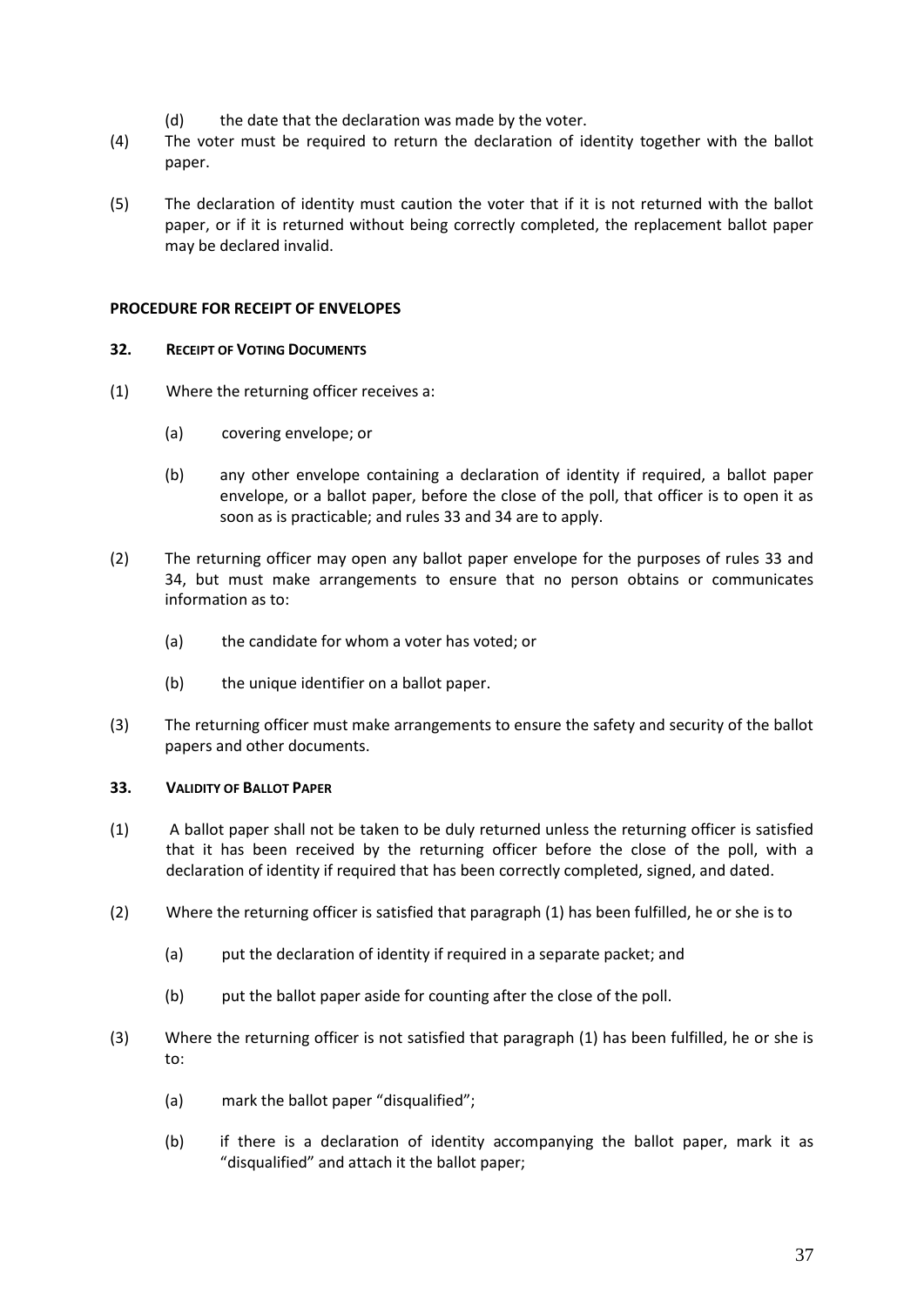- (c) record the unique identifier on the ballot paper in a list (the "list of disqualified documents"); and
- (d) place the document or documents in a separate packet.

#### **34. DECLARATION OF IDENTITY BUT NO BALLOT PAPER (PUBLIC AND PATIENT CONSTITUENCY)**

Where the returning officer receives a declaration of identity if required but no ballot paper, the returning officer is to:

- (1) mark the declaration of identity "disqualified";
- (2) record the name of the voter in the list of disqualified documents, indicating that a declaration of identity was received from the voter without a ballot paper; and
- (3) place the declaration of identity in a separate packet.

#### **35. SEALING OF PACKETS**

As soon as is possible after the close of the poll and after the completion of the procedure under rules 33 and 34, the returning officer is to seal the packets containing:

- (1) the disqualified documents, together with the list of disqualified documents inside it;
- (2) the declarations of identity if required;
- (3) the list of spoilt ballot papers;
- (4) the list of lost ballot papers;
- (5) the list of eligible voters; and
- (6) the list of tendered ballot papers.

#### **PART 6 - COUNTING THE VOTES**

#### **stv36. INTERPRETATION OF PART 6**

In Part 6 of these rules:

| "continuing candidate" |           | means any candidate not deemed to be elected, and not |  |  |  |  |
|------------------------|-----------|-------------------------------------------------------|--|--|--|--|
|                        | excluded: |                                                       |  |  |  |  |

- "**count**" means all the operations involved in counting of the first preferences recorded for candidates, the transfer of the surpluses of elected candidates, and the transfer of the votes of the excluded candidates;
- "**deemed to be elected**" means deemed to be elected for the purposes of counting of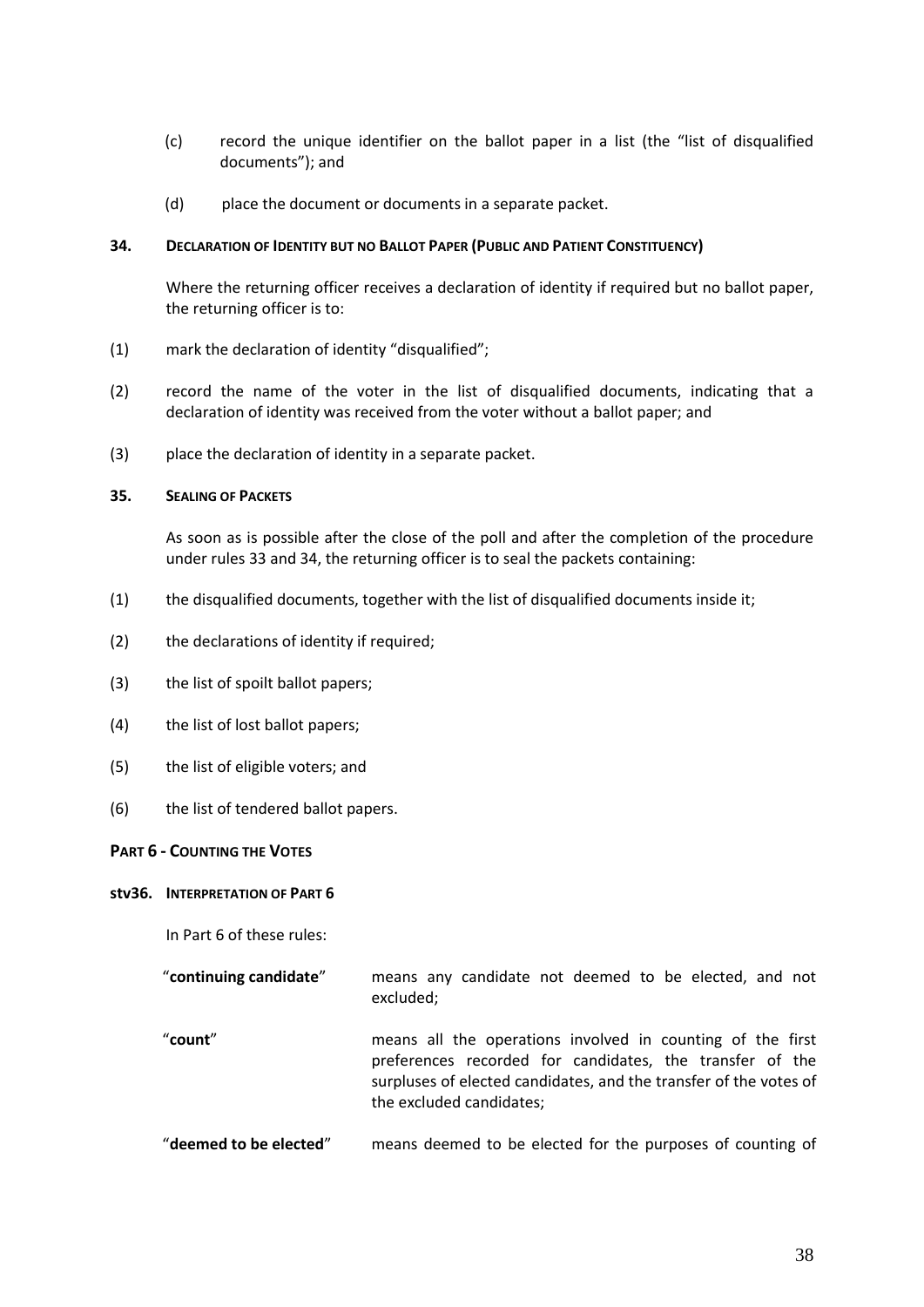|                                   | votes but without prejudice to the declaration of the result of<br>the poll;                                                                                                                                                                                                                                                                                        |  |  |  |
|-----------------------------------|---------------------------------------------------------------------------------------------------------------------------------------------------------------------------------------------------------------------------------------------------------------------------------------------------------------------------------------------------------------------|--|--|--|
| "mark"                            | means a figure, an identifiable written word, or a mark such as<br>" $X$ ",                                                                                                                                                                                                                                                                                         |  |  |  |
| "non-transferable vote"           | means a ballot paper:                                                                                                                                                                                                                                                                                                                                               |  |  |  |
|                                   | (a) on which no second or subsequent preference is recorded<br>for a continuing candidate, or                                                                                                                                                                                                                                                                       |  |  |  |
|                                   | (b) which is excluded by the returning officer under rule<br>stv44(4) below;                                                                                                                                                                                                                                                                                        |  |  |  |
| "preference"                      | as used in the following contexts has the meaning assigned<br>below:                                                                                                                                                                                                                                                                                                |  |  |  |
| "first preference"                | means the figure "1" or any mark or word which clearly<br>indicates a first (or only) preference;                                                                                                                                                                                                                                                                   |  |  |  |
| "next<br>available<br>preference" | means a preference which is the second, or as the case may be,<br>subsequent preference recorded in consecutive order for a<br>continuing candidate (any candidate who is deemed to be<br>elected or is excluded thereby being ignored); and                                                                                                                        |  |  |  |
| a "second preference"             | is shown by the figure "2" or any mark or word which clearly<br>indicates a second preference, and a third preference by the<br>figure "3" or any mark or word which clearly indicates a third<br>preference, and so on;                                                                                                                                            |  |  |  |
| "quota"                           | means the number calculated in accordance with rule stv41<br>below;                                                                                                                                                                                                                                                                                                 |  |  |  |
| "surplus"                         | means the number of votes by which the total number of votes<br>for any candidate (whether first preference or transferred<br>votes, or a combination of both) exceeds the quota; but<br>references in these rules to the transfer of the surplus means<br>the transfer (at a transfer value) of all transferable papers from<br>the candidate who has the surplus; |  |  |  |
| "stage of the count"              | means:                                                                                                                                                                                                                                                                                                                                                              |  |  |  |
|                                   | the determination of the first preference vote of each<br>(a)<br>candidate;                                                                                                                                                                                                                                                                                         |  |  |  |
|                                   | (b) the transfer of a surplus of a candidate deemed to be<br>elected; or                                                                                                                                                                                                                                                                                            |  |  |  |
|                                   | (c) the exclusion of one or more candidates at any given time;                                                                                                                                                                                                                                                                                                      |  |  |  |
| "transferable paper"              | means a ballot paper on which, following a first preference, a                                                                                                                                                                                                                                                                                                      |  |  |  |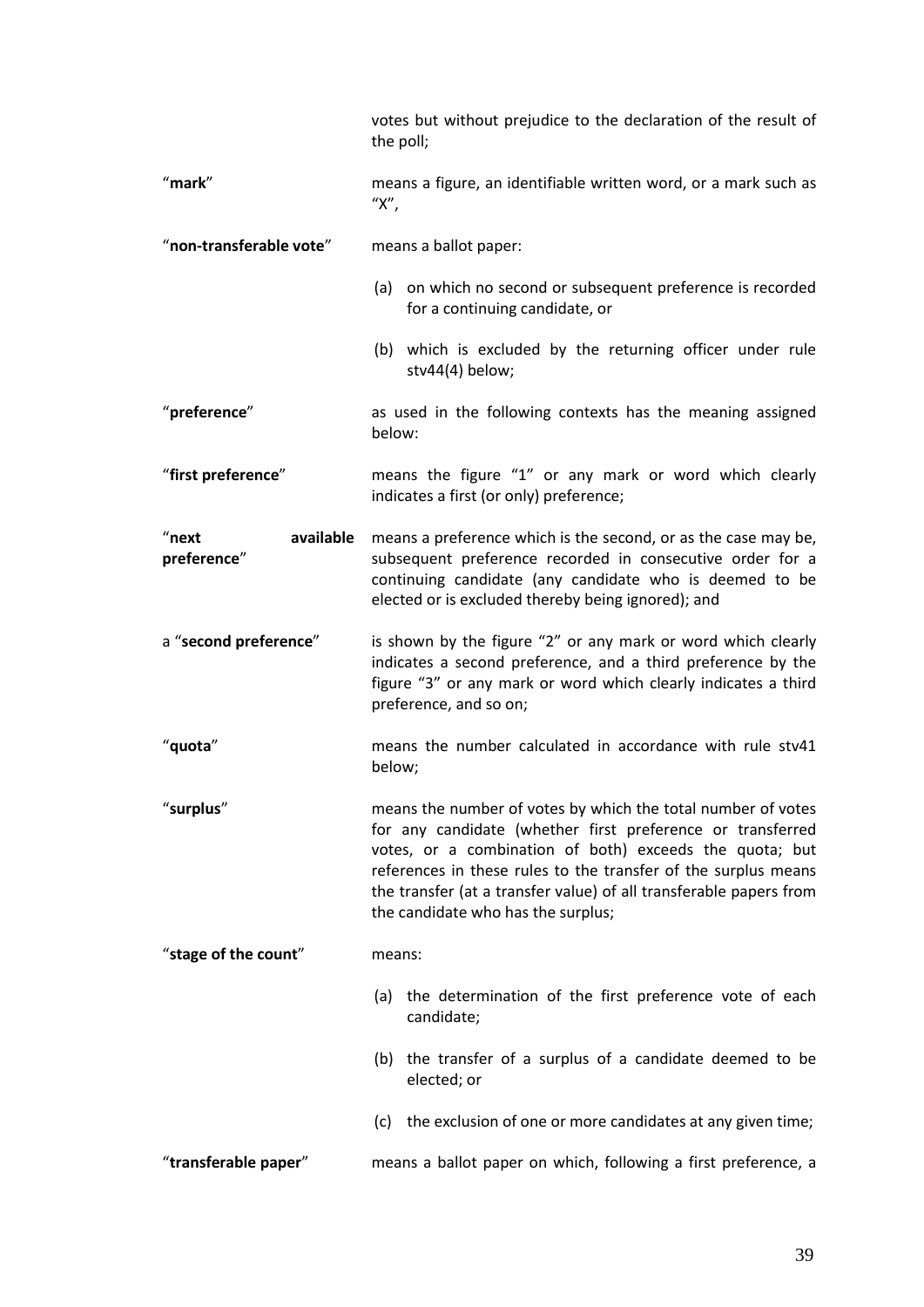second or subsequent preference is recorded in consecutive numerical order for a continuing candidate;

- "**transferred vote**" means a vote derived from a ballot paper on which a second or subsequent preference is recorded for the candidate to whom that paper has been transferred; and
- "**transfer value**" means the value of a transferred vote calculated in accordance with paragraph (4) or (7) of rule stv42 below.

### **37. ARRANGEMENTS FOR COUNTING OF THE VOTES**

The returning officer is to make arrangements for counting the votes as soon as is practicable after the close of the poll.

# **38. THE COUNT**

- (1) The returning officer is to:
	- (a) count and record the number of ballot papers that have been returned; and
	- (b) count the votes according to the provisions in this Part of the rules.
- (2) The returning officer, while counting and recording the number of ballot papers and counting the votes, must make arrangements to ensure that no person obtains or communicates information as to the unique identifier on a ballot paper.
- (3) The returning officer is to proceed continuously with counting the votes as far as is practicable.

### **Stv39. REJECTED BALLOT PAPERS**

- (1) Any ballot paper:
	- (a) which does not bear the features that have been incorporated into the other ballot papers to prevent them from being reproduced;
	- (b) on which the figure "1" standing alone is not placed so as to indicate a first preference for any candidate;
	- (c) on which anything is written or marked by which the voter can be identified except the unique identifier; or
	- (d) which is unmarked or rejected because of uncertainty, shall be rejected and not counted, but the ballot paper shall not be rejected by reason only of carrying the words "one", "two", "three" and so on, or any other mark instead of a figure if, in the opinion of the returning officer, the word or mark clearly indicates a preference or preferences.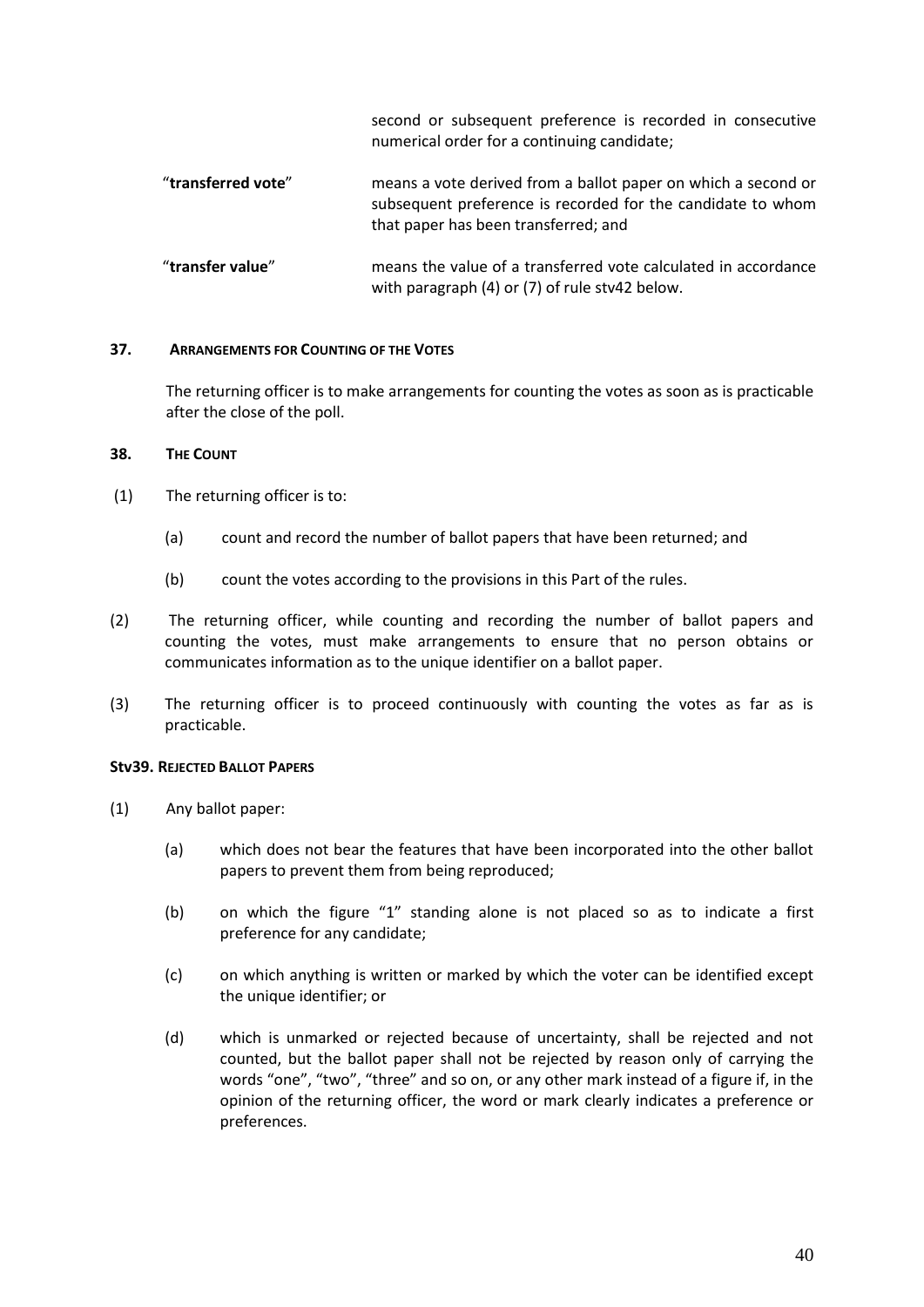- (2) The returning officer is to endorse the word "rejected" on any ballot paper which under this rule is not to be counted.
- (3) The returning officer is to draw up a statement showing the number of ballot papers rejected by him or her under each of the subparagraphs (a) to (d) of paragraph (1).

# **fpp39. REJECTED BALLOT PAPERS**

- (1) Any ballot paper:
	- (a) which does not bear the features that have been incorporated into the other ballot papers to prevent them from being reproduced;
	- (b) on which votes are given for more candidates than the voter is entitled to vote;
	- (c) on which anything is written or marked by which the voter can be identified except the unique identifier; or
	- (d) which is unmarked or rejected because of uncertainty, shall, subject to paragraphs (2) and (3) below, be rejected and not counted.
- (2) Where the voter is entitled to vote for more than one candidate, a ballot paper is not to be rejected because of uncertainty in respect of any vote where no uncertainty arises, and that vote is to be counted.
- (3) A ballot paper on which a vote is marked:
	- (a) elsewhere than in the proper place;
	- (b) otherwise than by means of a clear mark;
	- (c) by more than one mark, is not to be rejected for such reason (either wholly or in respect of that vote) if an intention that the vote shall be for one or other of the candidates clearly appears, and the way the paper is marked does not itself identify the voter and it is not shown that he or she can be identified by it.
- (4) The returning officer is to:
	- (a) endorse the word "rejected" on any ballot paper which under this rule is not to be counted; and
	- (b) in the case of a ballot paper on which any vote is counted under paragraph (2) or (3) above, endorse the words "rejected in part" on the ballot paper and indicate which vote or votes have been counted.
- (5) The returning officer is to draw up a statement showing the number of rejected ballot papers under the following headings:
	- (a) does not bear proper features that have been incorporated into the ballot paper;
	- (b) voting for more candidates than the voter is entitled to;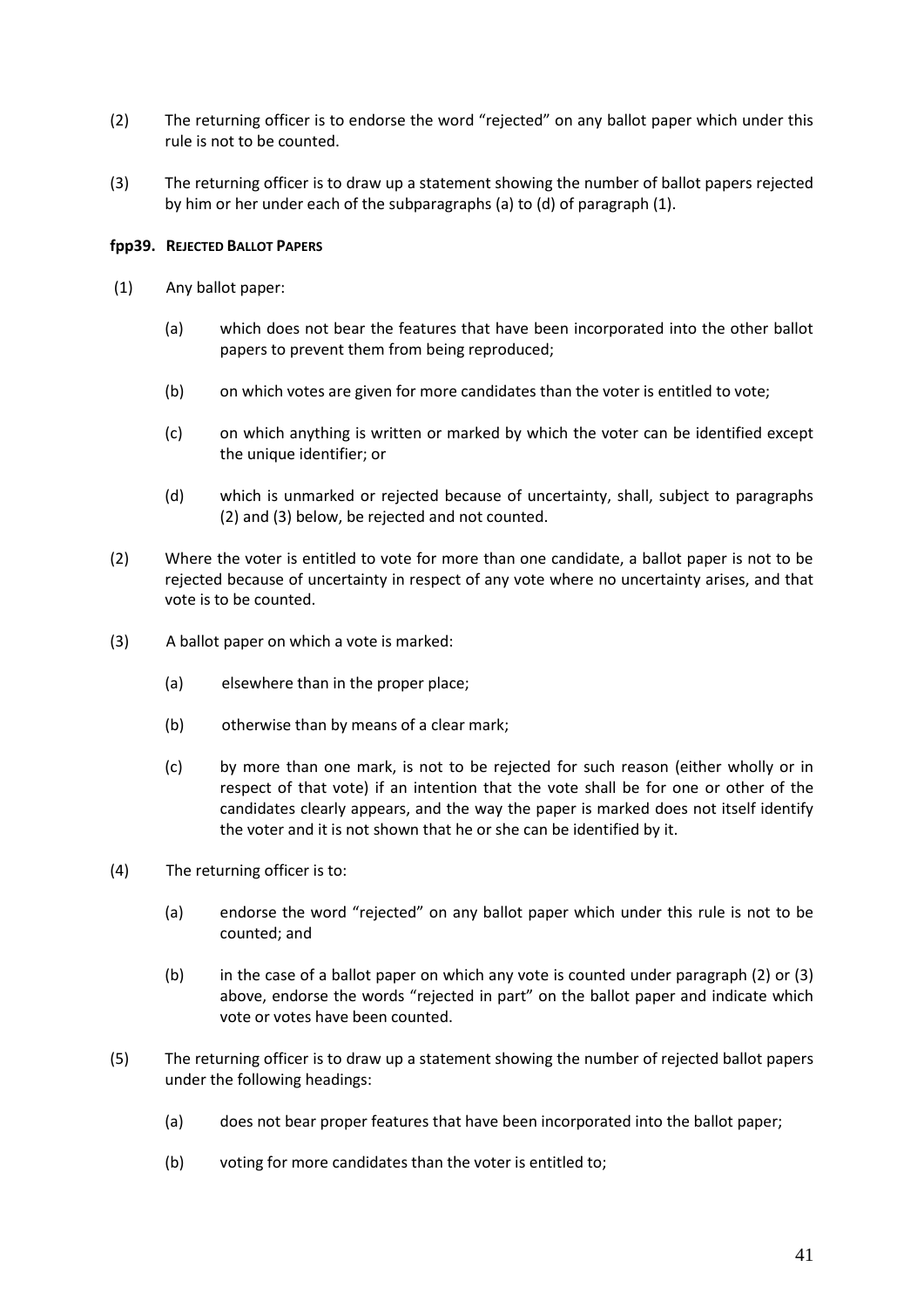- (c) writing or mark by which voter could be identified; and
- (d) unmarked or rejected because of uncertainty, and, where applicable, each heading must record the number of ballot papers rejected in part.

### **stv40. FIRST STAGE**

- (1) The returning officer is to sort the ballot papers into parcels according to the candidates for whom the first preference votes are given.
- (2) The returning officer is to then count the number of first preference votes given on ballot papers for each candidate, and is to record those numbers.
- (3) The returning officer is to also ascertain and record the number of valid ballot papers.

# **stv41. THE QUOTA**

- (1) The returning officer is to divide the number of valid ballot papers by a number exceeding by one the number of Members to be elected.
- (2) The result, increased by one, of the division under paragraph (1) above (any fraction being disregarded) shall be the number of votes sufficient to secure the election of a candidate (in these rules referred to as "the quota").
- (3) At any stage of the count a candidate whose total votes equals or exceeds the quota shall be deemed to be elected, except that any election where there is only one vacancy a candidate shall not be deemed to be elected until the procedure set out in paragraphs (1) to (3) of rule stv44 has been complied with.

### **stv42. TRANSFER OF VOTES**

- (1) Where the number of first preference votes for any candidate exceeds the quota, the returning officer is to sort all the ballot papers on which first preference votes are given for that candidate into sub-parcels so that they are grouped:
	- (a) according to next available preference given on those papers for any continuing candidate; or
	- (b) where no such preference is given, as the sub-parcel of non-transferable votes.
- (2) The returning officer is to count the number of ballot papers in each parcel referred to in paragraph (1) above.
- (3) The returning officer is, in accordance with this rule and rule stv43 below, to transfer each sub-parcel of ballot papers referred to in paragraph (1)(a) to the candidate for whom the next available preference is given on those papers.
- (4) The vote on each ballot paper transferred under paragraph (3) above shall be at a value ("**the transfer value**") which –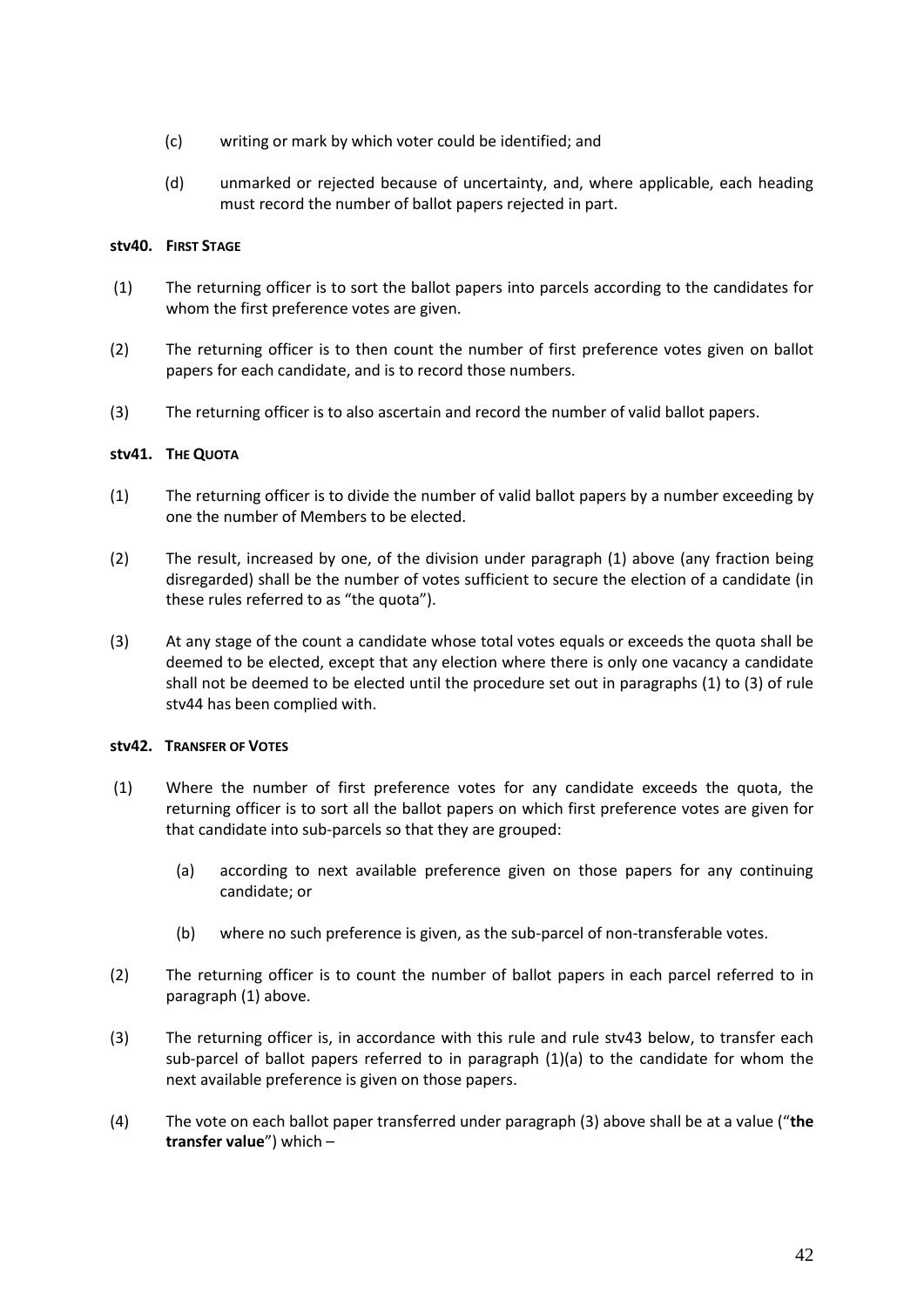- (a) reduces the value of each vote transferred so that the total value of all such votes does not exceed the surplus; and
- (b) is calculated by dividing the surplus of the candidate from whom the votes are being transferred by the total number of the ballot papers on which those votes are given, the calculation being made to two decimal places (ignoring the remainder if any).
- (5) Where at the end of any stage of the count involving the transfer of ballot papers, the number of votes for any candidate exceeds the quota, the returning officer is to sort the ballot papers in the sub-parcel of transferred votes which was last received by that candidate into separate sub-parcels so that they are grouped:
	- (a) according to the next available preference given on those papers for any continuing candidate; or
	- (b) where no such preference is given, as the sub-parcel of non-transferable votes.
- (6) The returning officer is, in accordance with this rule and rule stv43 below, to transfer each sub-parcel of ballot papers referred to in paragraph (5)(a) to the candidate for whom the next available preference is given on those papers.
- (7) The vote on each ballot paper transferred under paragraph (6) shall be at:
	- (a) a transfer value calculated as set out in paragraph (4)(b) above; or
	- (b) at the value at which that vote was received by the candidate from whom it is now being transferred, whichever is the less.
- (8) Each transfer of a surplus constitutes a stage in the count.
- (9) Subject to paragraph (10), the returning officer shall proceed to transfer transferable papers until no candidate who is deemed to be elected has a surplus or all the vacancies have been filled.
- (10) Transferable papers shall not be liable to be transferred where any surplus or surpluses which, at a particular stage of the count, have not already been transferred, are -
	- (a) less than the difference between the total vote then credited to the continuing candidate with the lowest recorded vote and the vote of the candidate with the next lowest recorded vote; or
	- (b) less than the difference between the total votes of the two or more continuing candidates, credited at that stage of the count with the lowest recorded total numbers of votes and the candidate next above such candidates.
- (11) This rule does not apply at an election where there is only one vacancy.

### **stv43. SUPPLEMENTARY PROVISIONS ON TRANSFER**

(1) If, at any stage of the count, two or more candidates have surpluses, the transferable papers of the candidate with the highest surplus shall be transferred first, and if: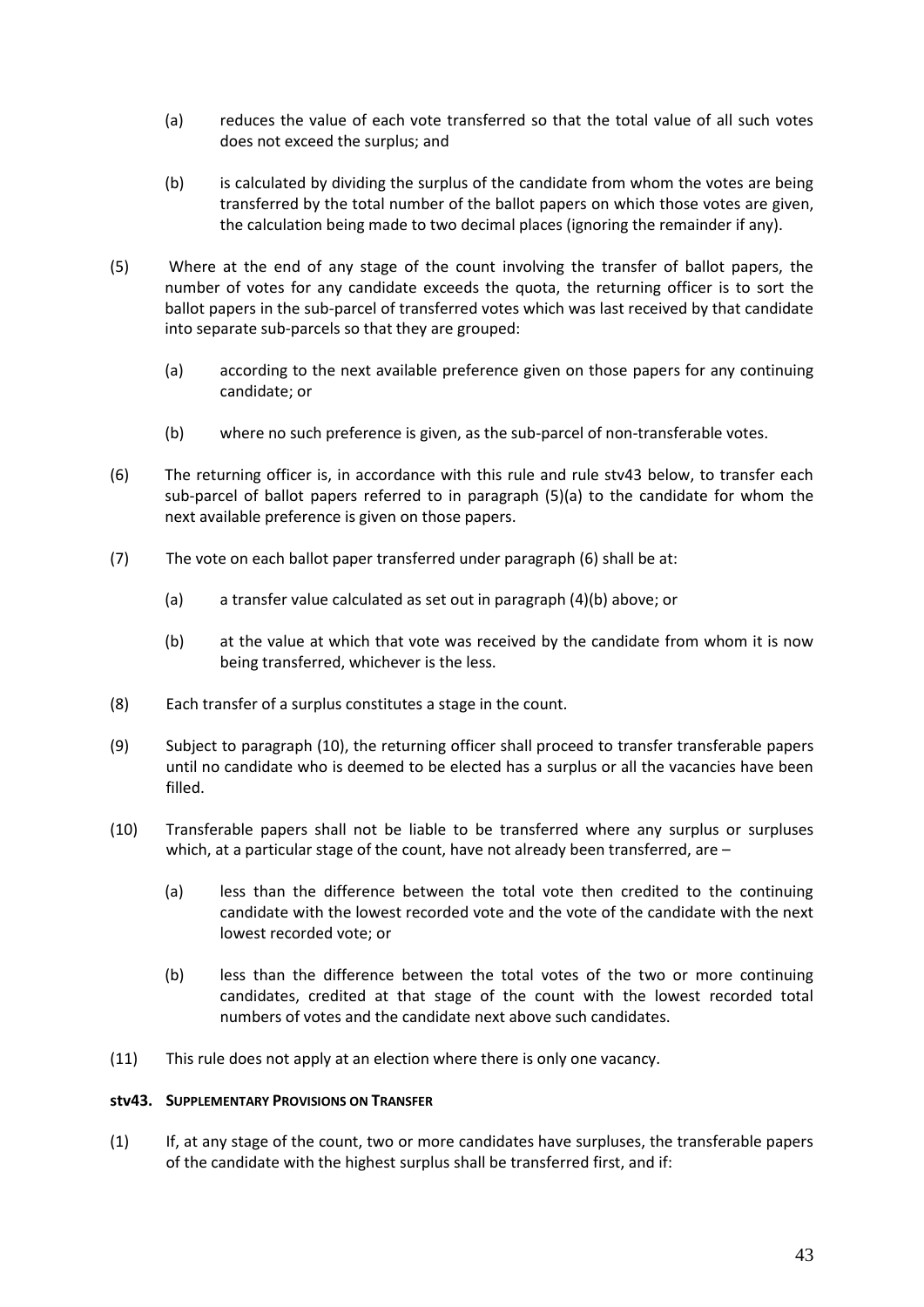- (a) The surpluses determined in respect of two or more candidates are equal, the transferable papers of the candidate who had the highest recorded vote at the earliest preceding stage at which they had unequal votes shall be transferred first; and
- (b) the votes credited to two or more candidates were equal at all stages of the count, the returning officer shall decide between those candidates by lot, and the transferable papers of the candidate on whom the lot falls shall be transferred first.
- (2) The returning officer shall, on each transfer of transferable papers under rule stv42 above:
	- (a) record the total value of the votes transferred to each candidate;
	- (b) add that value to the previous total of votes recorded for each candidate and record the new total;
	- (c) record as non-transferable votes the difference between the surplus and the total transfer value of the transferred votes and add that difference to the previously recorded total of non-transferable votes; and
	- (d) compare:
		- (i) the total number of votes then recorded for all of the candidates, together with the total number of non-transferable votes, with
		- (ii) the recorded total of valid first preference votes.
- (3) All ballot papers transferred under rule stv42 or stv44 shall be clearly marked, either individually or as a sub-parcel, so as to indicate the transfer value recorded at that time to each vote on that paper or, as the case may be, all the papers in that sub-parcel.
- (4) Where a ballot paper is so marked that it is unclear to the returning officer at any stage of the count under rule stv42 or stv44 for which candidate the next preference is recorded, the returning officer shall treat any vote on that ballot paper as a non-transferable vote; and votes on a ballot paper shall be so treated where, for example, the names of two or more candidates (whether continuing candidates or not) are so marked that, in the opinion of the returning officer, the same order of preference is indicated or the numerical sequence is broken.

### **stv44. EXCLUSION OF CANDIDATES**

- (1) If:
	- (a) all transferable papers which under the provisions of rule stv42 above (including that rule as applied by paragraph (11) below) and this rule are required to be transferred, have been transferred; and
	- (b) subject to rule stv45 below, one or more vacancies remain to be filled, the returning officer shall exclude from the election at that stage the candidate with the then lowest vote (or, where paragraph (12) below applies, the candidates with the then lowest votes).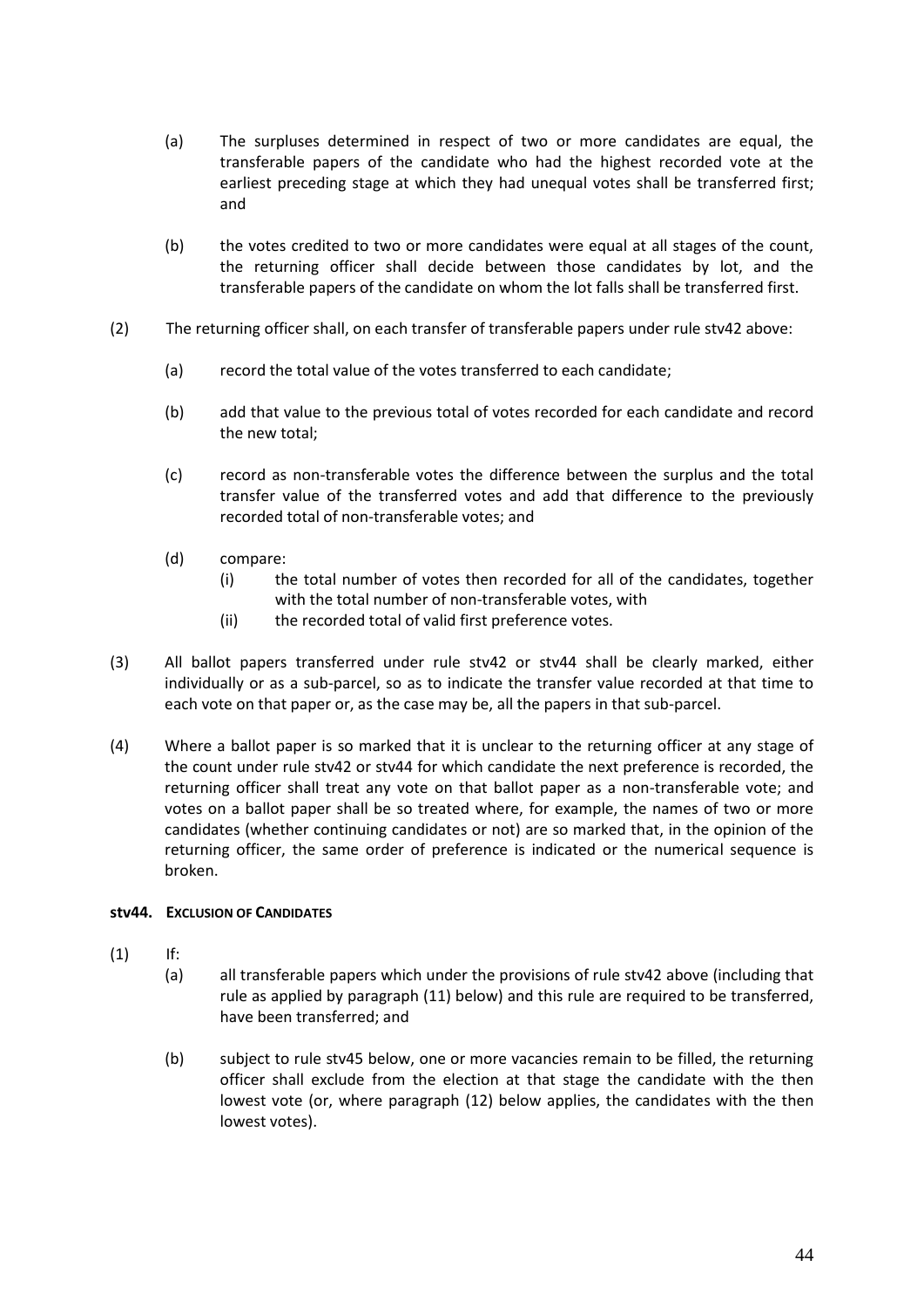- (2) The returning officer shall sort all the ballot papers on which first preference votes are given for the candidate or candidates excluded under paragraph (1) above into two sub-parcels so that they are grouped as:
	- (a) ballot papers on which a next available preference is given; and
	- (b) ballot papers on which no such preference is given (thereby including ballot papers on which preferences are given only for candidates who are deemed to be elected or are excluded).
- (3) The returning officer shall, in accordance with this rule and rule stv43 above, transfer each sub-parcel of ballot papers referred to in paragraph (2)(a) above to the candidate for whom the next available preference is given on those papers.
- (4) The exclusion of a candidate or of two or more candidates together, constitutes a further stage of the count.
- (5) If, subject to rule stv45 below, one or more vacancies still remain to be filled, the returning officer shall then sort the transferable papers, if any, which had been transferred to any candidate excluded under paragraph (1) above into sub-parcels according to their transfer value.
- (6) The returning officer shall transfer those papers in the sub-parcel of transferable papers with the highest transfer value to the continuing candidates in accordance with the next available preferences given on those papers (thereby passing over candidates who are deemed to be elected or are excluded).
- (7) The vote on each transferable paper transferred under paragraph (6) above shall be at the value at which that vote was received by the candidate excluded under paragraph (1) above.
- (8) Any papers on which no next available preferences have been expressed shall be set aside as non-transferable votes.
- (9) After the returning officer has completed the transfer of the ballot papers in the sub-parcel of ballot papers with the highest transfer value he or she shall proceed to transfer in the same way the sub-parcel of ballot papers with the next highest value and so on until he has dealt with each sub-parcel of a candidate excluded under paragraph (1) above.
- (10) The returning officer shall after each stage of the count completed under this rule:
	- (a) record:
		- (i) the total value of votes; or
		- (ii) the total transfer value of votes transferred to each candidate;
	- (b) add that total to the previous total of votes recorded for each candidate and record the new total;
	- (c) record the value of non-transferable votes and add that value to the previous nontransferable votes total; and
	- (d) compare: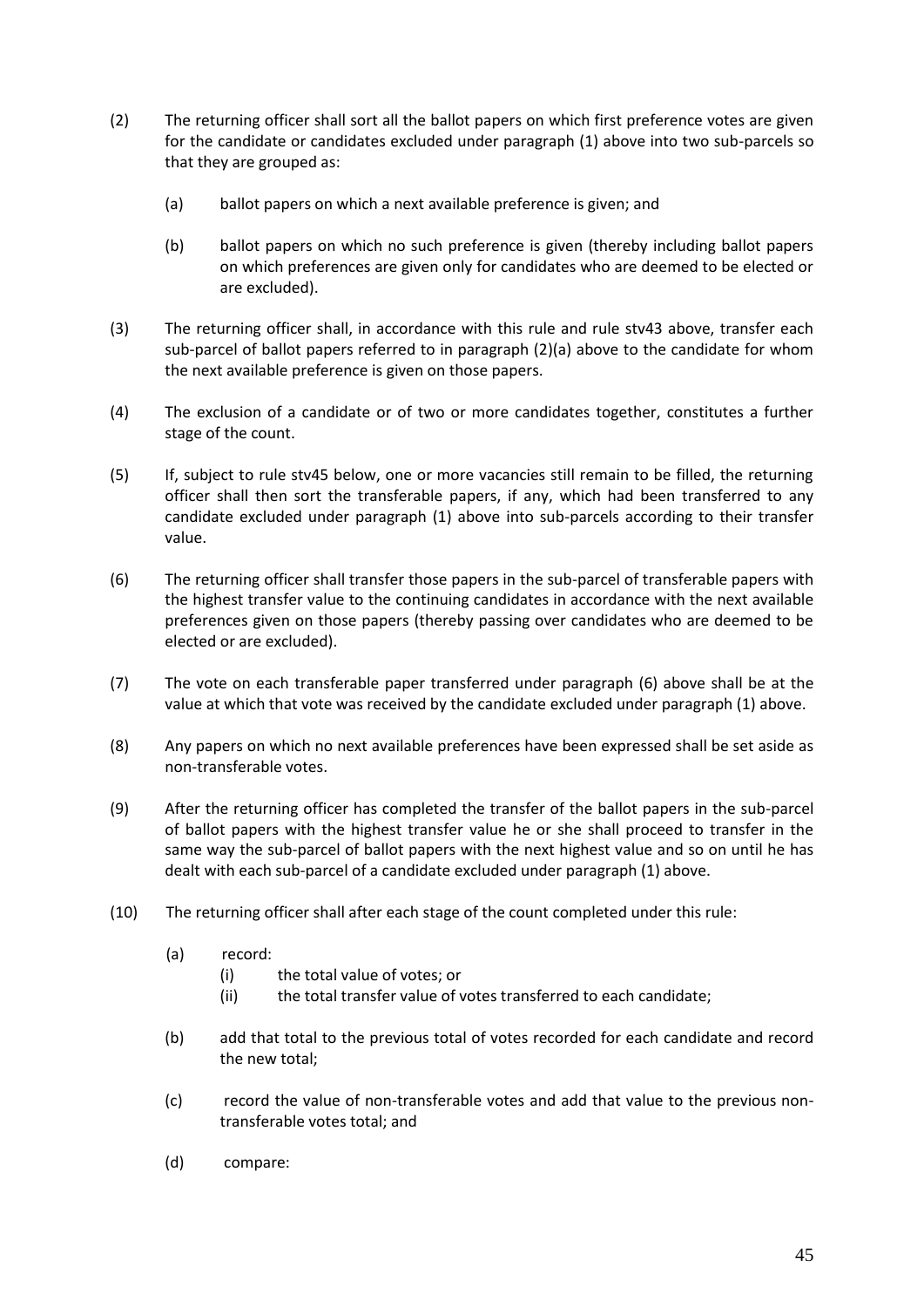- (i) the total number of votes then recorded for each candidate together with the total number of non-transferable votes; with
- (ii) the recorded total of valid first preference votes.
- (11) If after a transfer of votes under any provision of this rule, a candidate has a surplus, that surplus shall be dealt with in accordance with paragraphs (5) to (10) of rule stv42 and rule stv43.
- (12) Where the total of the votes of the two or more lowest candidates, together with any surpluses not transferred, is less than the number of votes credited to the next lowest candidate, the returning officer shall in one operation exclude such two or more candidates.
- (13) If when a candidate has to be excluded under this rule, two or more candidates each have the same number of votes and are lowest:
	- (a) regard shall be had to the total number of votes credited to those candidates at the earliest stage of the count at which they had an unequal number of votes and the candidate with the lowest number of votes at that stage shall be excluded; and
	- (b) where the number of votes credited to those candidates was equal at all stages, the returning officer shall decide between the candidates by lot and the candidate on whom the lot falls shall be excluded.

# **stv45. FILLING OF LAST VACANCIES**

- (1) Where the number of continuing candidates is equal to the number of vacancies remaining unfilled the continuing candidates shall thereupon be deemed to be elected.
- (2) Where only one vacancy remains unfilled and the votes of any one continuing candidate are equal to or greater than the total of votes credited to other continuing candidates together with any surplus not transferred, the candidate shall thereupon be deemed to be elected.
- (3) Where the last vacancies can be filled under this rule, no further transfer of votes shall be made.

### **stv46. ORDER OF ELECTION OF CANDIDATES**

- (1) The order in which candidates whose votes equal or exceed the quota are deemed to be elected shall be the order in which their respective surpluses were transferred, or would have been transferred but for rule stv42(10) above.
- (2) A candidate credited with a number of votes equal to, and not greater than, the quota shall, for the purposes of this rule, be regarded as having had the smallest surplus at the stage of the count at which he obtained the quota.
- (3) Where the surpluses of two or more candidates are equal and are not required to be transferred, regard shall be had to the total number of votes credited to such candidates at the earliest stage of the count at which they had an unequal number of votes and the surplus of the candidate who had the greatest number of votes at that stage shall be deemed to be the largest.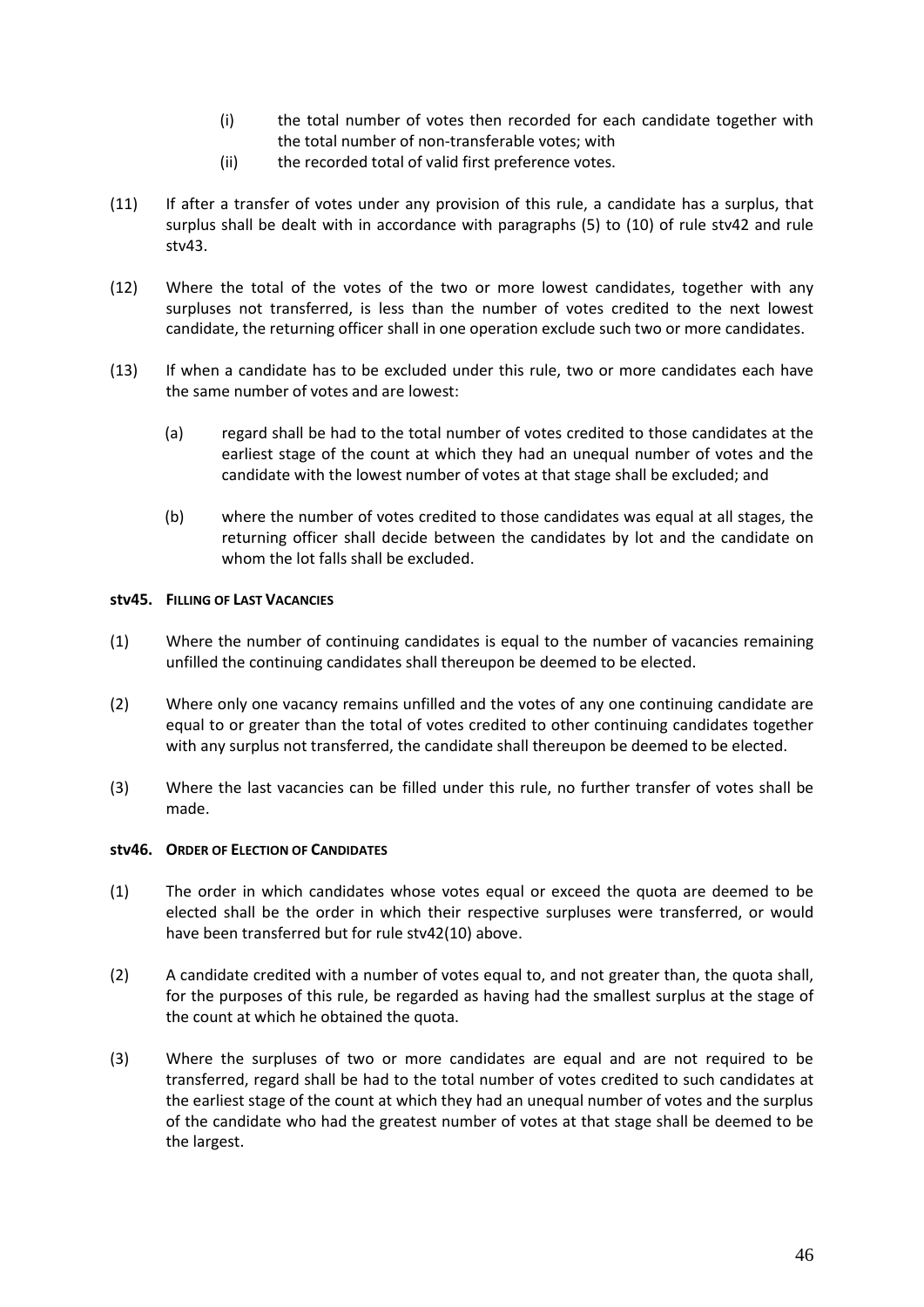(4) Where the number of votes credited to two or more candidates were equal at all stages of the count, the returning officer shall decide between them by lot and the candidate on whom the lot falls shall be deemed to have been elected first.

# **fpp46. EQUALITY OF VOTES**

Where, after the counting of votes is completed, an equality of votes is found to exist between any candidates and the addition of a vote would entitle any of those candidates to be declared elected, the returning officer is to decide between those candidates by a lot, and proceed as if the candidate on whom the lot falls had received an additional vote.

# **PART 7 – FINAL PROCEEDINGS IN CONTESTED AND UNCONTESTED ELECTIONS**

### **fpp47. DECLARATION OF RESULT FOR CONTESTED ELECTIONS**

- (1) In a contested election, when the result of the poll has been ascertained, the returning officer is to:
	- (a) declare the candidate or candidates whom more votes have been given than for the other candidates, up to the number of vacancies to be filled on the Council of Governors from the Constituency, or class within a Constituency, for which the election is being held to be elected;
	- (b) give notice of the name of each candidate who he or she has declared elected:
		- (i) where the election is held under a proposed constitution pursuant to powers conferred on the [insert name] NHS Trust by section 33(4) of the 2006 Act, to the Chairman; or
		- (ii) in any other case, to the Chairman; and
	- (c) give public notice of the name of each candidate whom he or she has declared elected.
- (2) The returning officer is to make:
	- (a) the total number of votes given for each candidate (whether elected or not), and
	- (b) the number of rejected ballot papers under each of the headings in rule fpp39(5), available on request.

# **stv47. DECLARATION OF RESULT FOR CONTESTED ELECTIONS**

- (1) In a contested election, when the result of the poll has been ascertained, the returning officer is to:
	- (a) declare the candidates who are deemed to be elected under Part 6 of these rules as elected;
	- (b) give notice of the name of each candidate who he or she has declared elected:
		- (i) where the election is held under a proposed constitution pursuant to powers conferred on the [insert name] NHS Trust by section 33(4) of the 2006 Act, to the Chairman; or
		- (ii) in any other case, to the Chairman; and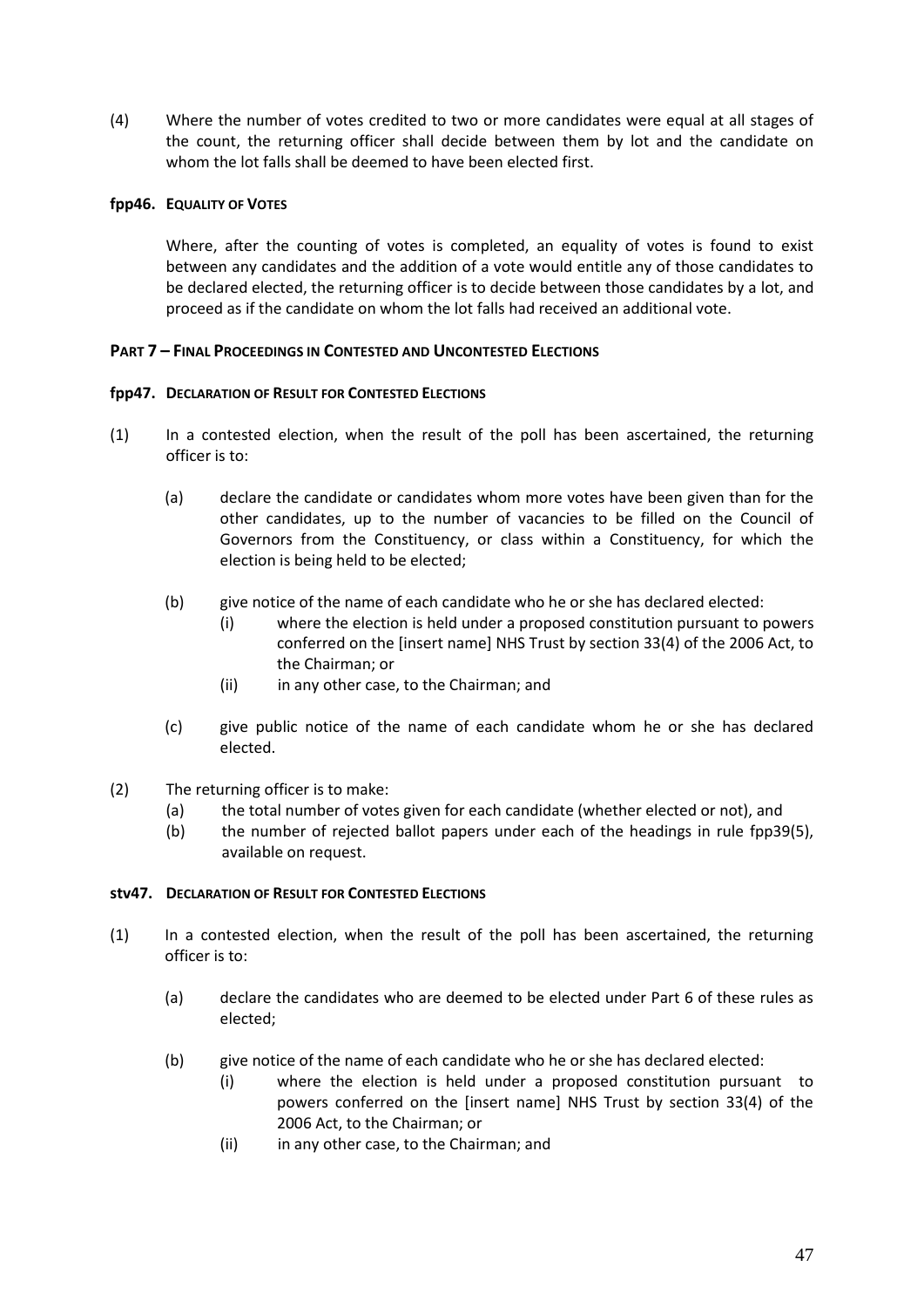- (c) give public notice of the name of each candidate who he or she has declared elected.
- (2) The returning officer is to make:
	- (a) the number of first preference votes for each candidate whether elected or not;
	- (b) any transfer of votes;
	- (c) the total number of votes for each candidate at each stage of the count at which such transfer took place;
	- (d) the order in which the successful candidates were elected; and
	- (e) the number of rejected ballot papers under each of the headings in rule stv39(1), available on request.

#### **48. DECLARATION OF RESULT FOR UNCONTESTED ELECTIONS**

In an uncontested election, the returning officer is to as soon as is practicable after final day for the delivery of notices of withdrawals by candidates from the election:

- (a) declare the candidate or candidates remaining validly nominated to be elected;
- (b) give notice of the name of each candidate who he or she has declared elected to the Chairman; and
- (c) give public notice of the name of each candidate who he or she has declared elected.

# **PART 8 – DISPOSAL OF DOCUMENTS**

#### **49. SEALING UP OF DOCUMENTS RELATING TO THE POLL**

- (1) On completion of the counting at a contested election, the returning officer is to seal up the following documents in separate packets:
	- (a) the counted ballot papers;
	- (b) the ballot papers endorsed with "rejected in part";
	- (c) the rejected ballot papers; and
	- (d) the statement of rejected ballot papers.
- (2) The returning officer must not open the sealed packets of:
	- (a) the disqualified documents, with the list of disqualified documents inside it;
	- (b) the declarations of identity;
	- (c) the list of spoilt ballot papers;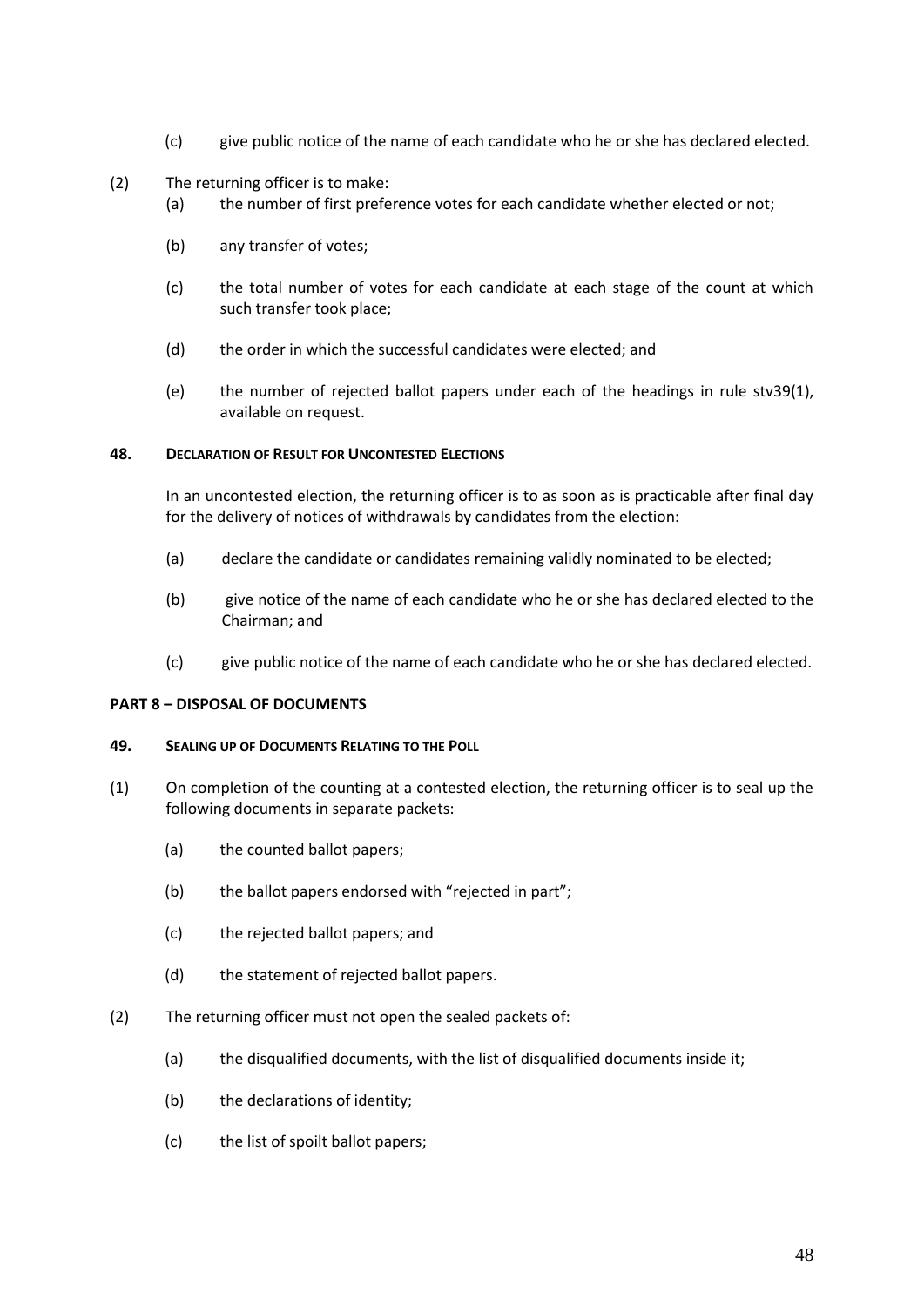- (d) the list of lost ballot papers;
- (e) the list of eligible voters; and
- (f) the list of tendered ballot papers.
- (3) The returning officer must endorse on each packet a description of:
	- (a) its contents;
	- (b) the date of the publication of notice of the election;
	- (c) the name of the corporation to which the election relates; and
	- (d) the Constituency, or class within a Constituency, to which the election relates.

### **50. DELIVERY OF DOCUMENTS**

Once the documents relating to the poll have been sealed up and endorsed pursuant to rule 49, the returning officer is to forward them to the Chairman.

### **51. FORWARDING OF DOCUMENTS RECEIVED AFTER CLOSE OF THE POLL**

Where:

- (a) any voting documents are received by the returning officer after the close of the poll; or
- (b) any envelopes addressed to eligible voters are returned as undelivered too late to be resent; or
- (c) any applications for replacement ballot papers are made too late to enable new ballot papers to be issued, the returning officer is to put them in a separate packet, seal it up, and endorse and forward it to the Chairman.

### **52. RETENTION AND PUBLIC INSPECTION OF DOCUMENTS**

- (1) The corporation is to retain the documents relating to an election that are forwarded to the Chairman by the returning officer under these rules for one year, and then, unless otherwise directed by the Regulator, cause them to be destroyed.
- (2) With the exception of the documents listed in rule 53(1), the documents relating to an election that are held by the corporation shall be available for inspection by Members of the public at all reasonable times.
- (3) A person may request a copy or extract from the documents relating to an election that are held by the corporation, and the corporation is to provide it, and may impose a reasonable charge for doing so.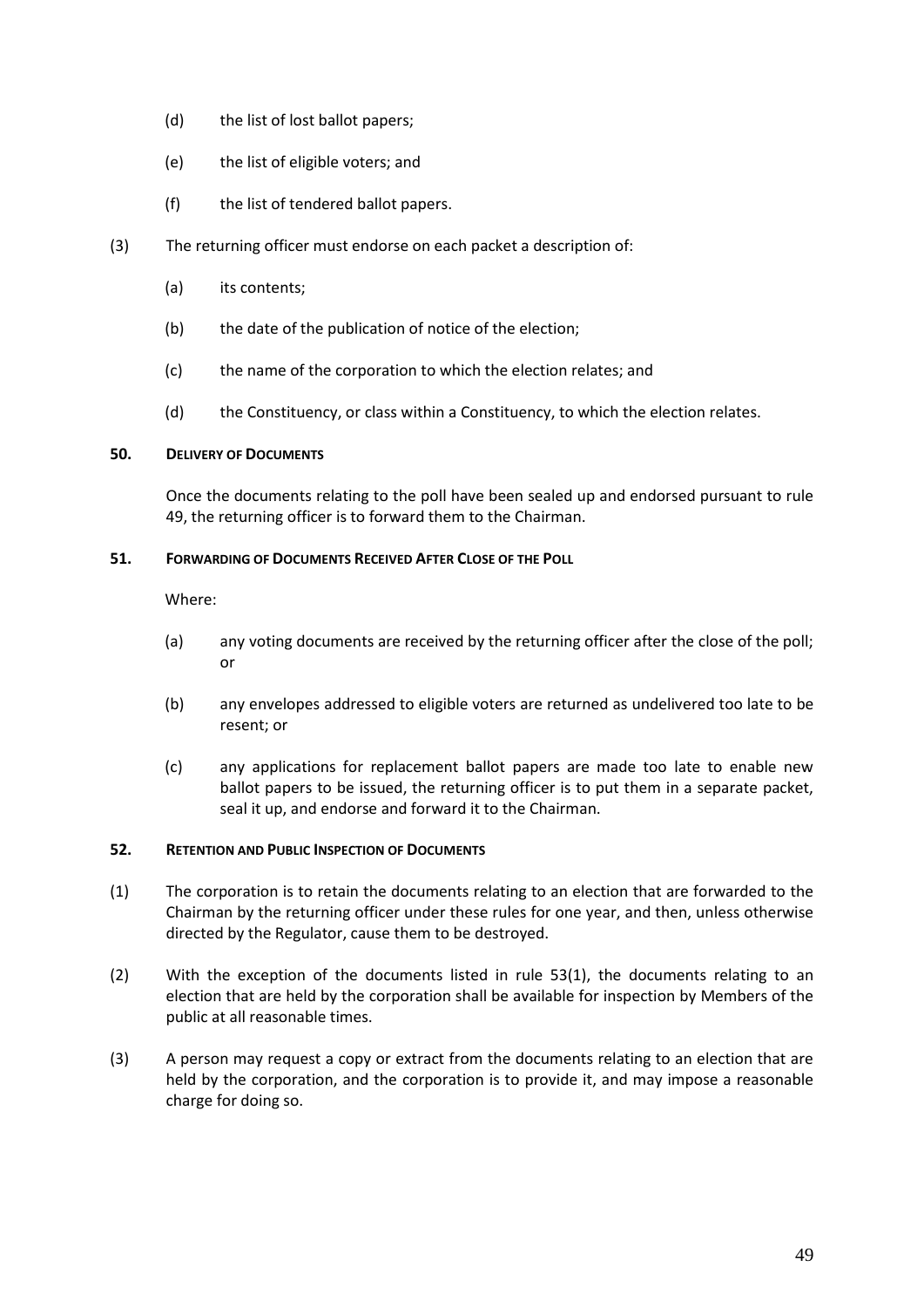### **53. APPLICATION FOR INSPECTION OF CERTAIN DOCUMENTS RELATING TO AN ELECTION**

- (1) The corporation may not allow the inspection of, or the opening of any sealed packet containing:
	- (a) any rejected ballot papers, including ballot papers rejected in part;
	- (b) any disqualified documents, or the list of disqualified documents;
	- (c) any counted ballot papers;
	- (d) any declarations of identity; or
	- (e) the list of eligible voters, by any person without the consent of the Regulator.
- (2) A person may apply to the Regulator to inspect any of the documents listed in (1), and the Regulator may only consent to such inspection if it is satisfied that it is necessary for the purpose of questioning an election pursuant to Part 11.
- (3) The Regulator's consent may be on any terms or conditions that it thinks necessary, including conditions as to:
	- (a) persons;
	- (b) time;
	- (c) place and mode of inspection;
	- (d) production or opening, and the corporation must only make the documents available for inspection in accordance with those terms and conditions.
- (4) On an application to inspect any of the documents listed in paragraph (1):
	- (a) in giving its consent, the Regulator, and
	- (b) and making the documents available for inspection, the corporation, must ensure that the way in which the vote of any particular Member has been given shall not be disclosed, until it has been established:
		- (i) that his or her vote was given, and
		- (ii) that the Regulator has declared that the vote was invalid.

### **PART 9 – DEATH OF A CANDIDATE DURING A CONTESTED ELECTION**

### **fpp54. COUNTERMAND OR ABANDONMENT OF POLL ON DEATH OF CANDIDATE**

- (1) If, at a contested election, proof is given to the returning officer's satisfaction before the result of the election is declared that one of the persons named or to be named as a candidate has died, then the returning officer is to:
	- (a) countermand notice of the poll, or, if ballot papers have been issued, direct that the poll be abandoned within that Constituency or class, and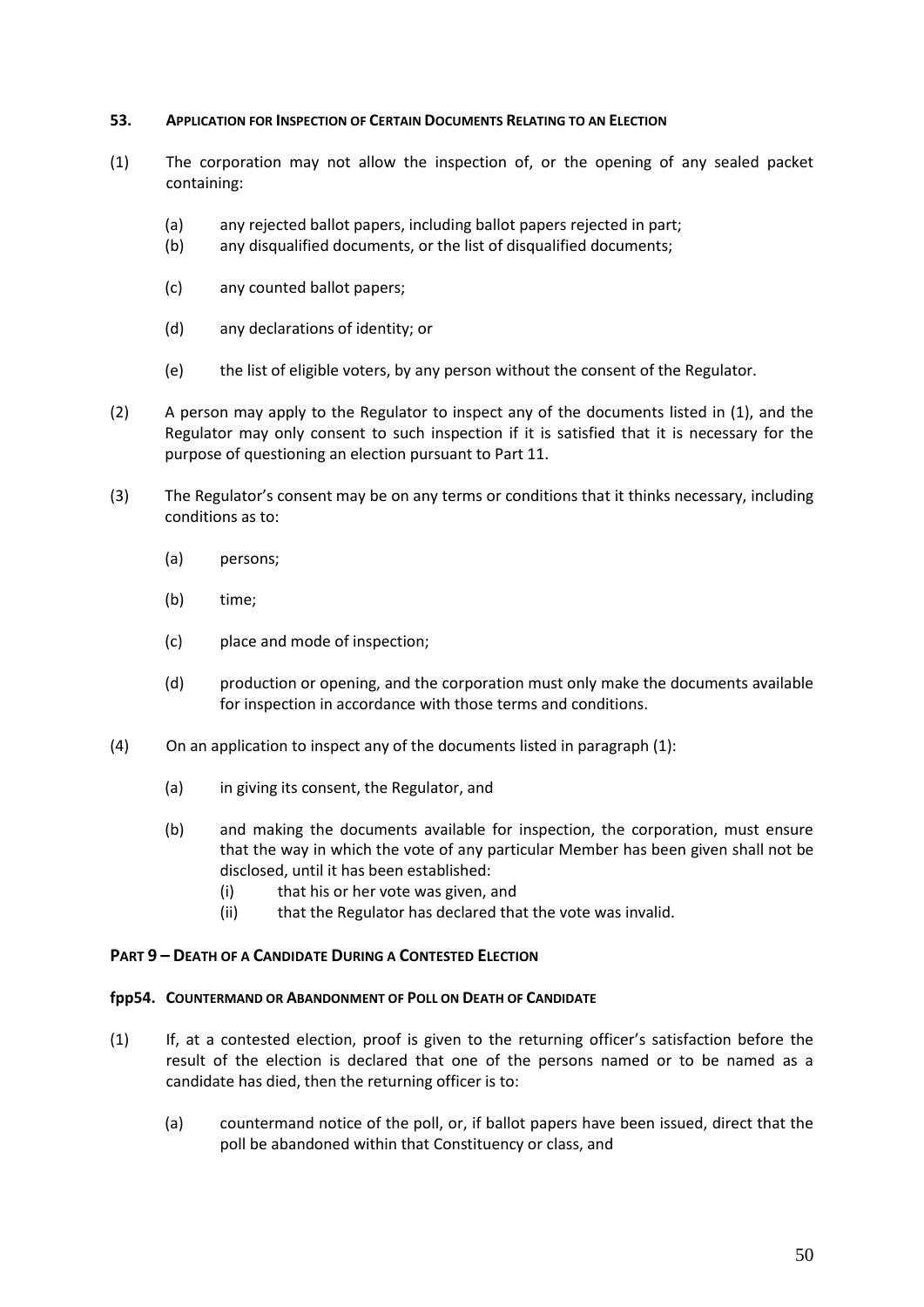- (b) order a new election, on a date to be appointed by him or her in consultation with the corporation, within the period of 40 days, computed in accordance with rule 3 of these rules, beginning with the day that the poll was countermanded or abandoned.
- (2) Where a new election is ordered under paragraph (1), no fresh nomination is necessary for any candidate who was validly nominated for the election where the poll was countermanded or abandoned but further candidates shall be invited for that Constituency or class.
- (3) Where a poll is abandoned under paragraph (1)(a), paragraphs (4) to (7) are to apply.
- (4) The returning officer shall not take any step or further step to open envelopes or deal with their contents in accordance with rules 33 and 34, and is to make up separate sealed packets in accordance with rule 35.
- (5) The returning officer is to:
	- (a) count and record the number of ballot papers that have been received; and
	- (b) seal up the ballot papers into packets, along with the records of the number of ballot papers.
- (6) The returning officer is to endorse on each packet a description of:
	- (a) its contents;
	- (b) the date of the publication of notice of the election;
	- (c) the name of the corporation to which the election relates; and
	- (d) the Constituency, or class within a Constituency, to which the election relates.
- (7) Once the documents relating to the poll have been sealed up and endorsed pursuant to paragraphs (4) to (6), the returning officer is to deliver them to the Chairman, and rules 52 and 53 are to apply.

### **stv54. COUNTERMAND OR ABANDONMENT OF POLL ON DEATH OF CANDIDATE**

- (1) If, at a contested election, proof is given to the returning officer's satisfaction before the result of the election is declared that one of the persons named or to be named as a candidate has died, then the returning officer is to:
	- (a) publish a notice stating that the candidate has died; and
	- (b) proceed with the counting of the votes as if that candidate had been excluded from the count so that:
		- (i) ballot papers which only have a first preference recorded for the candidate that has died, and no preferences for any other candidates, are not to be counted; and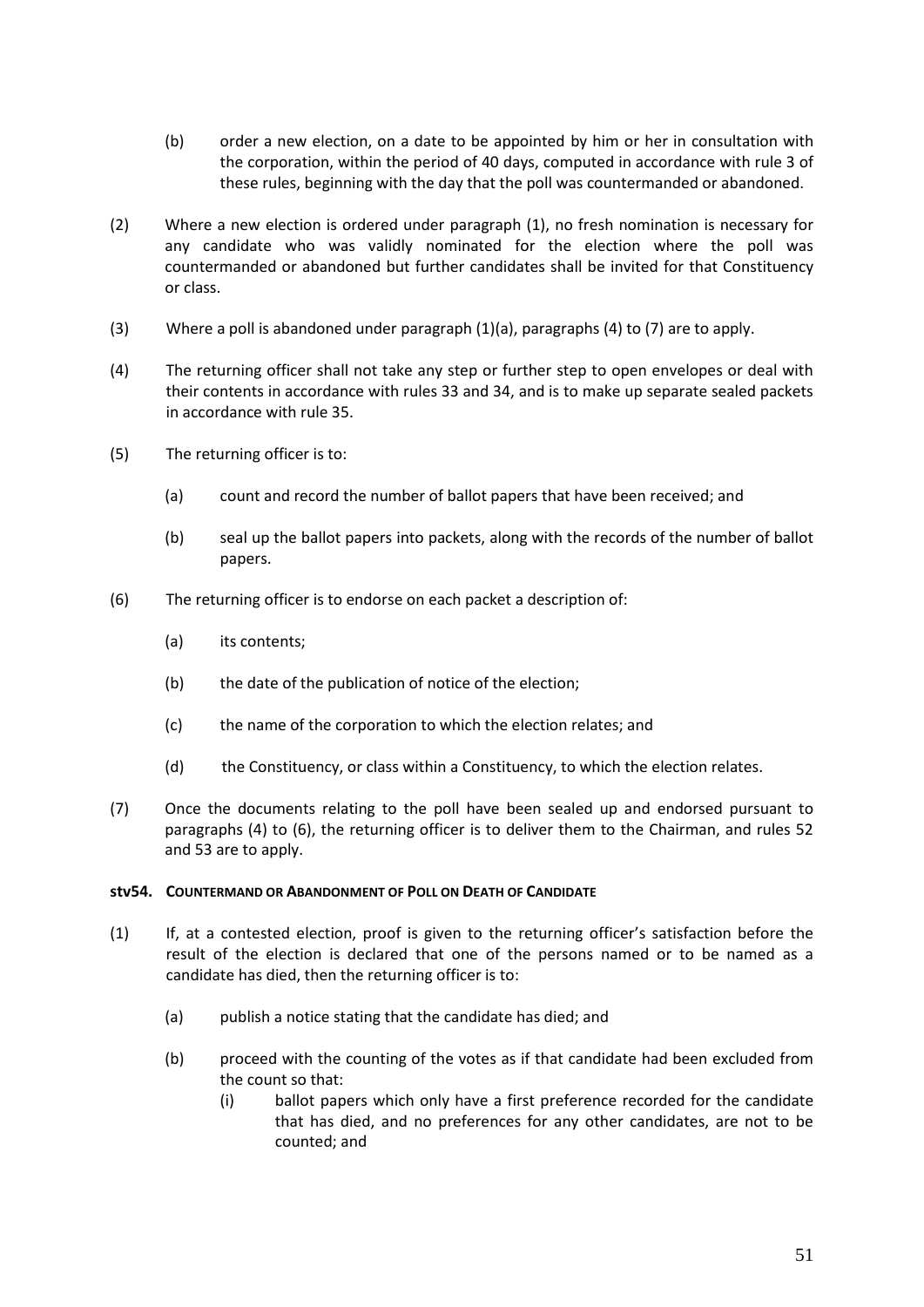- (ii) ballot papers which have preferences recorded for other candidates are to be counted according to the consecutive order of those preferences, passing over preferences marked for the candidate who has died.
- (2) The ballot papers which have preferences recorded for the candidate who has died are to be sealed with the other counted ballot papers pursuant to rule 49(1)(a).

# **PART 10 – ELECTION EXPENSES AND PUBLICITY**

### **55. ELECTION EXPENSES**

Any expenses incurred, or payments made, for the purposes of an election which contravene this Part are an electoral irregularity, which may only be questioned in an application to the Regulator under Part 11 of these rules.

#### **56. EXPENSES AND PAYMENTS BY CANDIDATES**

A candidate may not incur any expenses or make a payment (of whatever nature) for the purposes of an election, other than expenses or payments that relate to:

- (a) personal expenses;
- (b) travelling expenses, and expenses incurred while living away from home; and
- (c) expenses for stationery, postage, telephone, internet (or any similar means of communication) and other petty expenses, to a limit of [£100].

### **57. ELECTION EXPENSES INCURRED BY OTHER PERSONS**

- (1) No person may:
	- (a) incur any expenses or make a payment (of whatever nature) for the purposes of a candidate's election, whether on that candidate's behalf or otherwise, or
	- (b) give a candidate or his or her family any money or property (whether as a gift, donation, loan, or otherwise) to meet or contribute to expenses incurred by or on behalf of the candidate for the purposes of an election.
- (2) Nothing in this rule is to prevent the corporation from incurring such expenses, and making such payments, as it considers necessary pursuant to rules 58 and 59.

### **58. PUBLICITY ABOUT ELECTION BY THE CORPORATION**

- (1) The corporation may:
	- (a) compile and distribute such information about the candidates; and
	- (b) organise and hold such meetings to enable the candidates to speak and respond to questions, as it considers necessary.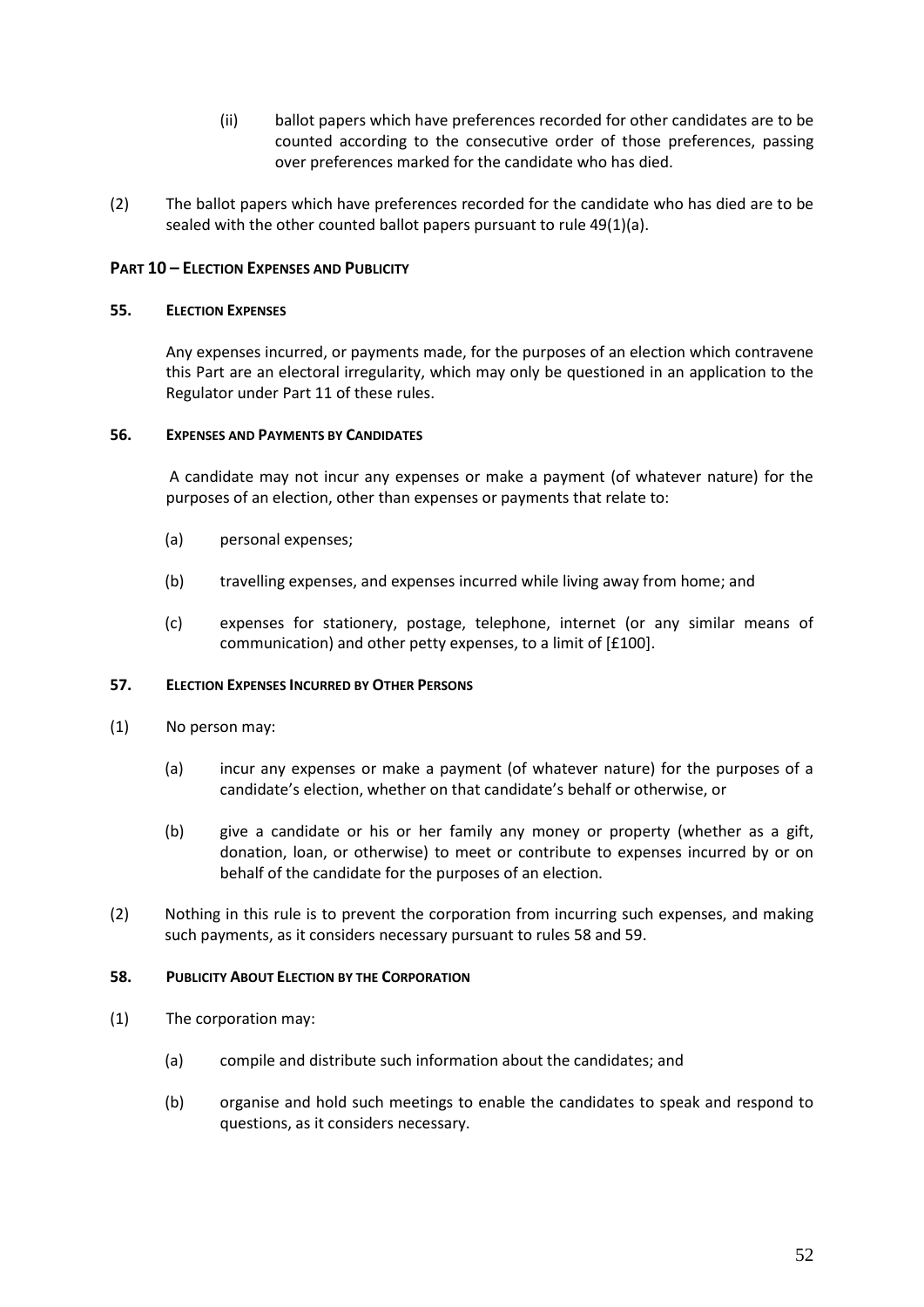- (2) Any information provided by the corporation about the candidates, including information compiled by the corporation under rule 59, must be:
	- (a) objective, balanced and fair;
	- (b) equivalent in size and content for all candidates;
	- (c) compiled and distributed in consultation with all of the candidates standing for election; and
	- (d) must not seek to promote or procure the election of a specific candidate or candidates, at the expense of the electoral prospects of one or more other candidates.
- (3) Where the corporation proposes to hold a meeting to enable the candidates to speak, the corporation must ensure that all of the candidates are invited to attend, and in organising and holding such a meeting, the corporation must not seek to promote or procure the election of a specific candidate or candidates at the expense of the electoral prospects of one or more other candidates.

### **59. INFORMATION ABOUT CANDIDATES FOR INCLUSION WITH VOTING DOCUMENTS**

- (1) The corporation must compile information about the candidates standing for election, to be distributed by the returning officer pursuant to rule 24 of these rules.
- (2) The information must consist of: (a) a statement submitted by the candidate of no more than [250] words; [and]

[(b) a photograph of the candidate.]

### **60. MEANING OF "FOR THE PURPOSES OF AN ELECTION"**

- (1) In this Part, the phrase "for the purposes of an election" means with a view to, or otherwise in connection with, promoting or procuring a candidate's election, including the prejudicing of another candidate's electoral prospects; and the phrase "for the purposes of a candidate's election" is to be construed accordingly.
- (2) The provision by any individual of his or her own services voluntarily, on his or her own time, and free of charge is not to be considered an expense for the purposes of this Part.

### **PART 11 – QUESTIONING ELECTIONS AND THE CONSEQUENCE OF IRREGULARITIES**

### **61. APPLICATION TO QUESTION AN ELECTION**

- (1) An application alleging a breach of these rules, including an electoral irregularity under Part 10, may be made to the Regulator.
- (2) An application may only be made once the outcome of the election has been declared by the returning officer.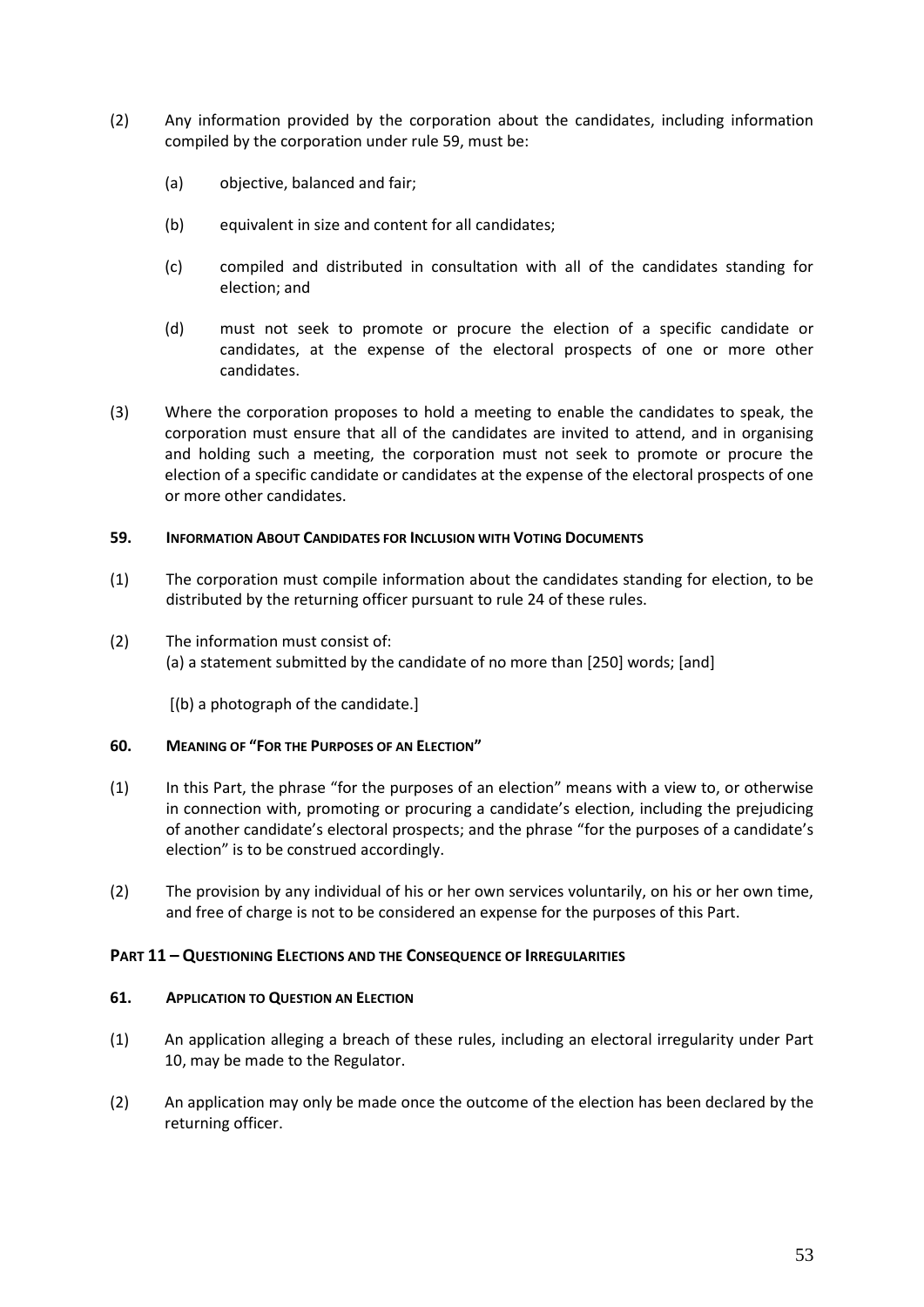- (3) An application may only be made to the Regulator by:
	- (a) a person who voted at the election or who claimed to have had the right to vote; or
	- (b) a candidate, or a person claiming to have had a right to be elected at the election.
- (4) The application must:
	- (a) describe the alleged breach of the rules or electoral irregularity, and
	- (b) be in such a form as the Regulator may require.
- (5) The application must be presented in writing within 21 days of the declaration of the result of the election.
- (6) If the Regulator requests further information from the applicant, then that person must provide it as soon as is reasonably practicable.
	- (a) The Regulator shall delegate the determination of an application to a person or persons to be nominated for the purpose of the Regulator.
	- (b) The determination by the person or persons nominated in accordance with Rule 61(7) shall be binding on and shall be given effect by the corporation, the applicant and the Members of the Constituency (or class within a Constituency) including all the candidates for the election to which the application relates.
	- (c) The Regulator may prescribe rules of procedure for the determination of an application including costs.

### **PART 12 – MISCELLANEOUS**

### **62. SECRECY**

- (1) The following persons:
	- (a) the returning officer;
	- (b) the returning officer's staff, must maintain and aid in maintaining the secrecy of the voting and the counting of the votes, and must not, except for some purpose authorised by law, communicate to any person any information as to:
		- (i) the name of any Member of the corporation who has or has not been given a ballot paper or who has or has not voted,
		- (ii) the unique identifier on any ballot paper,
		- (iii) the candidate(s) for whom any Member has voted.
- (2) No person may obtain or attempt to obtain information as to the candidate(s) for whom a voter is about to vote or has voted, or communicate such information to any person at any time, including the unique identifier on a ballot paper given to a voter.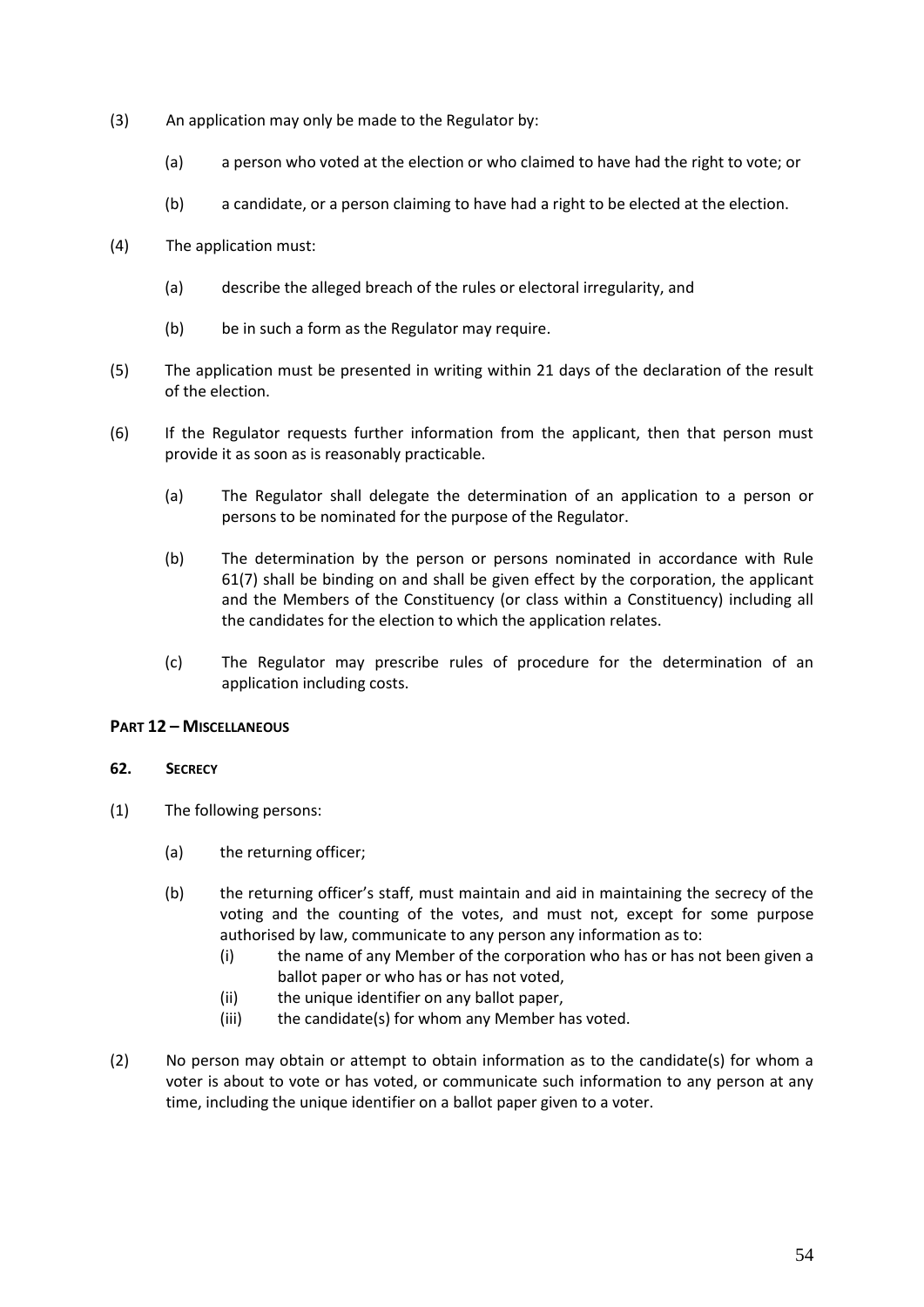(3) The returning officer is to make such arrangements as he or she thinks fit to ensure that the individuals who are affected by this provision are aware of the duties it imposes.

### **63. PROHIBITION OF DISCLOSURE OF VOTE**

No person who has voted at an election shall, in any legal or other proceedings to question the election, be required to state for whom he or she has voted.

### **64. DISQUALIFICATION**

A person may not be appointed as a returning officer, or as staff of the returning officer pursuant to these rules, if that person is:

- (a) a Member of the corporation;
- (b) an employee of the corporation;
- (c) a Director of the corporation; or
- (d) employed by or on behalf of a person who has been nominated for election.

### **65. DELAY IN POSTAL SERVICE THROUGH INDUSTRIAL ACTION OR UNFORESEEN EVENT**

If industrial action, or some other unforeseen event, results in a delay in:

- (a) the delivery of the documents in rule 24; or
- (b) the return of the ballot papers and declarations of identity, the returning officer may extend the time between the publication of the notice of the poll and the close of the poll, with the agreement of the Regulator.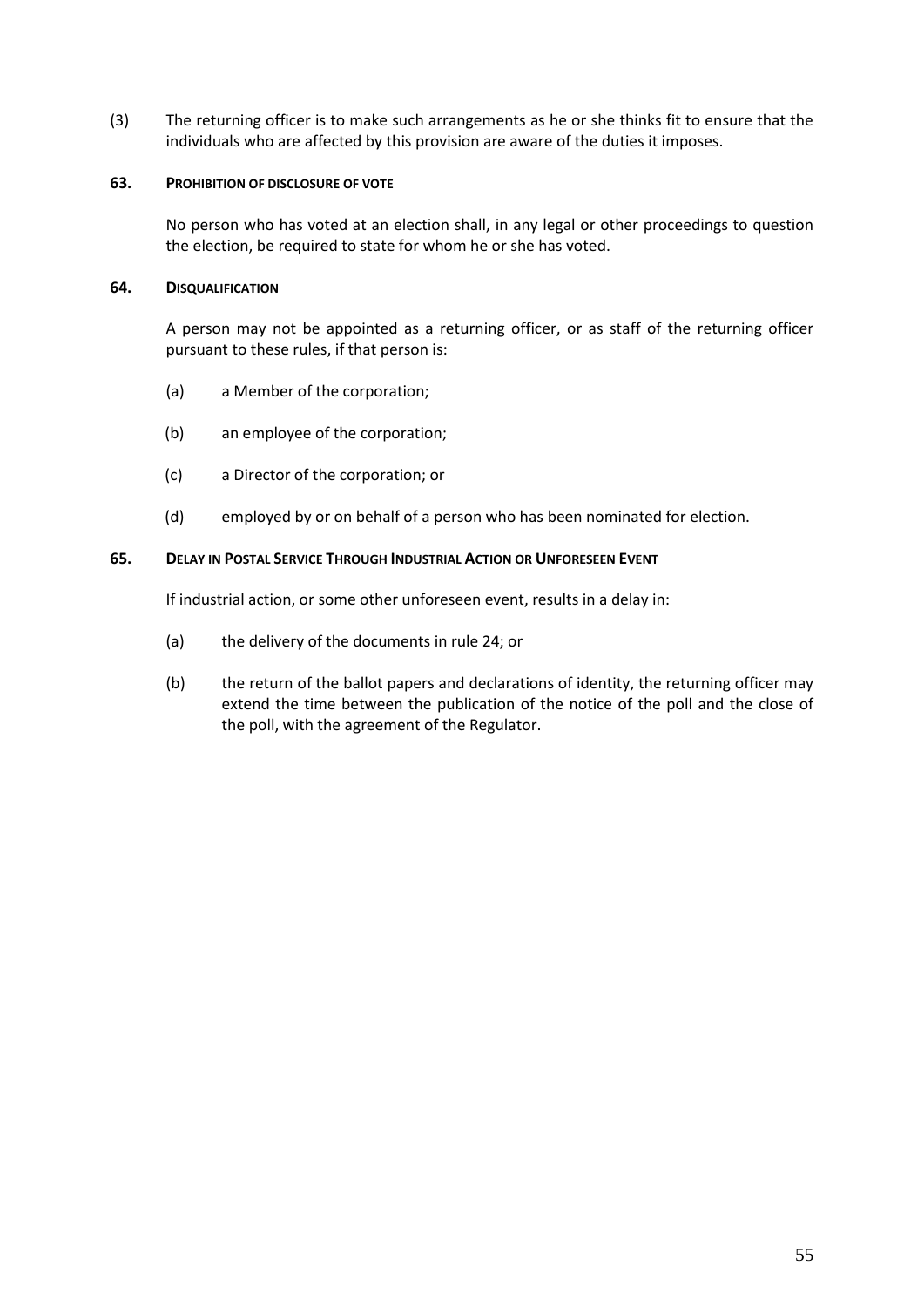# **ANNEX 5 – STANDING ORDERS FOR THE PRACTICE AND PROCEDURE OF THE COUNCIL OF GOVERNORS OF THE HAMPSHIRE HOSPITALS NHS FOUNDATION TRUST**

### **FOREWORD**

Hampshire Hospitals NHS Foundation Trust is a Public Benefit Corporation established under the Health and Social Care (Community Health and Standards) Act 2003.

The principal places of business of the Trust are the Basingstoke and North Hampshire Hospital, the Andover War Memorial Hospital, and the Royal Hampshire County Hospital.

These standing orders are for the regulation of the Trust's Council of Governors' proceedings and business.

#### **1. INTERPRETATION**

- 1.1. Save as permitted by law, the Chairman shall be the final authority on the interpretation of standing orders (on which he/she shall be advised by the Chief Executive Officer and the Company Secretary).
- 1.2 In these standing orders unless otherwise specified, defined terms shall have the same meaning as in the Constitution.

**"Committee"** shall mean a committee of the Council of Governors;

#### **2. GENERAL INFORMATION**

- 2.1. The purpose of the Council of Governors standing orders is to ensure that the highest standards of corporate governance and conduct are applied to all meetings of the Council of Governors and associated deliberations.
- 2.2. All business shall be conducted in the name of the Trust.

#### **3. COMPOSITION OF THE COUNCIL OF GOVERNORS**

- 3.1. The composition of the Council of Governors shall be, in accordance with clause 7.1 of the Constitution and Annex 3.
- 3.2. Appointment and removal of the Chairman shall be made by the Governors in accordance with clause 8.3 of the Constitution.

#### **4. MEETINGS OF THE COUNCIL OF GOVERNORS**

### 4.1. **Meetings held in Public**

4.1.1 Meetings of the Council of Governors shall be held up to four times in each financial year at times and places that the Council of Governors may determine.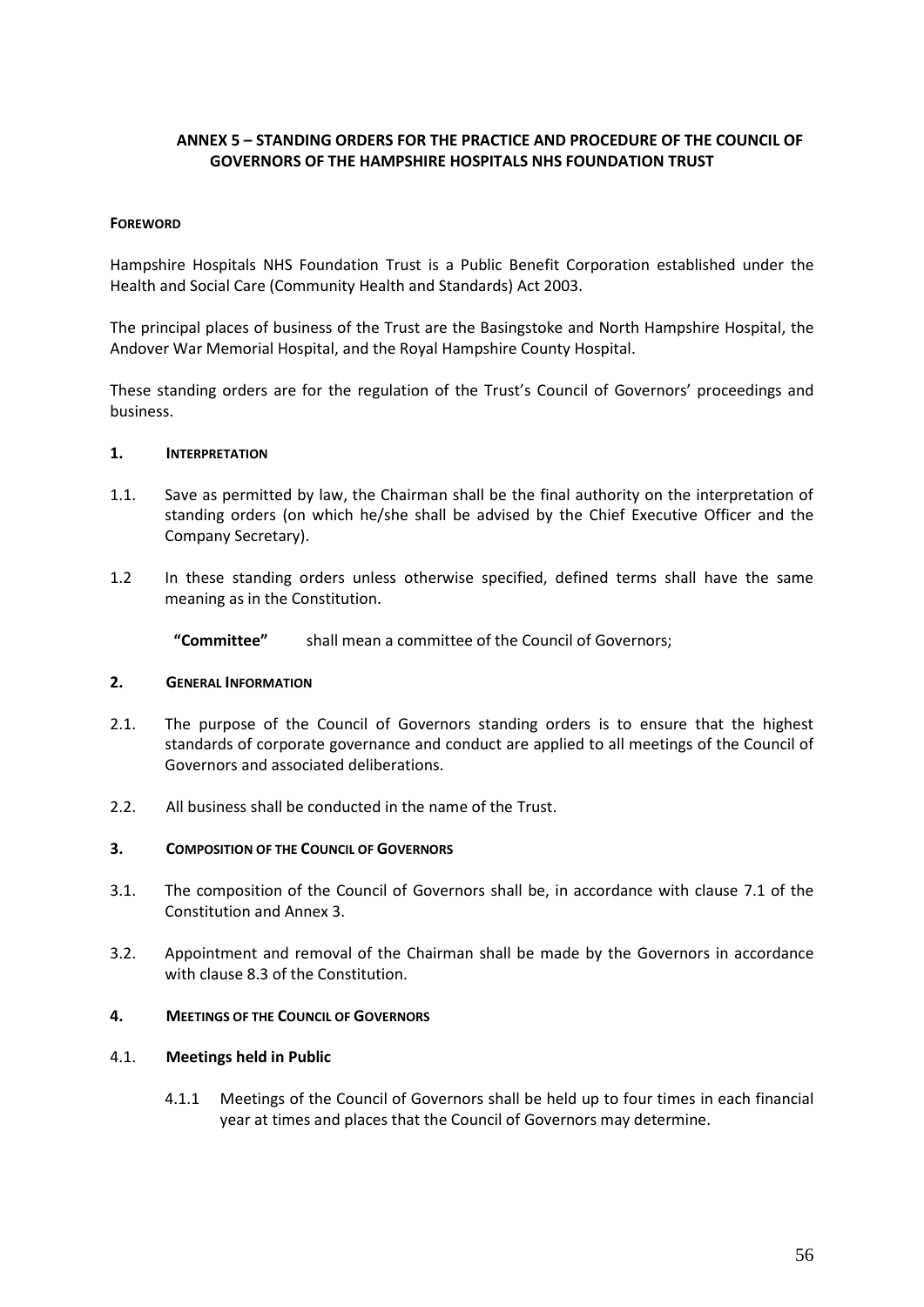- 4.1.2 Meetings of the Council of Governors shall be open to members of the public.
- 4.1.3 The right of attendance referred to above carries no right to ask questions or otherwise participate in the meeting.
- 4.1.4 Nothing in these standing orders shall require the Council of Governors to allow members of the public or representative of the press to record proceedings in any manner whatsoever, other than writing, or to make oral report of proceedings as they take place without prior agreement of the Council of Governors.
- 4.1.5 In the event that the public and press are admitted to all or part of a Council meeting pursuant to paragraph 4.1.2 above, the Chairman shall give such directions as he/she thinks fit with regard to the arrangements for meetings and accommodation of the public and representatives of the press such as to ensure that the Trust's business shall be conducted without interruption and disruption and, the public and/or press may be required to withdraw from a meeting of the Council of Governors at any time and for any reason whatsoever.
- 4.1.6 Nothing in these standing orders shall be construed as permitting the introduction by the public, or press representatives, of recording, transmitting, video or similar apparatus into meetings.
- 4.1.7 The Chairman may exclude any member of the public from a meeting of the Council of Governors if he/she is interfering with or preventing the proper conduct of the meeting.

### 4.2 **Calling Meetings**

The Chairman may, in exceptional circumstances, call a meeting of the Council of Governors at any time. If the Chairman refuses to call a meeting after a requisition for that purpose, signed by a majority of the Governors, or if without so refusing the Chairman does not call a meeting within fourteen days after requisition to do so, then the Governors may forthwith call a meeting provided they have been requisitioned to do so by more than fifty percent of the Governors .

### 4.3 **Notice of Meetings**

- 4.3.1 Before each meeting of the Council of Governors, a notice of the meeting, specifying the business proposed to be transacted at it, and sent by the Chairman or by an officer of the Trust authorised by the Chairman to do so on his behalf shall be delivered to every Governor, or sent by post to the usual place of residence of such Governor.
- 4.3.2 Save in the case of emergencies or the need to conduct urgent business, such notice shall be made available to members of the Council of Governors at least five Clear Days before the meeting.
- 4.3.3 Lack of service of the notice on any Governor shall not affect the validity of a meeting unless the failure to serve such a notice affected more than three quarters of Governors.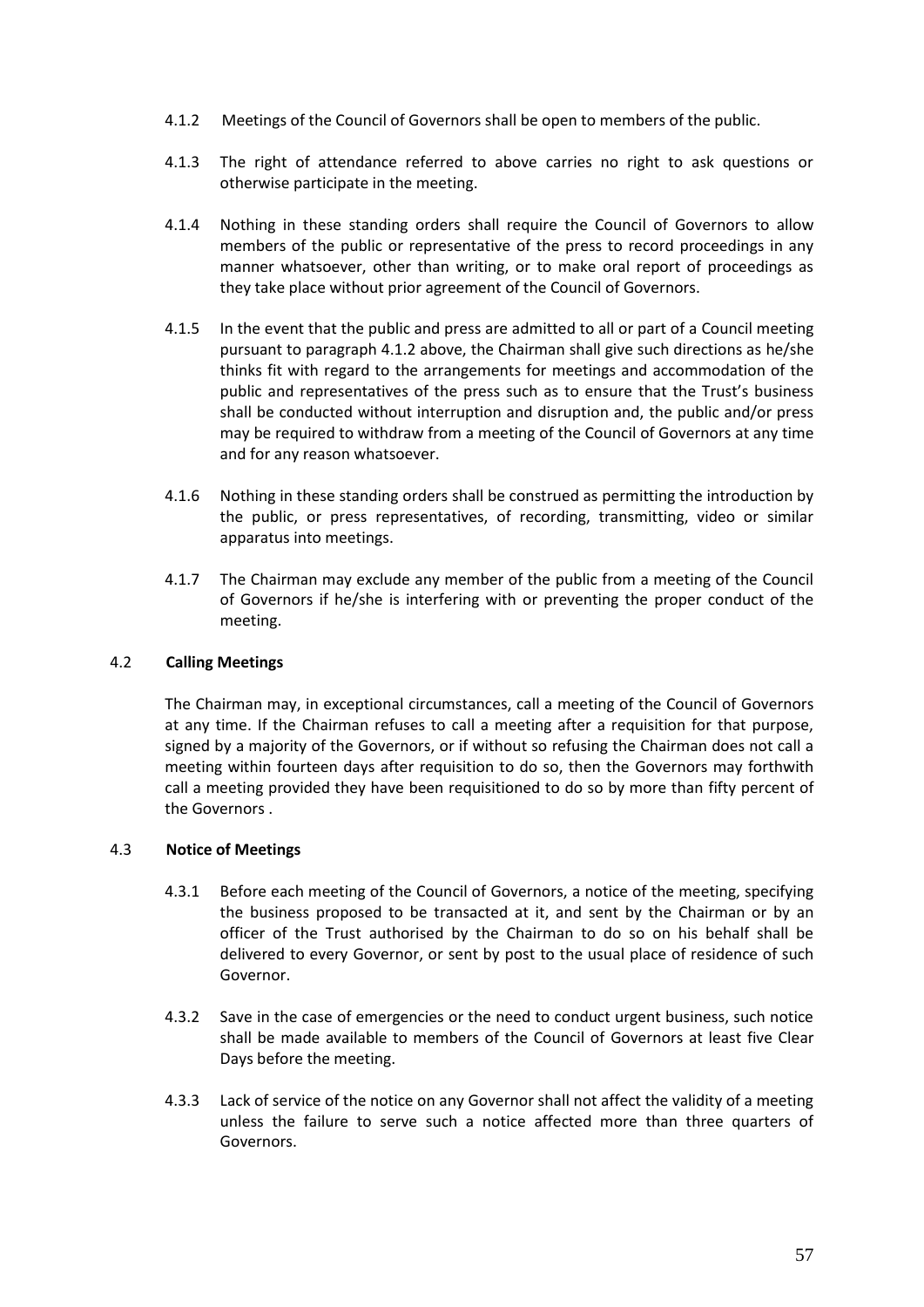- 4.3.4 A notice will be presumed to have been served at the time at which the notice would be delivered in the ordinary course of the post.
- 4.3.5 Notwithstanding the above requirement for notice, the Chairman may waive notice on written receipt of the agreement of at least fifty percent of Governors.
- 4.3.6 In the case of a meeting called by Governors in default of the Chairman, the notice shall be signed by those Governors calling the meeting and no business shall be transacted at the meeting other than that specified in the notice.

### 4.4 **Setting the Agenda**

- 4.4.1 The Council of Governors may determine that certain matters shall appear on every agenda for a meeting of the Council and shall be addressed prior to any other business being conducted.
- 4.4.2 A Governor desiring a matter to be included on an agenda shall make his/her request in writing to the Chairman at least ten Clear Days before the meeting. Requests made less than ten days before a meeting may be included on the agenda at the discretion of the Chairman.

# 4.5 **Notices of Motions**

- 4.5.1 A Governor of the Trust desiring to move or amend a Motion shall send a written notice thereof at least ten Clear Days before the meeting to the Chairman, who shall insert in the agenda for the meeting. All notices so received are subject to the notice given being permissible under the appropriate regulations. This paragraph shall not prevent any Motion being moved during the meeting, without notice, on any business mentioned on the agenda subject to section 4.3.6 of these standing orders.
- 4.5.2 A Motion or amendment, once moved and seconded, may be withdrawn by the proposer with the concurrence of the seconder and the consent of the Chairman.
- 4.5.3 Notice of Motion to amend or rescind any resolution (or the general substance of any resolution), which has been passed within the preceding six calendar months, shall bear the signature of the Governors who give it and also the signature of four other Governors. When any such Motion has been disposed of by the Council of Governors it shall not be competent for any members of the Council of Governor, other than the Chairman, to propose a Motion to the same effect within six months.
- 4.5.4 The mover of a Motion shall have a right of reply at the close of any discussion on the Motion or any amendment thereto.
- 4.5.5 When a Motion is under discussion or immediately prior to discussion it shall be open to a Governor to move:
	- (a) An amendment to the Motion.
	- (b) The adjournment of the discussion or the meeting.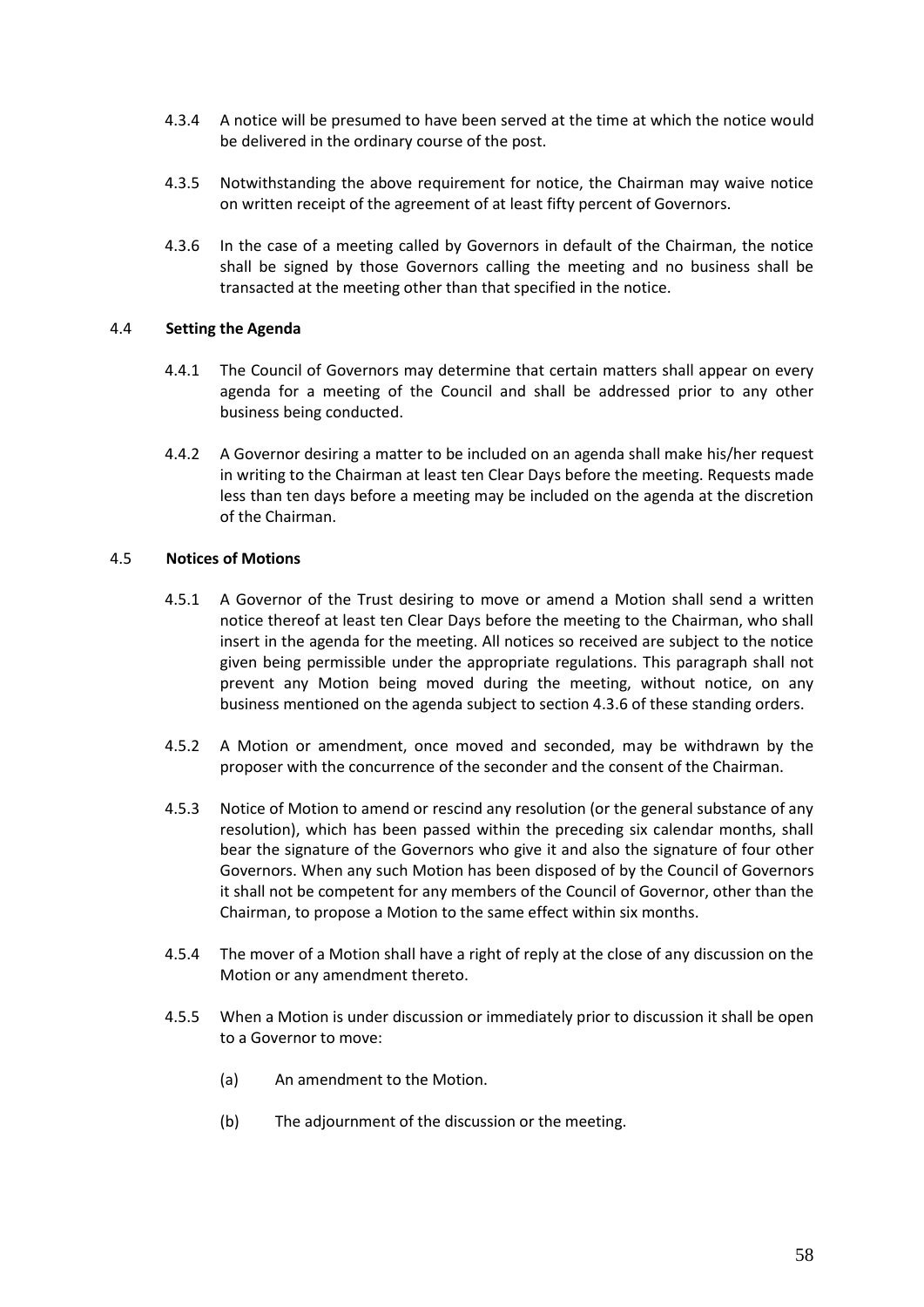- (c) The appointment of an ad hoc committee to deal with a specific item of business.
- (d) That the meeting proceeds to the next item of business.
- (e) That the Motion be now put.

Such a Motion, if seconded, shall be disposed of before the Motion which was originally under discussion or about to be discussed. No amendment to the Motion shall be admitted if, in the opinion of the Chairman of the meeting, the amendment negates the substance of the Motion.

In the case of Motions under (d) and (e), to ensure objectivity Motions may only be put by a Governor who has not previously taken part in the debate.

### 4.6 **Emergency Motions**

Subject to the agreement of the Chairman, and subject also to the provision of paragraph 4.5, a Governor may give written notice of an emergency motion after the issue of the notice of meeting and agenda, up to one hour before the time fixed for the meeting. The notice shall state the grounds of urgency. If in order, it shall be declared to the Council of Governors at the commencement of the business of the meeting as an additional item included in the agenda. The Chairman's decision to include the item shall be final.

# 4.7 **Chairman's Ruling**

The decision of the chairman of the meeting on questions of order, relevancy and regularity (including procedure on handling motions) and their interpretation of the Trust's standing orders at the meeting shall be final.

### 4.8 **Voting**

- 4.8.1 Decisions at meetings shall be determined by a majority of the votes of the Governors present and voting. In the case of any equality of votes, the chairman of the meeting shall have a second or casting vote.
- 4.8.2 All decisions put to the vote shall, at the discretion of the chairman of the meeting, be determined by oral expression or by a show of hands. A paper ballot may also be used if a majority of the Governors present so requests.
- 4.8.3 If at least one-third of the Governors present so requests, the voting (other than by paper ballot) on any question may be recorded to show how each Governor present voted or abstained.
- 4.8.4 If a Governor so requests, his vote shall be recorded by name upon any vote (other than by paper ballot).
- 4.8.5 In no circumstances may an absent Governor vote by proxy. Absence is defined as being absent at the time of the vote.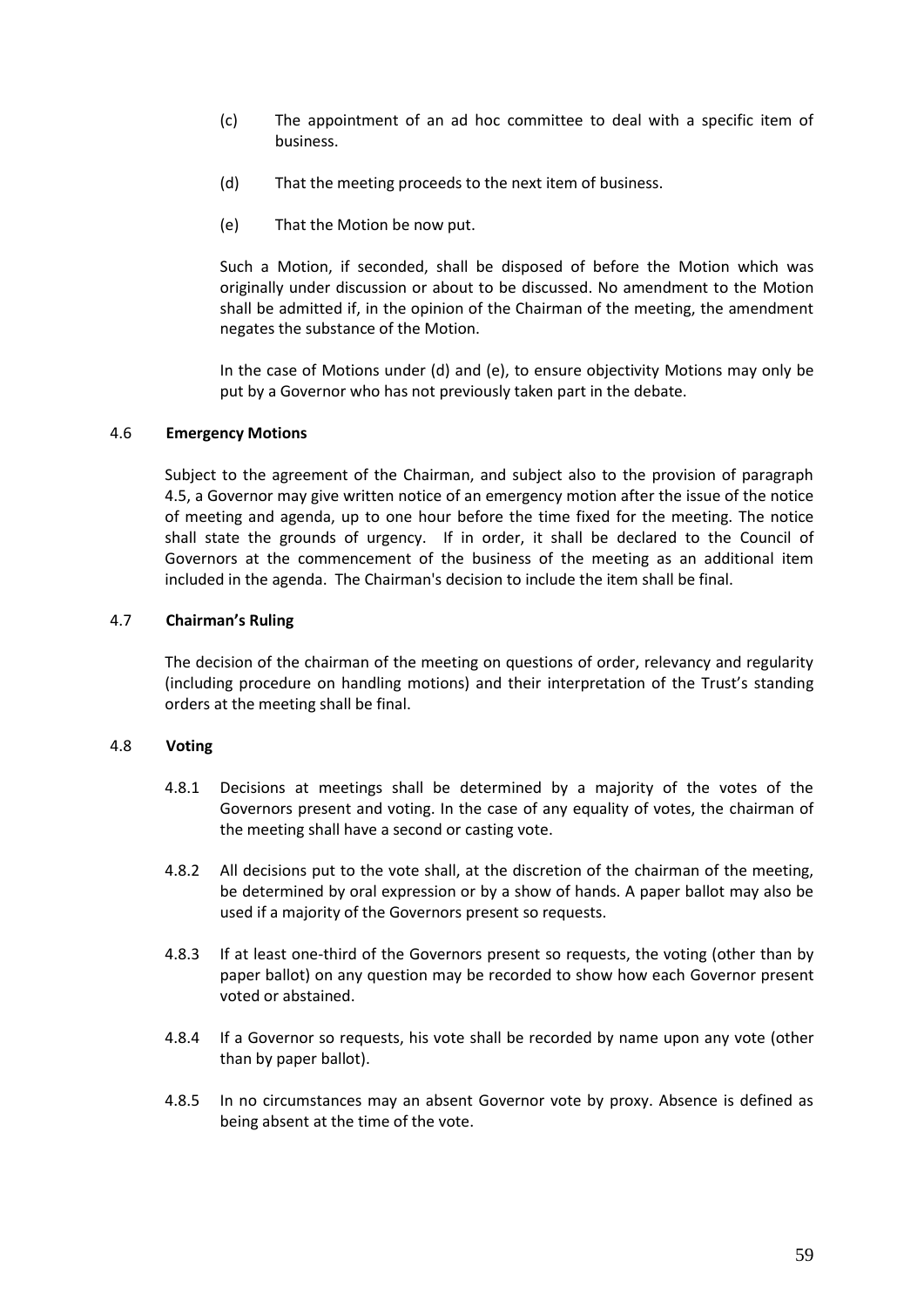4.8.6 Save where specifically provided in the Constitution or in the 2006 Act that decisions are to be made at a meeting, a resolution in writing, approved by a majority of the Governors who would have been entitled to vote upon it, will be just as valid and effective as if it had been passed at a meeting duly convened and held.

### 4.9 **Suspension of Standing Orders**

- 4.9.1 Except where this would contravene any statutory provision, any one or more of these standing orders may be suspended at any meeting, provided that at least twothirds of members of the Council of Governors are present and that a majority of those present vote in favour of the suspension.
- 4.9.2 A decision to suspend standing orders shall be recorded in the minutes of the meeting.
- 4.9.3 A separate record of matters discussed during the suspension of standing orders shall be made and shall be available to the Directors and Governors.
- 4.9.4 No formal business may be transacted while standing orders are suspended.
- 4.9.5 The Audit Committee shall review every decision to suspend standing orders.

# 4.10 **Variation and Amendment of standing orders**

These standing orders shall be amended only if:

- 4.10.1 a notice of Motion has been given;
- 4.10.2 no fewer than half the total of the Governors voting approve the amendment; and
- 4.10.3 the variation proposed does not contravene a statutory provision.

# 4.11 **Record of Attendance**

The names of the Governors present at the meeting shall be recorded in the minutes.

# 4.12 **Minutes**

- 4.12.1 The minutes of the proceedings of the meeting shall be drawn up and maintained as a public record. They will be submitted for agreement at the next meeting where they will be signed by the person chairing it.
- 4.12.2 No discussion shall take place upon the minutes except upon their accuracy or where the chairman of the meeting considers a discussion appropriate. Any amendment to the minutes shall be agreed and recorded at the next meeting.
- 4.12.3 Minutes shall be circulated in accordance with the Governors wishes. The minutes of the meeting shall be made available to the public except for minutes relating to business conducted when members of the public are excluded under the terms of Section 4.1 of these standing orders.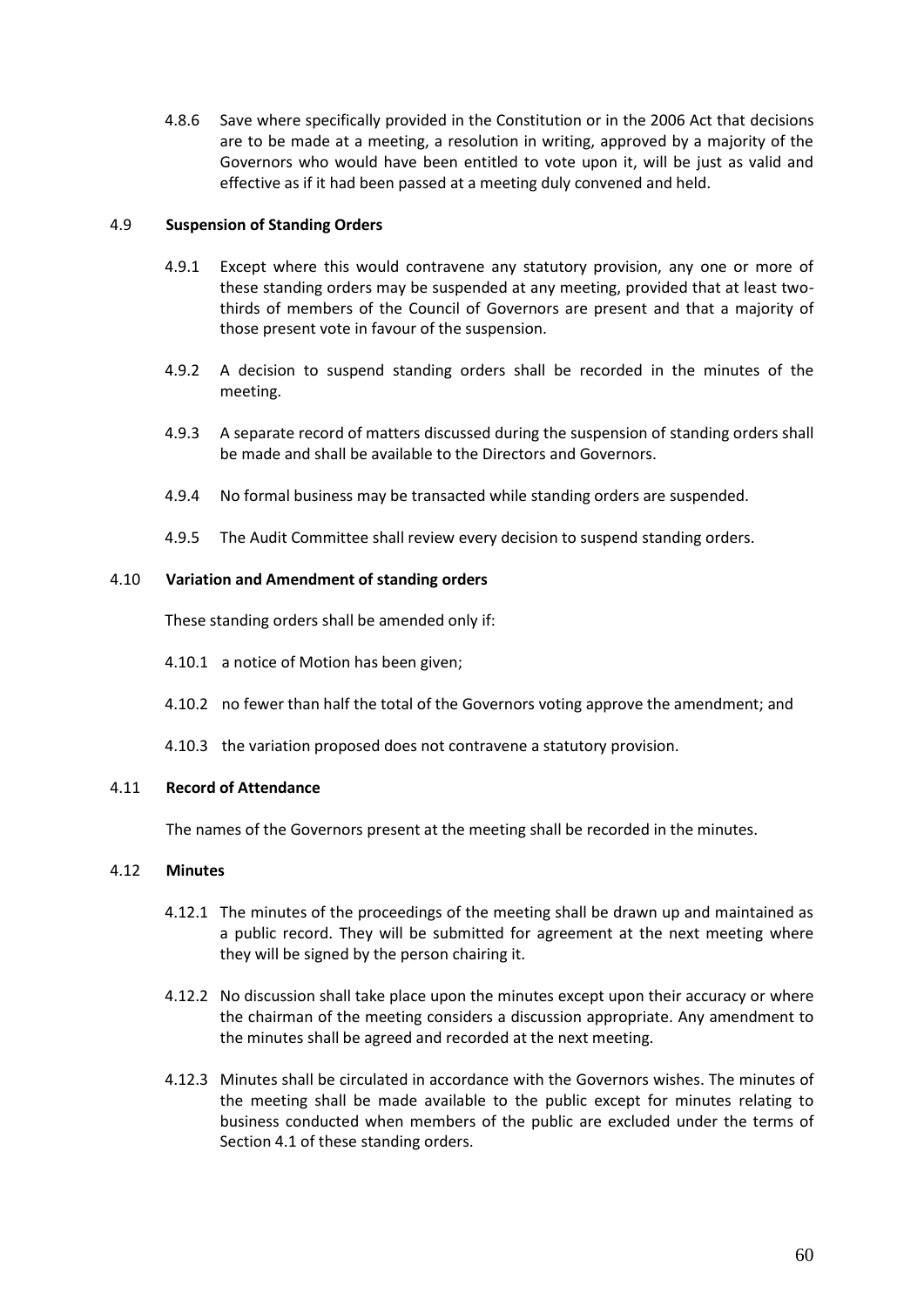### 4.13 **Quorum**

- 4.13.1 No business shall be transacted at a meeting of the Council of Governors unless at least one-third of the whole number of the Governors are present.
- 4.13.2 If a Governor has been disqualified from participating in the discussion on any matter or from voting on any resolution by reason of the declaration of a conflict of interest he/she shall no longer count towards the quorum. If a quorum is then not available for the discussion or the passing of a resolution on any matter, that matter may not be discussed further or voted upon at that meeting. Such a position shall be recorded in the minutes of the meeting. The meeting must then proceed to the next business to be transacted.

#### **5 ARRANGEMENTS FOR THE EXERCISE OF FUNCTIONS BY DELEGATION**

### 5.1 **Emergency Powers**

The powers which the Council of Governors has retained to itself within these standing orders may in emergency be exercised by the Chairman after having consulted at least five elected Governors. The exercise of such powers by the Chairman shall be reported to the next formal meeting of the Council of Governors for ratification.

#### 5.2 **Delegation to Committees**

The Council of Governors may agree from time to time to the delegation of its duties to Committees or sub-Committees, which it has formally constituted. The constitution and terms of reference of these Committees, or sub-Committees, and their specific powers shall be approved by the Council of Governors.

### **6 COMMITTEES**

- 6.1 The Council of Governors may appoint Committees consisting wholly of persons who are Governors, save for the nomination committee for Non-Executive Directors which shall include two directors in accordance with clause 8.3.1.3 of the Constitution. Non-Governors may attend such Committees if appropriate under the Committee's terms of reference but they shall have no vote.
- 6.2 These standing orders, as far as they are applicable, shall apply with appropriate alteration to meetings of any Committees or sub-Committees so established by the Council of Governors.
- 6.3 Each such Committee or sub-Committee shall have such terms of reference and powers and be subject to such conditions as the Council of Governors shall decide. Such terms of reference shall have effect as if incorporated into these standing orders.
- 6.4 Committees may not delegate their powers to a sub-Committee unless expressly authorised by the Council of Governors.
- 6.5 The Council of Governors shall approve the membership of all Committees or sub-Committees that it has formally constituted.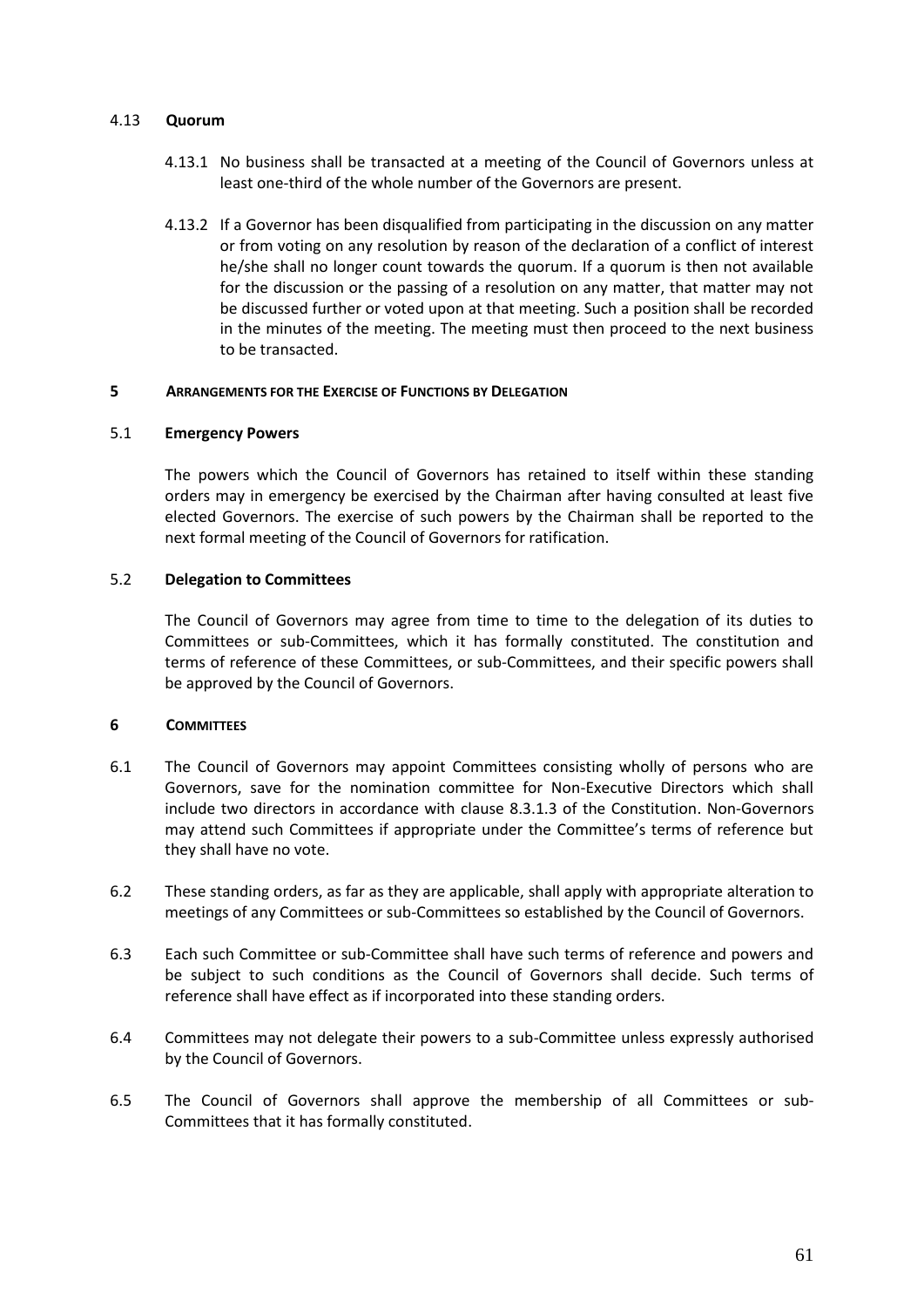# **7. CONFIDENTIALITY**

- 7.1 A member of the Council of Governors or an attendee on a Committee of the Council of Governors shall not disclose a matter dealt with by, or brought before, the Council of Governors without its permission or until the Committee shall have reported to the Council or shall otherwise have concluded on that matter.
- 7.2 A Governor or a non-Governor in attendance at a Committee shall not disclose any matter dealt with by, the Committee, notwithstanding that the matter has been reported or action has been concluded, if the Council of Governors or Committee resolves that it is confidential.

# **8. DECLARATION OF INTERESTS AND REGISTER OF INTERESTS**

- 8.1 Governors are required to comply with the Trust's standards of business conduct and to declare any interests including Relevant and Material Interests, Pecuniary Interests or Family Interest, whether that interest is direct or indirect, in any proposed contract or other matter which is under consideration or to be considered by the Council of Governors.
- 8.2 The responsibility for declaring an interest is solely that of the Governor concerned and shall be declared to the Company Secretary:
	- 8.2.1 within 28 days of election or appointment; or
	- 8.2.2 if arising later, within seven days of the Governor becoming aware of the interest.
- 8.3 If a Governor has any doubt about the relevance of an interest, he/she should discuss it with the Chairman or the Company Secretary who shall advise his whether or not the interest constitutes a conflict.
- 8.4 At the time Governors' interests are declared, they should be recorded in the Council of Governors minutes and entered on the Register of Governors' Interests maintained by the Company Secretary. Any changes in interests should be declared by the Governor at the next meeting of the Council of Governors following the change occurring.
- 8.5 Governors' directorships of companies likely or possibly seeking to do business with the Health Service should be published in the Trust's annual report.
- 8.6 During the course of a meeting of the Council of Governors, if a conflict of interest is established, the Governor concerned shall, unless two thirds of those Governors present agree otherwise, withdraw from the meeting and play no part in the relevant discussion or decision.

### 8.2 **Register of Interests**

- 8.2.1 The Company Secretary will ensure that a Register of Governors' Interests is established to record formally declarations of interests of Governors.
- 8.2.2 Details of the Register will be kept up to date and reviewed annually.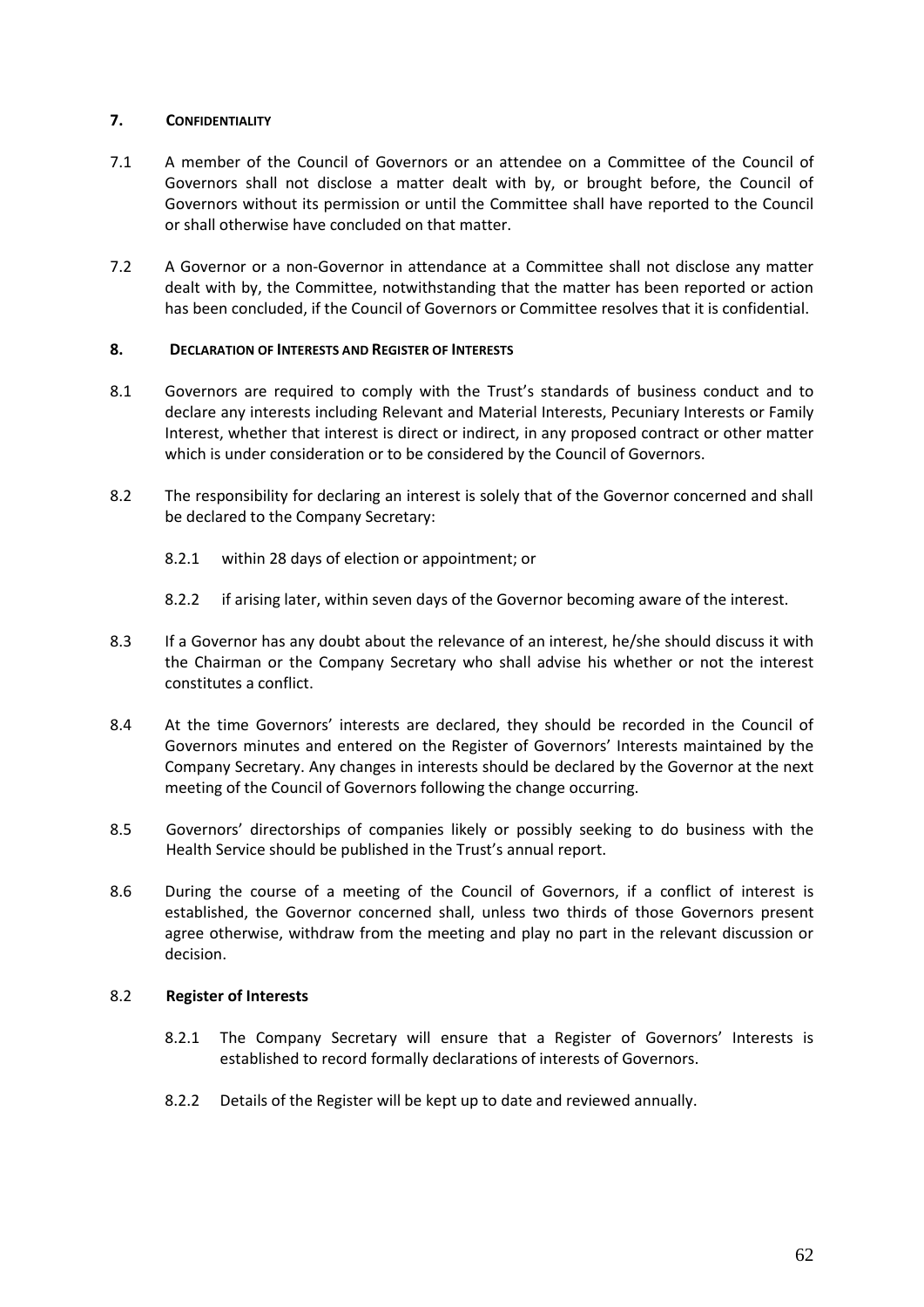# **9. COMPLIANCE**

- 9.1 All Governors of the Council shall comply with the code and standards of business conduct set by the Trust from time to time for the guidance of all staff employed by the Trust.
- 9.2 All Governors shall comply with Standing Financial Instructions prepared by the Chief Financial Officer and approved by the Board from time to time for the guidance of all staff employed by the Trust.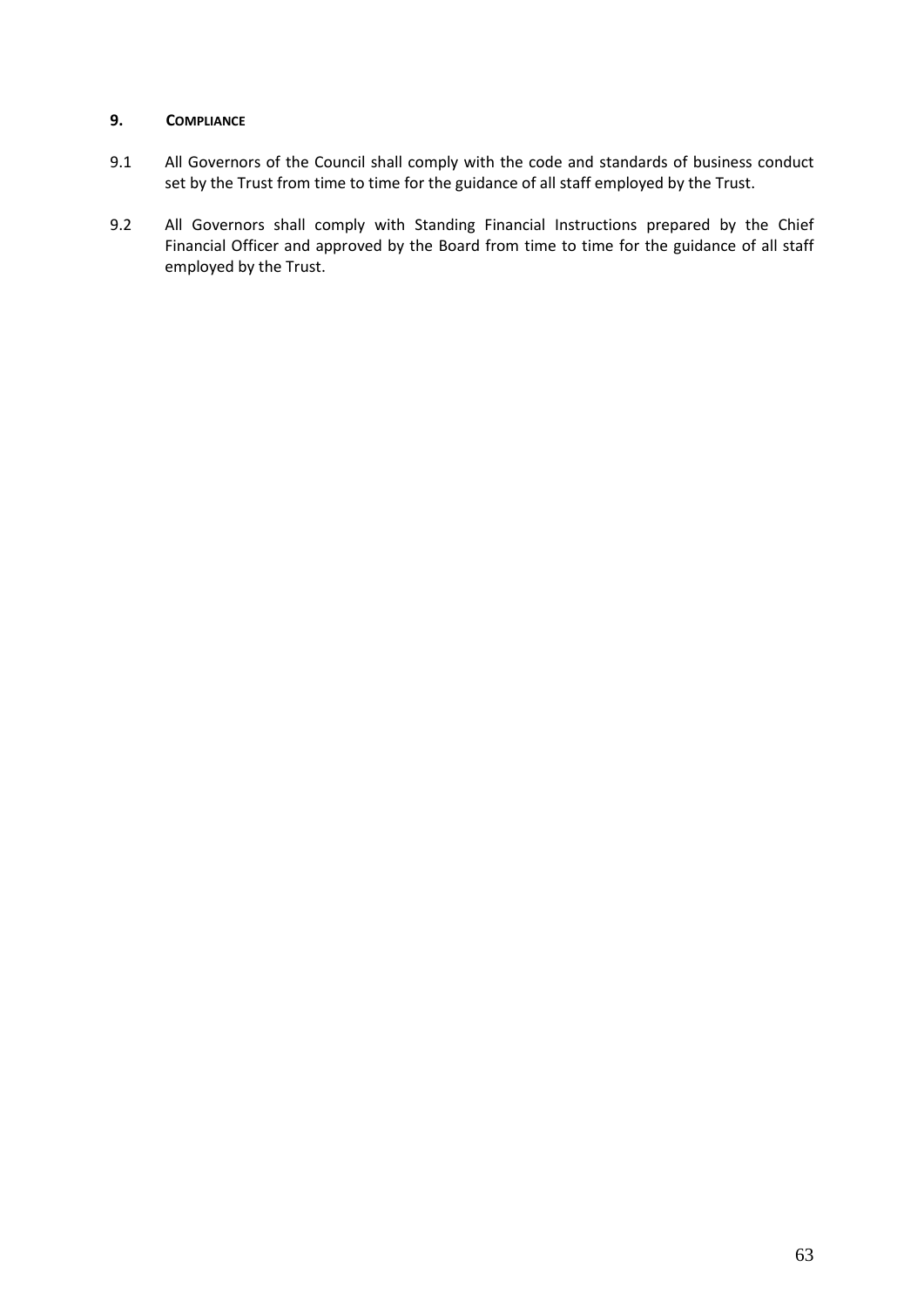# **ANNEX 6– STANDING ORDERS FOR THE PRACTICE AND PROCEDURE OF THE BOARD**

### **1. INTERPRETATION AND DEFINITIONS FOR STANDING ORDERS**

- 1.1 Save as otherwise permitted by law, at any meeting the Chairman shall be the final authority on the interpretation of these standing orders (on which they should be advised by the Chief Executive Officer or Company Secretary).
- 1.2 Unless otherwise specified defined terms shall have the same meaning as set in the Constitution.
- 1.3 Throughout these standing orders, if not inconsistent with the context:

**"Committee"** means a committee or sub-committee of the Board

1.4 All references in these standing orders to the masculine gender shall be read as equally applicable to the feminine gender and vice versa.

### **2. INTRODUCTION**

#### **2.1 Statutory Framework**

- 2.1.1 The Trust is a public benefit corporation which was established under the 2003 Act on 1 December 2006, subject to its Constitution and Licence.
- 2.1.2 The principal places of business of the Trust are the Basingstoke and North Hampshire Hospital, the Royal Hampshire County Hospital, Winchester and the Andover War Memorial Hospital.
- 2.1.3 The powers of the Trust are set out in the 2006 Act subject to any restrictions in its Licence.
- 2.1.4 The Constitution requires the Board to adopt standing orders for the regulation of its proceedings and business. The Trust must also adopt Standing Financial Instructions as an integral part of standing orders setting out the responsibility of individuals.
- 2.1.5 The Trust will also be bound by such other statute, legal provisions or guidance from Monitor which governs the conduct of its affairs.

### **2.2 Delegation of Powers**

- 2.2.1 The powers of the Trust shall be exercised by the Board on behalf of the Trust.
- 2.2.2 Any of those powers may be delegated to a Committee or to an officer. The standing orders set out the detail of these arrangements. Pursuant to clause 6 of these standing orders, the Board is given powers to "make arrangements for the exercise, on behalf of the Board of any of their functions by a Committee, sub-Committee or joint Committee, or by an officer of the Trust, under such restrictions and conditions as the Board thinks fit.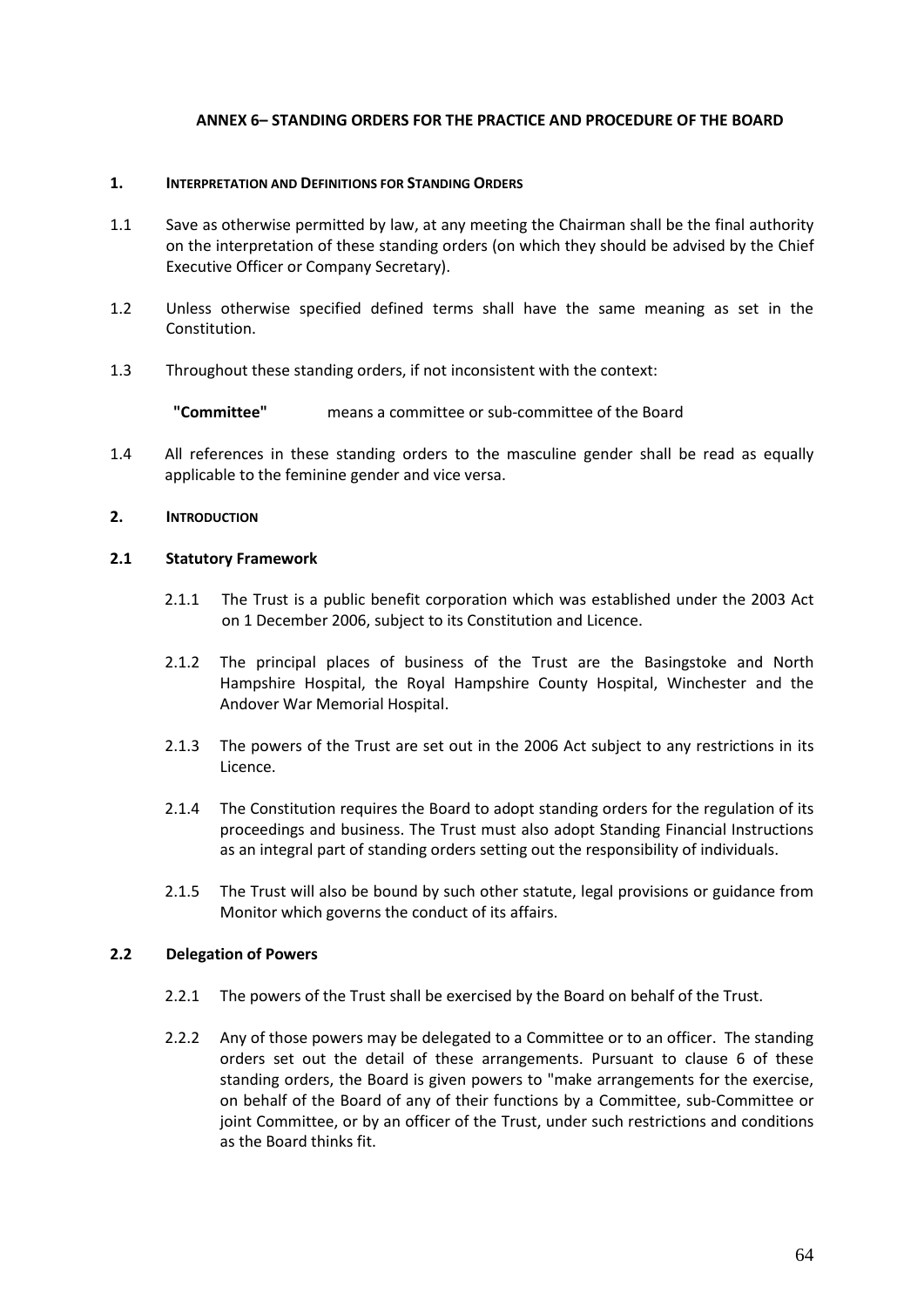### **3. THE BOARD**

### **3.1 Composition of the Board**

The composition of the Board shall be as set out in clause 8.1 of the Constitution.

### **3.2 Appointment of Chairman and Directors**

- 3.2.1 The Chairman and Non-Executive Directors are appointed by the Council of Governors in accordance with clause 8.3 of the Constitution.
- 3.2.2 The Chief Executive Officer and Executive Directors will be appointed or removed in accordance with clause 8.3 of the Constitution.
- 3.2.3 The Executive Directors other than the Chief Executive Officer will be appointed by a committee whose members shall be the Chairman, the Non-Executive Directors and the Chief Executive Officer.

# **3.3 Terms of Office of the Chairman and Directors**

The provisions governing the period of tenure of office of the Chairman and Directors and for the termination or suspension of office of the Chairman and Directors are set out in the Constitution and these standing orders.

# **3.4 Joint Directors**

- 3.4.1 Where more than one person is appointed jointly to the office of Director those persons shall become appointed as a Director jointly and shall count as one person.
- 3.4.2 Where the office of a Director is shared jointly by more than one person:
	- (a) either or both of those persons may attend or take part in meetings of the Board;
	- (b) if both are present at a meeting they should cast one vote if they agree;
	- (c) in the case of disagreements no vote should be cast;
	- (d) the presence of either or both of those persons should count as the presence of one person for the purposes of determining whether a quorum is present.

### **3.5 Role of Directors**

The Board functions as a corporate decision making body and Non-Executive and Executive Directors are full and equal Board members. Their role as members of the Board will be to consider the key strategic and managerial issues facing the Trust in carrying out its statutory and other functions. In exercising these functions, the Board will consider guidance from the Monitor's Code of Governance as amended from time to time.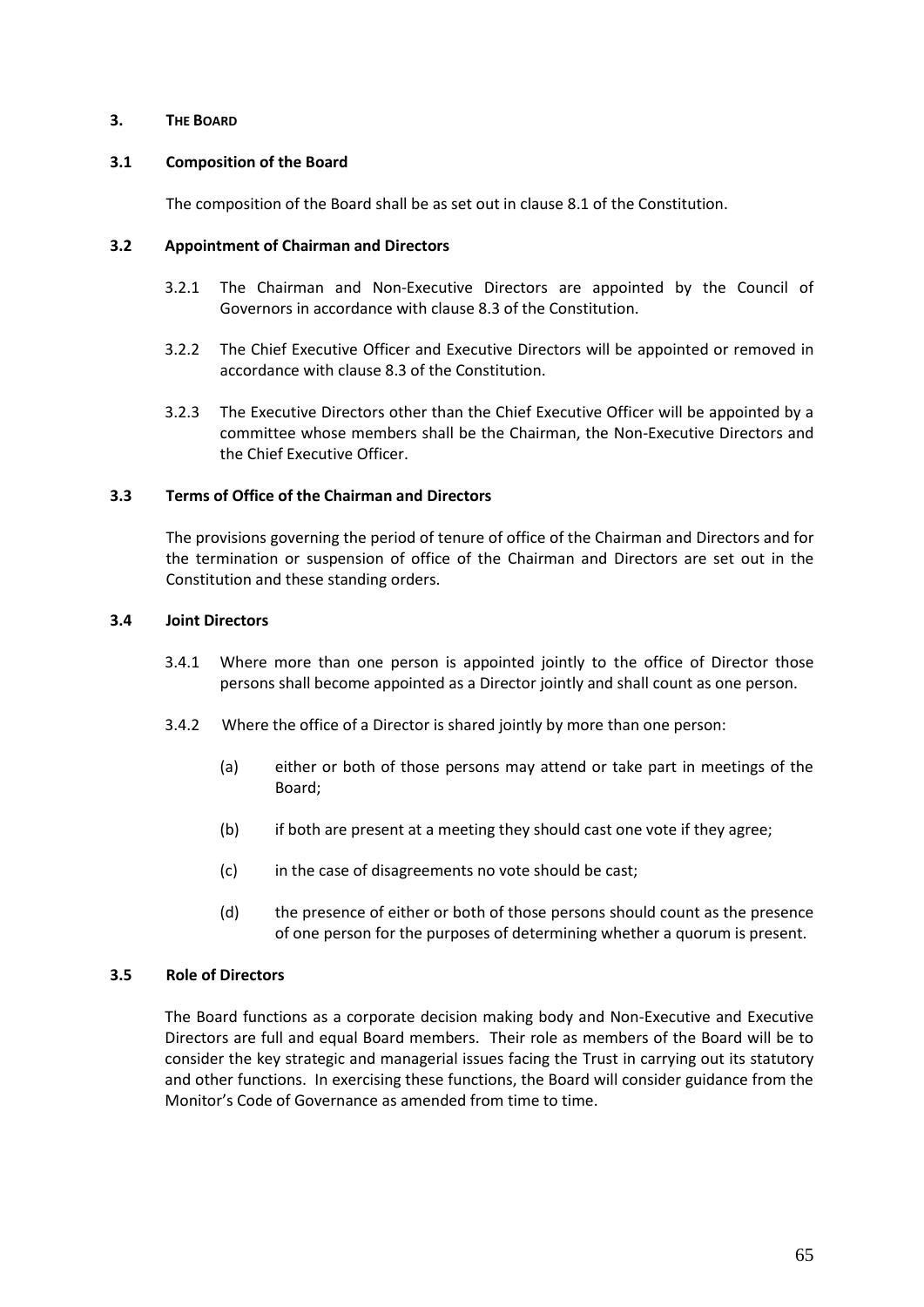### 3.5.1 Executive Directors

Executive Directors shall exercise their authority within the terms of these standing orders, the Standing Financial Instructions and the Scheme of Delegation.

#### 3.5.2 Chief Executive Officer

The Chief Executive Officer shall be responsible for the overall performance of the Trust. He/she is the Accounting Officer and shall be responsible for ensuring the discharge of obligations under any financial directions.

#### 3.5.3 Chief Financial Officer

The Chief Financial Officer shall be responsible for the provision of financial advice to the Trust and for the supervision of financial control and accounting systems. He/she shall be responsible along with the Chief Executive Officer for ensuring the discharge of obligations under any relevant financial directions.

#### 3.5.4 Chief Medical Officer

The Chief Medical Officer shall be responsible for professional leadership of medical clinicians across the Trust and for all matters related to the delivery of medical services to the highest possible standard for patients and service users.

#### 3.5.5 Chief Nursing Officer

The Chief Nursing Officer shall be responsible for professional leadership of nurses, midwives and other healthcare professional across the Trust and for all matters related to the delivery of nursing, midwifery or therapy services to the highest possible standard for patients and service users.

### 3.5.6 Non-Executive Directors

The Non-Executive Directors shall not be granted nor shall they seek to exercise any individual executive powers on behalf of the Trust. They may however exercise collective authority when acting as Directors of or when chairing a committee of the Trust which has delegated powers.

#### 3.5.7 Chairman

- (a) The Chairman shall be responsible for the operation of the Board and chair all Board meetings when present. The Chairman has certain delegated executive powers. The Chairman must comply with the terms of appointment and with these standing orders.
- (b) The Chairman shall work in close harmony with the Chief Executive Officer and shall ensure that key and appropriate issues are discussed by the Board in a timely manner with all the necessary information and advice being made available to the Board to inform the debate and ultimate resolutions.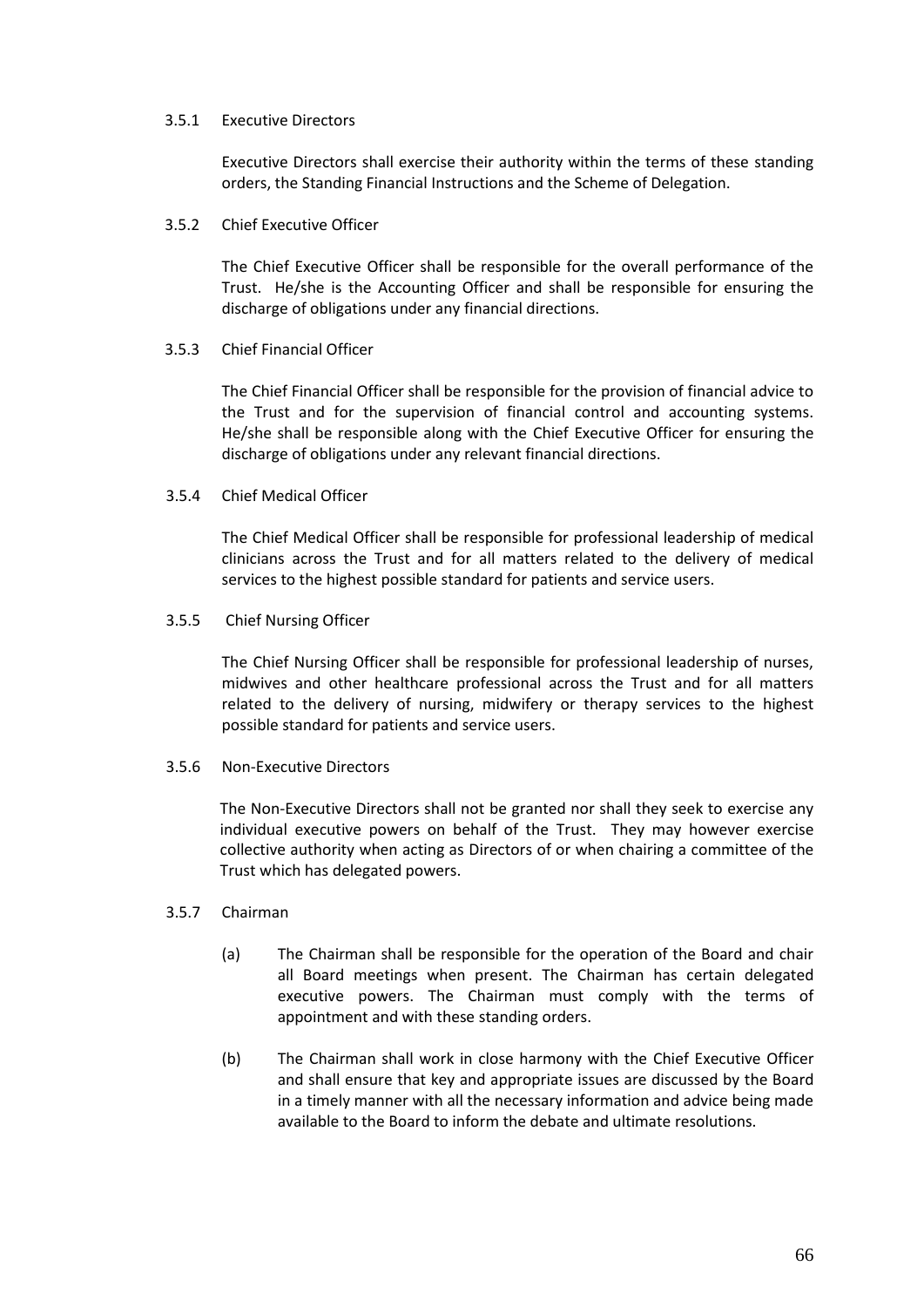### 3.5.8 Senior Independent Director

- (a) The Senior Independent Director will be required to be available to Members and Governors if they have concerns which contact through the normal channels of the Executive Directors or the Chairman has failed to resolve or for which such contact is inappropriate.
- (b) The Senior Independent Director shall also lead and carry out, in conjunction with the other Non-Executive Directors and the Council of Governors, an annual appraisal of the performance of the Chairman.

# **3.6 Corporate role of the Board**

- 3.6.1 All business conducted by the Trust shall be conducted in the name of the Trust.
- 3.6.2 All funds received in Trust shall be held in the name of the Trust as corporate trustee.

# **3.7 Schedule of Matters reserved to the Board and Scheme of Delegation**

- 3.7.1 The Board has resolved that certain powers and decisions may only be exercised by the Board in formal session. These powers and decisions are set out in the Scheme of Delegation and shall have effect as if incorporated into the standing orders. Those powers which it has delegated to officers and other bodies are contained in the Scheme of Delegation.
- 3.7.2 Lead Roles for Directors

The Chairman will ensure that the designation of lead roles as set out in any statutory or other guidance will be made in accordance with that guidance or statutory requirement (e.g. appointing a Lead BDirector with responsibilities for Infection Control or Child Protection Services etc.).

### **4. MEETINGS OF THE TRUST**

### **4.1 Calling meetings**

- 4.1.1 Ordinary meetings of the Board shall be held at regular intervals at such times and places as the Board may determine.
- 4.1.2 The Chairman may call a meeting of the Board at any time.
- 4.1.3 One third or more Directors may requisition a meeting in writing. If the Chairman refuses, or fails, to call a meeting within seven days of a requisition being presented, the Directors signing the requisition may forthwith call a meeting.

### **4.2 Meetings Held in Public**

- 4.2.1 Meetings of the Board shall be open to members of the public.
- 4.2.2 The right of attendance referred to above carries no right to ask questions or otherwise participate in the meeting.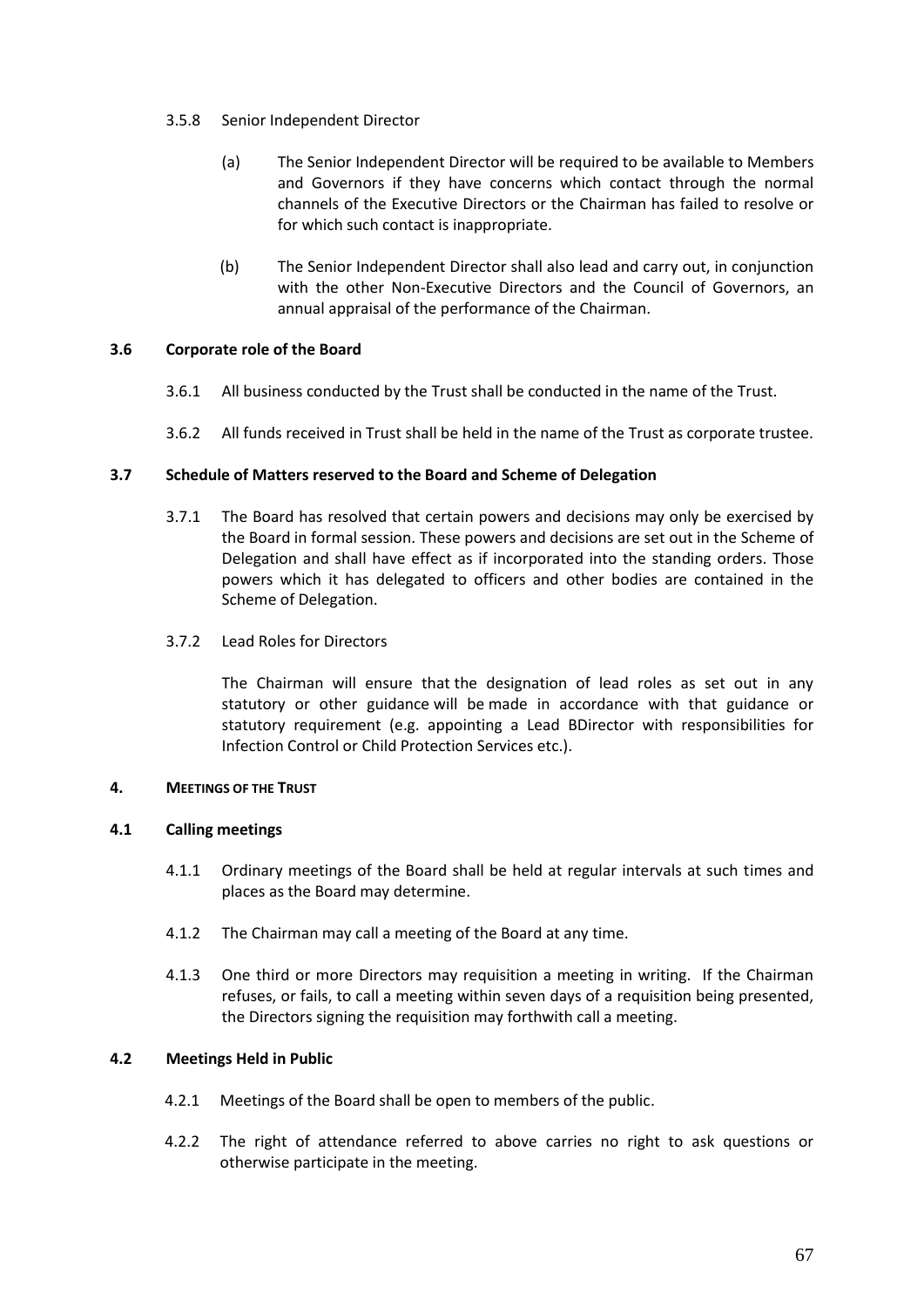- 4.2.3 in certain circumstances, members of the public can be excluded from a meeting for special reasons.
- 4.2.4 A public notice of the time and place of public meetings shall be published on the trust website.
- 4.2.5 In the event that the public and press are admitted to all or part of a Board meeting pursuant to paragraph 4.2.1 above, the Chairman or the person chairing the meeting shall give such directions as he/she thinks fit with regard to the arrangements for meetings and accommodation of the public and representatives of the press such as to ensure that the Trust's business shall be conducted without interruption and disruption and, the public and/or press may be required to withdraw from a Board meeting at any time and for any reason whatsoever.
- 4.2.6 Nothing in these standing orders shall be construed as permitting the introduction by the public, or press representatives, of recording, transmitting, video or similar apparatus into meetings of the Trust.
- 4.2.7 The Chairman may exclude any member of the public from a meeting of the Board if he/she is interfering with or preventing the proper conduct of the meeting.

### **4.3 Notice of Meetings and the Business to be transacted**

- 4.3.1 Before each meeting of the Board a written notice specifying the business proposed to be transacted shall be delivered to every Director, or sent by post to the usual place of residence of each Director, so as to be available to Directors at least three Clear Days before the meeting. The notice shall be sent by the Chairman or by an officer authorised to do so on his behalf. Failure to serve such a notice on any Director shall not affect the validity of a meeting.
- 4.3.2 In the case of a meeting called by Directors in default of the Chairman calling the meeting, the notice shall be signed by those Directors.
- 4.3.3 No business shall be transacted at the meeting other than that specified on the agenda or emergency Motions allowed under paragraph 4.7.
- 4.2.4 A Director desiring a matter to be included on an agenda shall make his/her request in writing to the Chairman at least ten (10) Clear Days before the meeting. The request should state whether the item of business is proposed to be transacted in the presence of the public and should include appropriate supporting information. Requests made less than 10 days before a meeting may be included on the agenda at the discretion of the Chairman.

### **4.4 Agenda and Supporting Papers**

- 4.4.1 The Agenda will be sent to Directors three (3) Clear Days before the meeting and supporting papers, whenever possible, shall accompany the agenda, but will certainly be dispatched no later than three Clear Days before the meeting, save in emergency.
- 4.4.2 Governors are entitled to receive a copy of the Agenda before the meeting.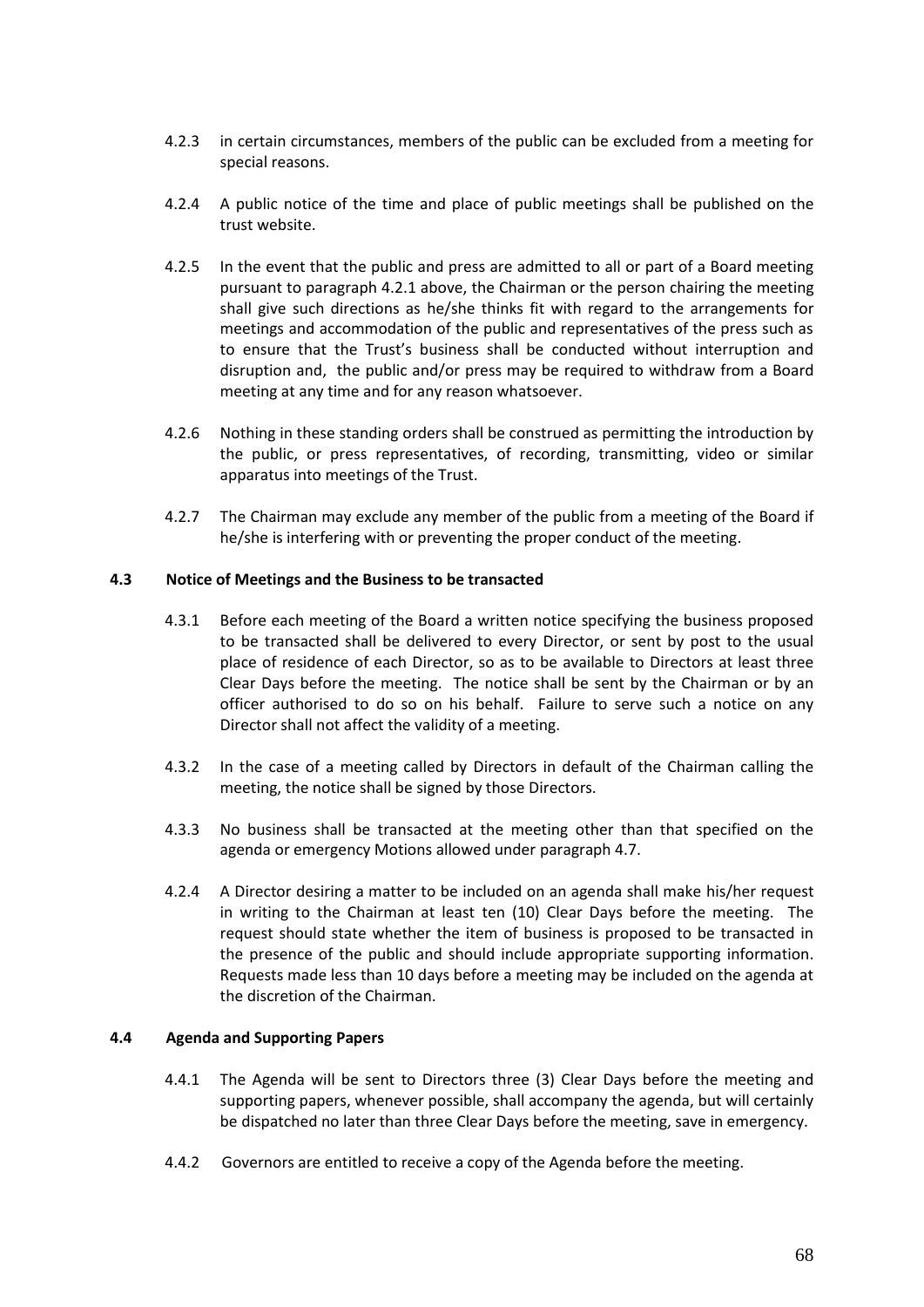## **4.5 Petitions**

Where a petition has been received by the Trust the Chairman shall include the petition as an item for the agenda of the next Board meeting.

## **4.6 Notice of Motion**

- 4.6.1 Subject to the provision of paragraph 4.8 and 4.9 a Director of the Board wishing to move a Motion shall send a written notice to the Company Secretary who will ensure that it is brought to the immediate attention of the Chairman.
- 4.6.2 The notice shall be delivered at least 10 Clear Days before the meeting. The Chairman shall include in the agenda for the meeting all notices so received that are in order and permissible under governing regulations. This standing order shall not prevent any Motion being withdrawn or moved without notice on any business mentioned on the agenda for the meeting.

# **4.7 Emergency Motions**

Subject to the agreement of the Chairman, and subject also to the provision of paragraph 4.8, a Director may give written notice of an emergency Motion after the issue of the notice of meeting and agenda, up to one hour before the time fixed for the meeting. The notice shall state the grounds of urgency. If in order, it shall be declared to the Board at the commencement of the business of the meeting as an additional item included in the agenda. The Chairman's decision to include the item shall be final.

## **4.8 Motions: Procedure at and during a meeting**

- 4.8.1 A Motion may be proposed by the chairman of the meeting or any Director present. It must also be seconded by another Director.
- 4.8.2 Contents of Motions

The Chairman may exclude from the debate at his discretion any such Motion of which notice was not given on the notice summoning the meeting other than a Motion relating to:

- (a) the reception of a report;
- (b) consideration of any item of business before the Board;
- (c) the accuracy of minutes;
- (d) that the Board proceed to next business;
- (e) that the Board adjourn;
- (f) that the question be now put.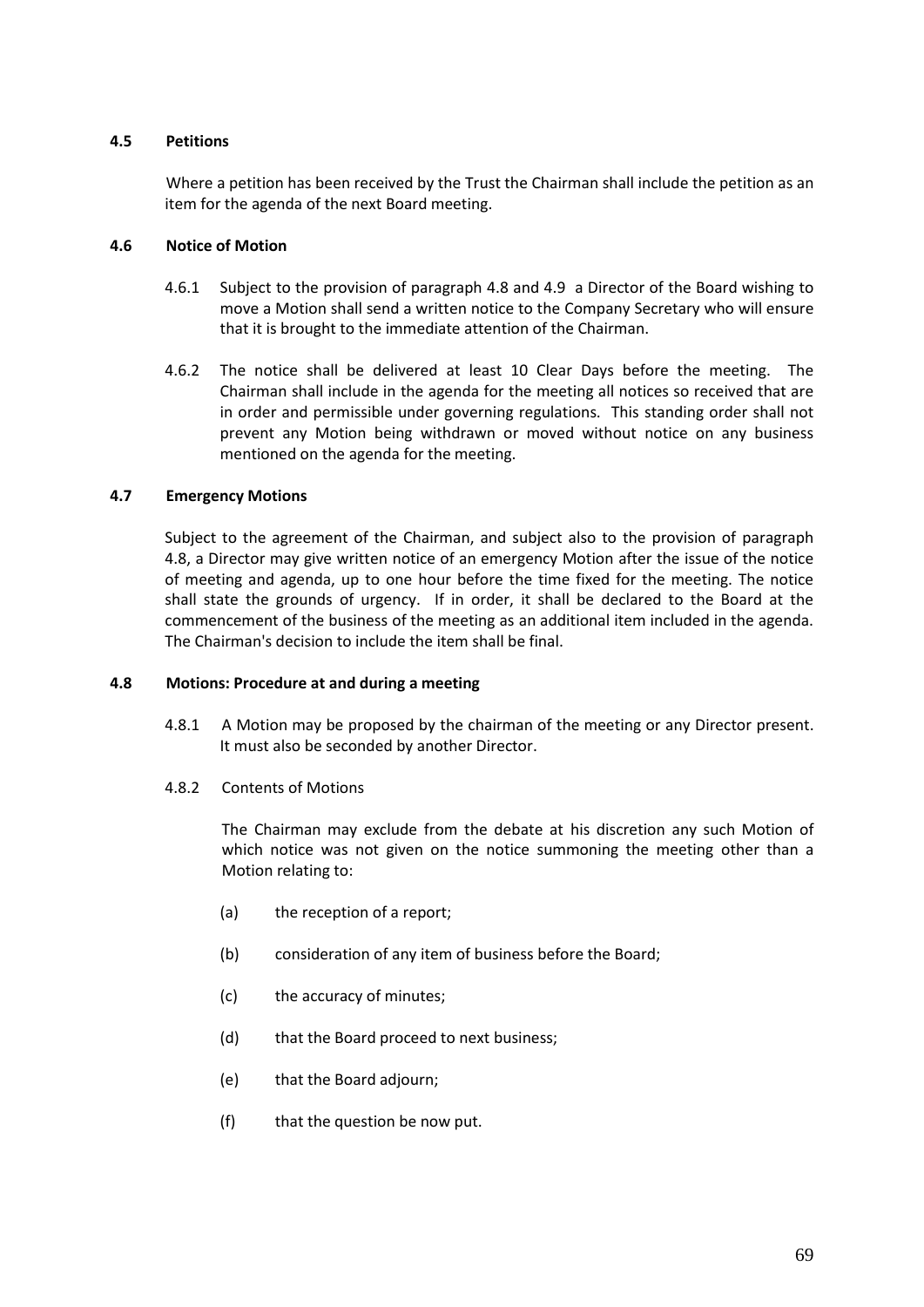## 4.8.3 Amendments to Motions

- (a) A Motion for amendment shall not be discussed unless it has been proposed and seconded.
- (b) Amendments to Motions shall be moved relevant to the Motion, and shall not have the effect of negating the Motion before the Board.
- (c) If there are a number of amendments, they shall be considered one at a time. When a Motion has been amended, the amended Motion shall become the substantive Motion before the meeting, upon which any further amendment may be moved.
- 4.8.4 Rights of reply to Motions
	- (a) Amendments

The mover of an amendment may reply to the debate on their amendment immediately prior to the mover of the original Motion, who shall have the right of reply at the close of debate on the amendment, but may not otherwise speak on it.

(b) Substantive/original Motion

The Director who proposed the substantive Motion shall have a right of reply at the close of any debate on the Motion.

4.8.5 Withdrawing a Motion

A Motion, or an amendment to a Motion, may be withdrawn.

- 4.8.6 Motions once under debate
	- (a) When a Motion is under debate, no Motion may be moved other than:
		- **E** an amendment to the Motion:
		- **the adjournment of the discussion, or the meeting;**
		- **that the meeting proceed to the next business;**
		- **that the question should be now put;**
		- the appointment of an 'ad hoc' committee to deal with a specific item of business; and
		- that a Director be not further heard.
	- (b) In those cases where the Motion is either that the meeting proceeds to the 'next business' or 'that the question be now put' in the interests of objectivity these should only be put forward by a Director who has not taken part in the debate and who is eligible to vote.
	- (c) If a Motion to proceed to the next business or that the question be now put, is carried, the Chairman should give the mover of the substantive Motion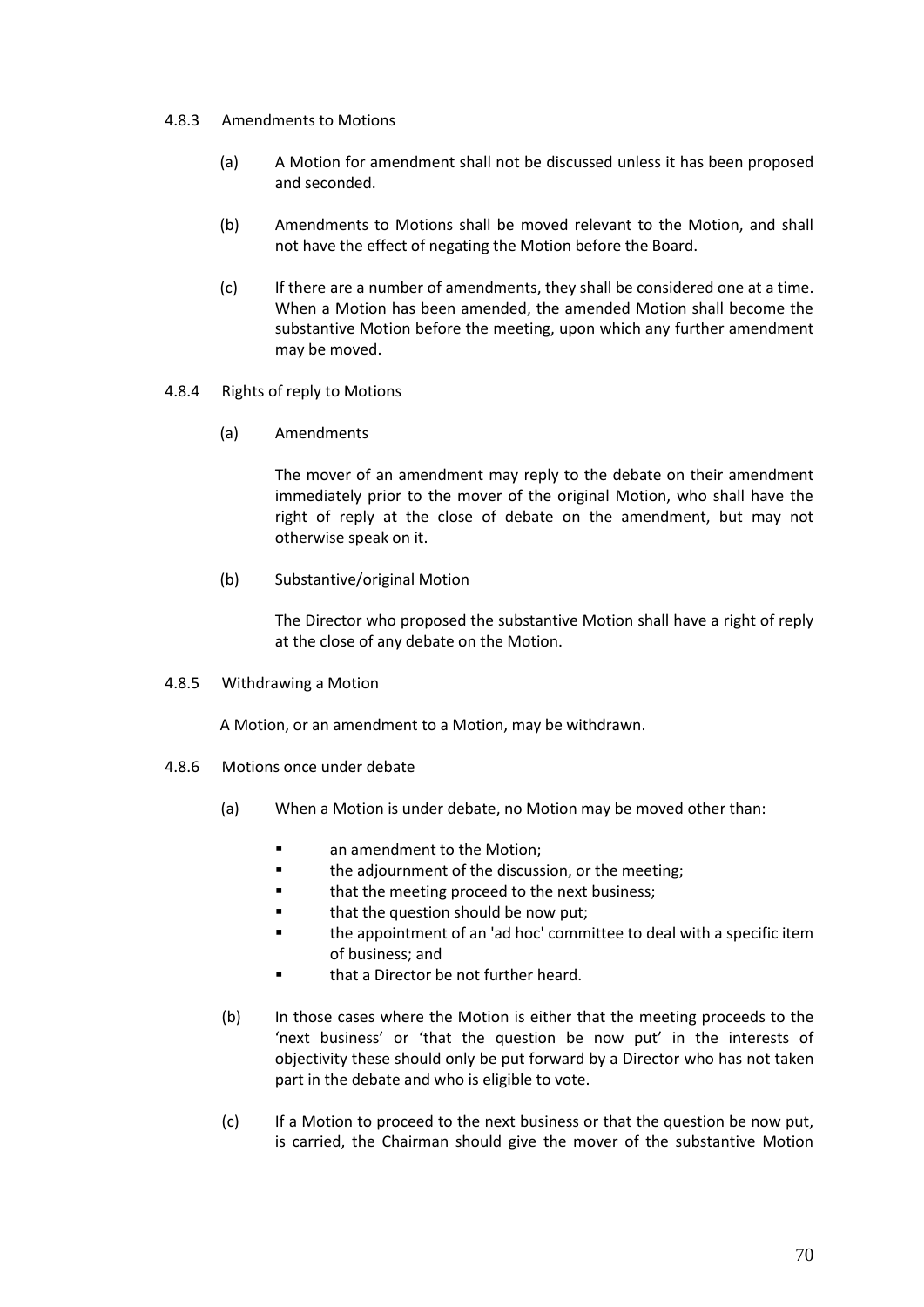under debate a right of reply, if not already exercised. The matter should then be put to the vote.

#### **4.9 Motion to Rescind a Resolution**

- 4.9.1 Notice of Motion to rescind any resolution (or the general substance of any resolution) which has been passed within the preceding six calendar months shall bear the signature of the Director who gives it and also the signature of three other Directors, and before considering any such Motion of which notice shall have been given, the Board may refer the matter to any appropriate Committee or the Chief Executive Officer for recommendation.
- 4.9.2 When any such Motion has been dealt with by the Board it shall not be competent for any Director other than the Chairman to propose a Motion to the same effect within six months. This paragraph shall not apply to Motions moved in pursuance of a report or recommendations of a Committee or the Chief Executive Officer.

#### **4.10 Chairman of meeting**

At any meeting of the Board the Chairman, if present, shall preside. If the Chairman is absent, the Senior Independent Director, or if absent any such Non-Executive Director as the Directors present choose shall preside.

#### **4.11 Chairman's ruling**

The decision of the chairman of the meeting on questions of order, relevancy and regularity (including procedure on handling Motions) and their interpretation of the standing orders and Standing Financial Instructions, at the meeting, shall be final.

#### **4.12 Quorum**

- 4.12.1 No business shall be transacted at a meeting unless at least one-third of the whole number of Directors (including at least one Executive Director and one Non-Executive Director) is present and the number of Non-Executive Directors exceeds the numbers of Executive Directors.
- 4.12.2 An officer in attendance for an Executive Director but without formal acting up status may not count towards the quorum.
- 4.12.3 If the Chairman or a Director has been disqualified from participating in the discussion on any matter and/or from voting on any resolution by reason of a declaration of a conflict of interest, that person shall no longer count towards the quorum. If a quorum is then not available for the discussion or the passing of a resolution on any matter, that matter may not be discussed further or voted upon at that meeting. Such a position shall be recorded in the minutes of the meeting. The meeting must then proceed to the next business.

#### **4.13 Voting**

4.13.1 Save as provided in paragraphs 4.14 and 4.15, every question put to a vote at a meeting shall be determined by a majority of the votes of Directors present and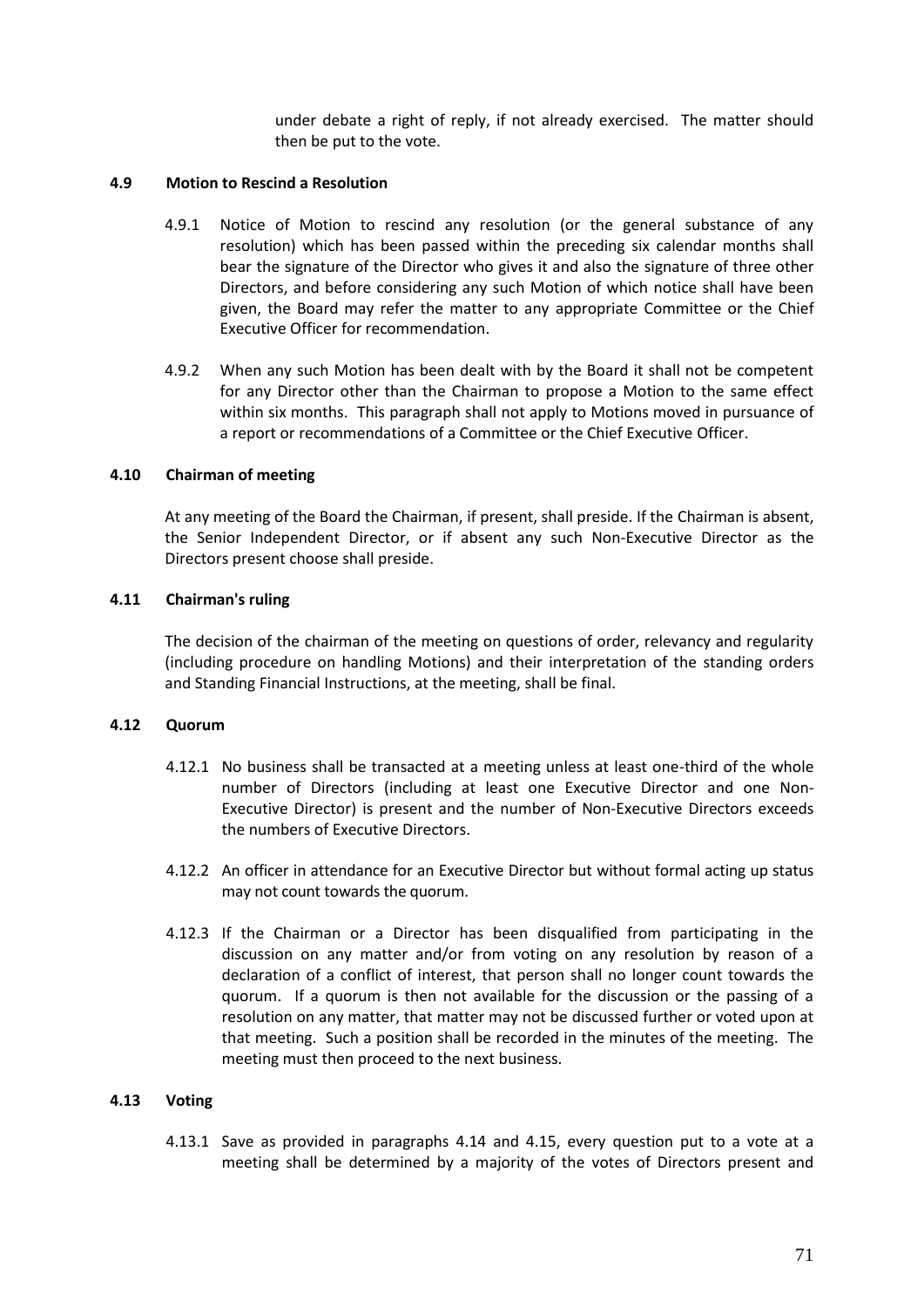voting on the question. In the case of an equal vote, the person chairing the meeting shall have a second, and casting vote.

- 4.13.2 At the discretion of the Chairman all questions put to the vote shall be determined by oral expression or by a show of hands, unless the Chairman directs otherwise, or it is proposed, seconded and carried that a vote be taken by paper ballot.
- 4.13.3 If at least one third of the Directors present so request, the voting on any question may be recorded so as to show how each Director present voted or did not vote (except when conducted by paper ballot).
- 4.13.4 If a Director so requests, their vote shall be recorded by name.
- 4.13.5 In no circumstances may an absent Director vote by proxy. Absence is defined as being absent at the time of the vote.
- 4.13.6 A manager who has been formally appointed by the Board to act up for a Director during a period of incapacity or temporarily to fill a Director vacancy shall be entitled to exercise the voting rights of the Director.
- 4.13.7 A manager attending the Board meeting to represent a Director during a period of incapacity or temporary absence without formal acting up status may not exercise the voting rights of the Director. An officer's status when attending a meeting shall be recorded in the minutes.

# **4.14 Suspension of Standing Orders**

- 4.14.1 Except where this would contravene any provision in the Constitution, the Licence, any statutory provision, any direction made by Monitor, or the rules relating to quorum, any one or more of the standing orders may be suspended at any meeting, provided that at least two-thirds of the whole number of the Directors are present (including at least one Executive Director and one Non-Executive Director) and that at least two-thirds of those Directors present signify their agreement to such suspension. The reason for the suspension shall be recorded in the Trust Board's minutes.
- 4.14.2 A separate record of matters discussed during the suspension of standing orders shall be made and shall be available to the Chairman and Directors.
- 4.14.3 No formal business may be transacted while standing orders are suspended.
- 4.14.4 The Audit Committee shall review every decision to suspend standing orders.

## **4.15 Variation and amendment of Standing Orders**

These Standing Orders shall not be varied except in the following circumstances:

- 4.15.1 upon a notice of Motion under paragraph 4.8;
- 4.15.2 upon a recommendation of the Chairman or Chief Executive Officer included on the agenda for the meeting;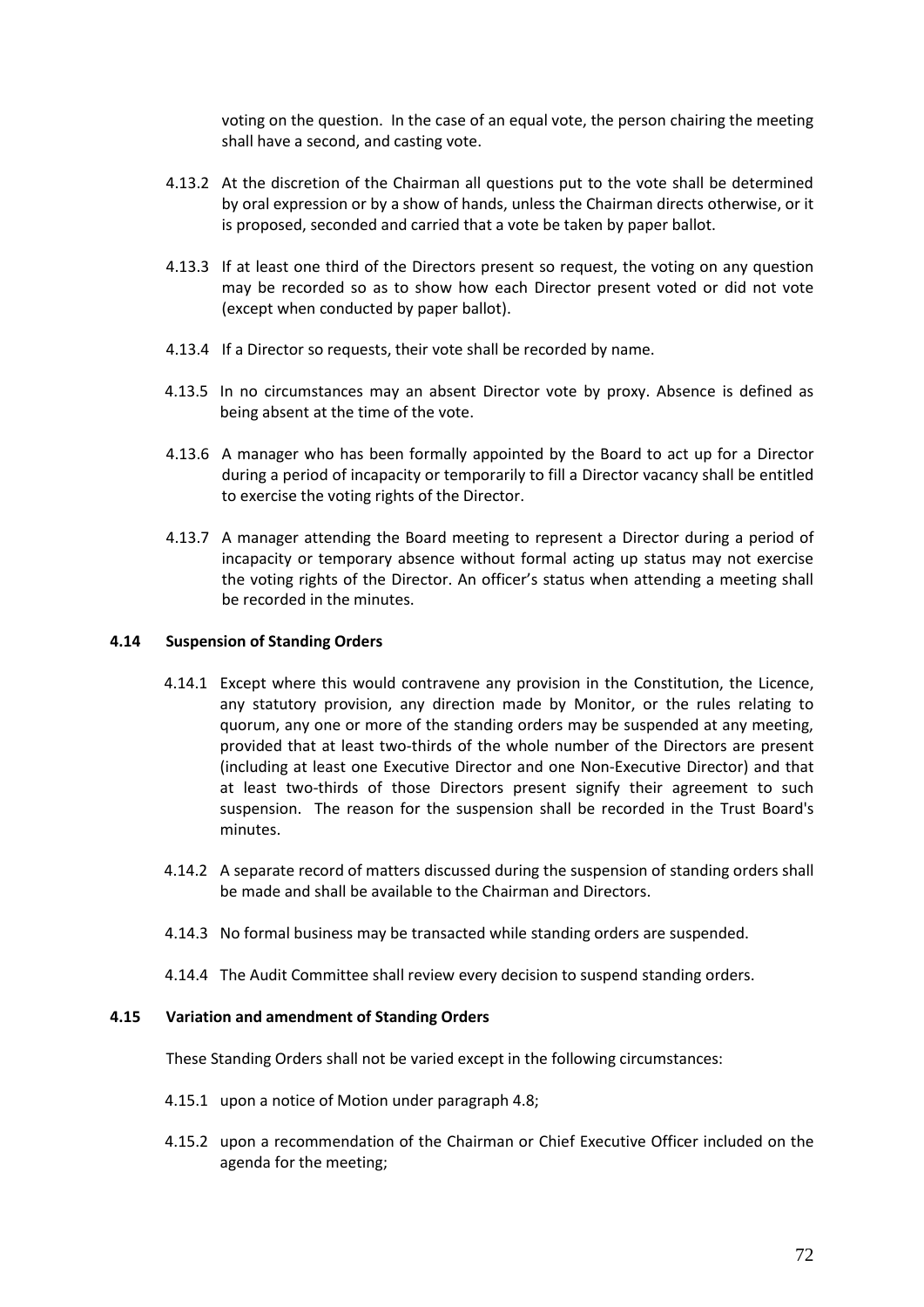- 4.15.3 providing that two thirds of the Board Directors are present at the meeting where the variation or amendment is being discussed;
- 4.15.4 providing that a majority of the Directors present vote in favour of the amendment; and
- 4.15.5 providing that any variation or amendment does not contravene a statutory provision or direction made by Monitor.

#### **4.16 Record of Attendance**

The names of the Directors present at the meeting shall be recorded.

## **4.17 Minutes**

- (a) The minutes of the proceedings of a meeting shall be drawn up and submitted for agreement at the next ensuing meeting where they shall be signed by the person presiding at it.
- (b) No discussion shall take place upon the minutes except upon their accuracy or where the Chairman considers discussion appropriate.
- (c) As soon as practicable after holding a meeting, the Board must send a copy of the minutes to the members of the Council of Governors.

#### **5. APPOINTMENT OF TRUST COMMITTEES AND SUB COMMITTEES**

#### **5.1 Appointment of Committees**

- 5.1.1 Subject to the Constitution, the Trust Board may appoint Committees of the Board consisting wholly or partly of Directors or wholly of persons who are not Directors of the Trust.
- 5.1.2 The Board shall determine the membership and terms of reference of Committees and sub-Committees and shall if it requires to, receive and consider reports of such Committees.

#### **5.2 Applicability of Standing Orders and Standing Financial Instructions to Committees**

The standing orders and Standing Financial Instructions of the Trust, as far as they are applicable, shall as appropriate apply to meetings and any Committees established by the Trust.

#### **5.3 Terms of Reference**

Each such Committee shall have such terms of reference and powers and be subject to such conditions, as the Board shall decide and shall be in accordance with any legislation and regulation or direction issued by Monitor. Such terms of reference shall have effect as if incorporated into the standing orders.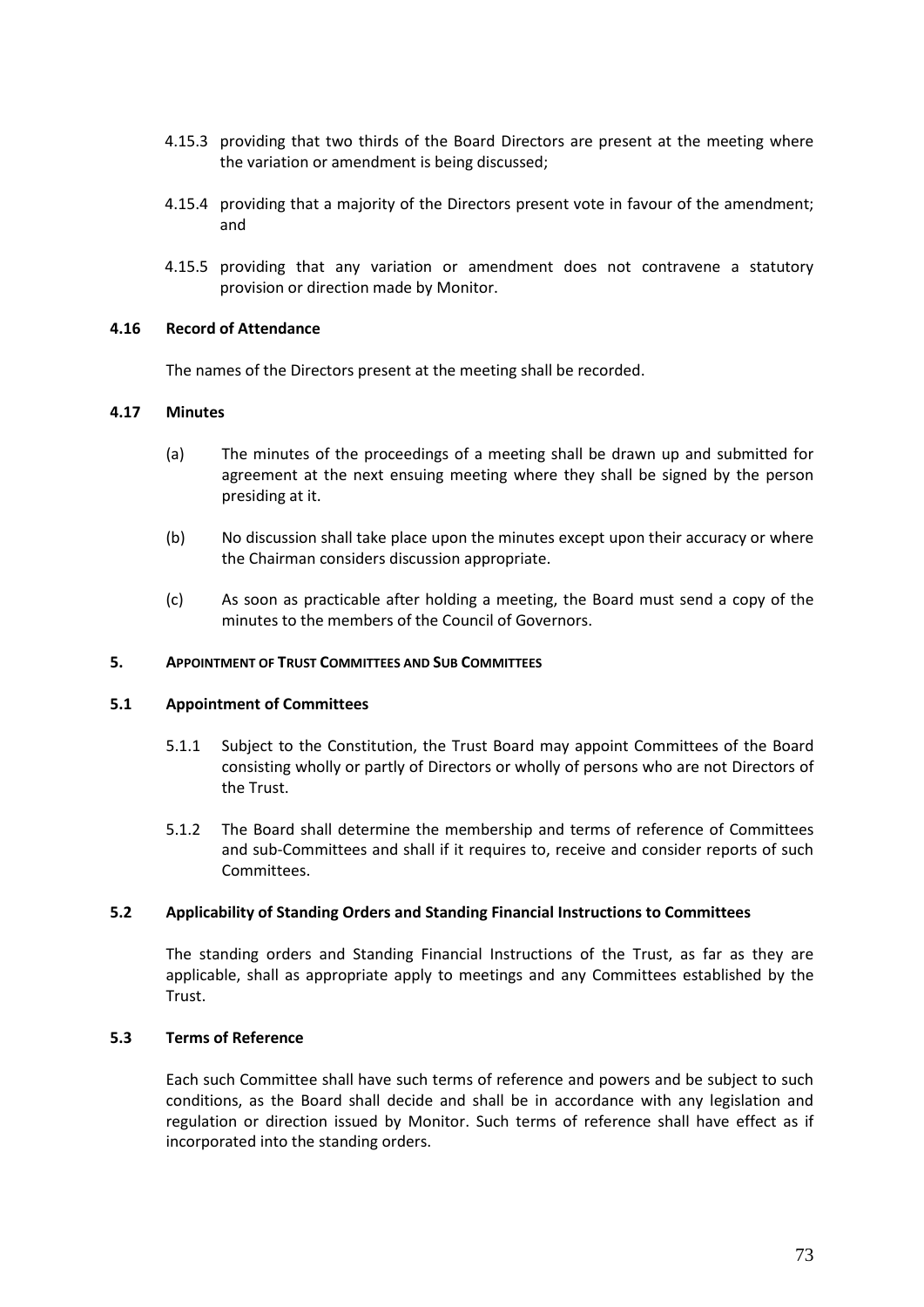## **5.4 Delegation of powers by Committees to Sub-Committees**

Where Committees are authorised to establish sub-Committees they may not delegate executive powers to the sub-Committee unless expressly authorised by the Board.

#### **5.5 Approval of Appointments to Committees**

The Board shall approve the appointments to each of the Committees which it has formally constituted.

#### **5.6 Appointments for Statutory functions**

Where the Board is required to appoint persons to a Committee and/or to undertake statutory functions as required by Monitor, and where such appointments are to operate independently of the Board such appointment shall be made in accordance with the regulations and directions made Monitor.

#### **5.7 Committees established by the Board**

The Committees and sub-Committees established by the Board are:

- 5.7.1 Audit Committee
	- (a) As laid down in the Constitution and the 2006 Act, a committee of Non-Executive Directors will be established to provide the Board with an independent and objective review of its financial systems, financial information and compliance with laws, guidance, and regulations governing the NHS.
	- (b) The Committee shall comprise a minimum of three Non-Executive Directors of which at least one must have significant, recent and relevant financial experience.

#### 5.7.2 Remuneration Committee for Executive Directors

As laid down in the Constitution, a Committee of Non-Executive Directors will be established to decide the remuneration and allowances of the Executive Directors.

5.7.3 Nomination Committee for Executive Directors

As laid down in the Constitution, a Committee comprising the Trust's Non-Executive Directors and Chief Executive Officer will be established to review the appointment and re-appointment of the Executive Directors.

5.7.4 Risk Committee

A Committee comprising the Chairman, the Chief Executive, a Non-executive Director who is not a member of the Audit Committee or of the clinical quality and safety committee and the chairman of the clinical quality and safety committee will be established to supervise, oversee and monitor the risk appetite of the Trust taking into account risk categories including clinical, operational, financial, strategic,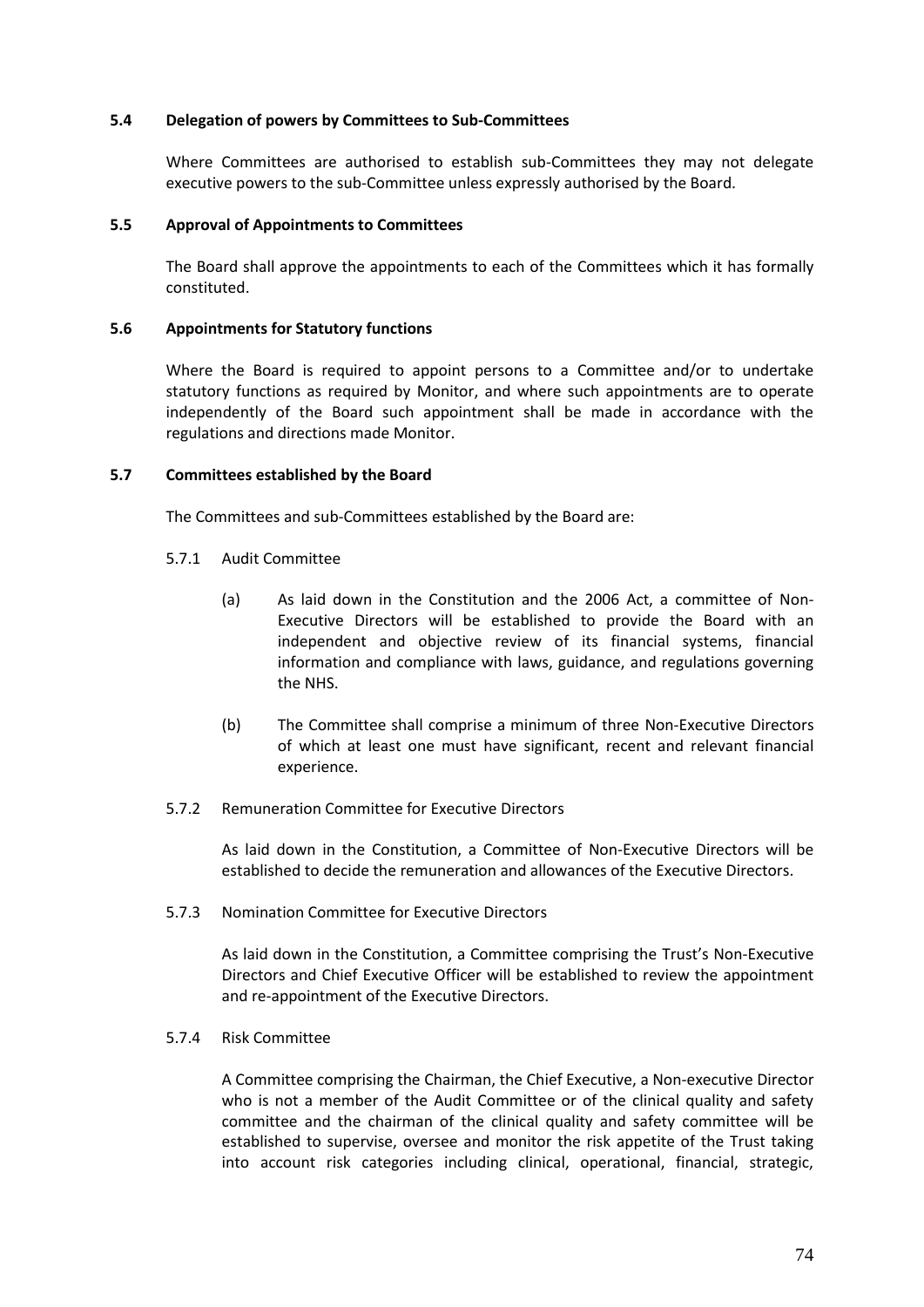reputations, commercial and other relevant risk. The Committee will receive, consider and test the board assurance framework and monitor the effectiveness of the risk management systems and strategy process.

# 5.7.5 **Other Committees**

The Board may also establish such other committees as required to discharge the Trust's responsibilities

5.8 Where the Trust is required to appoint persons to a Committee and/or to undertake statutory functions or those functions required by Monitor and where such appointments are to operate independently of the Trust such appointment shall be made in accordance with any guidance by Monitor.

# **6. ARRANGEMENTS FOR THE EXERCISE OF TRUST FUNCTIONS BY DELEGATION**

# **6.1 Delegation of Functions to Committees, Officers or other bodies**

Subject to the Constitution and the Licence and such guidance as may be given by the Monitor, the Board may make arrangements for the exercise, on behalf of the Board, of any of its functions by a Committee, sub-Committee appointed by virtue of paragraph 5, or by an officer of the Trust, or by another body as defined in paragraph 6.3, 6.4 and 6.5 below, in each case subject to such restrictions and conditions as the Trust thinks fit.

## **6.2 Emergency Powers and urgent decisions**

The powers which the Board has reserved to itself within these standing orders may in emergency or for an urgent decision be exercised by the Chief Executive Officer and the Chairman. The exercise of such powers by the Chief Executive Officer and Chairman shall be reported to the next formal meeting of the Board for formal ratification.

## **6.3 Delegation to Committees**

The Board shall agree from time to time to the delegation of executive powers to be exercised by other Committees or sub-Committees, or joint-committees which it has formally constituted in accordance with the Constitution and 2006 Act. The Constitution and terms of reference of these Committees or sub-committees and their specific executive powers shall be approved by the Board in respect of its sub-Committees.

## **6.4 Delegation to Officers**

- 6.4.1 Those functions of the Trust which have not been retained as reserved by the Board or delegated to other Committee or sub-Committee shall be exercised on behalf of the Trust by the Chief Executive Officer. The Chief Executive Officer shall determine which functions he/she will perform personally and shall nominate officers to undertake the remaining functions for which he/she will still retain accountability to the Trust.
- 6.4.2 The Chief Executive Officer shall prepare a Scheme of Delegation identifying his/her proposals which shall be considered and approved by the Board. The Chief Executive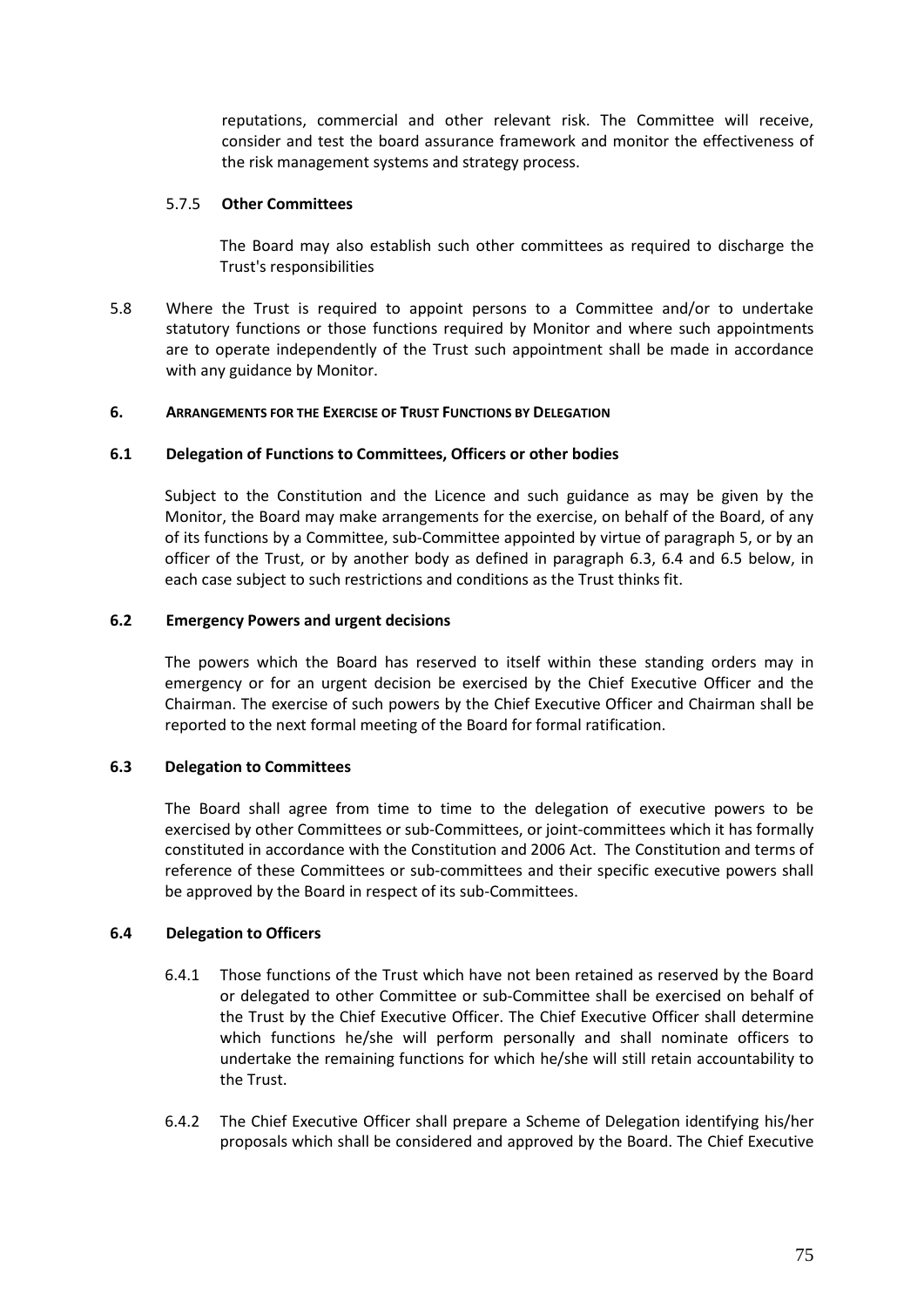Officer may periodically propose amendment to the Scheme of Delegation which shall be considered and approved by the Board.

6.4.3 Nothing in the Scheme of Delegation shall impair the discharge of the direct accountability to the Board of the Chief Financial Officer to provide information and advise the Board in accordance with the Constitution, Licence and any statutory requirements, or provisions required by Monitor.

## **6.5 Schedule of Matters Reserved to the Trust and Scheme of Delegation of powers**

The arrangements made by the Board as set out in the Scheme of Delegation shall have effect as if incorporated in these standing orders.

## **6.6 Duty to report non-compliance with standing orders and Standing Financial Instructions**

If for any reason these standing orders are not complied with, full details of the noncompliance and any justification for non-compliance and the circumstances around the noncompliance, shall be reported to the next formal meeting of the Board for action or ratification. All Directors and employees of the Trust have a duty to disclose any noncompliance with these standing orders to the Chief Executive Officer as soon as possible.

## **7. OVERLAP WITH OTHER TRUST POLICY STATEMENTS/PROCEDURES, REGULATIONS AND THE STANDING FINANCIAL INSTRUCTIONS**

#### **7.1 Policy statements: general principles**

The Board will from time to time agree and approve policy statements or procedures which will apply to all or specific groups of staff employed by the Trust. The decisions to approve such policies and procedures will be recorded in an appropriate Board minute and will be deemed where appropriate to be an integral part of the Trust's Standing Financial Instructions.

## **7.2 Specific Policy statements**

Notwithstanding the application of paragraph 7.1 above, these standing orders and the Standing Financial Instructions must be read in conjunction with the following policy statements:

- 7.2.1 the Standards of Business Policy and Conflicts of Interest Policy for Trust employees; and
- 7.2.2 the employees Disciplinary and Appeals Procedures adopted by the Trust.

both of which shall have effect as if incorporated in these standing orders.

## **7.3 Standing Financial Instructions**

Standing Financial Instructions adopted by the Trust Board in accordance with financial regulations shall have effect as if incorporated in these standing orders.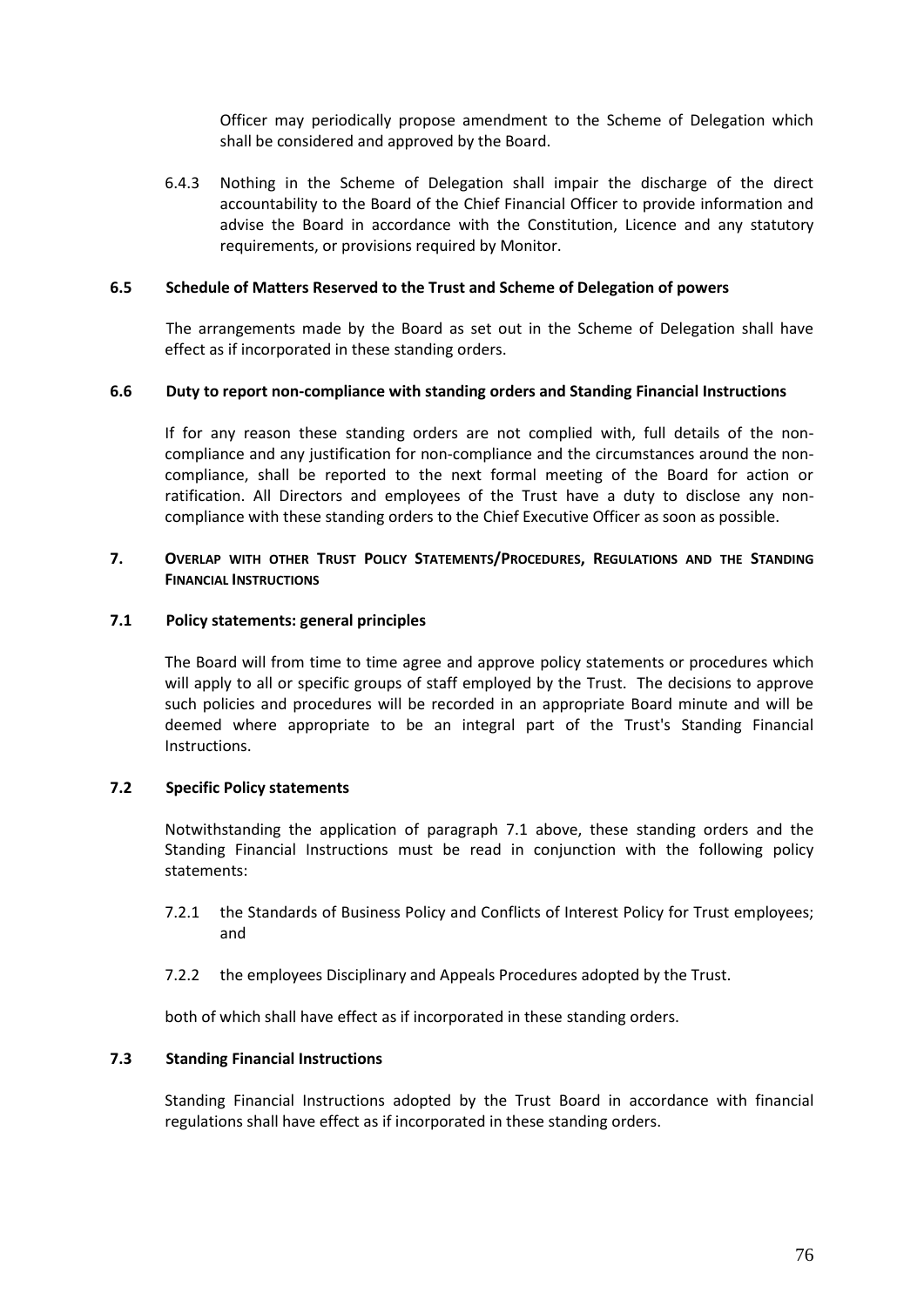# **7.4 Specific guidance**

Notwithstanding the application of paragraph 7.1 above, these standing orders and the Standing Financial Instructions must be read in conjunction with the following guidance and any other issued by Monitor:

- 7.4.1 Caldicott Guardian 1997;
- 7.4.2 Human Rights Act 1998; and
- 7.4.3 Freedom of Information Act 2000.

## **8. DUTIES AND OBLIGATIONS OF DIRECTORS UNDER THESE STANDING ORDERS**

Directors of the Trust, by virtue of being directors of a public benefit corporation must comply with the following duties;

8.1 Promotion of the success of the Trust.

The general duty of the Board and of each Director individually is to act with a view to promoting the success of the Trust so as to maximise the benefit for the Members as a whole and the public; and

8.2 Not to accept a benefit from a third party by reason of being a Director, of doing (or not doing) anything in that capacity, unless acceptance cannot reasonably be regarded as likely to give rise to a conflict of interest.

## **8.3 Avoidance of Conflicts of Interest**

- 8.3.1 Directors have a duty to avoid a situation in which he/she has (or can have) a direct or indirect interest, including any Pecuniary Interest, Relevant and Material Interest or Family Interest, that conflicts (or possibly may conflict) with the interests of the Trust, unless the matter cannot reasonably be regarded as giving rise to a conflict of interest or the matter has been authorised in accordance with the Constitution.
- 8.3.2 The responsibility for declaring an interest is solely that of the Director concerned and shall be declared to the Company Secretary:
	- (a) within 28 days of appointment; or
	- (b) if arising later, within seven days of the Director becoming aware of the interest.

If a declaration made this paragraph 8.3.2 proves to be or becomes inaccurate or incomplete, a further declaration must be made by the Director concerned

- 8.3.3 Directors shall not accept a benefit from a third party by reason of being a Director, (or not doing) anything in that capacity, unless acceptance cannot reasonably be regarded as likely to give rise to a conflict of interest.
- 8.3.4 A Director need not declare an interest;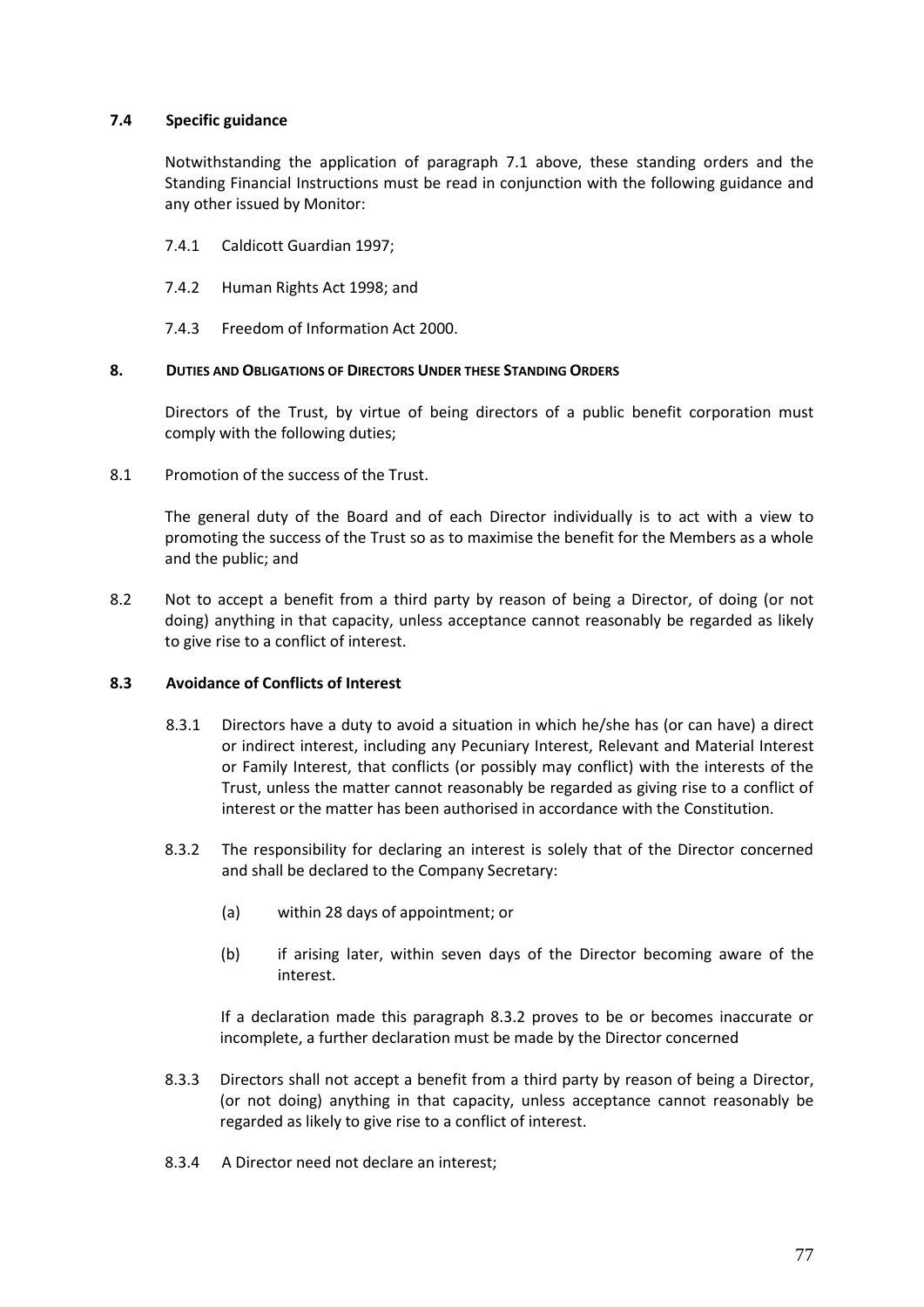- (a) if it cannot be reasonably be regarded as likely to give rise to a conflict of interest.
- (b) If, or to the extent that, the Directors are already aware of it; or
- (c) If, or to the extent that, it concerns terms of the Directors appointment that have been or are to be considered by a meeting of the Board.
- 8.3.5 Advice on Interests

If Board Directors have any doubt about the relevance of an interest, this should be discussed with the Chairman or with the Company Secretary.

8.3.6 Recording of Interests in Trust Board minutes

At the time Directors' interests are declared, they should be recorded in the Board minutes. Any changes in interests should be declared at the next Board meeting following the change occurring and recorded in the minutes of that meeting.

8.3.7 Publication of declared interests in annual report

Directors' directorships of companies likely or possibly seeking to do business with the Health Service should be published in the Trust's annual report. The information should be kept up to date for inclusion in succeeding annual reports.

8.3.8 Conflicts of interest which arise during the course of a meeting

During the course of a Board meeting, if a conflict of interest is established, the Director concerned should withdraw from the meeting and play no part in the relevant discussion or decision.

- 8.3.9 Register of Interests
	- (a) The Company Secretary will create and maintain a Register of Directors' Interests to record formally declarations of interests of Board or Committee Directors. In particular the register will include details of all directorships and other Relevant and Material, Pecuniary or Family Interests which have been declared by both Executive and Non-Executive Directors.
	- (b) These details will be kept up to date by means of an annual review of the Register in which any changes to interests declared during the preceding twelve months will be incorporated.
	- (c) The Register will be available to the public and the Chief Executive Officer will take reasonable steps to bring the existence of the Register to the attention of local residents and to publicise arrangements for viewing it.
- 8.3.10 Exclusion of Chairman and Directors in proceedings on account of Pecuniary Interest, Relevant or Material Interest or Family Interest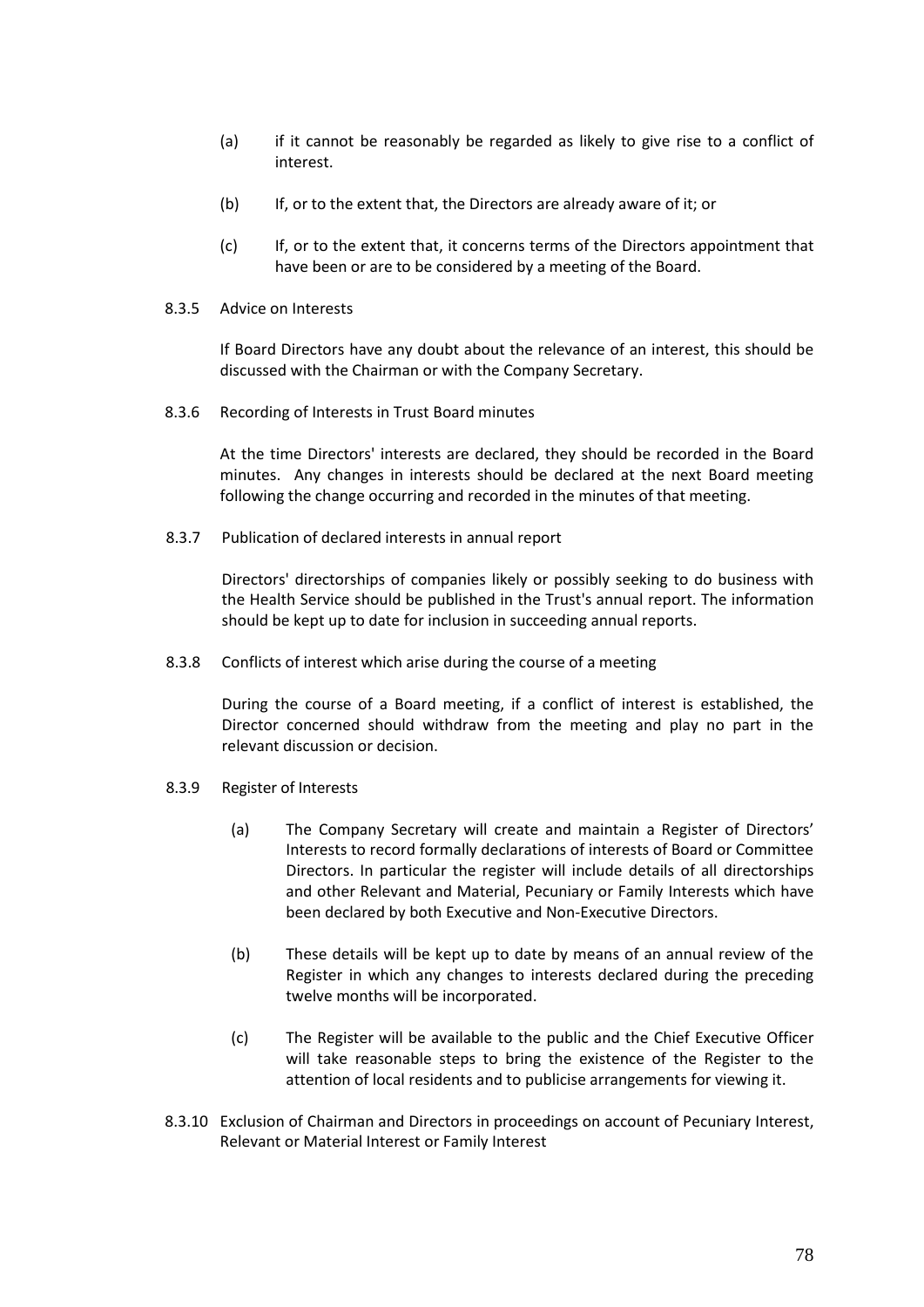- (a) Subject to the following provisions of these standing orders, if the Chairman or a Director has any Pecuniary, Family or Relevant or Material Interest, direct or indirect, in any contract, proposed contract or other matter and is present at a meeting of the Board at which the contract or other matter is the subject of consideration, they shall at the meeting and as soon as practicable after its commencement disclose the fact and shall not take part in the consideration or discussion of the contract or other matter or vote on any question with respect to it.
- (b) The Board may exclude the Chairman or a Director from a meeting of the Board while any contract, proposed contract or other matter in which he/she has a Pecuniary Interest, Family or Material or Relevant Interest is under consideration, or while any remuneration, compensation or allowance payable to the Chairman or a Director is under consideration.
- (c) These standing orders apply to a Committee or sub-Committee as they apply to the Board.

## **8.4 Constitutional Amendments**

In accordance with section 12 of the Constitution, Directors may, approve amendments to the Constitution providing that a majority of Directors present and entitled to vote at a quorate meeting of the Board do so.

## **9. CUSTODY OF SEAL, SEALING OF DOCUMENTS AND SIGNATURE OF DOCUMENTS**

#### **9.1 Custody of Seal**

The common seal of the Trust shall be kept by the Company Secretary in a secure place.

#### **9.2 Sealing of Documents**

Where it is necessary that a document shall be sealed, the seal shall be affixed in the presence of two Directors or a Director and the Company Secretary and shall be attested by them.

#### **9.3 Register of Sealing**

The Company Secretary shall keep a register in which he/she shall enter a record of the sealing of every document.

#### **9.4 Signature of documents**

Signing off of documents shall be made in accordance with the limits of authority set out in the Scheme of Delegation and Standard Financial Instructions except:

9.4.1 Where any document will be a necessary step in legal proceedings on behalf of the Trust, it shall, unless any enactment otherwise requires or authorises, be signed by the Chief Executive Officer or, in his/her absence, any Director, and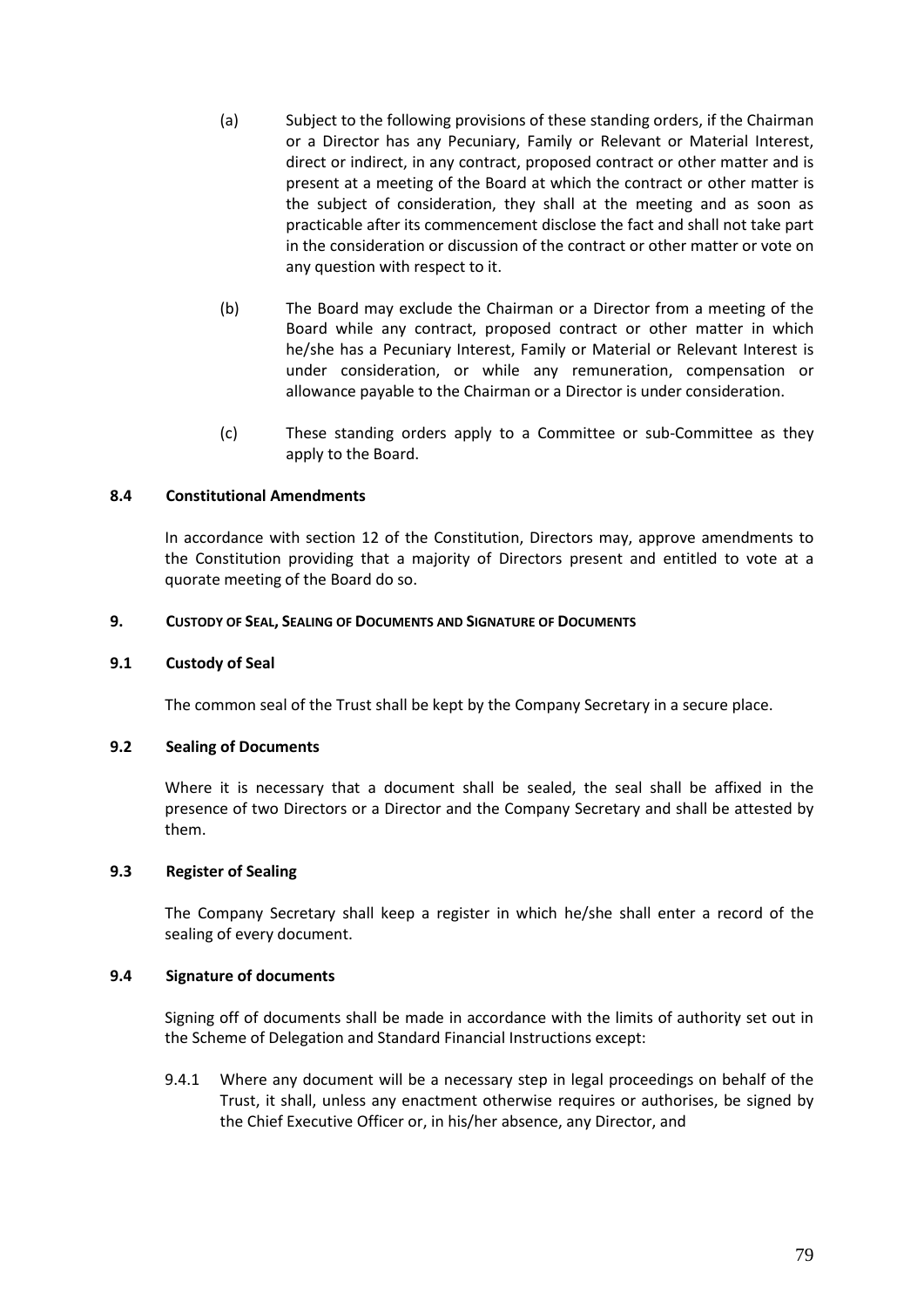9.4.2 In land transactions, the main or principal documents effecting the transfer (e.g. sale and purchase agreement, lease, contracts for construction works and main warranty agreements or any document which is required to be executed as a deed), shall only be signed by a Director and/or the Company Secretary as required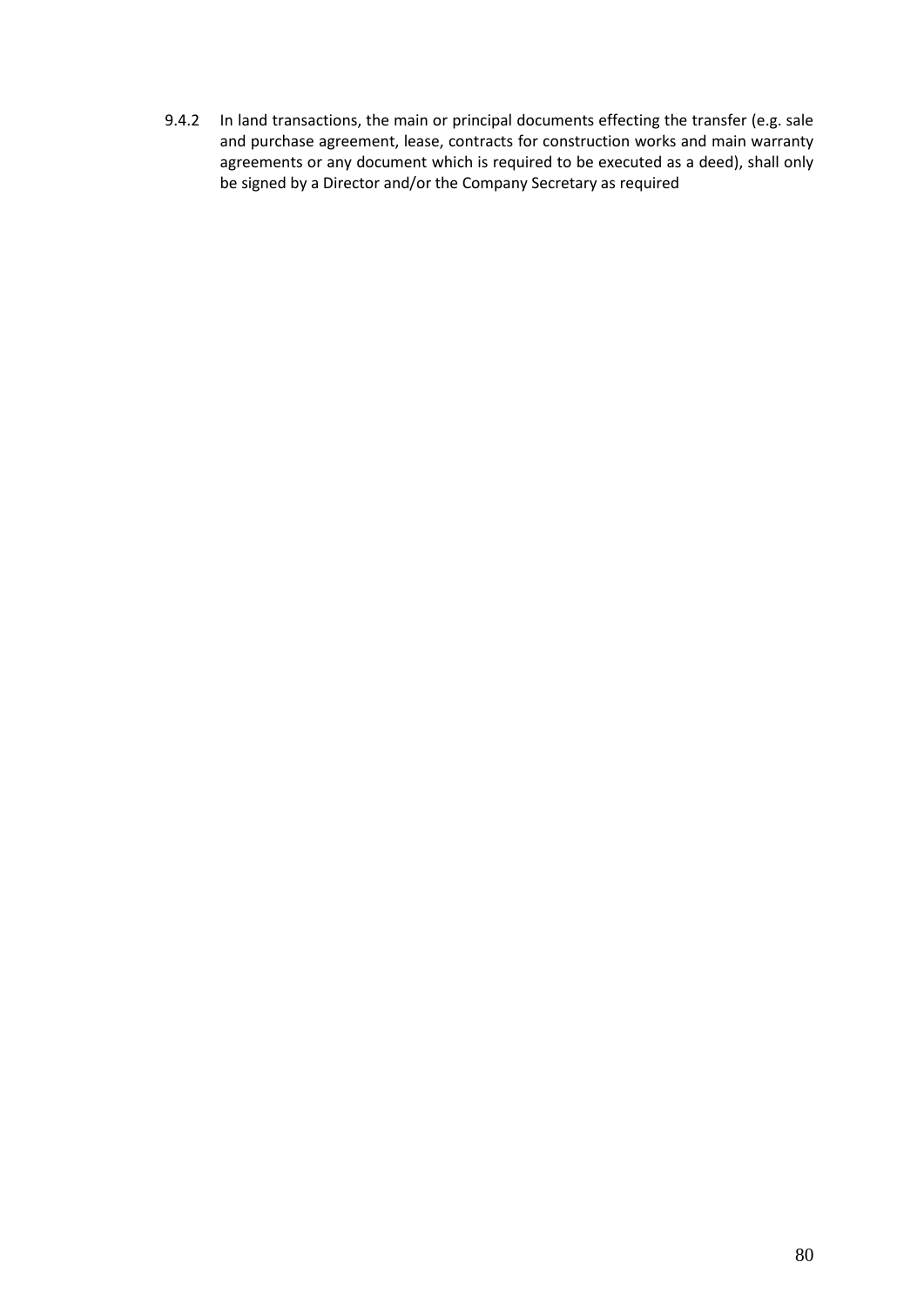# **ANNEX 7 – FURTHER PROVISIONS**

#### **1. RESTRICTIONS ON, AND DISQUALIFICATION, FROM MEMBERSHIP**

- 1.1 A person may not become a Member of the Trust if within the last five years:
	- 1.1.1 they have received a notice under the Trust's Zero Tolerance Procedure for Care of Patients who are violent or abusive, or
	- 1.1.2 they have been involved in a serious incident of violence at any of the Trust's hospitals or facilities or against any of the Trust's employees, or registered volunteers.
- 1.2 A person may not become a Member of the Trust if they are under 16 years of age.
- 1.3 Where the Trust is on notice that a Member may be disqualified from membership, or may no longer be eligible to be a Member they shall give the Member 14 days written notice to show cause why his name should not be removed from the register of Members. On receipt of any such information supplied by the Member or failure by a Member to submit such information within 14 days, the Company Secretary may, if he/she considers it appropriate, remove the Member from the register of Members. In the event of any dispute the Company Secretary shall refer the matter to the Council of Governors to determine.
- 1.4 It is the responsibility of each Member to ensure his eligibility at all times and not the responsibility of the Trust to do so on his behalf. All Members of the Trust shall be under a duty to notify the Company Secretary of any change in their particulars which may affect their eligibility as a Member.

## **2. TERMINATION OF MEMBERSHIP**

A Member shall cease to be a Member if:

- 2.1 he/she dies;
- 2.2 he/she resigns by notice to the Trust;
- 2.3 he/she ceases to be entitled under this Constitution to be a Member of the public Constituency or of any of the classes of the staff Constituency;
- 2.4 he/she is disqualified from being a Member under this Constitution or is expelled as a Member; or
- 2.5 if it appears to the Company Secretary that he/she no longer wishes to be a Member of the Trust, and after enquiries made in accordance with a process approved by the Council of Governors, he/she fails to establish that he/she wishes to continue to be a Member of the Trust.

#### **3. EXPULSION BY THE COUNCIL OF GOVERNORS**

3.1 A Member may be expelled by a resolution of the Council of Governors. The procedure in paragraphs 3.2 to 3.4 is to be adopted.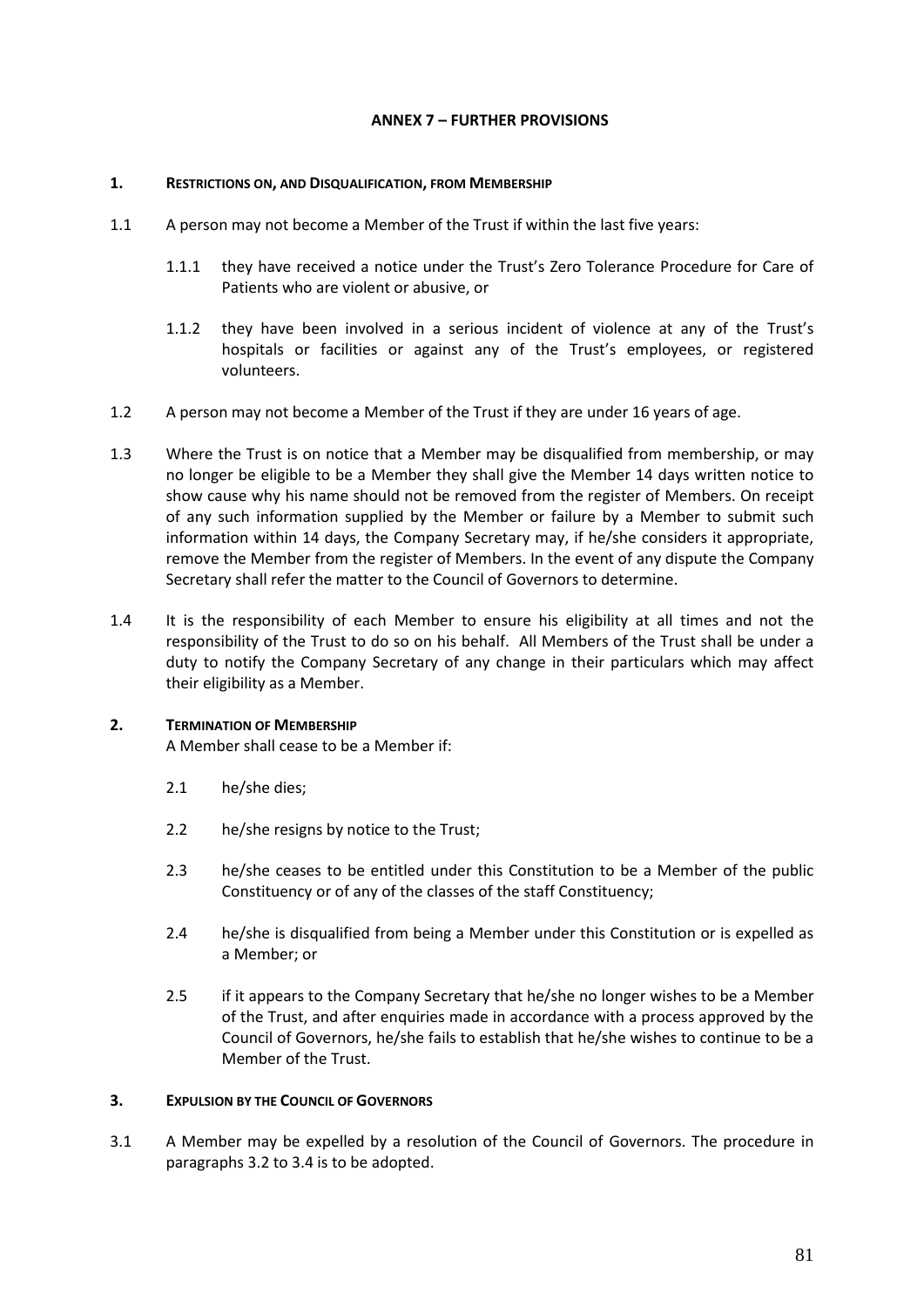- 3.2 A Member may complain to the Company Secretary that another Member has acted in a way detrimental to the interests of the Trust.
- 3.3 If a complaint is made, the Council of Governors may itself consider the complaint having taken such steps as it considers appropriate to ensure the Member in question has his point of view heard and may either:
	- 3.3.1 dismiss the complaint and take no further action; or
	- 3.3.2 arrange for a resolution to expel the Member complained of to be considered at the next meeting of the Council of Governors.
- 3.4 If a resolution to expel a Member is to be considered at a meeting of the Council of Governors, details of the complaint must be sent to the Member complained of not less than one calendar month before the meeting with an invitation to answer the complaint and attend the meeting.
- 3.5 At the meeting the Council of Governors the Governors will consider evidence in support of the complaint and such evidence as the Member complained of may wish to place before them.
- 3.6 If the Member complained of fails to attend the meeting without due cause the meeting may proceed in their absence.
- 3.7 A person expelled from membership will cease to be a Member upon the declaration by the Chairman of the meeting that the resolution to expel them is carried.
- 3.8 No person who has been expelled from membership is to be re-admitted except by a resolution carried by the votes of two-thirds of the Members of the Council of Governors present and voting at a meeting of the Council of Governors.

## **4. VOTING AT PUBLIC GOVERNOR ELECTIONS**

A Member may not vote at a public election for an elected Governor unless within the specified period he/she has made a declaration in the specified form that he/she is a Member of the public Constituency and stating the particulars of his qualification to vote as a Member of the Constituency for which the election is being held. It is an offence to knowingly or recklessly make such a declaration which is false in a material particular.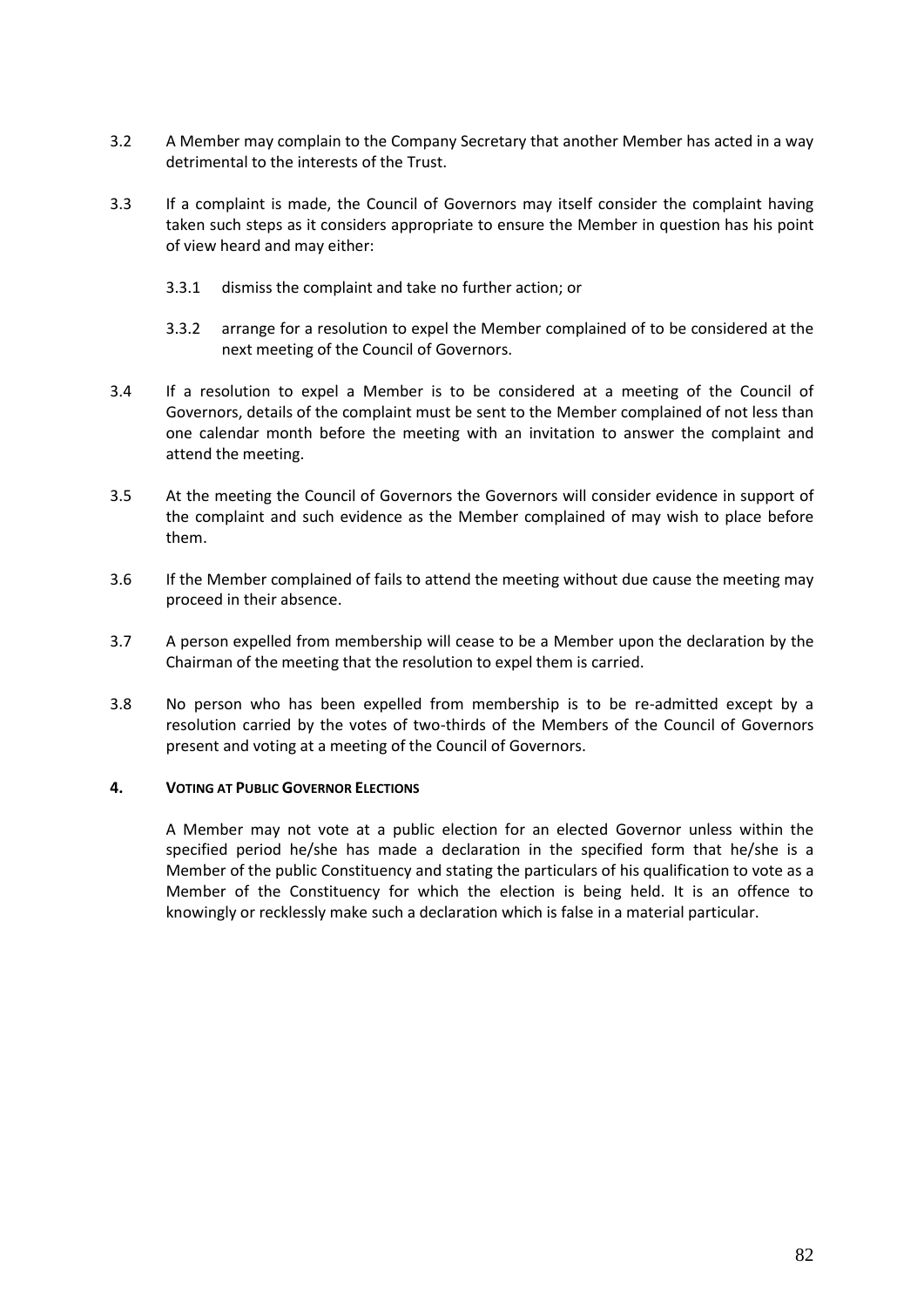## **ANNEX 8 – DISPUTE RESOLUTION PROCEDURE**

#### **1. MEMBERS' ELIGIBILITY DISPUTES**

- 1.1 In the event of any dispute with a Member or prospective Member in relation to matters of eligibility or disqualification to membership; the dispute shall be referred to the Company Secretary who shall make a determination on the point in issue.
- 1.2 If the Member is aggrieved at the decision of the Company Secretary he/she may appeal in writing within 14 days of the Company Secretary's decision to the Council of Governors whose decision shall be final.

## **2. GOVERNORS' ELIGIBILITY DISPUTES**

- 2.1 In the event of a dispute with a Governor or prospective Governor in relation to matters of eligibility, disqualification or termination of tenure, the dispute shall be referred to the Company Secretary who shall make a determination on this point in issues.
- 2.2 If the Governor or prospective Governor is aggrieved at the decision of the Company Secretary, he/she may appeal in writing within 14 days of the Company Secretary's decision to a panel consisting of the Chairman, one elected Governor and a Director whose decision shall be final.

## **3. DISPUTES BETWEEN THE COUNCIL OF GOVERNORS AND THE BOARD**

In the event of dispute between the Council of Governors and the Board regarding a matter on which the Council of Governors has a decision making power or a right to be consulted upon:

- 3.1 In the first instance the Chairman on the advice of the Company Secretary, and such other advice as he/she may see fit to obtain, shall seek to resolve the issue;
- 3.2 If the Chairman is unable to resolve the issue, the Senior Independent Director on the advice of the Company Secretary, and such other advice as he/she may see fit to obtain, shall seek to resolve the issue;
- 3.3 if the Senior Independent Director is unable to resolve the dispute he/she shall appoint a special committee comprising equal numbers of Directors and Governors to consider the circumstances and to make recommendations to the Council of Governors and the Board with a view to resolving the dispute;
- 3.4 if the recommendations (if any) of the special committee are unsuccessful in resolving the dispute, the Senior Independent Director may refer the dispute to mediation. During such time as mediation under paragraph 4 is taking place and to avoid a deadlock, the decision of the Board shall apply until such time as a resolution of the dispute has been achieved.

## **4. MEDIATION**

4.1 Should a dispute fail to be resolved in accordance to the processes set out in paragraph 1 to 3 of this Annex 8, the Company Secretary or, in the case of a dispute in accordance with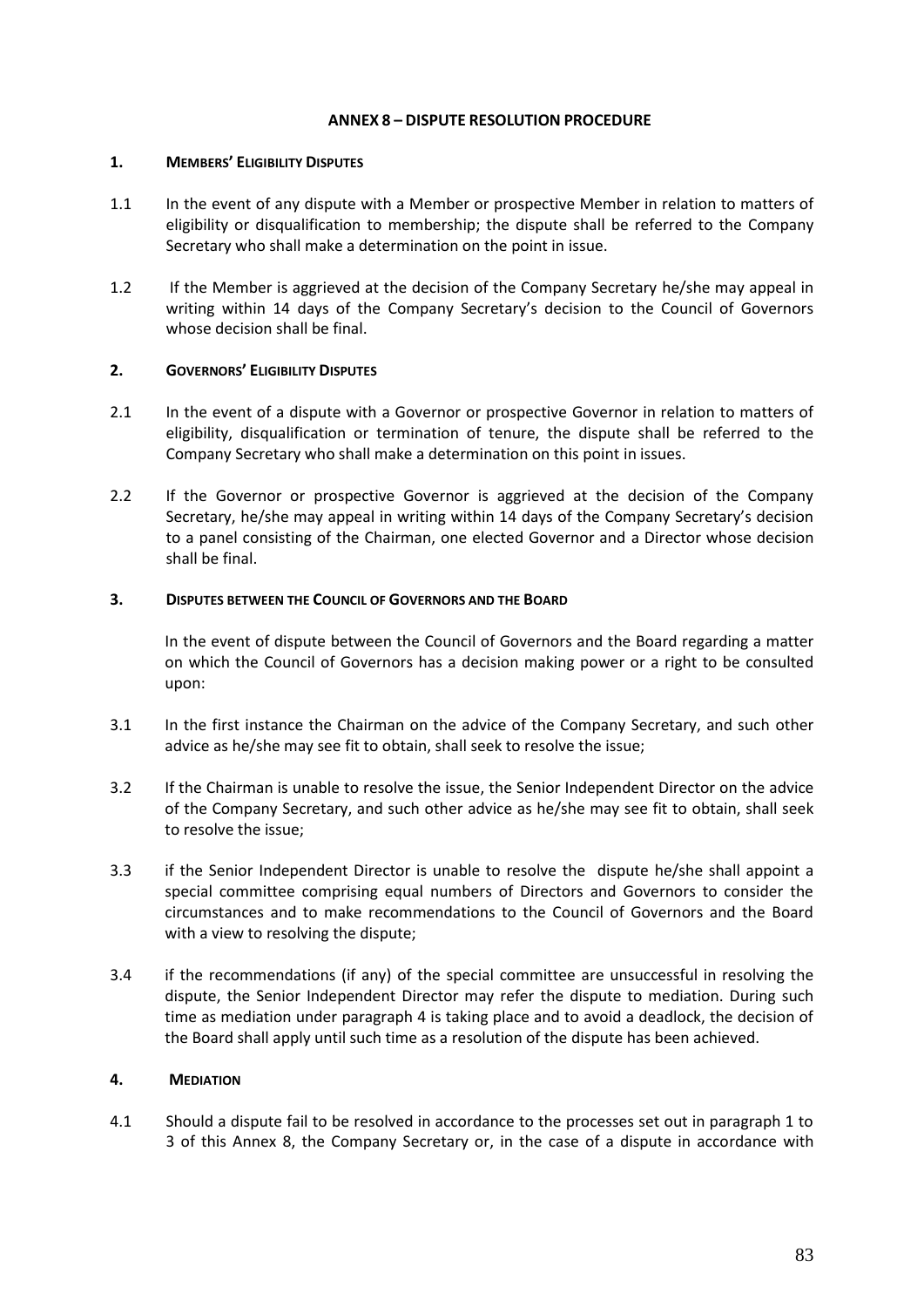paragraph 3, the Senior Independent Director shall upon consultation of the Board, refer the dispute to mediation.

- 4.2 Where paragraph 4.1 applies, the Company Secretary shall apply to the Centre for Dispute Resolution to request the appointment of a mediator.
- 4.3 Nothing in this dispute resolution procedure shall preclude any party from referring any dispute to a court of competent jurisdiction in England.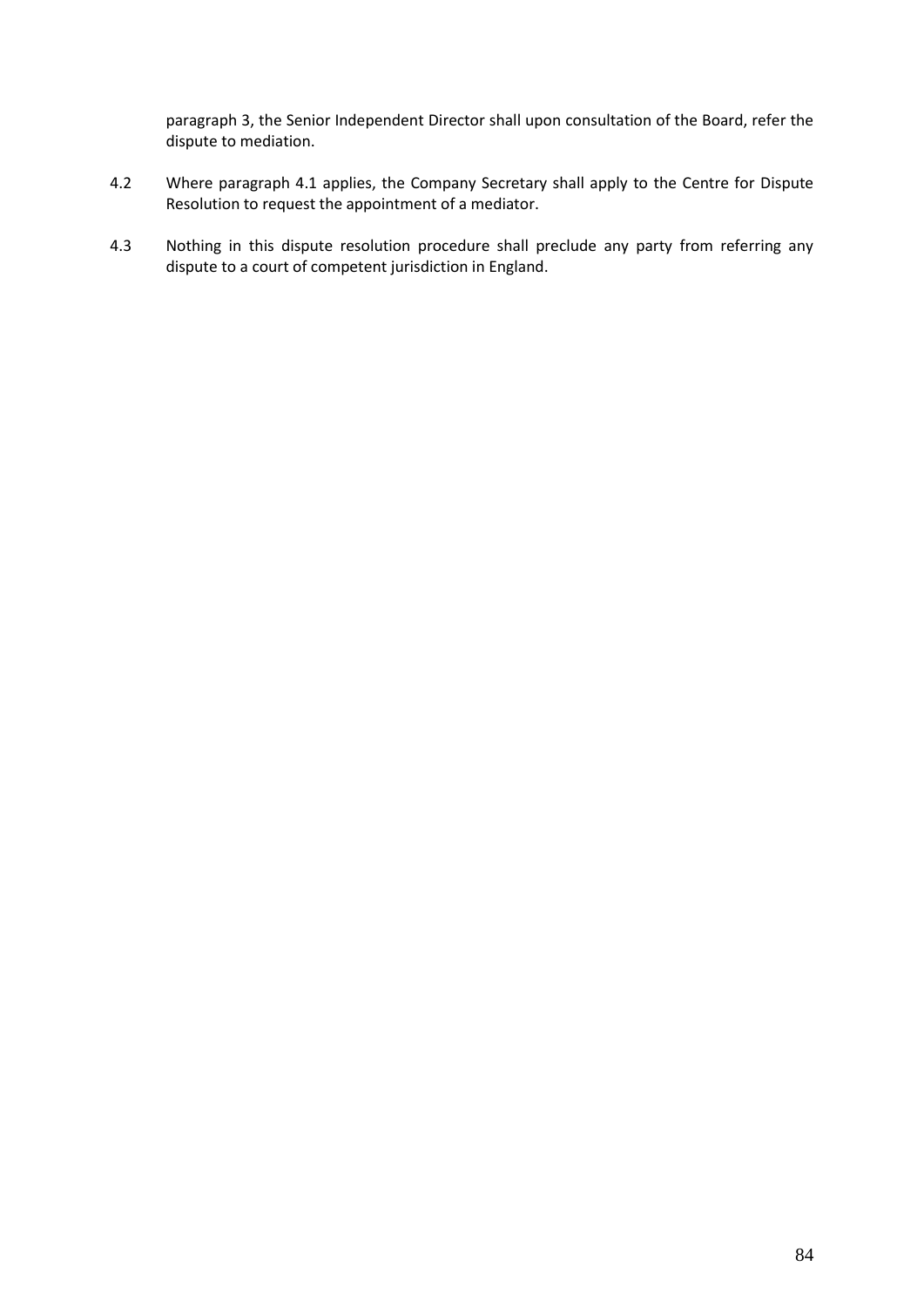## **ANNEX 9 –ANNUAL AND EXTRAORDINARY GENERAL MEETING**

- 1. The Trust shall hold an Annual General Meeting for all Members within six months of the end of the financial year
- 2. Both Annual General Meetings and any Extraordinary General Meetings shall be open to all Members, members of the Council of Governors and members of the Board, together with representatives of the Trust's Auditors, and to members of the public. The Trust may invite representatives of the media and any experts or advisors whose attendance they consider to be in the best interests of the Trust to attend any such meeting.
- 3. The Board may convene an Extraordinary General Meeting when it thinks fit.
- 4. The Board (or at least one member thereof) shall present to the members at the Annual General Meeting:
	- 4.1.1 the annual accounts;
	- 4.1.2 any report of the Auditor on them;
	- 4.1.3 the annual report.
- 5. The Trust shall give notice of all Annual or Extraordinary General meeting:
	- 5.1.1 by notice prominently displayed at the Trust's headquarters and at all of the Trust's hospitals;
	- 5.1.2 by notice on the Trust's website; and
	- 5.1.3 stating whether the meeting is an Annual General Meeting or an Extraordinary General Meeting including the time, date, place of the meeting, and the business to be dealt with at the meeting at least 14 working days before the date of the relevant meeting.

An accidental omission to give notice of an Annual General Meeting or an Extraordinary General Meeting or to send, supply or make available any document or information relating to the meeting, or the non-receipt of any such notice, document or information by a person entitled to receive any such notice, document or information shall not invalidate the proceedings at that meeting.

- 6. The Chairman or in his/her absence the Senior Independent Director shall preside at all Annual or Extraordinary General Meetings of the Trust. If neither the Chairman nor the Senior Independent Director is present, the Governors present shall chose one of the Non-Executive Directors to act as chairman of the meeting.
- 7. The quorum for an Annual General Meeting or an Extraordinary General Meeting shall be 4 (four) Members present and entitled to vote. If a quorum is not present within thirty minutes from the time appointed for the meeting, the meeting shall stand adjourned for a minimum of seven days until such time as the Board determines.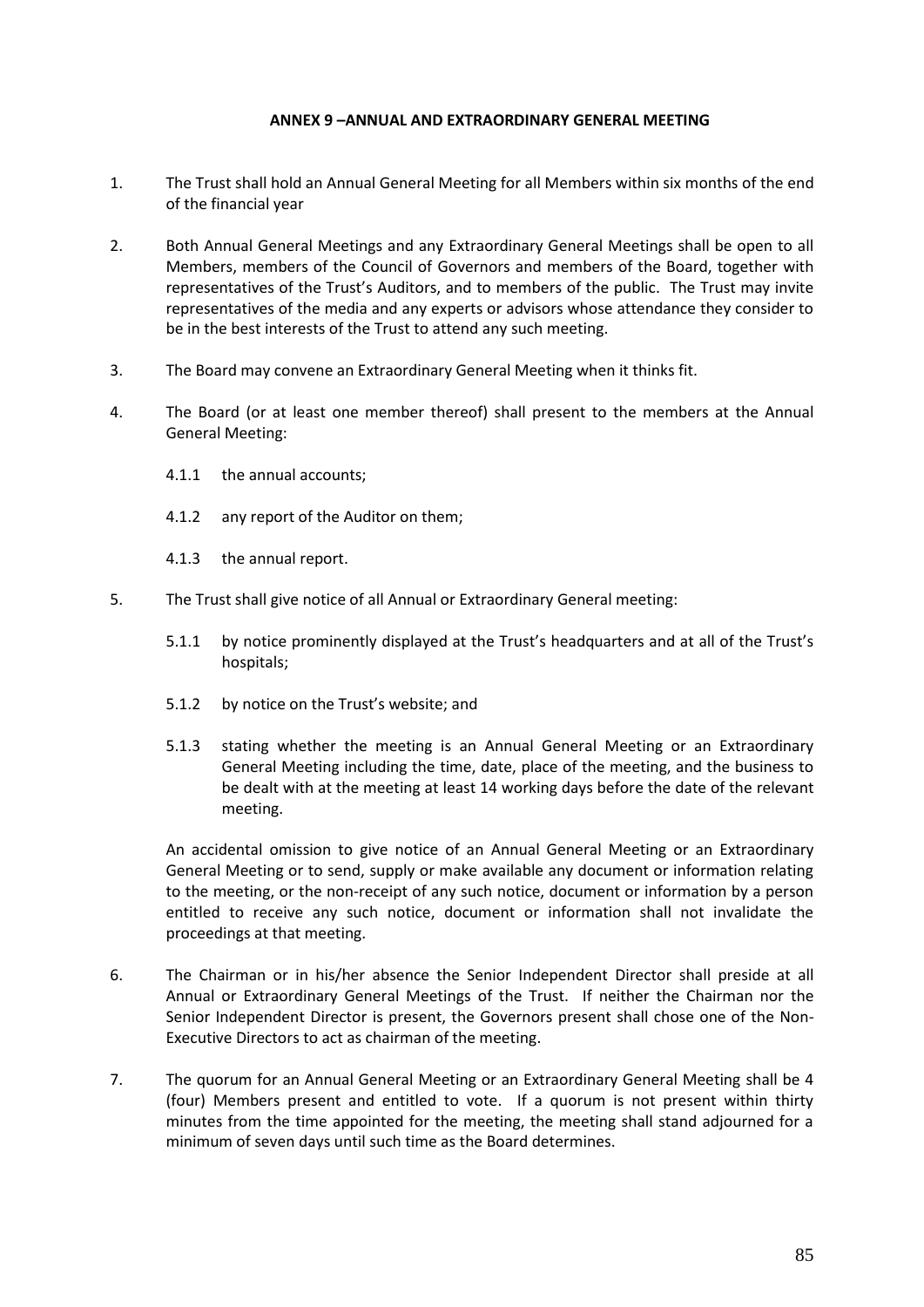- 8. The Chairman may, with the consent of an Annual General Meeting or an Extraordinary General Meeting at which a quorum is present (and shall, if so directed by the meeting), adjourn a members' meeting from time to time and from place to place or for an indefinite period.
- 9. A resolution put to the vote of a members' meeting shall be decided on a show of hands.
- 10. No business shall be transacted at an adjourned meeting other than business which might properly have been transacted at the meeting had the adjournment not taken place.
- 11. If the Board, in its absolute discretion, considers that it is impractical or unreasonable for any reason to hold an Annual General Meeting or an Extraordinary General Meeting at the time, date or place specified in the notice calling that meeting, it may move and/or postpone the an Annual General Meeting or an Extraordinary General Meeting to another time, date and/or place.
- 12. In the case of an Annual General Meeting or an Extraordinary General Meeting adjourned or postponed for 14 days or more, at least seven working days' notice shall be given specifying the time and place of the adjourned members' meeting and the general nature of the business to be transacted.
- 13. The Board may make any arrangement and impose any restriction it considers appropriate to ensure the security of an Annual General Meeting or an Extraordinary General Meeting.
- 14. Any approval to speak at a members' meeting must be given by the Chairman. Speeches must be directed to the matter, Motion or question under discussion or to a point of order. Unless in the opinion of the Chairman it would not be appropriate or desirable to time limit speeches on any topic to be discussed having regard to its nature, complexity or importance, no proposal, speech or any reply may exceed three minutes. In the interests of time, the Chairman may, in his or his absolute discretion, limit the number of replies, questions or speeches which are heard at any one members' meeting.
- 15. A person who has already spoken on a matter at an Annual General Meeting or an Extraordinary General Meeting may not speak again at that meeting in respect of the same matter except (i) in exercise of a right of reply, or (ii) on a point of order.
- 16. The Board shall cause minutes to be made and kept, in writing, of all proceedings at members' meetings.